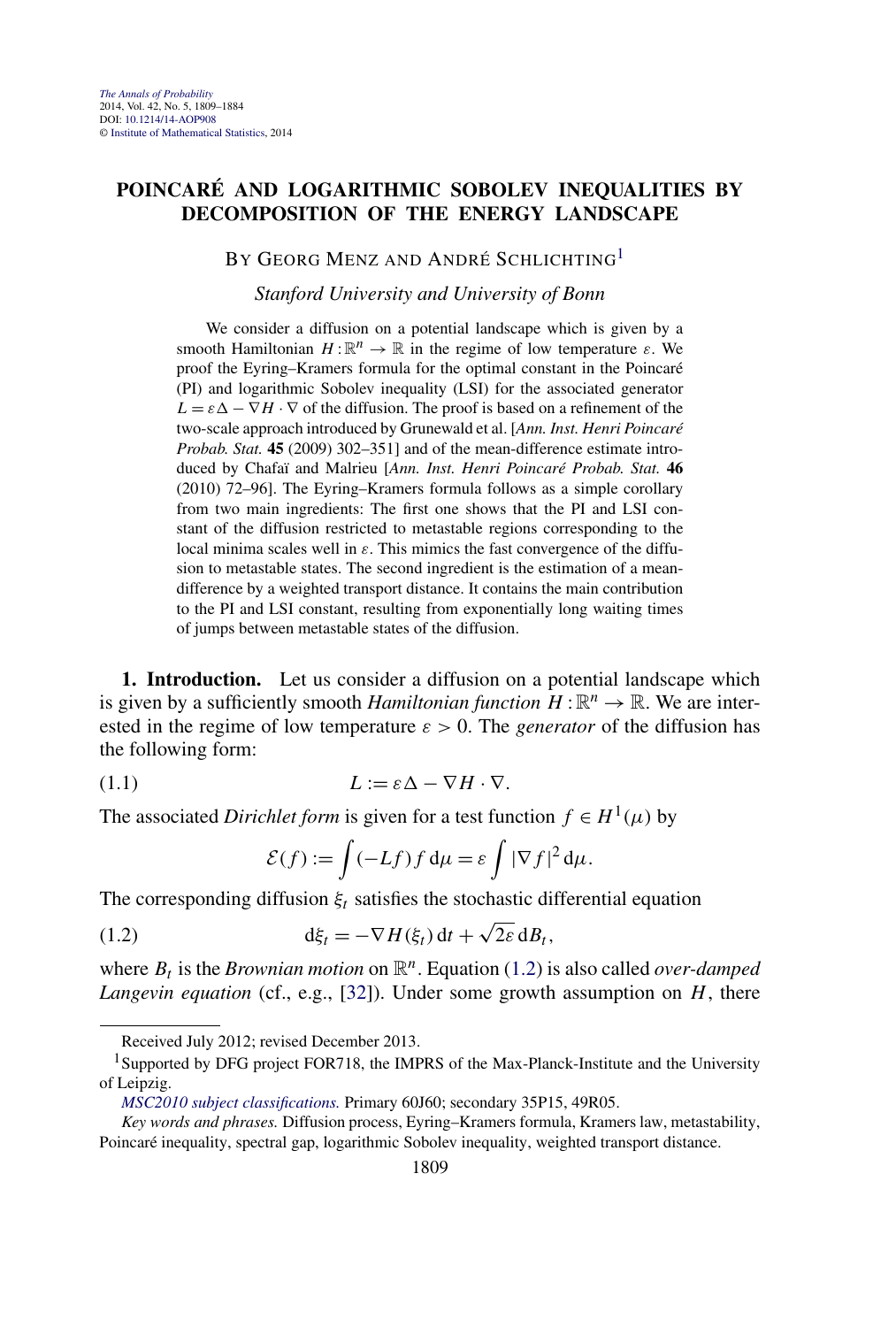exists an equilibrium measure of the according stochastic process, which is called *Gibbs measure* and is given by

(1.3) 
$$
\mu(\mathrm{d}x) = \frac{1}{Z_{\mu}} \exp\left(-\frac{H(x)}{\varepsilon}\right) \mathrm{d}x
$$
 with  $Z_{\mu} = \int \exp\left(-\frac{H(x)}{\varepsilon}\right) \mathrm{d}x$ .

The evolution [\(1.2\)](#page-0-0) of the stochastic process  $\xi_t$  can be translated into an evolution of the density of the process  $\xi_t$ . Namely, under the assumption that the law of the initial state  $\xi_0$  is absolutely continuous w.r.t. the Gibbs measure  $\mu$ , the density  $f_t\mu$ of the process *ξt* satisfies the *Fokker–Planck equation* (cf., e.g., [\[37\]](#page-74-0) or [\[44\]](#page-75-0))

$$
\partial_t f_t = Lf_t = \varepsilon \Delta f_t - \nabla H \cdot \nabla f_t.
$$

We are particularly interested in the case where *H* has several local minima. Then for small  $\varepsilon$ , the process shows metastable behavior in the sense that there exists a separation of scales: On the fast scale, the process converges quickly to a neighborhood of a local minimum. On the slow scale, the process stays nearby a local minimum for an exponentially long waiting time after which it eventually jumps to another local minimum.

This behavior was first described in the context of chemical reactions. The exponential waiting time follows the *Arrhenius' law* [\[1\]](#page-73-0) meaning that the mean exit time from one local minimum of *H* to another one is exponentially large in the energy barrier between them. By now, the Arrhenius law is well understood even for nonreversible systems by the *Freidlin–Wentzell theory* [\[19\]](#page-73-0), which is based on *large deviations*.

A refinement of the Arrhenius law is the *Eyring–Kramers formula* which additionally considers *pre-exponential* factors. The Eyring–Kramers formula for the Poincaré inequality (PI) goes back to Eyring [\[18\]](#page-73-0) and Kramers [\[30\]](#page-74-0). Both argue that also in high-dimensional problems of chemical reactions most reactions are nearby a single trajectory called *reaction pathway*. Evaluating the Hamiltonian along this *reaction coordinate* gives the classical picture of a double well potential (cf. Figure [1\)](#page-2-0) in one dimension with an *energy barrier* separating the two local minima for which explicit calculations are feasible.

However, a rigorous proof of the Eyring–Kramers formula for the multidimensional case was open for a long time. For a special case, where all the minima of the potential as well as all the lowest saddle points in-between have the same energy, Sugiura [\[45\]](#page-75-0) defined an exponentially rescaled Markov chain on the set of minima in such a way that the preexponential factors become the transitions rates between the metastable regions of the rescaled process. For the generic case, where the local minima and saddles have different energies, the group of Bovier et al. [\[9,](#page-73-0) [10\]](#page-73-0) obtained first-order asymptotics that are sharp in the parameter  $\varepsilon$ . They also clarified the close connection between *mean exit times*, *capacities* and the exponentially small eigenvalues of the operator *L* given by [\(1.1\)](#page-0-0). The main tool of [\[9,](#page-73-0) [10\]](#page-73-0) is potential theory. The small eigenvalues are related to the mean exit times of appropriate subsets of the state space. Further, the mean exit times are given

<span id="page-1-0"></span>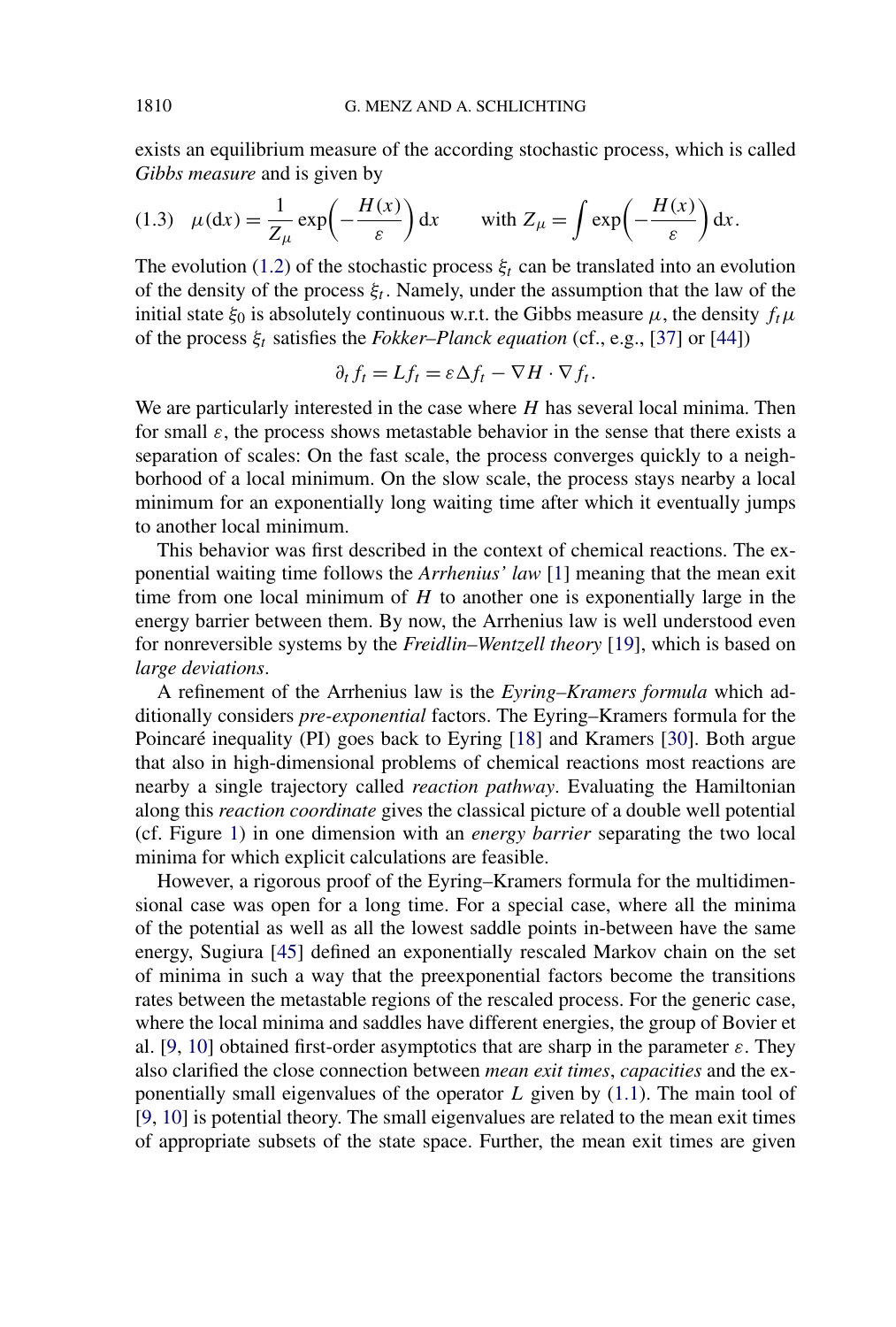<span id="page-2-0"></span>

FIG. 1. *General double-well potential H on* R.

by *Newtonian capacities* which can explicitly be calculated in the regime of low temperature *ε*.

Shortly after, Helffer, Klein and Nier [\[23–25\]](#page-74-0) also deduced the Eyring–Kramers formula using the connection of the spectral gap estimate of the Fokker–Planck operator *L* given by [\(1.1\)](#page-0-0) to the one of the *Witten Laplacian*. This approach makes it possible to get quantitative results with the help of semiclassical analysis. They deduced sharp asymptotics of the exponentially small eigenvalues of *L* and gave an explicit expansion in  $\varepsilon$  to theoretically any order. An overview on the Eyring– Kramers formula can be found in the review article of Berglund [\[6\]](#page-73-0).

In this work, we provide a new proof of the Eyring–Kramers formula for the first eigenvalue of the operator *L*, that is, its *spectral gap*. The advantage of this new approach is that it extends to the logarithmic Sobolev inequality (LSI), which was not investigated before. The LSI was introduced by [\[21\]](#page-73-0) and is stronger than the PI. Therefore, the LSI is usually harder to deduce than the PI due to its nonlinear structure.

By deducing the Eyring–Kramers formula for the LSI, we encounter a surprising effect: In the generic situation of having two local minima with different energies, the Eyring–Kramers formula for the LSI differs from the Eyring–Kramers formula for the PI by a term of inverse order in *ε*. However, in the symmetric situation of having local minima with the same energy, the Eyring–Kramers formula for the LSI coincides with the corresponding formula for the PI (cf. Corollary [2.18\)](#page-16-0).

We conclude the [Introduction](#page-0-0) with an overview of the article:

In Section [1.1,](#page-3-0) we introduce PI and LSI.

In Section [1.2,](#page-3-0) we discuss the setting and the assumptions on the Hamiltonian *H*. In Section [2,](#page-5-0) we outline the new approach and state the main results of this work. In Section [3](#page-20-0) and Section [4,](#page-42-0) we proof the main ingredients of our new approach. Namely, in Section [3,](#page-20-0) we deduce a local PI and a local LSI with optimal scaling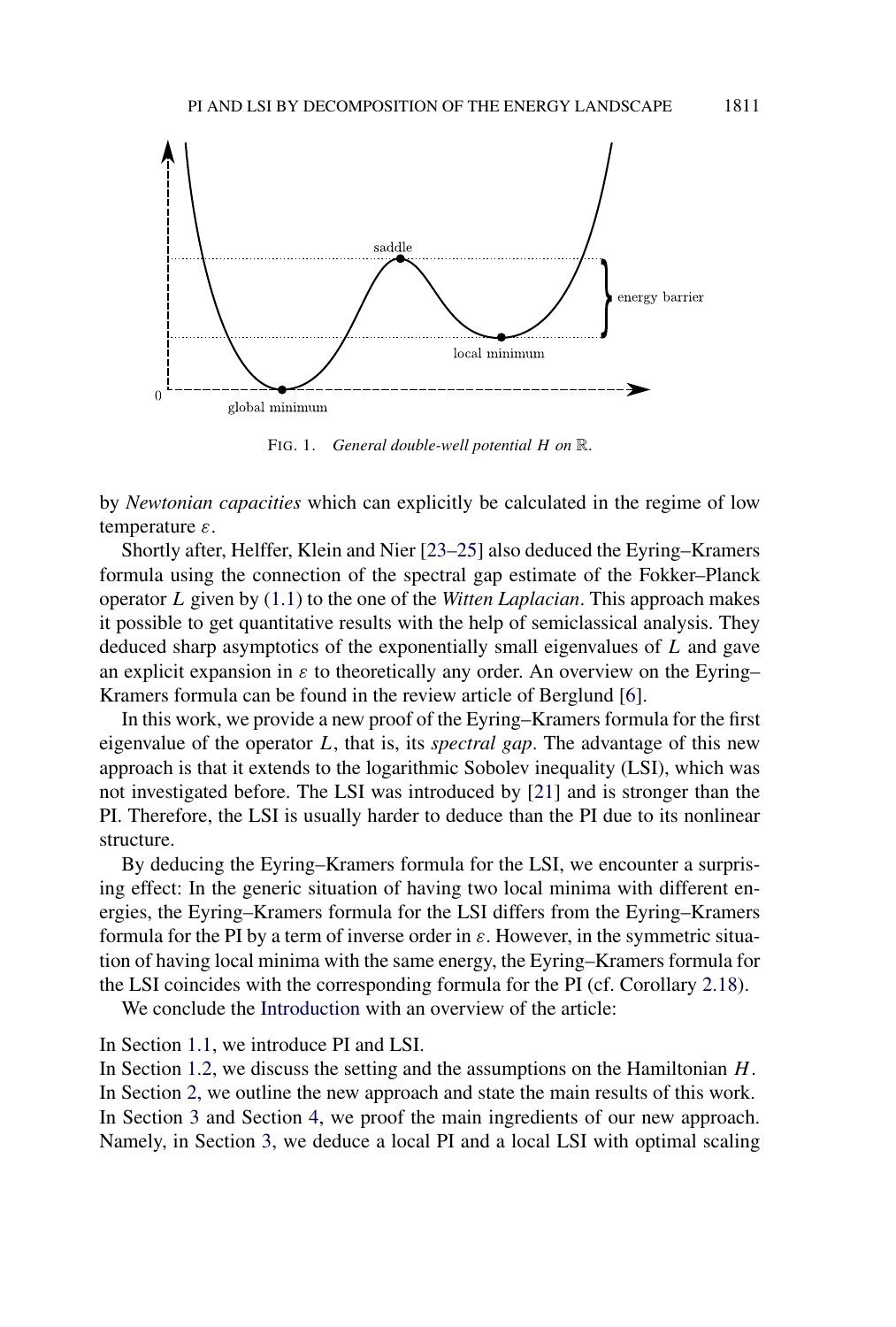in  $\varepsilon$ , whereas in Section [4](#page-42-0) we estimate a mean-difference by using a weighted transport distance.

In the [Appendices,](#page-60-0) we provide for the convenience of the reader some basic but nonstandard facts that are used in our arguments.

## 1.1. *Poincaré and logarithmic Sobolev inequality*.

DEFINITION 1.1 [PI $(\varrho)$  and LSI $(\alpha)$ ]. Let *X* be an Euclidean space. A Borel probability measure  $\mu$  on *X* satisfies the *Poincaré inequality* with constant  $\rho > 0$ , if for all test functions  $f \in H^1(\mu)$ 

$$
(\text{PI}(\varrho)) \quad \text{var}_{\mu}(f) := \int \left(f - \int f \, \mathrm{d}\mu\right)^2 \mathrm{d}\mu \le \frac{1}{\varrho} \int |\nabla f|^2 \, \mathrm{d}\mu.
$$

In a similar way, the probability measure *μ* satisfies the *logarithmic Sobolev inequality* with constant  $\alpha > 0$ , if for all test function  $f: X \to \mathbb{R}^+$  with  $I(f\mu|\mu) < \alpha$ ∞ holds

$$
(\text{LSI}(\alpha)) \quad \text{Ent}_{\mu}(f) := \int f \log \frac{f}{\int f \, \mathrm{d}\mu} \, \mathrm{d}\mu \le \frac{1}{\alpha} \int \frac{|\nabla f|^2}{2f} \, \mathrm{d}\mu =: I(f\,\mu|\mu),
$$

where  $I(f\mu|\mu)$  is called *Fisher information*. The gradient  $\nabla$  is determined by the Euclidean structure of *X*. Test functions are those functions for which the gradient exists and the right-hand side in  $PI(\rho)$  and  $LSI(\alpha)$  is well defined.

REMARK 1.2 [Relation between  $PI(\rho)$  and  $LSI(\alpha)$ ]. Rothaus [\[41\]](#page-74-0) observed that LSI( $\alpha$ ) implies PI( $\alpha$ ). This can be seen by setting  $f = 1 + \eta g$  for  $\eta$  small and observing that

$$
\operatorname{Ent}_{\mu}(f^{2}) = 2\eta^{2} \operatorname{var}_{\mu}(g) + O(\eta^{3}) \quad \text{as well as} \quad \int |\nabla f|^{2} \, \mathrm{d}\mu = \eta^{2} \int |\nabla g|^{2} \, \mathrm{d}\mu.
$$

Hence, if  $\mu$  satisfies  $LSI(\alpha)$  then  $\mu$  satisfies  $PI(\alpha)$ , which always implies  $\alpha \leq \rho$ .

1.2. *Setting and assumptions*. This article uses almost the same setting as found in [\[9,](#page-73-0) [10\]](#page-73-0). Before stating the precise assumptions on the Hamiltonian *H*, we introduce the notion of a *Morse function*.

DEFINITION 1.3 (Morse function). A smooth function  $H : \mathbb{R}^n \to \mathbb{R}$  is a *Morse function*, if the Hessian  $\nabla^2 H$  of *H* is nondegenerated on the set of critical points. More precisely, for some  $1 \leq C_H < \infty$  holds

$$
(1.4) \qquad \forall x \in \mathcal{S} := \{x \in \mathbb{R}^n : \nabla H = 0\} : \frac{|\xi|^2}{C_H} \le \langle \xi, \nabla^2 H(x)\xi \rangle \le C_H |\xi|^2.
$$

We make the following growth assumption on the Hamiltonian *H* sufficient to ensure the existence of PI and LSI. Hereby, we have to assume stronger properties for *H* if we want to proof the LSI.

<span id="page-3-0"></span>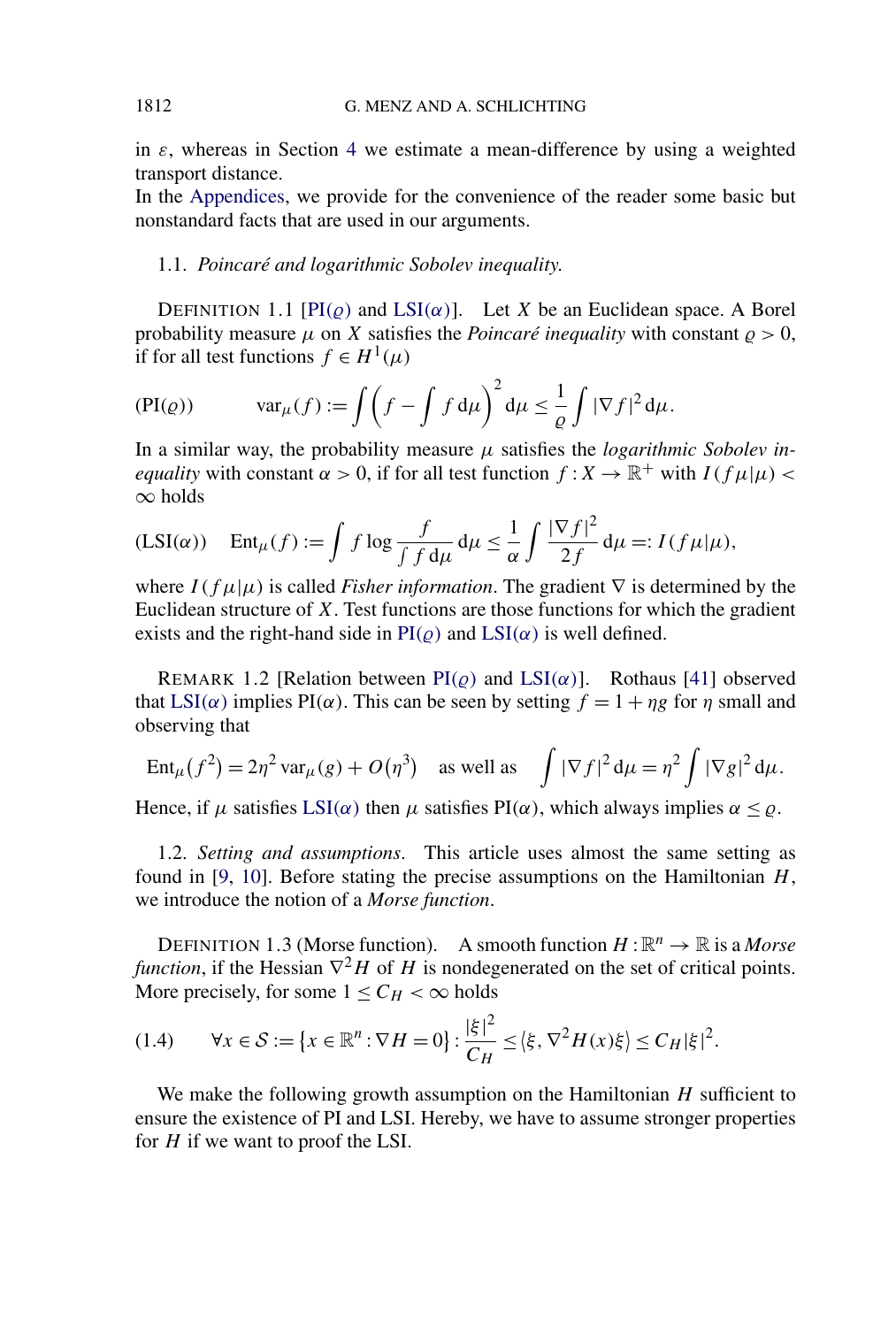<span id="page-4-0"></span>ASSUMPTION 1.4 (PI).  $H \in C^3(\mathbb{R}^n, \mathbb{R})$  is a nonnegative Morse function, such that for some constants  $C_H > 0$  and  $K_H \ge 0$  holds

$$
\liminf_{|x| \to \infty} |\nabla H| \ge C_H,
$$

$$
\liminf_{|x| \to \infty} (|\nabla H|^2 - \Delta H) \ge -K_H.
$$

ASSUMPTION 1.5 (LSI).  $H \in C^3(\mathbb{R}^n, \mathbb{R})$  is a nonnegative Morse function, such that for some constants  $C_H > 0$  and  $K_H \ge 0$  holds

$$
\text{(A1}_{\text{LST}}) \qquad \liminf_{|x| \to \infty} \frac{|\nabla H(x)|^2 - \Delta H(x)}{|x|^2} \ge C_H,
$$

$$
\inf_{x} \nabla^2 H(x) \ge -K_H.
$$

REMARK 1.6 (Discussion of assumptions). The Assumption 1.4 yields the following consequences for the Hamiltonian *H*:

- The condition  $(A1_{PI})$  and  $H(x) \ge 0$  ensures that  $e^{-H}$  is integrable and can be normalized to a probability measure on  $\mathbb{R}^n$  (see Lemma [3.14\)](#page-33-0). Hence, the Gibbs measure  $\mu$  given by [\(1.3\)](#page-1-0) is well defined.
- The Morse Assumption [\(1.4\)](#page-3-0) together with the growth condition ( $A1_{\text{PI}}$ ) ensures that the set  $S$  of critical points is discrete and finite. In particular, it follows that the set of local minima  $M = \{m_1, \ldots, m_M\}$  is also finite, that is,  $M := \# \mathcal{M}$  < ∞.
- The *Lyapunov-type* condition  $(A2_{PT})$  allows to recover the Poincaré constant of the full Gibbs measure  $\mu$  from the Poincaré constant of the Gibbs measure  $\mu_{U}$ restricted to some bounded domain *U* (cf. Section [3\)](#page-20-0). Because Gibbs measures with finite support and smooth Hamiltonian always satisfy a Poincaré inequality with some unspecified constant, we get that the Gibbs measure  $\mu$  also satisfies a Poincaré inequality. Equivalently, this means that there exists a spectral gap for the operator  $L$  given by  $(1.1)$ .

Similarly the Assumption 1.5 has the following consequences for the Hamiltonian *H*:

• One difference between the Assumptions 1.4 and 1.5 is that  $(A1_{\text{PI}})$  yields linear growth at infinity for *H*, whereas a combination of condition  $(A1<sub>LST</sub>)$  and  $(A2<sub>LST</sub>)$  yields quadratic growth; that is,

$$
\text{(A0}_{\text{LST}}) \qquad \qquad \liminf_{|x| \to \infty} \frac{|\nabla H(x)|}{|x|} \ge C_H.
$$

Note that quadratic growth at infinity is a necessary condition to obtain [LSI](#page-3-0)*(α)* with  $\alpha > 0$  (cf. [\[42\]](#page-74-0), Theorem 3.1.21).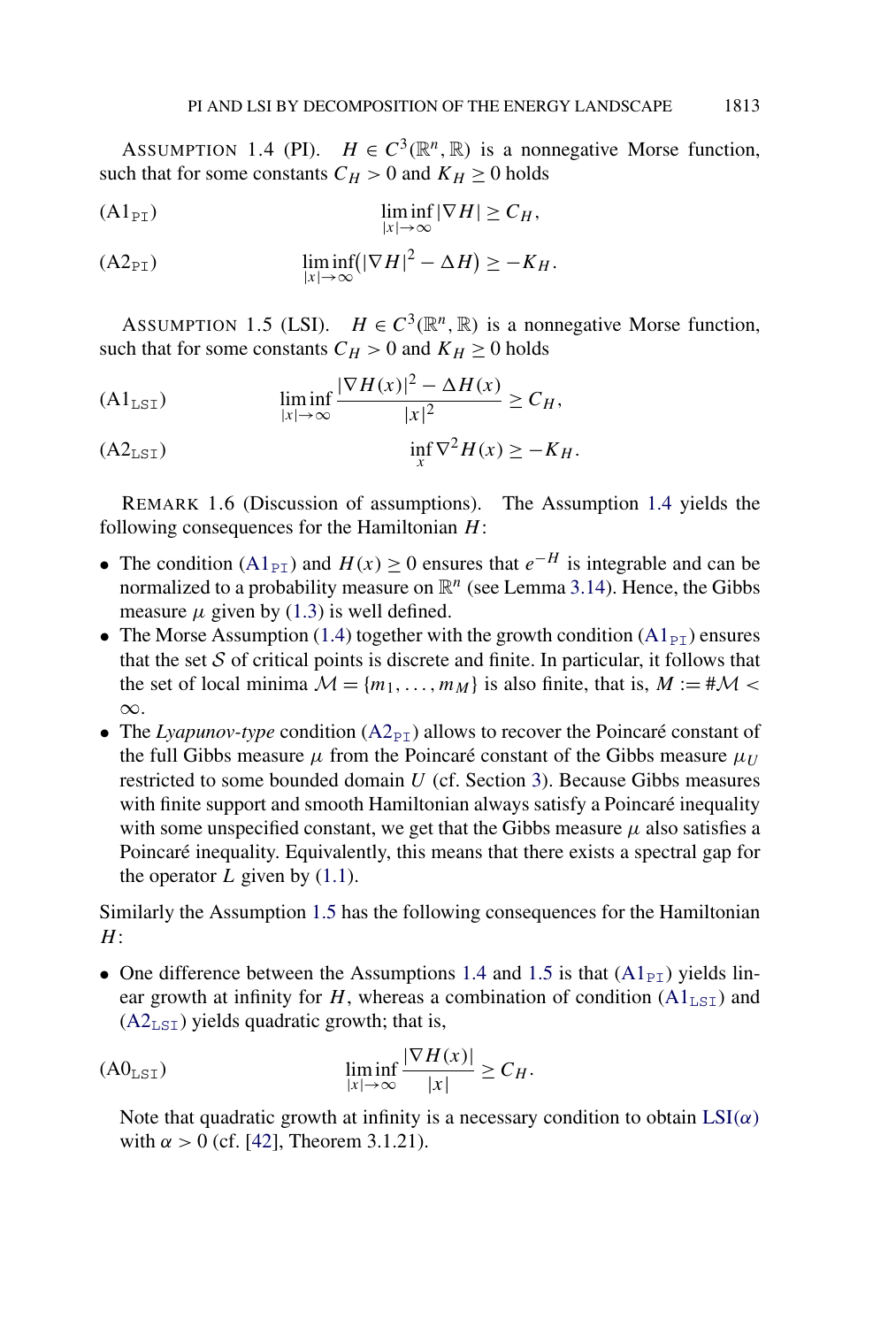- In addition,  $(A1<sub>LSI</sub>)$  $(A1<sub>LSI</sub>)$  and  $(A2<sub>LSI</sub>)$  $(A2<sub>LSI</sub>)$  imply  $(A1<sub>PI</sub>)$  and  $(A2<sub>PI</sub>)$ , which is only an indication that  $LSI(\alpha)$  $LSI(\alpha)$  is stronger than  $PI(\varrho)$  in the sense of Remark [1.2.](#page-3-0)
- The condition  $(Al<sub>LSI</sub>)$  is again a *Lyapunov type* condition. To enforce it to a LSI, additionally the condition  $(A2<sub>LST</sub>)$  $(A2<sub>LST</sub>)$  has to be assumed (cf. Section [3\)](#page-20-0).

To keep the presentation feasible and clear, we additionally assume a nondegeneracy assumption, even if it is not really needed for the proof of the Eyring– Kramers formula. The saddle height  $\hat{H}(m_i, m_j)$  between two local minima  $m_i, m_j$ is defined by

$$
\widehat{H}(m_i, m_j) := \inf \Biggl\{ \max_{s \in [0,1]} H(\gamma(s)) : \gamma \in C([0,1], \mathbb{R}^n), \gamma(0) = m_i, \gamma(1) = m_j \Biggr\}.
$$

ASSUMPTION 1.7 (Nondegeneracy). There exists  $\delta > 0$  such that:

(i) The saddle height between two local minima  $m_i, m_j$  is attained at a unique critical point  $s_{i,j} \in S$  of index one, that is, it holds  $H(s_{i,j}) = \hat{H}(m_i, m_j)$  and if  $\{\lambda_1, \ldots, \lambda_n\}$  denote the eigenvalues of  $\nabla^2 H(s_{i,j})$ , then it holds  $\lambda_1 < 0$  and  $\lambda_i > 0$ for  $i = 2, \ldots, n$ . The point  $s_{i,j}$  is called *communicating saddle* between the minima  $m_i$  and  $m_j$ .

(ii) The set of local minima  $M = \{m_1, \ldots, m_M\}$  is ordered such that  $m_1$  is a global minimum and for all  $i \in \{3, ..., M\}$  yields

$$
H(s_{1,2}) - H(m_2) \ge H(s_{1,i}) - H(m_i) + \delta.
$$

REMARK 1.8. The fact, that  $s_{i,j}$  is indeed a critical point is explained in [\[29\]](#page-74-0), Proposition 6.2.1. Since *H* is a Morse function after Assumption [1.4](#page-4-0) the critical point  $s_{i,j}$  is nondegenerate. Moreover, an indirect perturbation argument implies that  $s_{i,j}$  is a saddle point of index one, which shows that except for uniqueness, Assumption 1.7(i) is already implied by Assumption [1.4.](#page-4-0) This fact is known as Murrell–Laidler theorem in the chemical literature [\[47\]](#page-75-0).

**2. Outline of the new approach and main results.** In this section, we present the new approach to the Eyring–Kramers formula and formulate the main results of this article. Because the strategy is the same for the PI and LSI, we consider both cases simultaneously. The approach uses ideas of the two-scale approach for LSI [\[22,](#page-74-0) [33,](#page-74-0) [39\]](#page-74-0) and the method by [\[14\]](#page-73-0) to deduce PI and LSI estimates for mixtures of measures. However, the heuristics outlined in the [Introduction](#page-0-0) provide a good orientation for our proceeding. Remember that we have a splitting into two time-scales:

- the fast scale describes the *fast relaxation* to a local minima of *H* and
- the slow scale describes the *exponentially long transitions* between local equilibrium states.

Motivated by these two time scales, we specify in Section [2.1](#page-6-0) a splitting of the measure *μ* into *local measures* living on a *metastable regions* around the local

<span id="page-5-0"></span>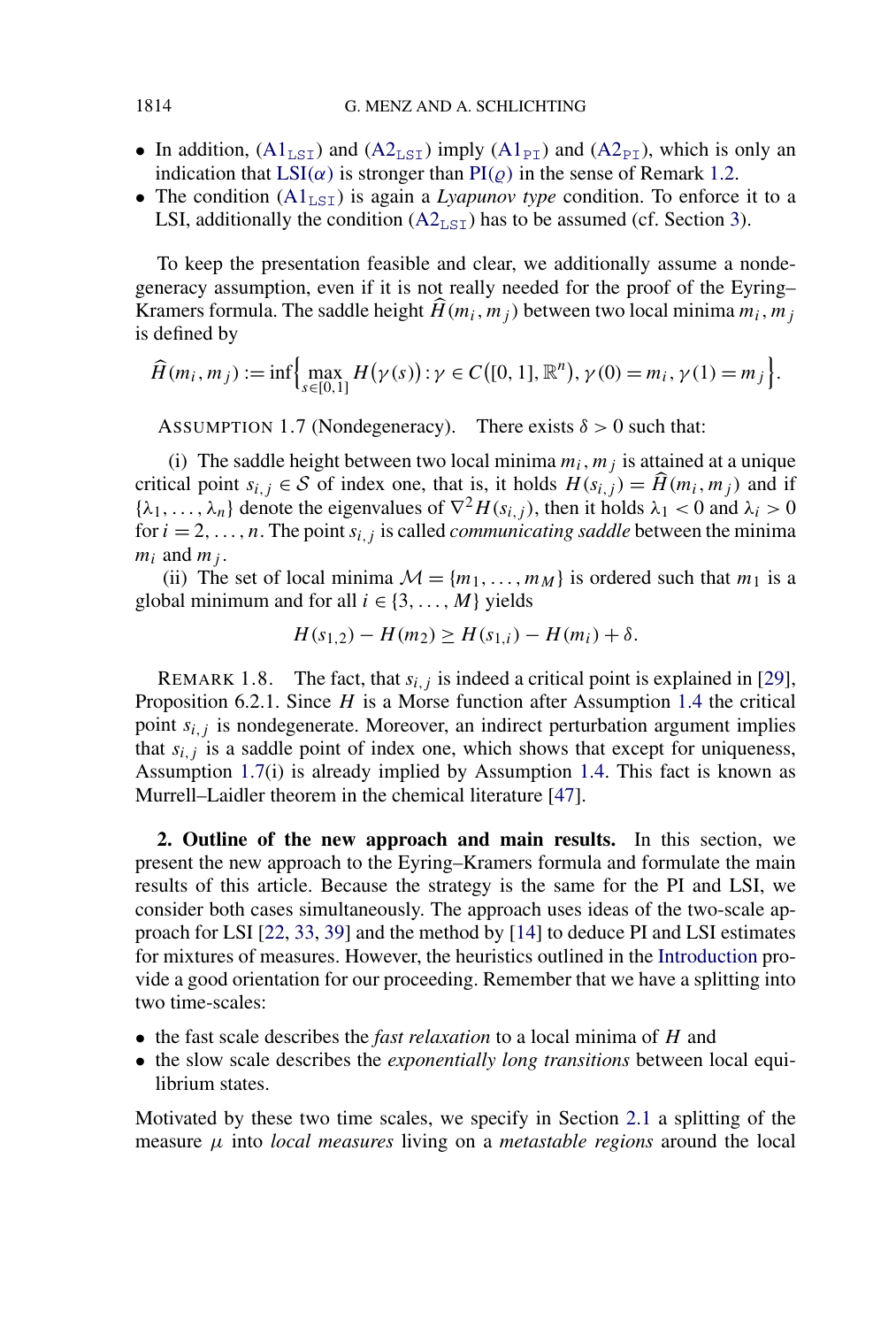<span id="page-6-0"></span>minima of *H*. This splitting is lifted from the level of the measure to the level of the variance and entropy. In this way, we obtain *local variances and entropies*, which heuristically should correspond to the fast relaxation, and *coarse-grained variances and entropies*, which should correspond to the exponentially long transitions.

Now, we handle each contribution separately. The local variances and entropies are estimated by local PI (cf. Theorem [2.9\)](#page-11-0) and local LSI, respectively (cf. Theorem [2.10\)](#page-11-0). The heuristics suggest that this contribution should be of higher order because this step only relies on the fast scale.

Before we estimate the coarse-grained variances and entropies, we bring them in the form of mean-differences. This is automatically the case for the variances. However, for the coarse-grained entropies one has to apply a new weighted discrete LSI (cf. Section [2.2\)](#page-8-0), which causes the difference between the PI and LSI in the Eyring–Kramers formula. The main contribution to the Eyring–Kramers formula (cf. Corollary [2.15](#page-13-0) and Corollary [2.17\)](#page-14-0) results from the estimation of the meandifference, which is stated in Theorem [2.12.](#page-12-0)

At this point, let us shortly summarize the main results of this article:

- We provide good estimates for the local variances and entropies (cf. Section [2.3.1\)](#page-11-0) and
- We provide sharp estimates for the mean-differences (cf. Section [2.3.2\)](#page-12-0).
- From these main ingredients, the Eyring–Kramers formulas follow as simple corollaries (cf. Section [2.3.3\)](#page-13-0).

We close this chapter with a discussion on the optimality of the Eyring–Kramers formula for the LSI in one dimension (cf. Section [2.4\)](#page-18-0).

*Notational remark*: Almost all of the following definitions and quantities will depend on *ε*, for lucidity this dependence is not expressed in the notation. The arguments and main results hold for *ε >* 0 fixed and small.

2.1. *Partition of the state space*. The inspiration to partition the state space comes from the work [\[28\]](#page-74-0) for discrete Markov chains. In order to get sharp results, the partition of the state space  $\mathbb{R}^n$  cannot be arbitrarily but has to satisfy certain conditions.

DEFINITION 2.1 (Admissible partition). The family  $\mathcal{P}_{\mathcal{M}} = {\Omega_i}_{i=1}^M$  with  $\Omega_i$ open and connected is called an admissible partition for  $\mu$  if the following conditions hold:

(i) For each local minimum  $m_i \in \mathcal{M}$  exists  $\Omega_i \in \mathcal{P}_\mathcal{M}$  with  $m_i \in \Omega_i$  for  $i =$ 1*,...,M*.

(ii)  $\{\Omega_i\}_{i=1}^M$  is a partition of  $\mathbb{R}^n$  up to sets of Lebesgue measure zero, which is denoted by  $\mathbb{R}^n = \biguplus_{i=1}^M \Omega_i$ .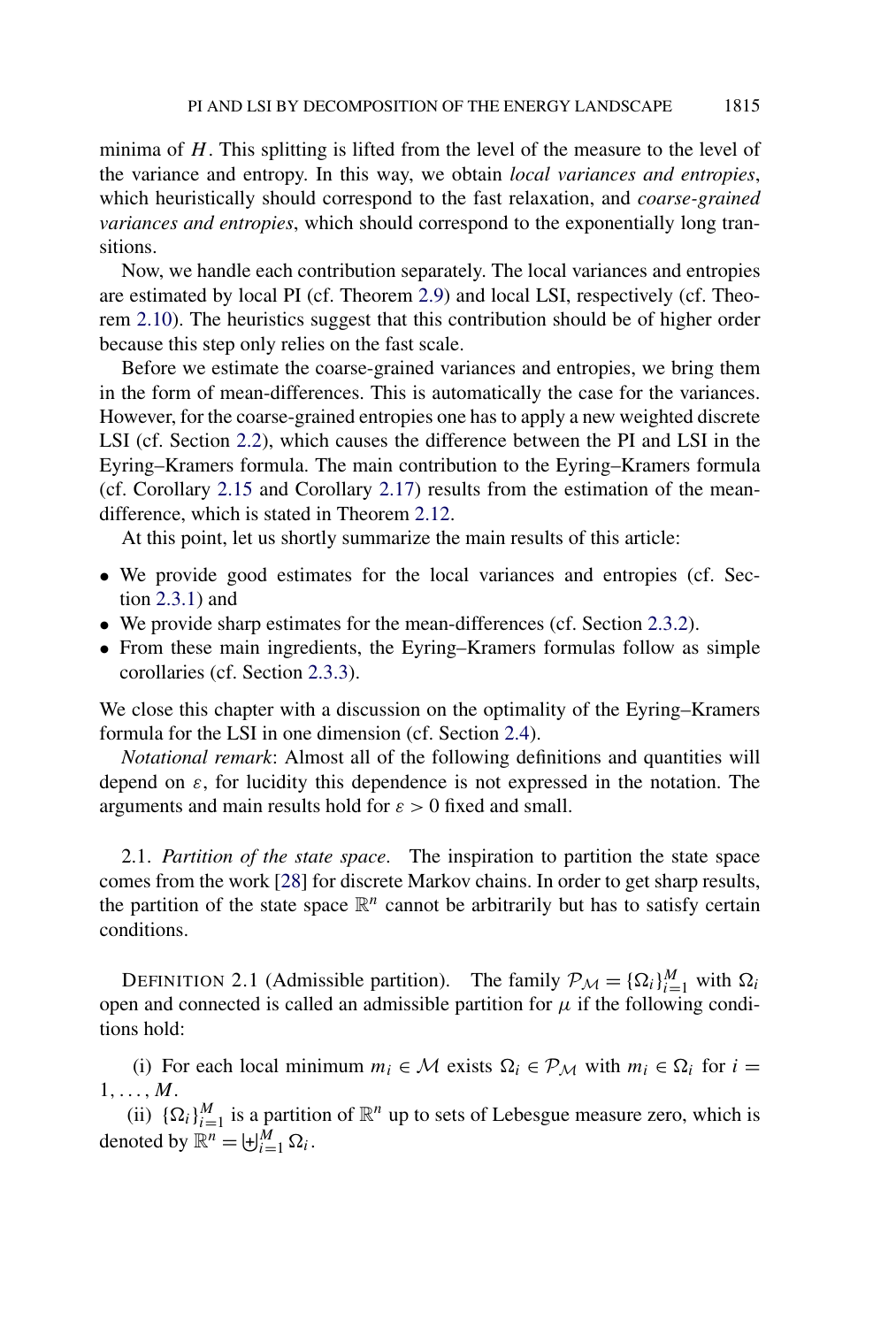<span id="page-7-0"></span>(iii) The partition sum of each element  $\Omega_i$  of  $\mathcal{P}_M$  is approximately Gaussian, that is, for  $i = 1, \ldots, M$ 

$$
(2.1)\quad \mu(\Omega_i)Z_{\mu} = \frac{(2\pi\epsilon)^{n/2}}{\sqrt{\det \nabla^2 H(m_i)}}\exp\biggl(-\frac{H(m_i)}{\epsilon}\biggr)(1+O(\sqrt{\epsilon}|\log\epsilon|^{3/2})).
$$

REMARK 2.2. A canonical way to obtain an admissible partition for  $\mu$  would be to associate to every local minimum  $m_i \in \mathcal{M}$  for  $i = 1, \ldots, M$  its *basin of attraction*  $\Omega_i$  *w.r.t. H* defined by

$$
\Omega_i := \Big\{ y \in \mathbb{R}^n : \lim_{t \to \infty} y_t = m_i, \, \dot{y}_t = -\nabla H(y_t), \, y_0 = y \Big\}.
$$

Unfortunately, this choice would lead to technical difficulties later on. We get rid of these technical problems by choosing the partition  $\Omega_i$  in a slightly different way. For details, we refer the reader to Section [3.](#page-20-0)

Using an admissible partition of the state space, one can decompose the Gibbs measure  $\mu$  into a mixture of *local* Gibbs measures  $\mu_i$ .

DEFINITION 2.3 (Mixture representation of  $\mu$ ). Let  $\mathcal{P}_{\mathcal{M}} = {\{\Omega_i\}}_{i=1}^M$  be an admissible partition for  $\mu$ . The *local Gibbs measures*  $\mu_i$  are defined as the restriction of  $\mu$  to  $\Omega_i$ 

(2.2) 
$$
\mu_i(\mathrm{d}x) := \frac{1}{Z_i Z_\mu} \mathbb{1}_{\Omega_i}(x) \exp\left(-\frac{H(x)}{\varepsilon}\right) \mathrm{d}x
$$
 where  $Z_i := \mu(\Omega_i)$ .

The *marginal measure*  $\bar{\mu}$  is given by a sum of Dirac measures

$$
\bar{\mu} := Z_1 \delta_1 + \cdots + Z_M \delta_M.
$$

Then the *mixture representation* of  $\mu$  w.r.t.  $\mathcal{P}_M$  has the form

$$
\mu := Z_1 \mu_1 + \cdots + Z_M \mu_M.
$$

As was shown in [\[14\]](#page-73-0), Section 4.1, the decomposition of  $\mu$  yields a decomposition of the variance var<sub>*μ*</sub>(*f*) and entropy  $Ent_{\mu}(f)$ .

LEMMA 2.4 (Splitting of variance and entropy for partition). *For a mixture representation* (2.3) *of*  $\mu$  *holds for all*  $f : \mathbb{R}^n \to \mathbb{R}$ 

(2.4) 
$$
\text{var}_{\mu}(f) = \sum_{i=1}^{M} Z_i \text{var}_{\mu_i}(f) + \sum_{i=1}^{M} \sum_{j>i} Z_i Z_j (\mathbb{E}_{\mu_i}(f) - \mathbb{E}_{\mu_j}(f))^2,
$$

(2.5) 
$$
\text{Ent}_{\mu}(f) = \sum_{i=1} Z_i \text{Ent}_{\mu_i}(f) + \text{Ent}_{\bar{\mu}}(\bar{f}).
$$

*We call the terms*  $var_{\mu_i}(f)$  *and*  $Ent_{\mu_i}(f)$  local variance *and* local entropy. The *term*  $(\mathbb{E}_{\mu_i}(f) - \mathbb{E}_{\mu_i}(f))^2$  *is called* mean-difference. The term  $\text{Ent}_{\bar{\mu}}(\bar{f})$  *is called*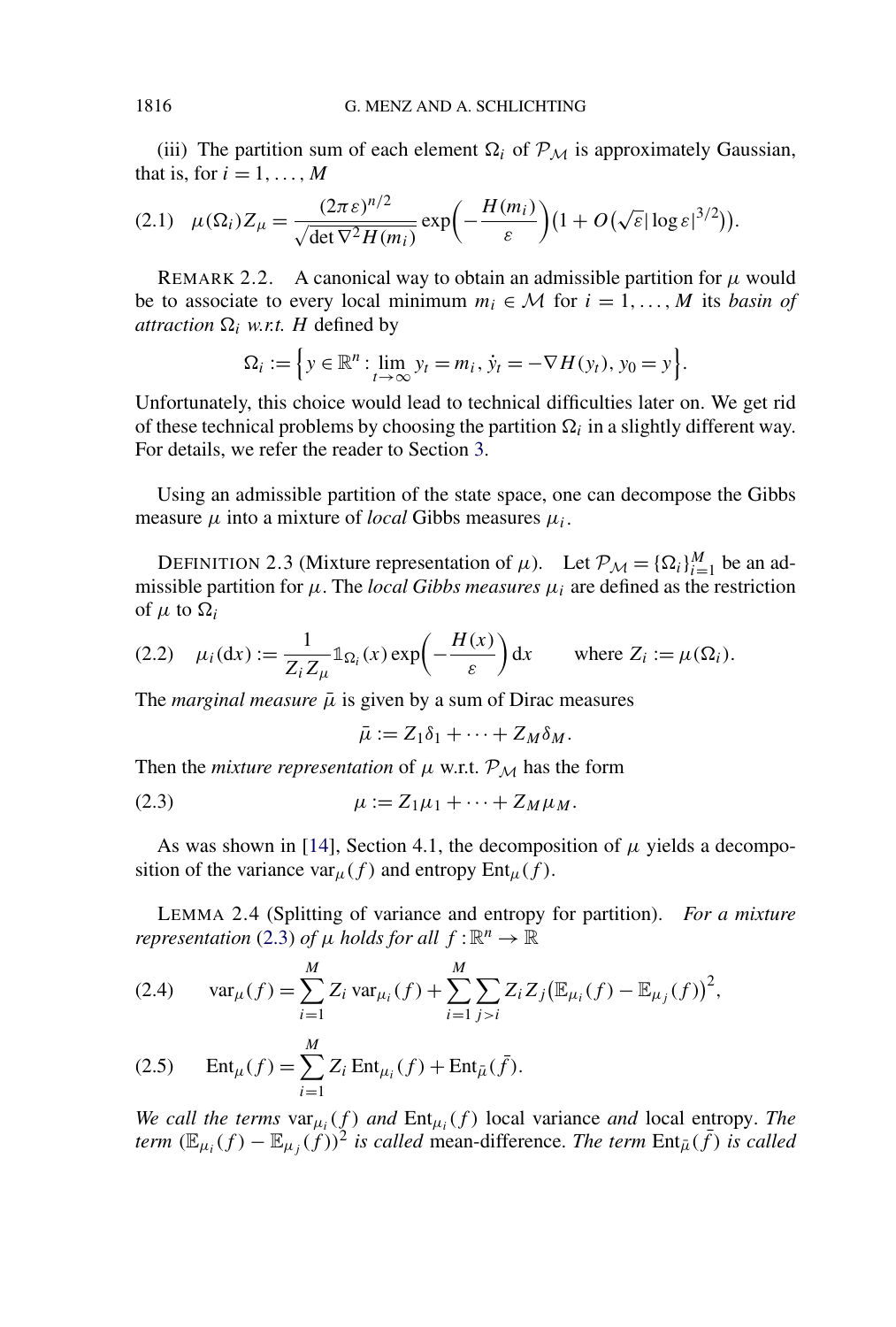<span id="page-8-0"></span>coarse-grained entropy *and is given by*

(2.6) 
$$
\operatorname{Ent}_{\bar{\mu}}(\bar{f}) := \sum_{i=1}^{M} Z_i \bar{f}_i \log \frac{\bar{f}_i}{\sum_{j=1}^{M} Z_j \bar{f}_j},
$$

*where*  $\bar{f}_i := \mathbb{E}_{\mu_i}(f)$ .

We skip the proof of Lemma [2.4](#page-7-0) because it only consists of a straightforward substitution of the mixture representation [\(2.3\)](#page-7-0). The formula [\(2.4\)](#page-7-0) for estimating the variance var<sub>*μ*</sub>(*f*) is already in its final form. For the relative entropy  $Ent<sub>µ</sub>(f)$ , we still have to do some work. The aim is to get an estimate that only involves the local terms like var<sub>μ</sub>(f) and Ent<sub>μi</sub>(f) and a mean difference  $(\mathbb{E}_{\mu}f) - \mathbb{E}_{\mu}f)$ <sup>2</sup>. This is achieved in the next subsection [cf. Corollary [2.8](#page-11-0) and [\(2.13\)](#page-11-0)].

2.2. *Discrete logarithmic Sobolev type inequalities*. Starting with the identity [\(2.5\)](#page-7-0), we have to estimate the *coarse-grained entropy*  $Ent_{\bar{u}}(f)$ . We expect that the main contribution comes from this term. If *H* has only two minima, we can use the following discrete LSI for a Bernoulli random variable, which was given by Higuchi and Yoshida [\[26\]](#page-74-0) and Diaconis and Saloff-Coste [\[15\]](#page-73-0), Theorem A.2, at the same time.

LEMMA 2.5 (Optimal logarithmic Sobolev inequality for Bernoulli measures). *A Bernoulli measure*  $\mu_p$  *on*  $X = \{0, 1\}$ *, that is, a mixture of two Dirac measures*  $\mu_p = p\delta_0 + q\delta_1$  *with*  $p + q = 1$  *satisfies the discrete logarithmic Sobolev inequality*

(2.7) 
$$
\text{Ent}_{\mu_p}(f^2) \le \frac{pq}{\Lambda(p,q)} (f(0) - f(1))^2
$$

*with optimal constant given by the* logarithmic mean (*cf*. *Appendix* [A\)](#page-60-0)

$$
\Lambda(p,q) := \frac{p-q}{\log p - \log q} \qquad \text{for } p \neq q \quad \text{and} \quad \Lambda(p,p) := \lim_{q \to p} \Lambda(p,q) = p.
$$

We want to handle the general case with more than two minima. Therefore, we want to generalize Lemma 2.5 to discrete measures with a state space with more than two elements. An application of the modified LSI for finite Markov chains of Diaconis and Saloff-Coste [\[15\]](#page-73-0), Theorem A.1, would not lead to an optimal results (cf. [\[43\]](#page-75-0), Section 2.3). Even for a generic Markov chain on the 3-point space, the optimal logarithmic Sobolev constant is unknown. In this work, we use the following direct generalization of Lemma 2.5.

LEMMA 2.6 (Weighted logarithmic Sobolev inequality). *For*  $m \in \mathbb{N}$  *let*  $\mu_m =$  $\sum_{i=1}^{m} Z_i \delta_i$  *be a discrete probability measure and assume that*  $\min_i Z_i > 0$ . *Then*  $f_i = \{1, \ldots, m\}$   $\rightarrow \mathbb{R}^+_0$  *holds the weighted logarithmic Sobolev in*-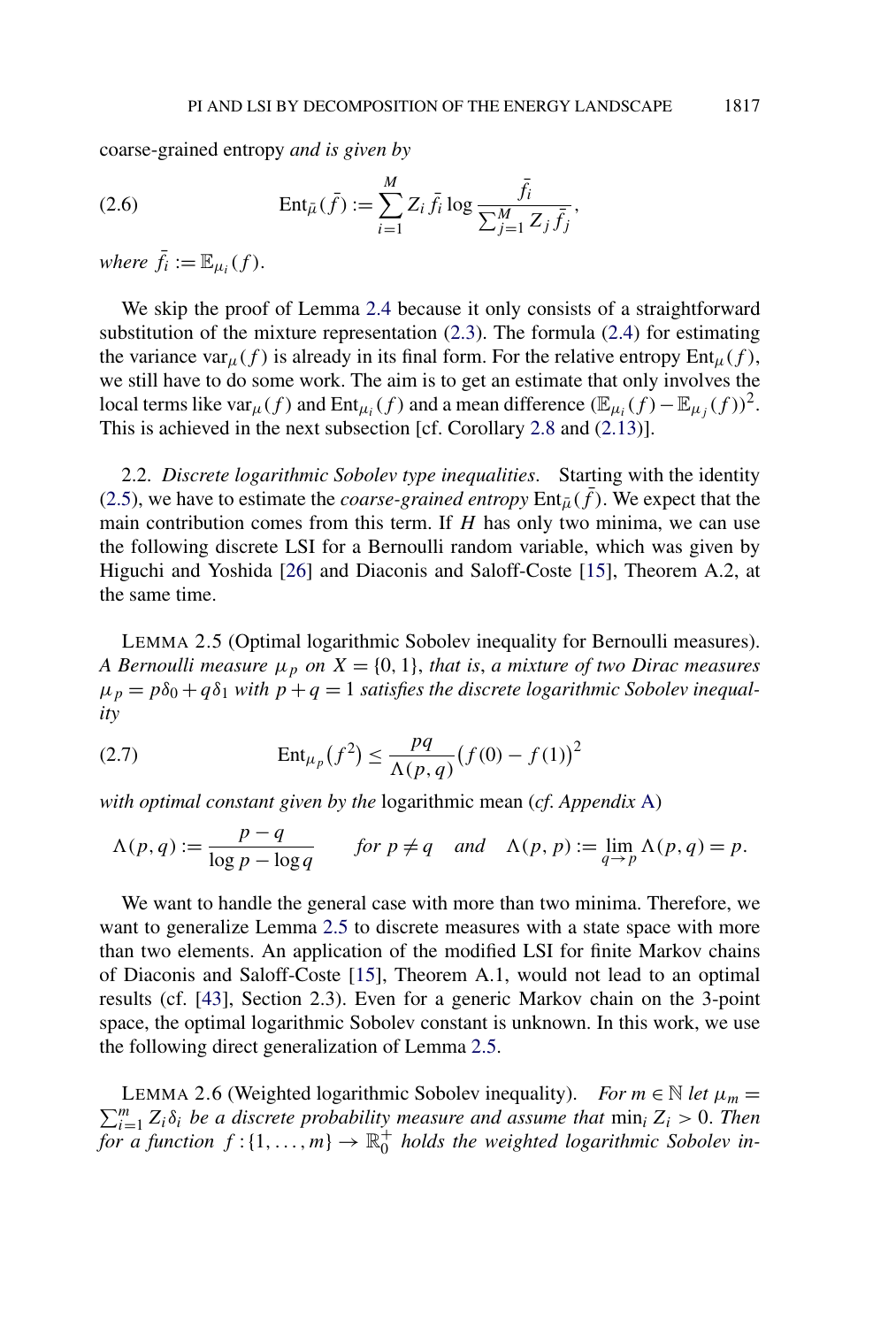*equality*

(2.8) 
$$
\operatorname{Ent}_{\mu_m}(f^2) \leq \sum_{i=1}^{m-1} \sum_{j=i+1}^m \frac{Z_i Z_j}{\Lambda(Z_i, Z_j)} (f_i - f_j)^2.
$$

**PROOF.** We conclude by induction and find that for  $m = 2$  the estimate (2.8) just becomes [\(2.7\)](#page-8-0), which shows the base case. For the inductive step, let us assume that (2.8) holds for  $m \ge 2$ . Then the entropy  $Ent_{\mu_{m+1}}(f^2)$  can be rewritten as follows:

$$
Ent_{\mu_{m+1}}(f^2) = (1 - Z_{m+1}) Ent_{\tilde{\mu}_m}(f^2) + Ent_{\nu}(\tilde{f}),
$$

where the probability measure  $\tilde{\mu}_m$  lives on  $\{1, \ldots, m\}$  and is given by

$$
\tilde{\mu}_m := \sum_{i=1}^m \frac{Z_i}{1 - Z_{m+1}} \delta_i.
$$

Further, *ν* is the Bernoulli measure given by  $v := (1 - Z_{m+1})\delta_0 + Z_{m+1}\delta_1$  and the function  $\tilde{f}$  : {0, 1}  $\rightarrow \mathbb{R}$  is given with values

$$
\tilde{f}_0 := \sum_{i=1}^m \frac{Z_i f_i^2}{1 - Z_{m+1}}
$$
 and  $\tilde{f}_1 := f_{m+1}^2$ .

Now, we apply the inductive hypothesis to  $Ent_{\tilde{\mu}_m}(f^2)$  and arrive at

$$
(1 - Z_{m+1}) \operatorname{Ent}_{\tilde{\mu}_m}(f^2) \le (1 - Z_{m+1}) \sum_{i=1}^m \sum_{j>i} \frac{Z_i Z_j}{(1 - Z_{m+1})^2} \frac{1 - Z_{m+1}}{\Lambda(Z_i, Z_j)} (f_i - f_j)^2
$$

$$
= \sum_{i=1}^m \sum_{j>i} \frac{Z_i Z_j}{\Lambda(Z_i, Z_j)} (f_i - f_j)^2,
$$

where we used  $\Lambda(\cdot, \cdot)$  being homogeneous of degree one in both arguments (cf. Appendix [A\)](#page-60-0), that is,  $\Lambda(\lambda a, \lambda b) = \lambda \Lambda(a, b)$  for  $\lambda, a, b > 0$ . We can apply the inductive base to the second entropy  $Ent_v(\tilde{f})$ , which is nothing else but the discrete LSI for the two-point space  $(2.7)$ 

(2.9) 
$$
\operatorname{Ent}_{\nu}(\tilde{f}) \leq \frac{Z_{m+1}(1 - Z_{m+1})}{\Lambda(Z_{m+1}, 1 - Z_{m+1})} \left(\sqrt{\tilde{f}_0} - \sqrt{\tilde{f}_1}\right)^2.
$$

The last step is to apply the Jensen inequality to recover the square differences  $(f_i - f_{m+1})^2$  from

$$
(\sqrt{\tilde{f}_0} - \sqrt{\tilde{f}_1})^2 = \sum_{i=1}^m \frac{Z_i f_i^2}{1 - Z_{m+1}} - 2 \underbrace{\sqrt{\sum_{i=1}^m \frac{Z_i f_i^2}{1 - Z_{m+1}}}}_{\geq \sum_{i=1}^m \frac{Z_i f_i}{1 - Z_{m+1}}}
$$
  

$$
\leq \sum_{i=1}^m \frac{Z_i}{1 - Z_{m+1}} (f_i - f_{m+1})^2.
$$

<span id="page-9-0"></span>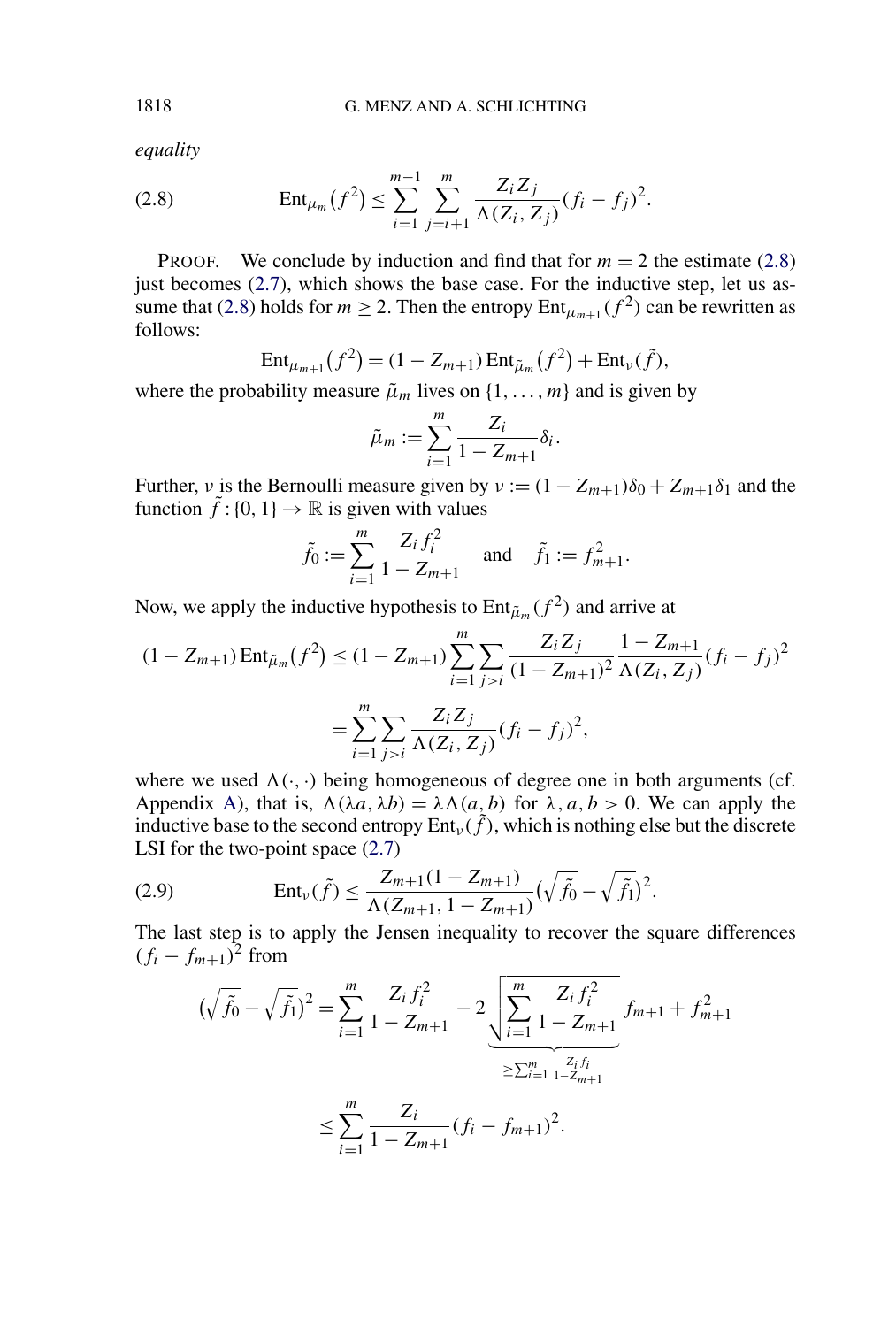We obtain in combination with  $(2.9)$  the following estimate:

$$
Ent_{\nu}(\tilde{f}) \leq \frac{Z_{m+1}}{\Lambda(Z_{m+1}, 1 - Z_{m+1})} \sum_{i=1}^{m} Z_i (f_i - f_{m+1})^2.
$$

To conclude the assertion, we first note that  $1 - Z_{m+1} = \sum_{j=1}^{m} Z_j \ge Z_j$  for  $j =$ 1,...,m. Further,  $\Lambda(a, \cdot)$  is monotone increasing for  $a > 0$ , that is,  $\partial_b \Lambda(a, b) > 0$ (cf. Appendix [A\)](#page-60-0). Both properties imply that  $\Lambda$ ( $Z_{m+1}$ ,  $1 - Z_{m+1}$ ) ≥  $\Lambda$ ( $Z_{m+1}$ ,  $Z_i$ ) for  $j = 1, ..., m$ , which finally shows [\(2.8\)](#page-9-0).  $\Box$ 

With the help of Lemma [2.6](#page-8-0) we estimate the coarse-grained entropy  $Ent_{\bar{u}}(\overline{f^2})$ occurring in the splitting of the entropy [\(2.5\)](#page-7-0). This generalizes the approach of [\[14\]](#page-73-0), Section 4.1, to the case of finite mixtures with more than two components.

LEMMA 2.7 (Estimate of the coarse-grained entropy). *The coarse-grained entropy in* [\(2.6\)](#page-8-0) *can be estimated by*

$$
(2.10) \quad \text{Ent}_{\bar{\mu}}(f^2) \le \sum_{i=1}^{M} \Biggl( \sum_{j \neq i} \frac{Z_i Z_j \, \text{var}_{\mu_i}(f)}{\Lambda(Z_i, Z_j)} + \sum_{j>i} \frac{Z_i Z_j}{\Lambda(Z_i, Z_j)} \bigl( \mathbb{E}_{\mu_i}(f) - \mathbb{E}_{\mu_j}(f) \bigr)^2 \Biggr),
$$
\n
$$
\text{where } \overline{f^2} \cdot \{1, \quad M\} \to \mathbb{R} \text{ is given by } \overline{f^2} := \mathbb{E}_{\mu_i}(f^2).
$$

*where*  $\overline{f^2}$ : {1, ..., *M*}  $\rightarrow \mathbb{R}$  *is given by*  $f_i^2 := \mathbb{E}_{\mu_i}(f^2)$ .

PROOF. Since  $\bar{\mu} = Z_1 \delta_1 + \cdots + Z_M \delta_M$  is finite discrete probability measure, we can apply Lemma [2.6](#page-8-0) to  $Ent_{\bar{u}}(\overline{f^2})$ 

$$
(2.11) \qquad \operatorname{Ent}_{\bar{\mu}}(\overline{f^2}) \le \sum_{i=1}^m \sum_{j>i} \frac{Z_i Z_j}{\Lambda(Z_i, Z_j)} \Big(\sqrt{\overline{f_i^2}} - \sqrt{\overline{f_j^2}}\Big)^2.
$$

The square-root-mean-difference on the right-hand side of (2.11) can be estimated by using the Jensen inequality

$$
(\sqrt{\mathbb{E}_{\mu_i}(f^2)} - \sqrt{\mathbb{E}_{\mu_j}(f^2)})^2 \leq \mathbb{E}_{\mu_i}(f^2) - 2\underbrace{\sqrt{\mathbb{E}_{\mu_i}(f^2)\mathbb{E}_{\mu_j}(f^2)}}_{\geq \mathbb{E}_{\mu_i}(f)\mathbb{E}_{\mu_j}(f)} + \mathbb{E}_{\mu_j}(f^2)
$$
\n
$$
\leq \mathbb{E}_{\mu_i}(f^2) - 2\mathbb{E}_{\mu_i}(f)\mathbb{E}_{\mu_j}(f) + \mathbb{E}_{\mu_j}(f^2)
$$
\n
$$
= \text{var}_{\mu_i}(f) + \text{var}_{\mu_j}(f) + (\mathbb{E}_{\mu_i}(f) - \mathbb{E}_{\mu_j}(f))^2.
$$

Now, we can combine (2.11) and (2.12) to arrive at the desired result (2.10).  $\Box$ 

A combination of Lemma [2.4](#page-7-0) and Lemma 2.7 yields the desired estimate of the entropy in terms of local variances, local entropies and mean-differences.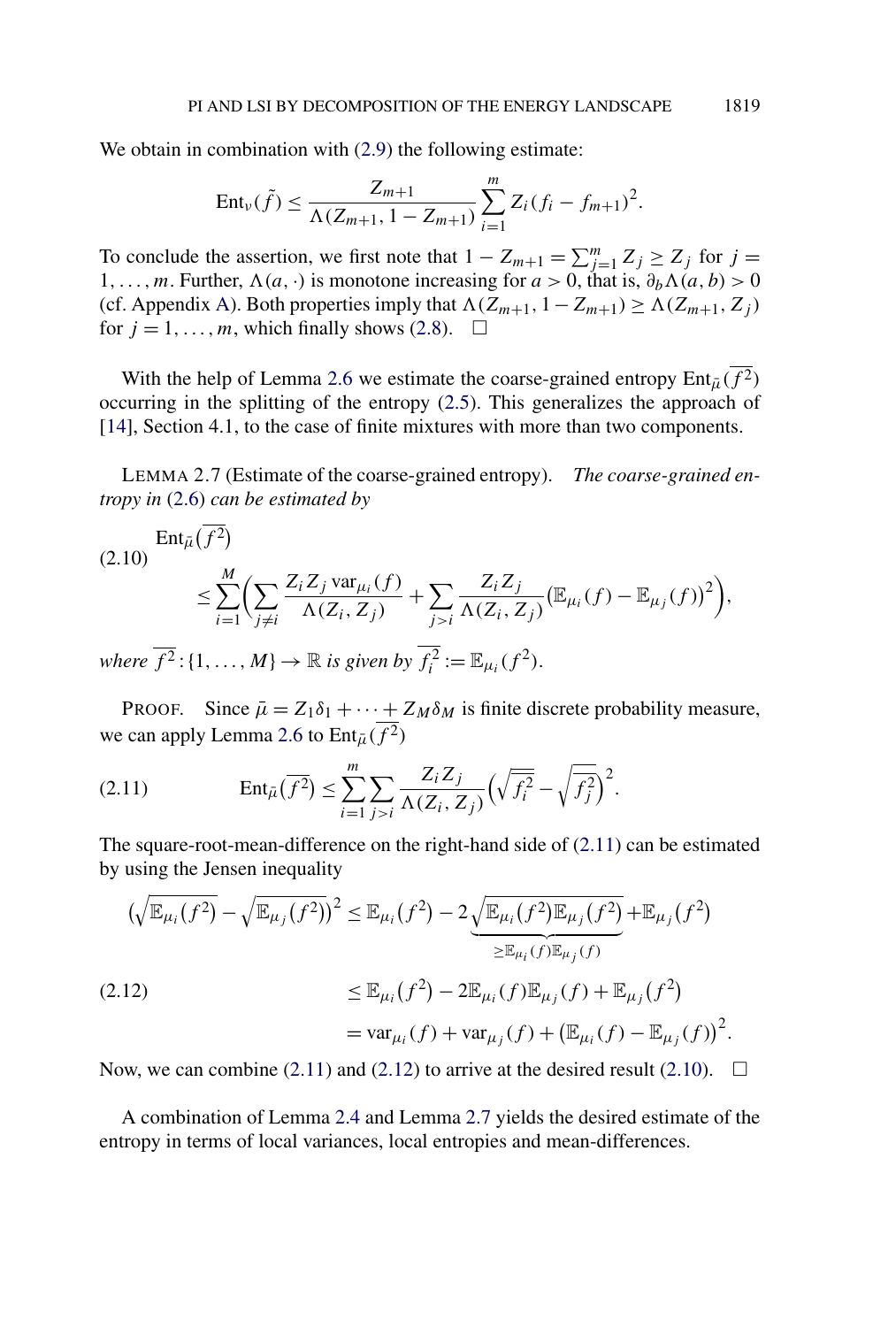<span id="page-11-0"></span>COROLLARY 2.8. *Let μ have a mixture representation according to Definition* [2.3,](#page-7-0) *then the entropy of f w*.*r*.*t*. *μ can be estimated by*

(2.13) 
$$
\operatorname{Ent}_{\mu}(f^{2}) \leq \sum_{i=1}^{M} Z_{i} \operatorname{Ent}_{\mu_{i}}(f^{2}) + \sum_{i=1}^{M} \sum_{j \neq i} \frac{Z_{i} Z_{j}}{\Lambda(Z_{i}, Z_{j})} \operatorname{var}_{\mu_{i}}(f) + \sum_{i=1}^{M} \sum_{j > i} \frac{Z_{i} Z_{j}}{\Lambda(Z_{i}, Z_{j})} (\mathbb{E}_{\mu_{i}}(f) - \mathbb{E}_{\mu_{j}}(f))^{2}.
$$

2.3. *Main results*. The main results of this work are good estimates of the single terms on the right-hand side of [\(2.4\)](#page-7-0) and (2.13). In detail, we need the *local PI* and the *local LSI* provided by Theorem 2.9 and Theorem 2.10. Furthermore, we need good control of the mean-differences, which will be the content of Theorem [2.12.](#page-12-0) Finally, the Eyring–Kramers formulas of Corollary [2.15](#page-13-0) and Corollary [2.17](#page-14-0) are simple consequences of these representations and estimates.

2.3.1. *Local Poincaré and logarithmic Sobolev inequalities*. Let us now turn to the estimation of the local variances and entropies. From the heuristic understanding of the process  $\xi_t$  given by [\(1.2\)](#page-0-0), we expect a good behavior of the local Poincaré and logarithmic Sobolev constant for the local Gibbs measures  $\mu_i$  as it resembles the fast convergence of  $\xi_t$  to a neighborhood of the next local minimum. Therefore, the local variances and entropies should not contribute to the leading order expansion of the total Poincaré and logarithmic Sobolev constant of *μ*. This idea is quantified in the next two theorems.

THEOREM 2.9 (Local Poincaré inequality). *Under Assumption* [1.4,](#page-4-0) *there exists an admissible partition*  $\mathcal{P}_\mathcal{M} = {\Omega_i}_{i=1}^M$  *for*  $\mu$  (*cf. Definition* [2.1\)](#page-6-0) *such that the associated local Gibbs measures*  $\{\mu_i\}_{i=1}^M$ , *obtained by restricting*  $\mu$  *to*  $\Omega_i$  [*cf*.  $(2.2)$ ], *satisfy*  $PI(\rho_i)$  *with* 

$$
\varrho_i^{-1}=O(\varepsilon).
$$

THEOREM 2.10 (Local logarithmic Sobolev inequality). *Under Assumption* [1.5](#page-4-0) *and for the same admissible partition*  $P_M = {\Omega_i}^M_{i=1}$  *for*  $\mu$  *as in Theorem* 2.9, *the associated local Gibbs measures*  $\{\mu_i\}_{i=1}^M$ , *obtained by restricting*  $\mu$  *to*  $\Omega_i$  [*cf.* [\(2.2\)](#page-7-0)], *satisfy* LSI( $\alpha_i$ ) *with* 

$$
\alpha_i^{-1} = O(1).
$$

Even if Theorem 2.9 and Theorem 2.10 are very plausible, their proof is not easy. The reason is that our situation goes beyond the scope of the standard tools for PI and LSI: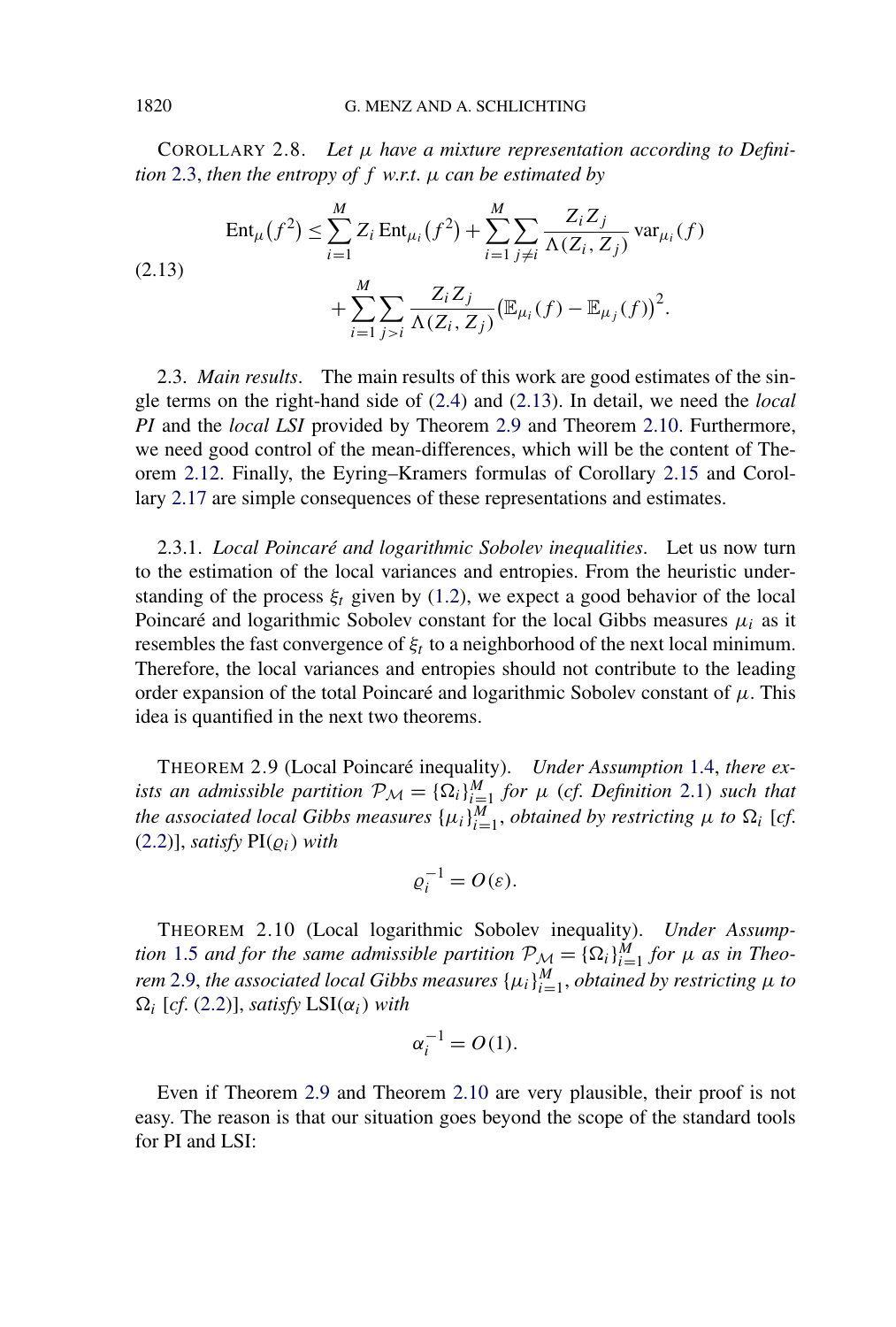- <span id="page-12-0"></span>• The Bakry–Émery criterion (cf. Theorem [3.1\)](#page-20-0) cannot be applied because we do not have a convex Hamiltonian.
- A naive application of the Holley–Stroock perturbation principle (cf. Theorem [3.2\)](#page-21-0) would yield an exponentially bad dependence on the parameter *ε*.
- One cannot apply a simple *Lyapunov argument*, because one cannot impose a drift condition on the boundary of all elements of the partition  $\mathcal{P}_M$ , simultaneously.

For the proof we apply a subtle combination of a Lyapunov and a perturbation argument. The core of the argument is an explicit construction of a *Lyapunov function*. This Lyapunov function has to satisfy Neumann boundary conditions on the sets  $\Omega_i$ . By using the canonical partition  $\Omega_i$  into the basins of attraction of the gradient flow w.r.t. *H* (see Remark [2.2\)](#page-7-0), the construction of the Lyapunov function would be technically very demanding. We avoid these difficulties by choosing another partition  $\Omega_i$  such that the Lyapunov function will automatically satisfy Neumann boundary conditions on  $\Omega_i$ . We outline the argument for Theorem [2.9](#page-11-0) and Theorem [2.10](#page-11-0) in Section [3.](#page-20-0)

REMARK 2.11 (Optimality of Theorem [2.9](#page-11-0) and Theorem [2.10\)](#page-11-0). The onedimensional case indicates that the results of Theorem [2.9](#page-11-0) and Theorem [2.10](#page-11-0) are the best behavior in  $\varepsilon$ , which one can expect in general. The optimality in the onedimensional case was investigated in [\[43\]](#page-75-0), Section 3.3, by using the *Muckenhoupt functional* [\[36\]](#page-74-0) and *Bobkov–Götze functional* [\[8\]](#page-73-0).

2.3.2. *Mean-difference estimate*. Let us now turn to the estimation of the mean-difference  $(\mathbb{E}_{\mu_i}(f) - \mathbb{E}_{\mu_i}(f))^2$ . From the heuristics and the splitting of the variance  $(2.4)$  and entropy  $(2.13)$ , we expect to see in the estimation of the meandifference the exponential long waiting times of the jumps of the diffusion  $\xi_t$  given by [\(1.2\)](#page-0-0) between the elements of the partition  $P_M$ . We have to find a good upper bound for the constant *C* in the inequality

$$
\left(\mathbb{E}_{\mu_i}(f) - \mathbb{E}_{\mu_j}(f)\right)^2 \leq C \int |\nabla f|^2 d\mu.
$$

For this purpose, we introduce in Section [4.1](#page-43-0) a *weighted transport distance* between probability measures which yields a variational bound on the constant *C*. By an approximation argument (cf. Section [4.2\)](#page-45-0), we give an explicit construction of a transport interpolation (cf. Section [4.3\)](#page-47-0), which allows for asymptotically sharp estimates of the constant *C*.

THEOREM 2.12 (Mean-difference estimate). *Let H satisfy Assumption* [1.7](#page-5-0) *and let*  $\mathcal{P}_{\mathcal{M}} = {\Omega_i}_{i=1}^M$  *be an admissible partition for*  $\mu$  (*cf. Definition* [2.1\)](#page-6-0). *Moreover*, *assume that each local Gibbs measure μi of the mixture representation of*  $\mu$  (*cf. Definition* [2.3\)](#page-7-0) *satisfy*  $PI(\varrho_i)$  *with*  $\varrho_i^{-1} = O(\varepsilon)$ *. Then the meandifferences between the local Gibbs measures*  $\mu_i$  *and*  $\mu_j$  *for*  $i = 1, \ldots, M - 1$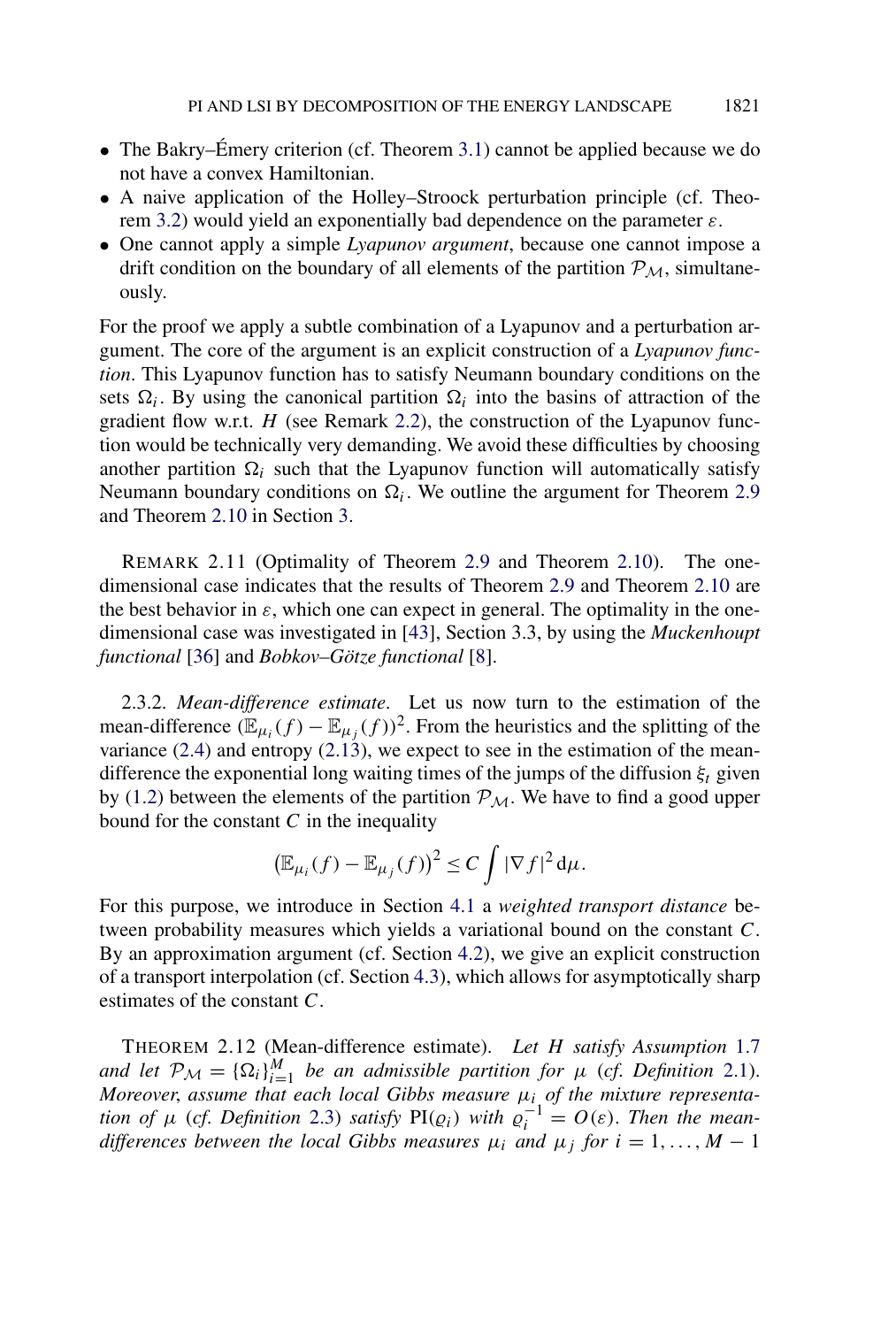<span id="page-13-0"></span>*and*  $j = i + 1, \ldots, M$  *satisfy* 

$$
(2.14) \frac{\left(\mathbb{E}_{\mu_i}(f) - \mathbb{E}_{\mu_j}(f)\right)^2}{\lesssim \frac{Z_{\mu}}{(2\pi\epsilon)^{n/2}} \frac{2\pi\epsilon \sqrt{|\det \nabla^2 H(s_{i,j})|}}{|\lambda^-(s_{i,j})|} \exp\left(\frac{H(s_{i,j})}{\epsilon}\right) \int |\nabla f|^2 d\mu,
$$

*where*  $\lambda^{-}(s_{i,j})$  *denotes the negative eigenvalue of the Hessian*  $\nabla^{2}H(s_{i,j})$  *at the communicating saddle*  $s_{i,j}$  *defined in Assumption [1.7.](#page-5-0) The symbol*  $\lesssim$  *means*  $\leq$  *up to a multiplicative error term of the form*

$$
1 + O(\sqrt{\varepsilon}|\log \varepsilon|^{3/2}).
$$

The proof of Theorem [2.12](#page-12-0) is carried out in full detail in Section [4.](#page-42-0)

REMARK 2.13 (Multiple minimal saddles). In Assumption [1.7,](#page-5-0) we demand that there is exactly one minimal saddle between the local minima  $m_i$  and  $m_j$ . The technique developed in Section [4](#page-42-0) is flexible enough to handle also cases, in which there exists more than one minimal saddle between local minima. The according adaptions and the resulting theorem can be found in [\[43\]](#page-75-0), Section 4.5.

REMARK 2.14 (Relation to capacity). The quantity on the right-hand side of  $(2.14)$  is the inverse of the capacity of a small neighborhood around  $m_i$  w.r.t. to a small neighborhood around  $m_j$ . The capacity is the crucial ingredient of the works [\[9\]](#page-73-0) and [\[10\]](#page-73-0).

2.3.3. *Eyring–Kramers formulas*. Now, let us turn to the Eyring–Kramers formula. Starting from the splitting obtained in Lemma [2.4](#page-7-0) and Corollary [2.8](#page-11-0) a combination of Theorem [2.9,](#page-11-0) Theorem [2.10](#page-11-0) and Theorem [2.12](#page-12-0) immediately leads to the multidimensional Eyring–Kramers formula for the PI (cf. [\[10\]](#page-73-0), Theorem 1.2) and LSI.

COROLLARY 2.15 (Eyring–Kramers formula for Poincaré inequality). *Under Assumptions* [1.4](#page-4-0) *and* [1.7,](#page-5-0) *the measure*  $\mu$  *satisfies*  $PI(\rho)$  *with* 

$$
(2.15) \qquad \frac{1}{\varrho} \lesssim Z_1 Z_2 \frac{Z_\mu}{(2\pi\epsilon)^{n/2}} \frac{2\pi\epsilon \sqrt{|\det \nabla^2(H(s_{1,2}))|}}{|\lambda^-(s_{1,2})|} \exp\bigg(\frac{H(s_{1,2})}{\epsilon}\bigg),
$$

*where*  $\lambda^{-}(s_{1,2})$  *denotes the negative eigenvalue of the Hessian*  $\nabla^{2}H(s_{1,2})$  *at the communicating saddle*  $s_{1,2}$ *. Further, the order is given such that*  $H(m_1) \leq H(m_i)$ *and*  $H(s_{1,2}) - H(m_2)$  *is the energy barrier of the system in the sense of Assumption* [1.7.](#page-5-0) *The prefactors Zi are given by the relation*

(2.16) 
$$
Z_i Z_{\mu} \approx \frac{(2\pi \varepsilon)^{n/2}}{\sqrt{\det \nabla^2 H(m_i)}} \exp\biggl(-\frac{H(m_i)}{\varepsilon}\biggr).
$$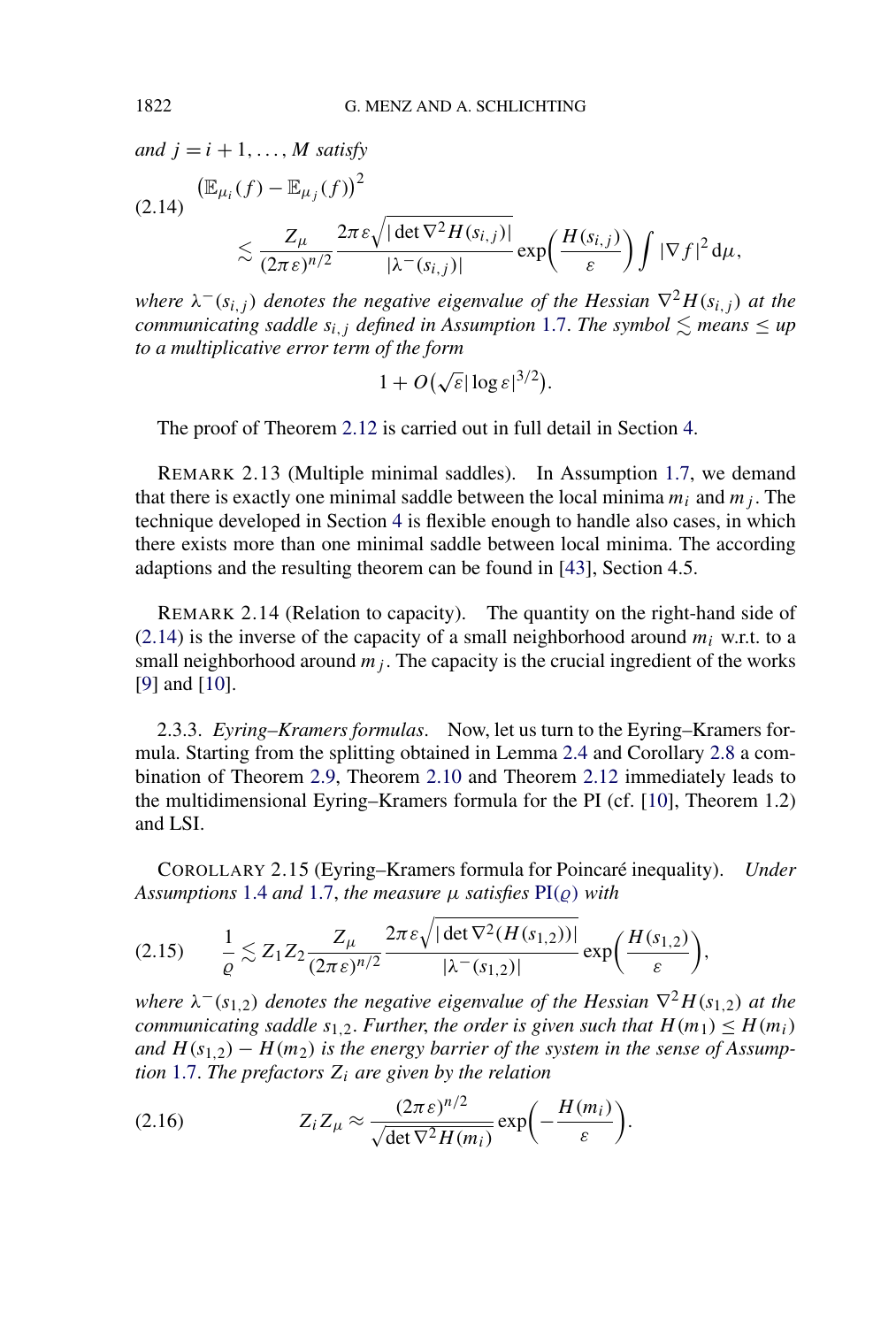<span id="page-14-0"></span>PROOF. Using the admissible partition  $P_M$  from Theorem [2.9](#page-11-0) we decompose the variance into local variances and mean-differences given by Lemma [2.4.](#page-7-0) An application of Theorem [2.9](#page-11-0) and Theorem [2.12](#page-12-0) yields the estimate

$$
\operatorname{var}_{\mu}(f) \leq \sum_{i} Z_{i} \operatorname{var}_{\mu_{i}}(f) + \sum_{i} \sum_{j < i} Z_{i} Z_{j} (\mathbb{E}_{\mu_{i}}(f) - \mathbb{E}_{\mu_{j}}(f))^{2}
$$
\n
$$
(2.17) \qquad \lesssim \left( O(\varepsilon) + \sum_{i} \sum_{j > i} \frac{Z_{i} Z_{j} Z_{\mu}}{(2\pi \varepsilon)^{n/2}} \frac{2\pi \varepsilon \sqrt{|\det \nabla^{2} H(s_{i,j})|}}{|\lambda^{-}(s_{i,j})|} \exp\left(\frac{H(s_{i,j})}{\varepsilon}\right) \right)
$$
\n
$$
\times \int |\nabla f|^{2} d\mu.
$$

The final step is to observe that by Assumption [1.7](#page-5-0) the exponential dominating term in (2.17) is given for  $i = 1$  and  $j = 2$ . The precise form of the prefactors  $Z_i$ is obtained from  $(2.1)$  in Definition [2.1.](#page-6-0)  $\Box$ 

In  $[10]$ , Theorem 1.2, it is also shown that the upper bound of  $(2.15)$  is optimal by an approximation of the harmonic function. Therefore, in the following we can assume that [\(2.15\)](#page-13-0) holds with  $\approx$  instead of  $\leq$ .

REMARK 2.16 (Higher exponentially small eigenvalues). The main result of [\[10\]](#page-73-0), Theorem 1.2, does not only characterize the second eigenvalue of *L* but also the higher exponentially small eigenvalues. In principle, these characterizations can be also obtained in the present approach: The dominating exponential modes in  $(2.17)$ , that is, those obtained by setting  $i = 1$ , correspond to the inverse eigenvalues of *L* for  $j = 2, ..., M$ . By using the variational characterization of the eigenvalues of the operator *L*, the other exponentially small eigenvalues may be obtained by restricting the class of test functions *f* to the orthogonal complement of the eigenspaces of smaller eigenvalues.

COROLLARY 2.17 (Eyring–Kramers formula for logarithmic Sobolev inequalities). *Under Assumptions* [1.5](#page-4-0) *and* [1.7,](#page-5-0) *the measure*  $\mu$  *satisfies*  $LSI(\alpha)$  $LSI(\alpha)$  *with* 

$$
(2.18) \frac{2}{\alpha} \lesssim \frac{Z_1 Z_2}{\Lambda(Z_1, Z_2)} \frac{Z_\mu}{(2\pi\epsilon)^{n/2}} \frac{2\pi\epsilon \sqrt{|\det \nabla^2 (H(s_{1,2}))|}}{|\lambda^-(s_{1,2})|} \exp\left(\frac{H(s_{1,2})}{\epsilon}\right)
$$

$$
\approx \frac{1}{\Lambda(Z_1, Z_2)} \frac{1}{\varrho},
$$

*where the occurring constants are like in Corollary* [2.15](#page-13-0) *and*  $\Lambda$ ( $Z_1$ ,  $Z_2$ ) *denotes the logarithmic mean* (*cf*. *Appendix* [A\)](#page-60-0)

$$
\Lambda(Z_1, Z_2) = \frac{Z_1 - Z_2}{\log Z_1 - \log Z_2}.
$$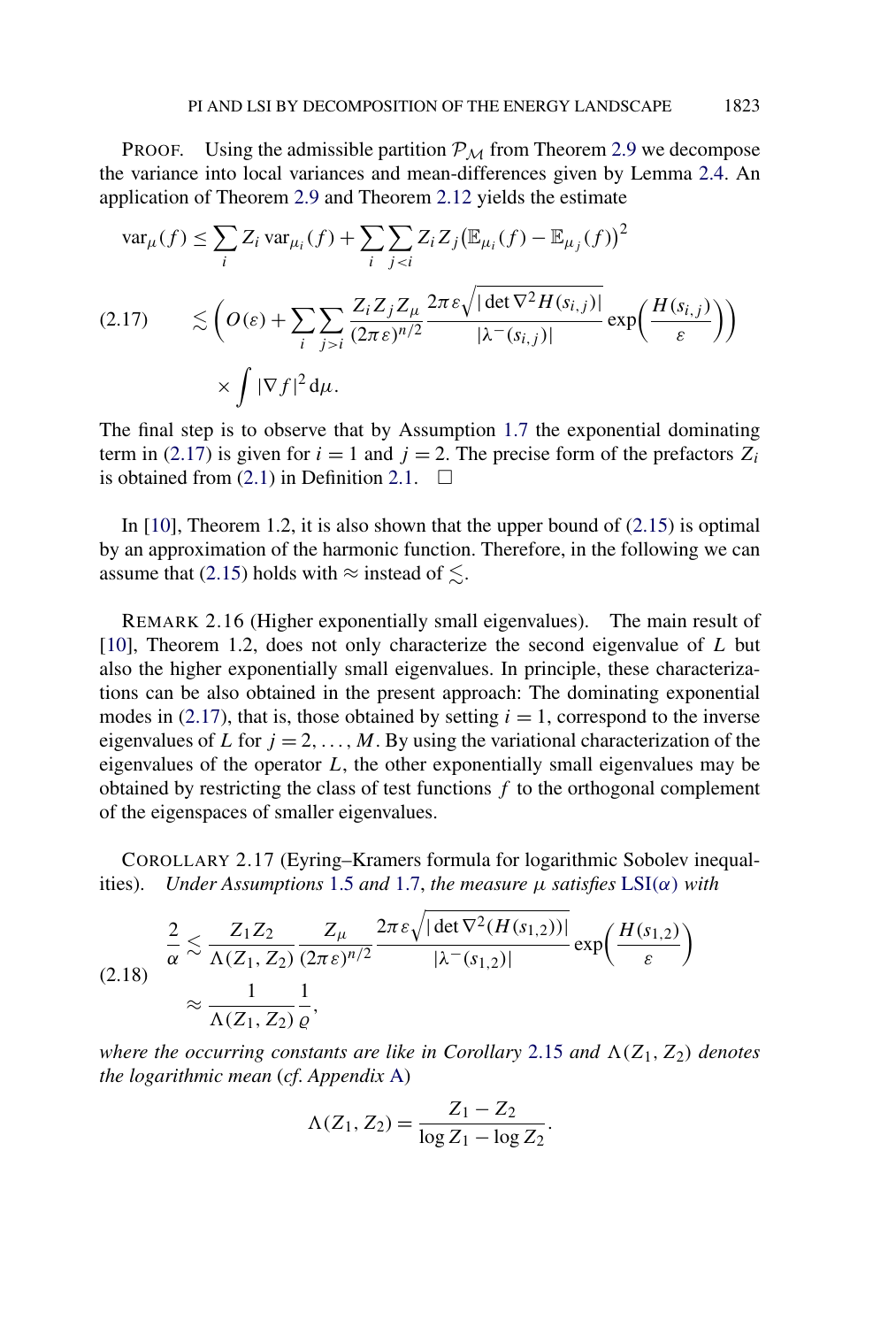<span id="page-15-0"></span>PROOF. Using the admissible partition  $P_M$  from Theorem [2.9](#page-11-0) and Theorem [2.10,](#page-11-0) we decompose the Entropy according to Corollary [2.8.](#page-11-0) From there, we estimate the local entropies and variances as well as the mean-differences by using Theorem [2.9,](#page-11-0) Theorem [2.10](#page-11-0) and Theorem [2.12.](#page-12-0) Overall, this yields the estimate

$$
\operatorname{Ent}_{\mu}(f^{2}) \le O(1) \sum_{i=1}^{M} Z_{i} \int |\nabla f|^{2} d\mu_{i} + O(\varepsilon) \sum_{i=1}^{M} \sum_{j \neq i} \frac{Z_{i} Z_{j}}{\Lambda(Z_{i}, Z_{j})} \int |\nabla f|^{2} d\mu_{i}
$$
\n
$$
(2.19) \qquad + \sum_{i=1}^{M} \sum_{j > i} \frac{Z_{i} Z_{j}}{\Lambda(Z_{i}, Z_{j})} \frac{Z_{\mu}}{(2\pi \varepsilon)^{n/2}} \frac{2\pi \varepsilon \sqrt{|\det \nabla^{2} H(s_{i,j})|}}{|\lambda^{-}(s_{i,j})|} \exp\left(\frac{H(s_{i,j})}{\varepsilon}\right)
$$
\n
$$
\times \int |\nabla f|^{2} d\mu.
$$

The first term on the right-hand side of (2.19) can be rewritten as  $O(1) \int |\nabla f|^2 d\mu$ . For estimating the second term in (2.19), we argue that its prefactor can be estimated as

(2.20) 
$$
\sum_{i=1}^{M} \sum_{j \neq i} \frac{Z_i Z_j}{\Lambda(Z_i, Z_j)} \stackrel{(2.22)}{\lesssim} M \sum_{i=1}^{M} Z_i O(\varepsilon^{-1}) = O(\varepsilon^{-1}).
$$

Indeed, using the one-homogeneity of  $\Lambda(\cdot, \cdot)$  (cf. Appendix [A\)](#page-60-0) yields

$$
\frac{Z_i Z_j}{\Lambda(Z_i, Z_j)} = Z_i \frac{\log(Z_i/Z_j)}{Z_i/Z_j - 1} = Z_i P\left(\frac{Z_i}{Z_j}\right) \quad \text{where } P(x) := \frac{\log x}{x - 1}.
$$

The function  $P(x)$  is decreasing and has a logarithmic singularity at 0. Therefore, using the characterization of the partitions sums  $Z_i$  from [\(2.16\)](#page-13-0) yields the identity

$$
(2.21) \qquad \frac{Z_i}{Z_j} = \frac{Z_i Z_{\mu}}{Z_j Z_{\mu}} \stackrel{(2.16)}{\approx} \frac{\sqrt{\nabla^2 H(m_j)}}{\sqrt{\nabla^2 H(m_i)}} \exp\bigg(-\frac{H(m_i) - H(m_j)}{\varepsilon}\bigg),
$$

which becomes exponentially small provided that  $H(m_i) > H(m_i)$ . Hence, the logarithmic mean can be estimated as

(2.22) 
$$
\frac{Z_i Z_j}{\Lambda(Z_i, Z_j)} = Z_i P\left(\frac{Z_i}{Z_j}\right) \lesssim Z_i O\left(\varepsilon^{-1}\right)
$$

implying the desired estimate (2.20). Therefore, the second term in (2.19) can be estimated by  $O(1) \int |\nabla f|^2 d\mu$ . The third term dominates the first two terms on an exponential scale. This leads to the estimate

$$
\operatorname{Ent}_{\mu}(f^{2}) \lesssim \sum_{i=1}^{M} \sum_{j>i} \frac{Z_{i} Z_{j}}{\Lambda(Z_{i}, Z_{j})} \frac{Z_{\mu}}{(2\pi \varepsilon)^{n/2}} \frac{2\pi \varepsilon \sqrt{|\det \nabla^{2} H(s_{i,j})|}}{|\lambda^{-}(s_{i,j})|} e^{H(s_{i,j})/\varepsilon}
$$
  
 
$$
\times \int |\nabla f|^{2} d\mu.
$$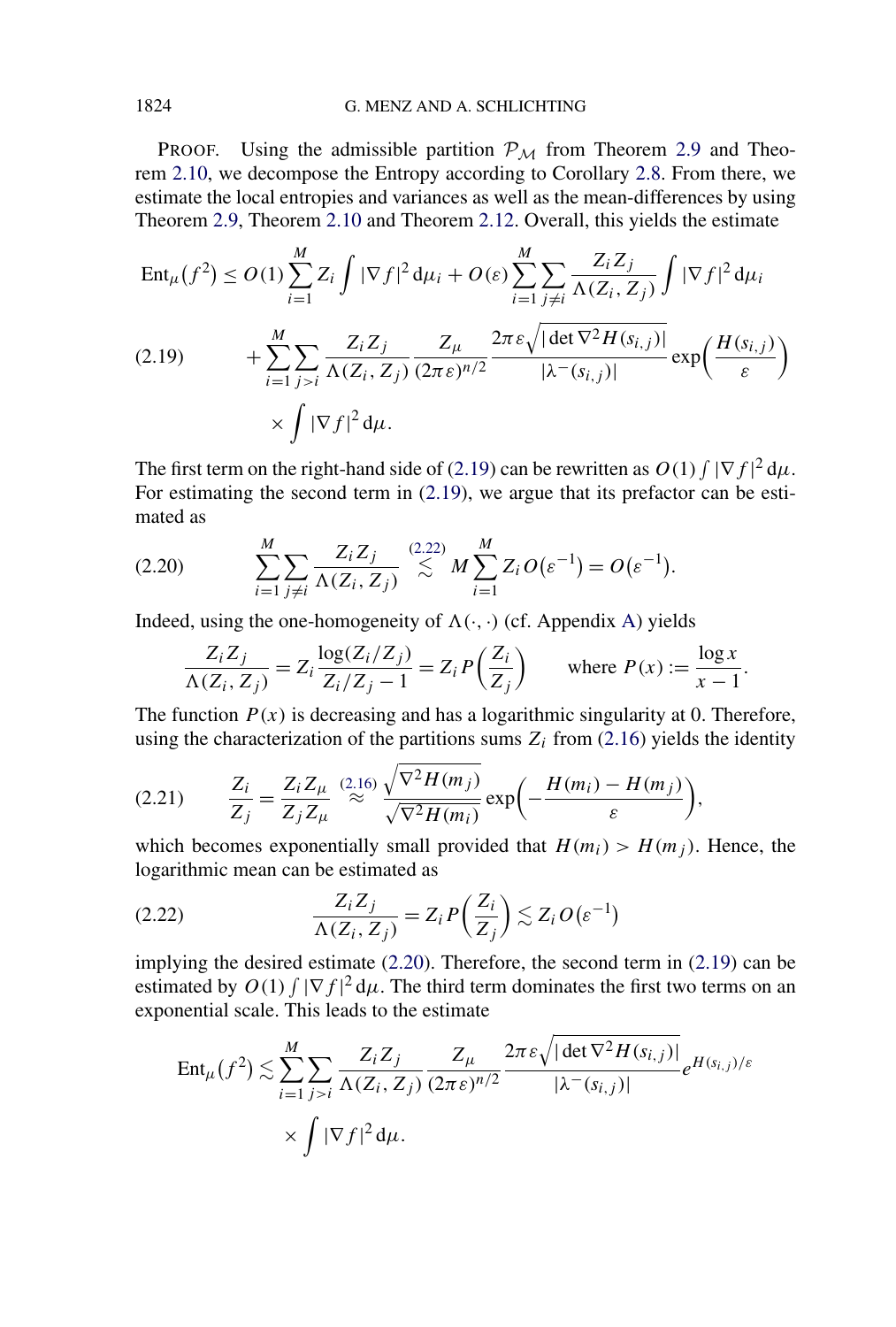<span id="page-16-0"></span>From Assumption [1.7](#page-5-0) together with [\(2.22\)](#page-15-0) follows that the exponentially leading order term is given for  $i = 1$  and  $j = 2$ .  $\Box$ 

The Eyring–Kramers formula for the PI and LSI stated in Corollary [2.15](#page-13-0) and Corollary [2.17](#page-14-0) are still implicit. To obtain an explicit formula, one still has insert the asymptotic expansion for the partition functions  $Z_1$ ,  $Z_2$ , and  $Z_\mu$ . The expression for  $Z_\mu$  depends on the number of global minima of the Hamiltonian  $H$ . Therefore, one has to consider several cases in order to obtain the explicit Eyring– Kramer formula. In the following corollary, we look at two special cases: In the first case, there is only one unique global minimum. In the second case, there are two global minima. In both cases, the dominating term scales exponentially in the saddle height, but it is surprising that the scaling in  $\varepsilon$  of the exponential pre factor for the LSI constant changes.

COROLLARY 2.18 (Comparison of  $\rho$  and  $\alpha$  in special cases). Let us state two *specific cases of* [\(2.15\)](#page-13-0) *and* [\(2.18\)](#page-14-0). *Therefore, let*  $\{ \kappa_i^2 \}_{i=1}^M$  *be given by* 

$$
\kappa_i^2 := \det \nabla^2 H(m_i).
$$

*On the one hand, if one has one unique global minimum, namely*  $H(m_1) < H(m_i)$ *for*  $i \in \{2, \ldots, M\}$ , *it holds* 

$$
(2.24) \qquad \frac{1}{\varrho} \approx \frac{1}{\kappa_2} \frac{2\pi \, \varepsilon \sqrt{|\det \nabla^2 (H(s_{1,2}))|}}{|\lambda^-(s_{1,2})|} \exp\bigg(\frac{H(s_{1,2}) - H(m_2)}{\varepsilon}\bigg),
$$

$$
(2.25) \qquad \frac{2}{\alpha} \lesssim \left(\frac{H(m_2) - H(m_1)}{\varepsilon} + \log\left(\frac{\kappa_1}{\kappa_2}\right)\right) \frac{1}{\varrho}.
$$

*On the other hand, if*  $H(m_1) = H(m_2) < H(m_i)$  *for*  $i \in \{3, ..., M\}$ *, it holds* 

$$
(2.26) \quad \frac{1}{\varrho} \approx \frac{1}{\kappa_1 + \kappa_2} \frac{2\pi \varepsilon \sqrt{|\det \nabla^2 (H(s_{1,2}))|}}{|\lambda^-(s_{1,2})|} \exp\left(\frac{H(s_{1,2}) - H(m_2)}{\varepsilon}\right),
$$
\n
$$
(2.27) \quad \frac{2}{\alpha} \lesssim \frac{1}{\Lambda(\kappa_1, \kappa_2)} \frac{2\pi \varepsilon \sqrt{|\det \nabla^2 (H(s_{1,2}))|}}{|\lambda^-(s_{1,2})|} \exp\left(\frac{H(s_{1,2}) - H(m_2)}{\varepsilon}\right).
$$

**PROOF.** By [\(2.15\)](#page-13-0), we still have to estimate nonexplicit factor  $\frac{Z_1 Z_2 Z_\mu}{(2\pi\epsilon)^{n/2}}$ . If  $H(m_1) < H(m_2)$ , then it holds  $Z_1 = 1 + O(e^{-(H(m_2) - H(m_1))/\epsilon})$ . The factor  $Z_2 Z_u$ is given by [\(2.16\)](#page-13-0) and we obtain

$$
\frac{Z_1 Z_2 Z_{\mu}}{(2\pi \varepsilon)^{n/2}} \approx \frac{1}{\sqrt{\det \nabla^2 H(m_2)}} \exp\biggl(-\frac{H(m_2)}{\varepsilon}\biggr),
$$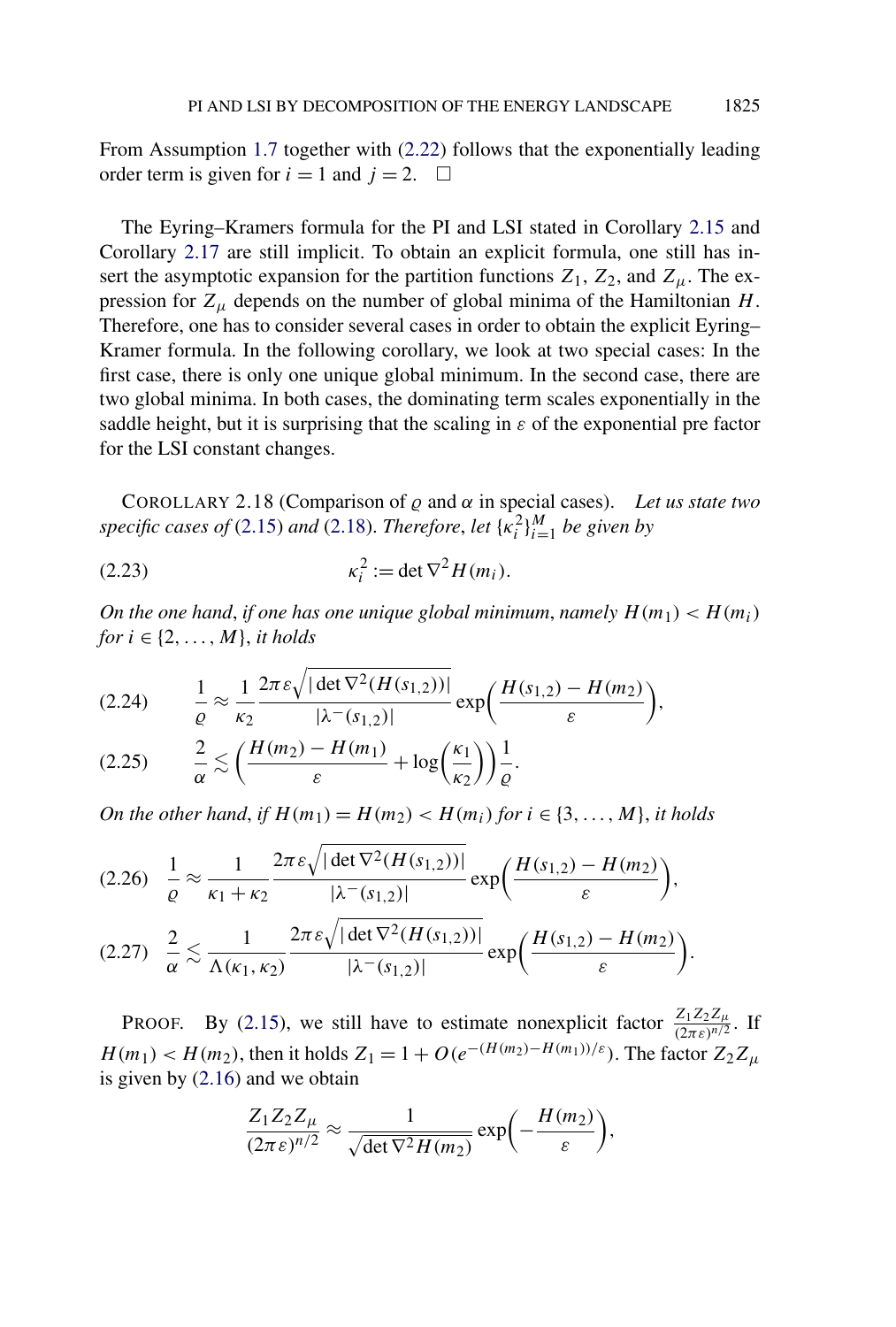<span id="page-17-0"></span>which leads to [\(2.24\)](#page-16-0). For the LSI, we additionally have to evaluate the factor  $\frac{1}{\Lambda(Z_i, Z_j)}$  which can be done with the help of [\(2.21\)](#page-15-0)

$$
\frac{1}{\Lambda(Z_i, Z_j)} = \log \left( \frac{Z_i}{Z_j} \right) \left( 1 + O \left( \exp \left( - \frac{H(m_2) - H(m_1)}{\varepsilon} \right) \right) \right)
$$
  

$$
\approx \log \left( \frac{\sqrt{\nabla^2 H(m_j)}}{\sqrt{\nabla^2 H(m_i)}} \exp \left( - \frac{H(m_i) - H(m_j)}{\varepsilon} \right) \right).
$$

That is already the estimate [\(2.25\)](#page-16-0).

Let us turn now to the case  $H(m_1) = H(m_2) < H(m_3)$ . Then it holds  $Z_1 + Z_2 =$ 1 + *O(e*−*(H(m*2*)*−*H(m*1*))/ε)*. In particular it holds *Zμ* ≈ *Z*1*Zμ* + *Z*2*Zμ*. Therewith, we can evaluate the factor  $Z_1 Z_2 \frac{Z_\mu}{(2\pi\epsilon)^{n/2}}$  by using [\(2.16\)](#page-13-0)

$$
Z_1 Z_2 \frac{Z_\mu}{(2\pi \varepsilon)^{n/2}} = \frac{(2\pi \varepsilon)^{n/2}}{Z_\mu} \frac{Z_1 Z_\mu}{(2\pi \varepsilon)^{n/2}} \frac{Z_2 Z_\mu}{(2\pi \varepsilon)^{n/2}} \n\approx \frac{(2\pi \varepsilon)^{n/2}}{Z_1 Z_\mu + Z_2 Z_\mu} \frac{Z_1 Z_\mu}{(2\pi \varepsilon)^{n/2}} \frac{Z_2 Z_\mu}{(2\pi \varepsilon)^{n/2}} \n\frac{(2.16)}{1/\kappa_1 + 1/\kappa_2} \frac{1}{\kappa_1 + \kappa_2} = \frac{1}{\kappa_1 + \kappa_2},
$$

which precisely leads to the expression [\(2.26\)](#page-16-0). By using the homogeneity of  $\Lambda(\cdot, \cdot)$ (cf. Appendix [A\)](#page-60-0) and again [\(2.16\)](#page-13-0), it follows for the LSI

$$
\frac{Z_1 Z_2}{\Lambda(Z_1, Z_2)} \frac{Z_\mu}{(2\pi \varepsilon)^{n/2}} = \frac{1}{\Lambda((2\pi \varepsilon)^{n/2}/(Z_2 Z_\mu), (2\pi \varepsilon)^{n/2}/(Z_1 Z_\mu))} = \frac{1}{\Lambda(\kappa_2, \kappa_1)}.
$$

Finally, the result [\(2.27\)](#page-16-0) is a consequence of the symmetry of  $\Lambda(\cdot, \cdot)$ .  $\Box$ 

REMARK 2.19 (Identification of  $\alpha$  and  $\rho$ ). Remark [1.2](#page-3-0) shows that always  $\alpha \leq \rho$ . We want to compare this to the case  $H(m_1) = H(m_2)$ . Comparing [\(2.26\)](#page-16-0) and [\(2.27\)](#page-16-0), we observe

$$
(2.28) \t1 \leq \frac{\varrho}{\alpha} \lesssim \frac{(\kappa_1 + \kappa_2)/2}{\Lambda(\kappa_1, \kappa_2)},
$$

where the constant  $\kappa_1$  and  $\kappa_2$  are given by [\(2.23\)](#page-16-0). The right-hand side of (2.28) consists of an quotient of the arithmetic and the logarithmic mean. The lower bound of 1 can also attained by an application of the logarithmic-arithmetic mean inequality from Lemma [A.1.](#page-60-0) Moreover, equality only holds for  $\kappa_1 = \kappa_2$ . Hence, only in the symmetric case  $\rho \approx \alpha$ .

REMARK 2.20 (Relation to mixtures). If  $H(m_1) < H(m_2)$ , then [\(2.25\)](#page-16-0) gives

$$
(2.29) \quad \frac{\varrho}{\alpha} \lesssim \frac{1}{2} \log \left( \frac{\kappa_2}{\kappa_1} e^{(H(m_2) - H(m_1))/\varepsilon} \right) \approx \frac{1}{2} |\log Z_2| \quad \text{where } Z_2 = \mu(\Omega_2)
$$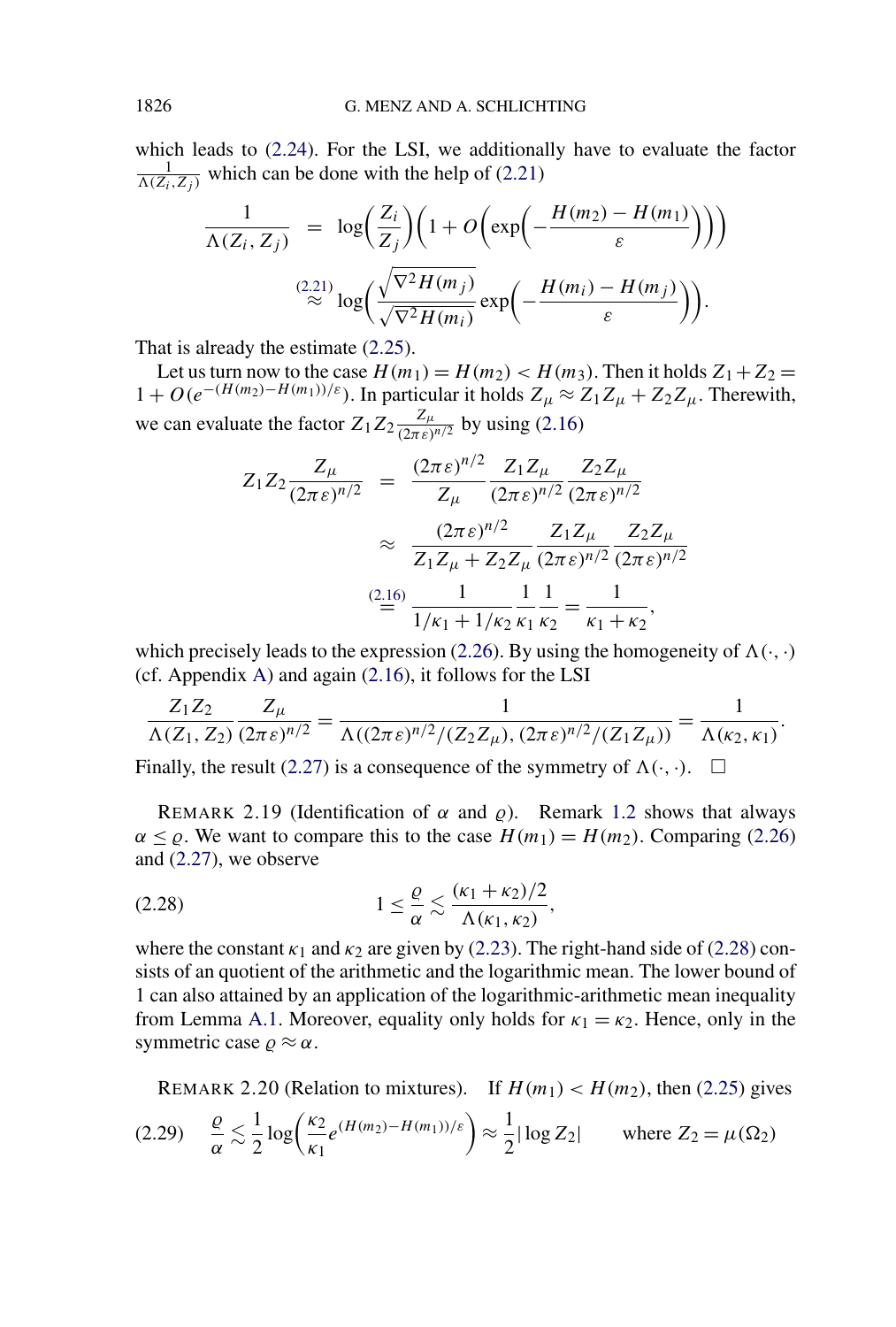<span id="page-18-0"></span>which shows an inverse scaling in  $\varepsilon$ . A different scaling behavior between the Poincaré and logarithmic Sobolev constant was also observed by Chafaï and Malrieu [\[14\]](#page-73-0) in a different context. They consider mixtures of probability measures *ν*<sup>0</sup> and *ν*<sub>1</sub> satisfying  $PI(\varrho_i)$  and  $LSI(\alpha_i)$ , that is, for  $p \in [0, 1]$  the measure *v<sub>p</sub>* given by

$$
\nu_p = p\nu_0 + (1 - p)\nu_1.
$$

They deduce conditions under which also  $v_p$  satisfies  $PI(\rho_p)$  and  $LSI(\alpha_p)$  and give bounds on the constants. They give one-dimensional examples where the Poincaré constant stays bounded, whereas the logarithmic Sobolev constant blows up logarithmically in the mixture parameter *p* going to 0 or 1. The common feature of the examples they deal with is  $v_1 \ll v_2$  or  $v_2 \ll v_1$ . This case can be generalized to the multidimensional case, where also a different scaling of the Poincaré and logarithmic Sobolev constants is observed. The details can be found in [\[43\]](#page-75-0), Chapter 6.

In the present case, the Gibbs measure  $\mu$  has also a mixture representation [\(2.3\)](#page-7-0). In the two-component case, it has the form

$$
\mu = Z_1\mu_1 + Z_2\mu_2.
$$

Let us emphasize, that  $\mu_1 \perp \mu_2$ . The estimate [\(2.29\)](#page-17-0) also shows a logarithmic blow-up in the mixture parameter  $Z_2$  for the ratio of the Poincaré and the logarithmic Sobolev constant.

2.4. *Optimality of the logarithmic Sobolev constant in one dimension*. In this section, we give a strong indication that the result of Corollary [2.17](#page-14-0) is optimal. We explicitly construct a function attaining equality in [\(2.18\)](#page-14-0) for the one-dimensional case. For this purpose, let  $\mu$  be a probability measure on  $\mathbb R$  having as Hamiltonian *H* a generic double-well (cp. Figure [2\)](#page-19-0). Namely, *H* has two minima  $m_1$  and  $m_2$ with  $H(m_1) \leq H(m_2)$  and a saddle *s* in-between. Then Theorem [2.17](#page-14-0) shows

$$
(2.30) \quad \inf_{g\colon \int g^2 d\mu = 1} \frac{\int (g')^2 d\mu}{\int g^2 \log g^2 d\mu} \gtrsim \frac{\Lambda(Z_1, Z_2)}{Z_1 Z_2} \frac{\sqrt{2\pi \varepsilon}}{Z_\mu} \frac{\sqrt{|H''(s)|}}{2\pi \varepsilon} e^{-H(s)/\varepsilon}.
$$

We construct a function *g* attaining the lower bound given by (2.30). We make the following ansatz for the function *g*: We define *g* on a small *δ*-neighborhood around the minima  $m_1, m_2$  and the saddle  $s$ :

$$
g(x) := \begin{cases} g(m_1), & x \in B_\delta(m_1), \\ g(m_1) + \frac{g(m_2) - g(m_1)}{\sqrt{2\pi \varepsilon \sigma}} \int_{m_1}^x e^{-(y-s)^2/(2\sigma \varepsilon)} dy, & x \in B_\delta(s), \\ g(m_2), & x \in B_\delta(m_2). \end{cases}
$$

The ansatz depends on the parameters  $g(m_1)$ ,  $g(m_2)$  and  $\sigma$ . In between the  $\delta$ neighborhoods, the function *g* is smoothly extended in a monotone fashion.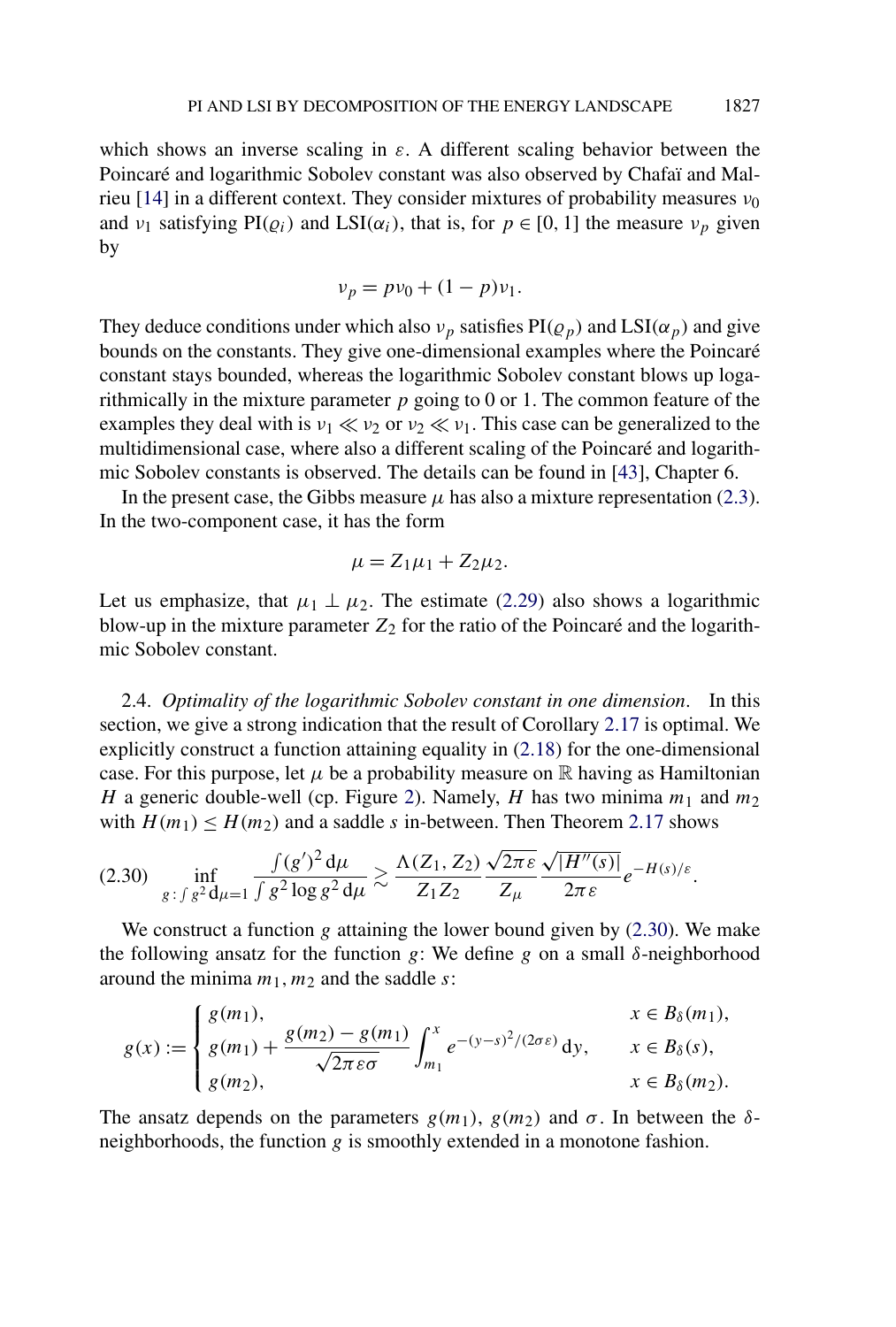<span id="page-19-0"></span>

FIG. 2. *Double-well potential H on* R (*labeled*).

The measure  $\mu$  is the usual Gibbs measure as in [\(1.3\)](#page-1-0). We fix  $Z_{\mu}$  by assuming that  $H(m_1) = 0$ . We represent  $\mu$  as the mixture

$$
\mu = Z_1 \mu_1 + Z_2 \mu_2
$$
 where  $\mu_1 := \mu \Box \Omega_1$  and  $\mu_2 := \mu \Box \Omega_2$ ,

hereby,  $\Omega_1 := (-\infty, s)$  and  $\Omega_2 := (s, \infty)$  and  $Z_i := \mu(\Omega_i)$  for  $i = 1, 2$ , which implies  $Z_1 + Z_2 = 1$ . Using via an asymptotic evaluation of  $\int g^2 d\mu$  one gets

$$
\int g^2 d\mu \approx Z_1 g^2(m_1) + Z_2 g^2(m_2) \stackrel{!}{=} 1.
$$

This motivates the choice

$$
g^2(m_1) = \frac{\tau}{Z_1}
$$
 and  $g^2(m_2) = \frac{1-\tau}{Z_2} = \frac{1-\tau}{1-Z_1}$  for some  $\tau \in [0, 1]$ .

Let us now calculate the denominator of [\(2.30\)](#page-18-0)

(2.31) 
$$
\int g^2 \log g^2 d\mu = \tau \log \frac{\tau}{Z_1} + (1 - \tau) \log \frac{1 - \tau}{Z_2}.
$$

The final step is to evaluate the Dirichlet energy  $\int (g')^2 d\mu$ . Therefore, we do a Taylor expansion of *H* around *s*. Furthermore, since *s* is a saddle, it holds  $H''(s)$  < 0

$$
\int (g')^2 d\mu \approx \frac{(g(m_2) - g(m_1))^2}{Z_{\mu} 2\pi \epsilon \sigma} \int_{B_{\delta}(s)} e^{-(x-s)^2/(\sigma \epsilon) - H(x)/\epsilon} dx
$$
  

$$
\approx \frac{(g(m_2) - g(m_1))^2}{Z_{\mu} 2\pi \epsilon \sigma} \int_{B_{\delta}(s)} e^{-(x-s)^2/\sigma + H(s) + H''(s)(x-s)^2/2)/\epsilon} dx
$$
  
(2.32)  

$$
\approx \frac{(g(m_2) - g(m_1))^2}{Z_{\mu} 2\pi \epsilon \sigma} e^{-H(s)/\epsilon} \int_{B_{\delta}(s)} e^{-(x-s)^2/(2\epsilon))(2/\sigma + H''(s))} dx
$$
  

$$
\approx \left(\sqrt{\frac{\tau}{Z_1}} - \sqrt{\frac{1-\tau}{Z_2}}\right)^2 \frac{\sqrt{2\pi \epsilon}}{Z_{\mu}} e^{-H(s)/\epsilon} \frac{1}{2\pi \epsilon} \frac{1}{\sigma \sqrt{2/\sigma + H''(s)}},
$$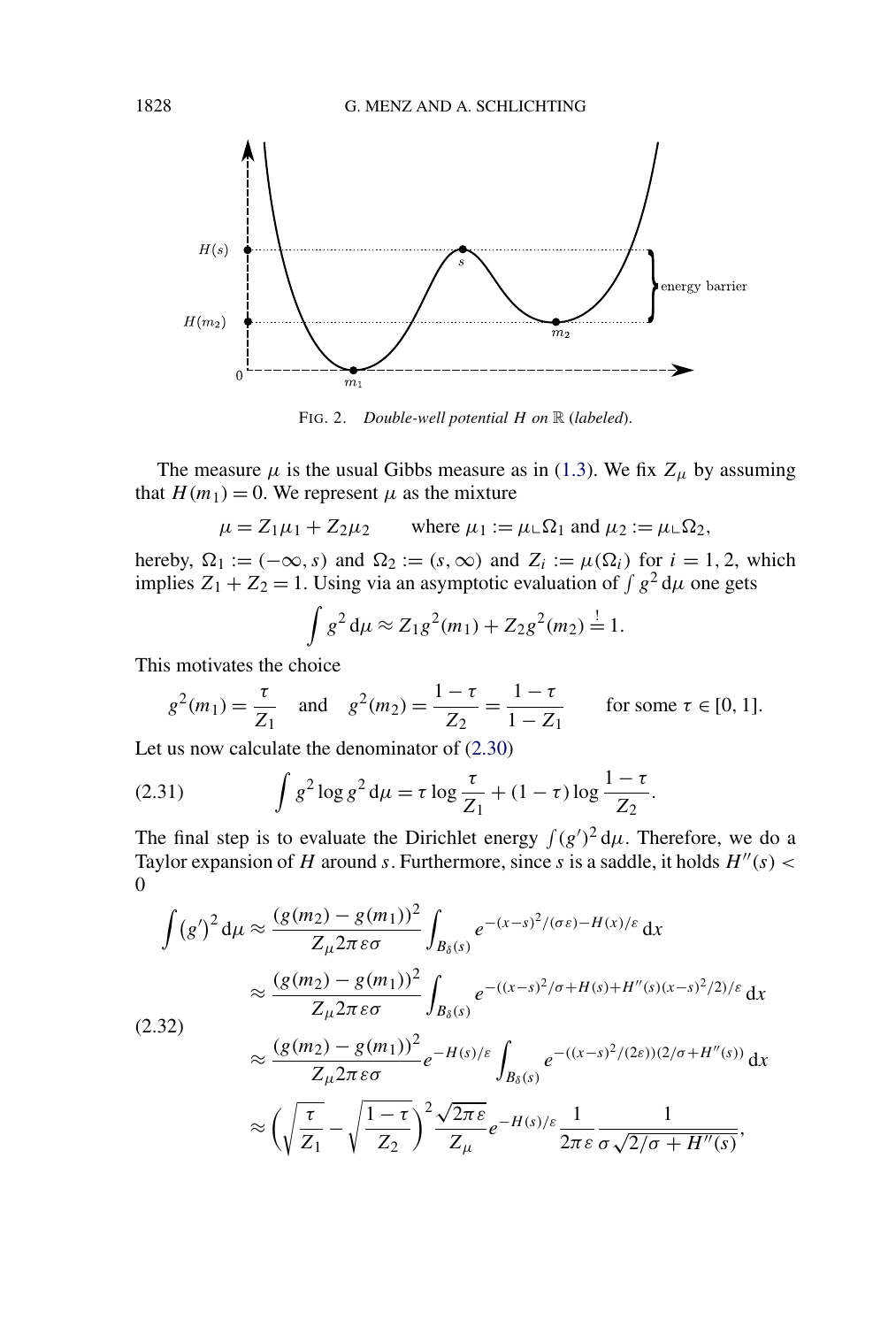<span id="page-20-0"></span>where we assume that  $\sigma$  is small enough such that  $\frac{2}{\sigma} + H''(s) > 0$ . The last step is to minimize the right-hand side of [\(2.32\)](#page-19-0) in  $\sigma$ , which means to maximize the expression  $2\sigma + \sigma^2 H''(s)$  in  $\sigma$ . Elementary calculus results in  $\sigma = -\frac{1}{H''(s)}$  $\frac{1}{|H''(s)|} > 0$  and, therefore,

$$
(2.33) \qquad \int (g')^2 \, \mathrm{d}\mu \approx \left(\sqrt{\frac{\tau}{Z_1}} - \sqrt{\frac{1-\tau}{Z_2}}\right)^2 \frac{\sqrt{2\pi \varepsilon}}{Z_\mu} \frac{\sqrt{|H''(s)|}}{2\pi \varepsilon} e^{-H(s)/\varepsilon}.
$$

Hence, we have constructed by combining [\(2.31\)](#page-19-0) and (2.33) an upper bound for the optimization problem [\(2.30\)](#page-18-0) given by

$$
\min_{\tau\in(0,1)}\left(\frac{(\sqrt{\tau/Z_1}-\sqrt{(1-\tau)/Z_2})^2}{\tau\log(\tau/Z_1)+(1-\tau)\log((1-\tau)/Z_2)}\right)\frac{\sqrt{2\pi\epsilon}}{Z_\mu}\frac{\sqrt{|H''(s)|}}{2\pi\epsilon}e^{-H(s)/\epsilon}.
$$

Note that the parameter  $\tau \in (0, 1)$  is still free. The minimum in  $\tau$  is attained at  $\tau = Z_2$  according to Lemma [A.3](#page-61-0) yielding the desired statement

$$
\min_{\tau \in (0,1)} \frac{(\sqrt{Z_2/Z_1} - \sqrt{Z_1/Z_2})^2}{Z_2 \log(Z_2/Z_1) + Z_1 \log(Z_1/Z_2)} = \frac{\Lambda(Z_1, Z_2)}{Z_1 Z_2}.
$$

**3. Local Poincaré and logarithmic Sobolev inequalities.** In this section, we proof the local PI of Theorem [2.9](#page-11-0) and the local LSI of Theorem [2.10.](#page-11-0) Even if the choice of a specific admissible partition  $\Omega_i$  of the space  $\mathbb{R}^n$  will be crucial, let us for the moment assume that the partition  $\Omega_i$  is given by the basins of attraction of the deterministic gradient flow (cf. Remark [2.2\)](#page-7-0).

There are standard criteria to deduce the PI or the LSI. Unfortunately, these criteria do not apply to our situation. Let us consider the *Bakry–Émery criterion* and the *Holley–Stroock perturbation principle*. The *Bakry–Émery criterion* connects convexity of the Hamiltonian to the validity of the PI and the LSI.

THEOREM 3.1 Bakry–Émery criterion [\[4\]](#page-73-0), Proposition 3, Corollaire 2. *Let*  $H: D \to \mathbb{R}$  *be a Hamiltonian with Gibbs measure* 

$$
\mu(\mathrm{d}x) = Z_{\mu}^{-1} \exp(-\varepsilon^{-1} H(x)) \,\mathrm{d}x
$$

*on a convex domain D and assume that*  $\nabla^2 H(x) \ge \lambda > 0$  *for all*  $x \in \mathbb{R}^n$ . *Then*  $\mu$ *satisfies*  $PI(\rho)$  *and*  $LSI(\alpha)$  $LSI(\alpha)$  *with* 

$$
\varrho \geq \frac{\lambda}{\varepsilon} \quad \text{and} \quad \alpha \geq \frac{\lambda}{\varepsilon}.
$$

One cannot apply the criterion of Bakry–Émery [\[4\]](#page-73-0) to our situation, because *H* is not convex on the elements  $\Omega$  of the admissible partition (cf. Definition [2.1\)](#page-6-0). Moreover, the elements  $\Omega \in \mathcal{P}_M$  are not convex in general.

In nonconvex cases, the standard tool to deduce the PI and the LSI is the *Holley– Stroock perturbation principle*.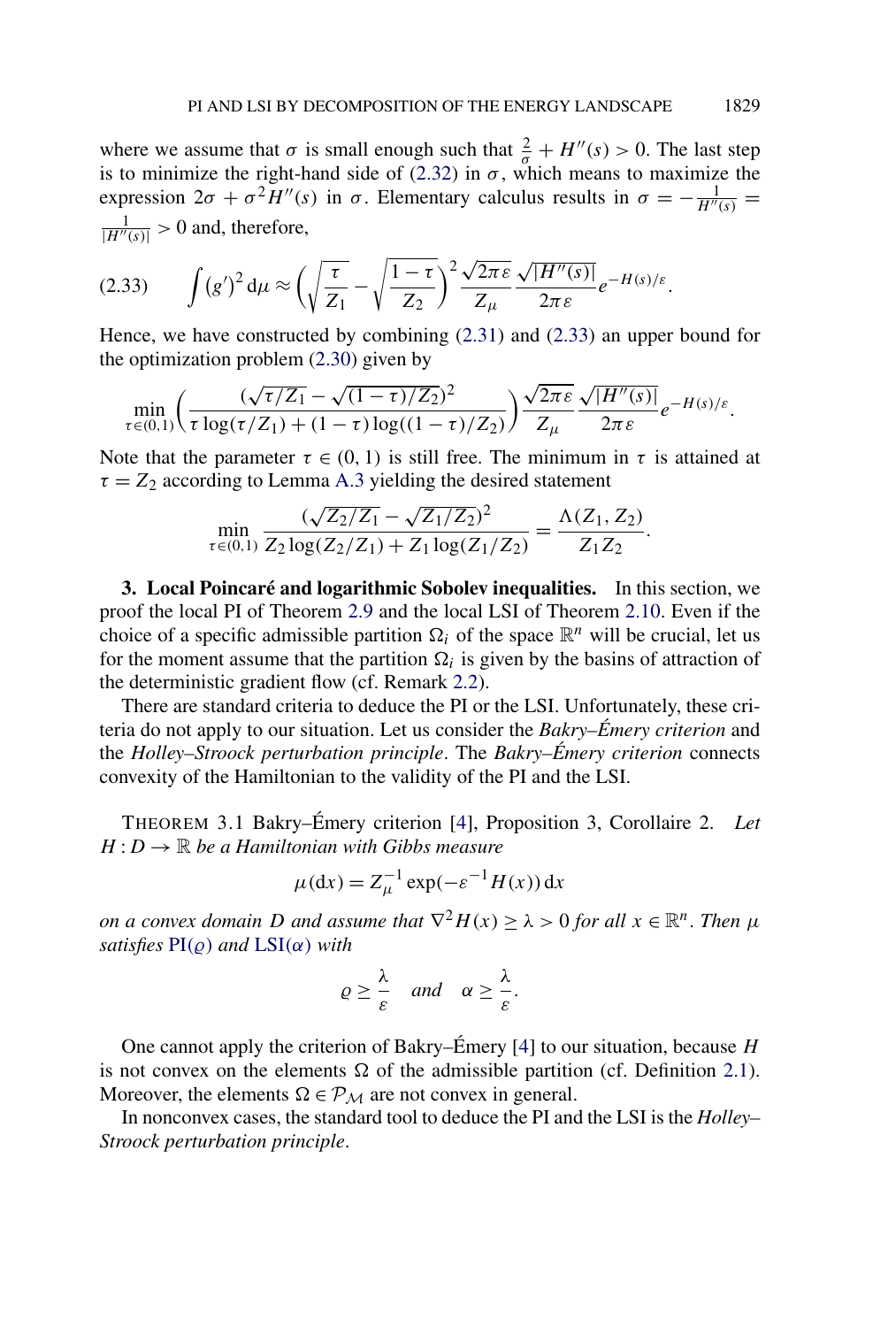<span id="page-21-0"></span>THEOREM 3.2 Holley–Stroock perturbation principle [\[27\]](#page-74-0), p. 1184. *Let H be a Hamiltonian with Gibbs measure*  $\mu(dx) = \tilde{Z}_{\mu}^{-1} \exp(-\varepsilon^{-1} \tilde{H}(x)) dx$ . Further, *let*  $\tilde{H}$  *denote a bounded perturbation of H and let*  $\tilde{\mu}_{\varepsilon}$  *denote the Gibbs measure associated to the Hamiltonian H*. *If*  $\mu$  *satisfies*  $PI(\rho)$  *or*  $LSI(\alpha)$  $LSI(\alpha)$  *then also*  $\tilde{\mu}$  *satisfy*  $PI(\tilde{\varrho})$  *or*  $LSI(\tilde{\alpha})$  *respectively, where the constants satisfy the bounds* 

$$
\tilde{\varrho} \ge \exp(-\varepsilon^{-1} \csc \psi) \varrho
$$
 and  $\tilde{\alpha} \ge \exp(-\varepsilon^{-1} \csc (H - \tilde{H})) \alpha$ ,

*where*  $\operatorname{osc}(H - \tilde{H}) := \sup(H - \tilde{H}) - \inf(H - \tilde{H})$ .

The perturbation principle of Holley–Stroock [\[27\]](#page-74-0) allows to deduce the PI and the LSI constants of nonconvex Hamiltonians from the PI and the LSI of an appropriately convexfied Hamiltonian. However due to its perturbative nature, a naive application Theorem (3.2) would yield an exponential dependence of the PI and the LSI constant on *ε*.

An important observation for our argument is that the perturbation principle of Holley–Stroock can still be useful, if applied in a careful way: Assume for a moment that the perturbed Hamiltonian  $H_{\varepsilon}$  only differs slightly from the original Hamiltonian *H*, that is,  $\csc(H - H_{\varepsilon}) = O(\varepsilon)$ . Because the perturbation is small w.r.t.  $\varepsilon$ , the PI and LSI constants of  $\mu$  and  $\tilde{\mu}$  only differ up to an  $\varepsilon$ -independent factor. This observation is summarized in the following definition and subsequent Lemma 3.4.

DEFINITION 3.3 ( $\varepsilon$ -modification  $H_{\varepsilon}$  of *H*). The family of Hamiltonians  ${\{\tilde{H}_{\varepsilon}\}_{{\varepsilon}>0}}$  is an  ${\varepsilon}$ -modification of *H*, if there exists an  ${\varepsilon}$ -independent constant  $C_{\tilde{H}} > 0$  such that for all  $\varepsilon$  small enough holds

$$
(\tilde{H}_{\varepsilon}) \qquad |\tilde{H}_{\varepsilon}(x) - H(x)| \le C_{\tilde{H}} \varepsilon \qquad \text{for all } x \in \Omega.
$$

To each *ε*-modification of *H* we associate the family of *ε*-modified Gibbs measures  $\tilde{\mu}_{\varepsilon}$  by setting

$$
\tilde{\mu}_{\varepsilon}(\mathrm{d}x):=\frac{1}{Z_{\tilde{\mu}_{\varepsilon}}}\exp(-\varepsilon^{-1}\tilde{H}_{\varepsilon}(x))\,\mathrm{d}x\qquad\text{with }Z_{\tilde{\mu}_{\varepsilon}}:=\int\exp(-\varepsilon^{-1}\tilde{H}_{\varepsilon}(x))\,\mathrm{d}x.
$$

LEMMA 3.4 (Perturbation by an *ε*-modification). *If the ε-modified Gibbs measures*  $\tilde{\mu}_{\varepsilon}$  *satisfy*  $\text{PI}(\tilde{\varrho})$  *or*  $\text{LSI}(\tilde{\alpha})$ *, then the measure*  $\mu$  *also satisfies*  $\text{PI}(\varrho)$  *or* [LSI](#page-3-0)*(α)*, *respectively*, *where the constants fulfill the estimate*

$$
\varrho \ge \exp(-2C_{\tilde{H}})\tilde{\varrho} \quad \text{and} \quad \alpha \ge \exp(-2C_{\tilde{H}})\tilde{\alpha},
$$

*where*  $C_{\tilde{H}}$  *is from* ( $\tilde{H}_{\varepsilon}$ ).

PROOF. The statement directly follows from an application of Theorem 3.2 by considering the estimate  $(\tilde{H}_{\varepsilon})$ .  $\Box$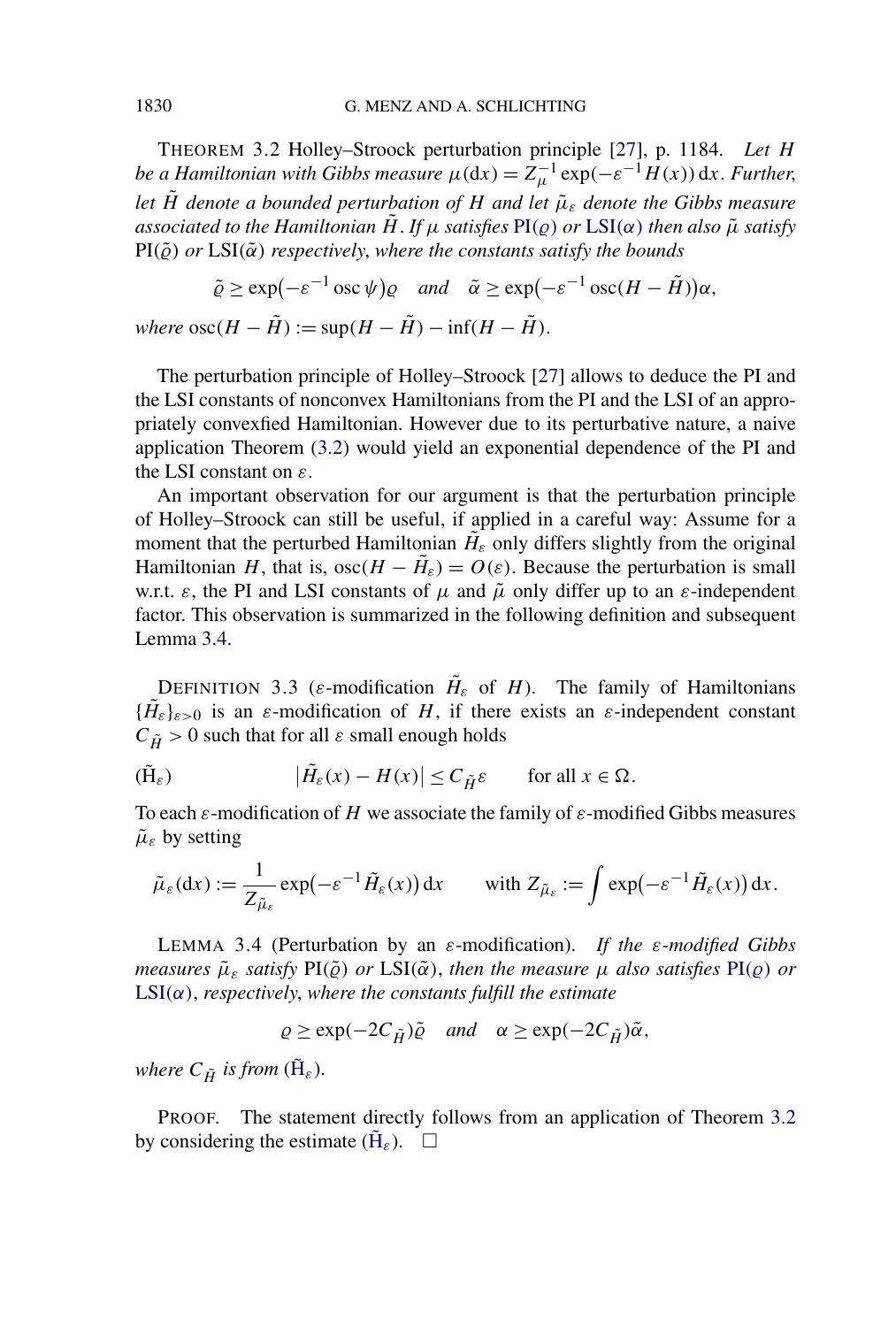<span id="page-22-0"></span>Our approach to Theorem [2.9](#page-11-0) consists of a nonstandard application of a Lyapunov argument developed by Bakry, Barthe, Cattiaux, Guillin, Wang and Wu (cf. [\[2,](#page-73-0) [3,](#page-73-0) [12\]](#page-73-0) and [\[13\]](#page-73-0)), which is reminiscent of the spectral gap characterization by Donsker and Varadhan [\[17\]](#page-73-0). Compared to these works on the Lyapunov approach, we have to explicitly elaborate the dependence of the PI and LSI constants on *ε*. Moreover, the theory is only established for Gibbs measure on the whole space. Therefore, the Lyapunov approach of the present work has two main ingredients:

- a Lyapunov function that has to satisfy Neumann boundary conditions on  $\Omega$  and certain estimates (cf. Definition [3.7](#page-24-0) and Theorem [3.15](#page-37-0) below), and
- a PI for a truncated Gibbs measure (cf. Definition 3.5 and Lemma 3.6 below).

With the Lyapunov function, we are able to compare the scaling behavior of the PI constant of  $\mu$  with the behavior of the PI constant of the truncated Gibbs measure  $\hat{\mu}_a$  (cf. Theorem [3.8](#page-24-0) and Theorem [3.15](#page-37-0) below).

DEFINITION 3.5 (Truncated Gibbs measure). For a given number  $a > 0$ , the truncated Gibbs measures  $\{\hat{\mu}_{a,i}\}_{i=1}^M$  are obtained from the Gibbs measure  $\mu$  by restriction to balls of radius  $a\sqrt{\varepsilon}$  around  $\{m_i\}_{i=1}^M$ , that is,

$$
\hat{\mu}_{a,i}(\mathrm{d}x) := \frac{\mathbb{1}_{B_{a\sqrt{\varepsilon}}(m_i)}(x)}{Z_{\hat{\mu}_{a,i}}} \exp(-\varepsilon^{-1}H(x)) \,\mathrm{d}x
$$
\n
$$
\text{with } Z_{\hat{\mu}_{a,i}} := \int_{B_{a\sqrt{\varepsilon}}(m_i)} \exp(-\varepsilon^{-1}H(x)) \,\mathrm{d}x.
$$

Because the domain and the Hamiltonian of the truncated Gibbs measure  $\hat{\mu}_{a,i}$  is convex, one can deduce the scaling behavior of the truncated Gibbs measure  $\hat{\mu}_{a,i}$ from the Bakry–Émery criterion. More precisely, it holds the following.

LEMMA 3.6 (PI and LSI for truncated Gibbs measure). *For any*  $a > 0$  *and*  $i =$  $1, \ldots, M$  *the measures*  $\hat{\mu}_{a,i}$  *satisfy*  $PI(\hat{\varrho})$  *and*  $LSI(\hat{\alpha})$  *for*  $\varepsilon$  *small enough, where* 

(3.1) 
$$
\frac{1}{\hat{\varrho}} = O(\varepsilon) \quad \text{and} \quad \frac{1}{\hat{\alpha}} = O(\varepsilon).
$$

**PROOF.** In the local minimum  $m_i$  the Hessian of *H* is nondegenerated by Assumptions [1.4](#page-4-0) or [1.5.](#page-4-0) Therefore, for *ε* small enough, *H* is strictly convex in  $B_{a\sqrt{\varepsilon}}(m_i)$  and satisfies by the Bakry–Émery criterion (cf. Theorem [3.1\)](#page-20-0) PI( $\hat{\varrho}$ ) and LSI( $\hat{\alpha}$ ) with  $\hat{\varrho}$  and  $\hat{\alpha}$  obeying the relation (3.1).  $\Box$ 

The standard ansatz  $exp(\frac{H}{2\varepsilon})$  for a Lyapunov function has the nice feature that it automatically satisfies Neumann boundary conditions on the basins of attraction w.r.t. *H*, which would be also a canonical choice of the partition  $P_M$  (cf. Remark [2.2\)](#page-7-0). Unfortunately, one cannot guarantee that the necessary estimates for  $\exp(\frac{H}{2\varepsilon})$  hold because there is no control on the sign of  $\Delta H(x)$  close to saddles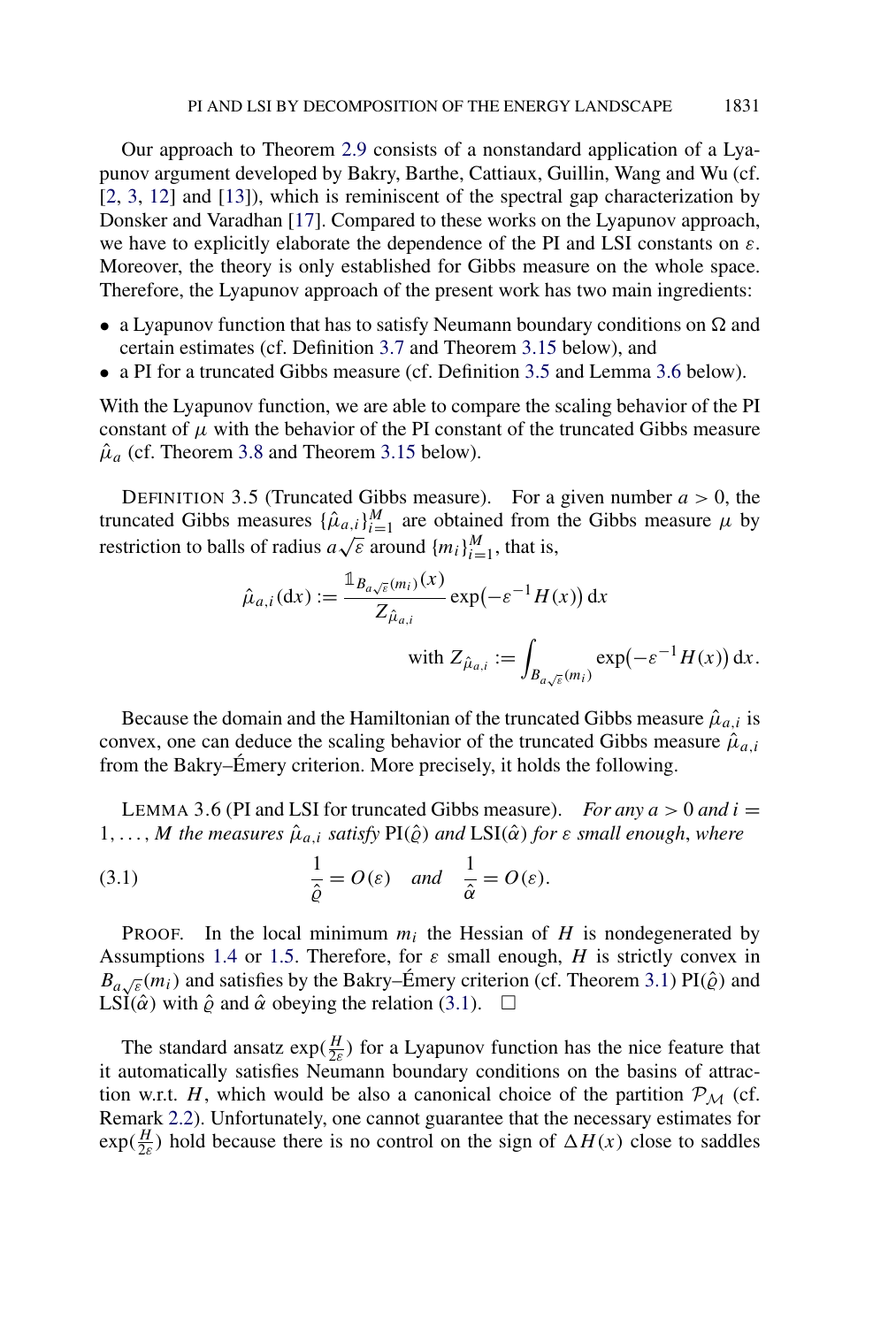<span id="page-23-0"></span>[see [\(3.9\)](#page-25-0) below]. We circumvent this technical problem in the following way: By the observation from above it suffices to consider an  $\varepsilon$ -modification  $H_{\varepsilon}$  of *H*. We explicitly construct an  $\varepsilon$ -modification  $H_{\varepsilon}$  on the whole space  $\mathbb{R}^n$  with the property that the standard ansatz  $\exp(\frac{\tilde{H}_{\varepsilon}}{2\varepsilon})$  satisfies the necessary estimates for being a Lyapunov function. However in general, the function  $\exp(\frac{\tilde{H}_{\varepsilon}}{2\varepsilon})$  does not satisfy Neumann boundary conditions on the basins of attraction w.r.t. *H*. This problem is solved by the following two observations.

• The first one is that  $exp(\frac{\tilde{H}_{\varepsilon}}{2\varepsilon})$  satisfies Neumann boundary conditions on the basin of attraction w.r.t. the deterministic gradient flow defined by  $\tilde{H}_{\varepsilon}$ , that is,

(3.2) 
$$
\Omega_i := \left\{ y \in \mathbb{R}^n : \lim_{t \to \infty} y_t = m_i, \, \dot{y}_t = -\nabla \tilde{H}_\varepsilon(y_t), \, y_0 = y \right\}.
$$

• The second observation is that this partition  ${\Omega_i}_{i=1}^M$  of  $\mathbb{R}^n$  is admissible in the sense of Definition [2.1](#page-6-0) (see Lemma [3.10](#page-27-0) below). This fact is intuitively clear from the fact that  $H_{\varepsilon}$  is only a small perturbation of *H*.

Hence, we choose the partition  $\mathcal{P}_{\mathcal{M}} := {\{\Omega_i\}}_{i=1}^M$  of  $\mathbb{R}^n$  according to (3.2) and apply the Lyapunov approach to the local Gibbs measures  $\tilde{\mu}_{\varepsilon,i}$  given by

(3.3)  
\n
$$
\tilde{\mu}_{\varepsilon,i}(\mathrm{d}x) := \frac{\mathbb{1}_{\Omega_i}(x)}{Z_{\tilde{\mu}_{\varepsilon,i}}} \exp(-\varepsilon^{-1} \tilde{H}_{\varepsilon}(x)) \,\mathrm{d}x
$$
\n
$$
\text{with } Z_{\tilde{\mu}_{\varepsilon,i}} := \int_{\Omega_i} \exp(-\varepsilon^{-1} \tilde{H}_{\varepsilon}(x)) \,\mathrm{d}x.
$$

We get that the local Gibbs measures  $\tilde{\mu}_{\varepsilon,i}$  satisfy a local PI and LSI with the desired scaling behavior in *ε*. This scaling behavior of the PI and LSI constant is then transferred to the original Gibbs measure  $\mu$  restricted to the sets  $\Omega_i$  by using the perturbation Lemma [3.4.](#page-21-0)

The remaining part of this section is organized in the following way.

- In Section [3.1,](#page-24-0) we present the abstract framework how the Lyapunov approach is used for deriving the local PI. We additionally motivate the perturbative nature of the construction of the Lyapunov function. Under the assumption of the existence of a Lyapunov function, we also state the proof Theorem [2.9.](#page-11-0)
- In Section [3.2,](#page-28-0) we provide the central ingredient for the Lyapunov approach, namely the existence of a Lyapunov function. We also show that the partition obtained by (3.2) is admissible.
- In Section [3.3,](#page-37-0) we present the abstract framework how the Lyapunov approach is used for deriving the local LSI. We show that one can use the same Lyapunov function for the local PI as for the local LSI. We also state the proof of Theorem [2.10](#page-11-0) deducing the local LSI.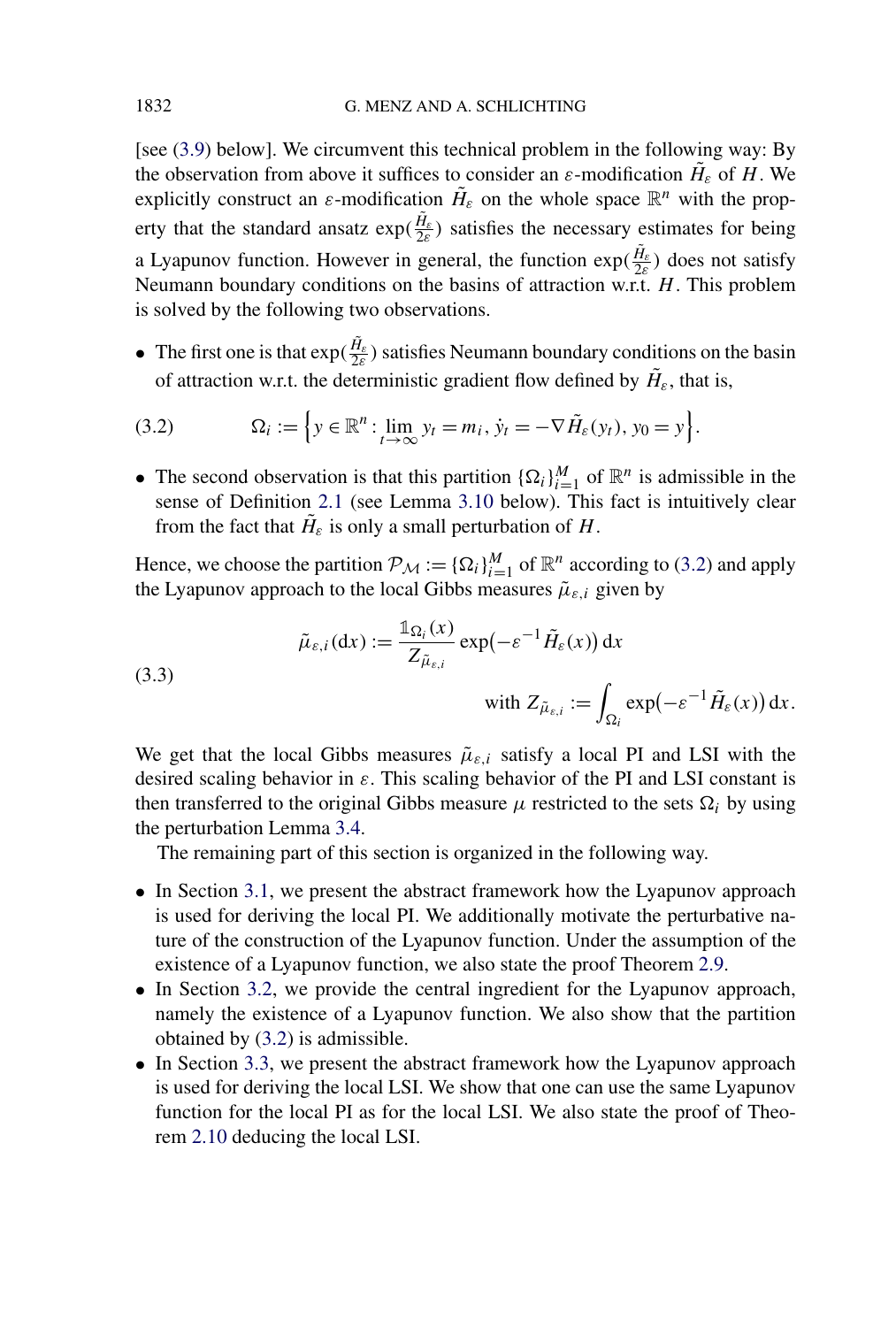<span id="page-24-0"></span>3.1. *Lyapunov approach for the Poincaré inequality*. We start with explaining the Lyapunov approach for deducing a PI. The central notion for the Lyapunov approach is the following definition.

DEFINITION 3.7 (Lyapunov function for Poincaré inequality). Let  $H : \Omega \rightarrow$ R be a Hamiltonian with Gibbs measure  $\mu(dx) = \mathbb{1}_{\Omega}(x)Z_{\mu}^{-1} \exp(-\varepsilon^{-1}H(x)) dx$ . Then  $W : \Omega \to [1, \infty)$  is a *Lyapunov function* for *H* provided that:

(i) There exist a domain  $U \subset \Omega$  and constants  $b > 0$  and  $\lambda > 0$  such that

(3.4) 
$$
\varepsilon^{-1}LW \leq -\lambda W + b\mathbb{1}_U \quad \text{a.e. in } \Omega.
$$

(ii) *W* satisfies Neumann boundary conditions on  $\Omega$  such that the integration by parts formula holds

(3.5) 
$$
\forall f \in H^{1}(\mu|_{\Omega}) : \int_{\Omega} f(-LW) d\mu = \varepsilon \int_{\Omega} \langle \nabla f, \nabla W \rangle d\mu.
$$

Compared to the Lyapunov function of [\[2\]](#page-73-0) the condition *(ii)* in Definition 3.7 is new. The reason is that we work on the domain  $\Omega$  and not on the whole space  $\mathbb{R}^n$ . The next statement shows that a Lyapunov function and a PI for the truncated measure can be combined to get a PI for the whole measure.

THEOREM 3.8 (Lyapunov condition for PI on domains  $\Omega$ ). *Suppose that H has a Lyapunov functions in the sense of Definition* 3.7 *and that the restricted measure*  $μ$ *II* given by

$$
\mu_U(\mathrm{d}x) := \mu(\mathrm{d}x) \llcorner U = \frac{\mathbb{1}_U(x)}{\mu(U)} \mu(\mathrm{d}x),
$$

*satisfies*  $PI(\varrho_U)$ . *Then the associated Gibbs measure*  $\mu$  *also satisfies*  $PI(\varrho)$  *with constant*

$$
\varrho \geq \frac{\lambda}{b + \varrho_U} \varrho_U.
$$

The content of the last theorem is standard (cf. [\[2\]](#page-73-0)), except that we work on the domain  $\Omega$  and not on the whole space  $\mathbb{R}^n$ . For the convenience of the reader, we state the short proof.

PROOF OF THEOREM 3.8. Let us rewrite the Lyapunov condition (3.4) and observe

(3.6) 
$$
1 \leq -\frac{LW}{\varepsilon \lambda W} + \frac{b}{\lambda} \frac{\mathbb{1}_U}{W} \leq -\frac{LW}{\varepsilon \lambda W} + \frac{b}{\lambda} \mathbb{1}_U,
$$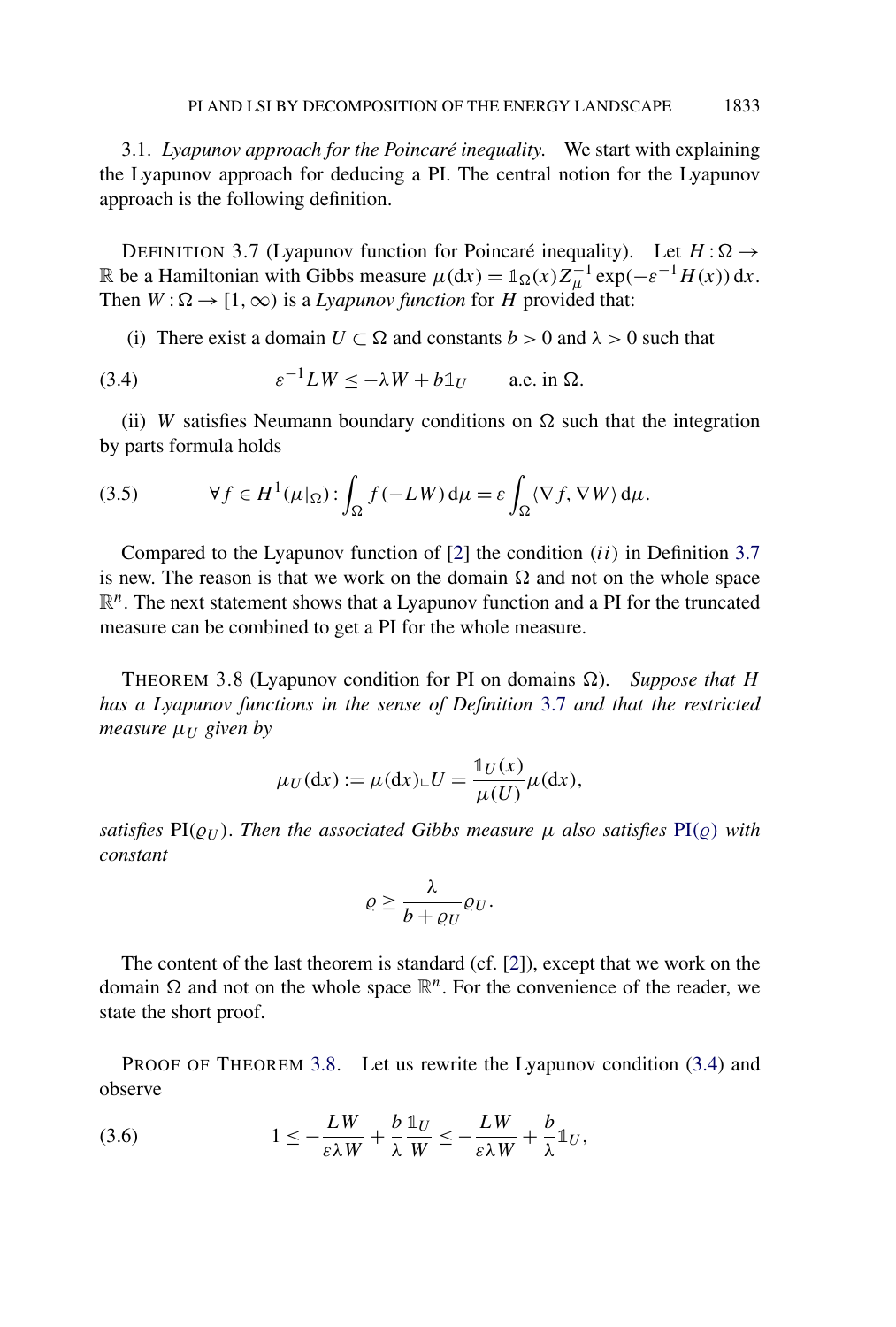<span id="page-25-0"></span>since  $W \ge 1$  by Definition [3.7.](#page-24-0) By the integration by parts rule [\(3.5\)](#page-24-0), we obtain following estimate which is due to Definition [3.7\(](#page-24-0)ii). Therewith, we deduce the estimate

$$
\int f^2 \frac{(-LW)}{\varepsilon W} d\mu = \int \left\langle \nabla \left(\frac{f^2}{W}\right), \nabla W \right\rangle d\mu
$$
  
\n
$$
= 2 \int \frac{f}{W} \langle \nabla f, \nabla W \rangle d\mu - \int \frac{f^2 |\nabla W|^2}{W^2} d\mu
$$
  
\n
$$
= \int |\nabla f|^2 d\mu - \int |\nabla f - \frac{f}{W} \nabla W|^2 d\mu
$$
  
\n
$$
\leq \int |\nabla f|^2 d\mu.
$$

Let us now turn this estimate into one for the variance var $\mu(f)$ . Due to fundamental properties of the variance, it holds  $var_{\mu}(f) \leq \int (f - m)^2 d\mu$ , for any  $m \in \mathbb{R}$ . Hence, applying the estimates [\(3.6\)](#page-24-0) and (3.7) yields

$$
\operatorname{var}_{\mu}(f) \leq \int (f-m)^2 \, \mathrm{d}\mu \stackrel{(3.6)}{\leq} \int (f-m)^2 \frac{(-LW)}{\varepsilon \lambda W} + \frac{b}{\lambda} \int_U (f-m)^2 \, \mathrm{d}\mu
$$
\n
$$
\stackrel{(3.7)}{\leq} \frac{1}{\lambda} \int |\nabla f|^2 \, \mathrm{d}\mu + \frac{b\mu(U)}{\lambda} \int (f-m)^2 \, \mathrm{d}\mu_U.
$$

We set  $m = \int f d\mu_U$ , then the last integral in the right-hand side of (3.8) becomes  $var_{\mu_U}(f)$ , to which we apply the assumption  $PI(\varrho_U)$ .  $\Box$ 

Considering the last theorem, it is only left to construct a Lyapunov function in the sense of Definition [3.7](#page-24-0) in order to deduce the local PI of Theorem [2.9.](#page-11-0) An ansatz (cf. [\[2\]](#page-73-0)) for a Lyapunov function is the function  $W = \exp(\frac{1}{2\varepsilon}H)$ . Why is this in general a good candidate for an Lyapunov function?

First note that because by our Assumptions [1.4](#page-4-0) or [1.5](#page-4-0) it holds  $H \ge 0$  hence  $W \ge$ 1 as desired. The second reason is that this choice satisfies Neumann boundary conditions on the boundary of the basin of attraction  $\Omega$  (see Theorem [B.1\)](#page-64-0).

The third reason is that for this choice of *W* the Lyapunov condition [\(3.4\)](#page-24-0) is already almost satisfied. One only has to have a special look at critical points. To be more precise, let us consider the condition [\(3.4\)](#page-24-0) which becomes

(3.9) 
$$
\frac{LW}{\varepsilon W} = \frac{1}{2\varepsilon} \Delta H(x) - \frac{1}{4\varepsilon^2} |\nabla H(x)|^2 \stackrel{!}{\leq} -\lambda + b \mathbb{1}_U(x).
$$

We investigate under which circumstances this condition is satisfied:

• At infinity: The assumption  $(A2_{\text{PI}})$  $(A2_{\text{PI}})$  ensures that (3.9) is satisfied outside of a fixed large ball  $B_{\tilde{R}}(0)$  [cf. [\(3.11\)](#page-28-0) below].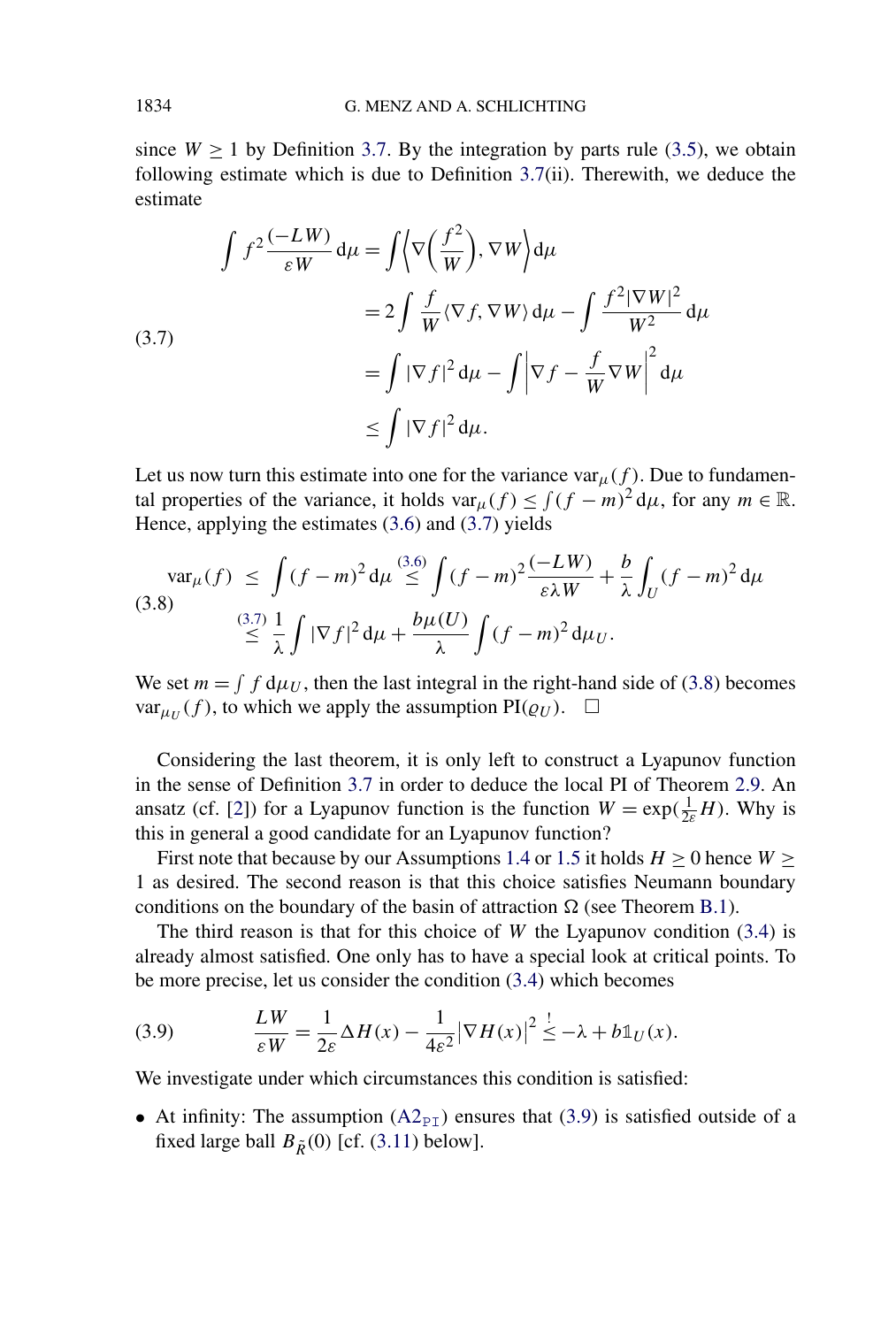• Away from critical points: The Morse assumption ensures *H* to be quadratic around critical points, that is, there exists a global constant  $c_H > 0$  such that  $|\nabla H(x)| \geq c_H \text{dist}(x, \mathcal{S})$  in a neighborhoods of critical points S. This estimate yields [\(3.9\)](#page-25-0) for *x* outside of neighborhoods of order  $\sqrt{\varepsilon}$  around critical points (see proof of Lemma [3.11](#page-28-0) below).

The gradient term cannot help to establish the estimate [\(3.9\)](#page-25-0), if one is close to critical points. More precisely, it holds:

- If *x* is in an  $\sqrt{\varepsilon}$ -neighborhood around the minimum 0, then  $\Delta H(x) \approx \sum_i \lambda_i >$ 0, where  $\{\lambda_i\}_{i=1}^n$  are the eigenvalues of the Hessian at 0. Additionally, the gradient can be estimated as  $|\nabla H(x)|^2 \gtrsim \lambda_{\min}^2 |x|^2$ , where  $\lambda_{\min} = \min_i \lambda_i$ . Hence, one cannot compensate the positive Laplacian by the gradient of *H*. Therefore, one has to choose  $U = B_{a\sqrt{\varepsilon}}(0)$  to guarantee the Lyapunov condition [\(3.9\)](#page-25-0) around the minimum at 0.
- If *x* is close a local maximum, the Laplacian  $\Delta H(x)$  is negative. Hence, the Lyapunov condition is [\(3.9\)](#page-25-0) is satisfied in this region.
- Assume that *x* is in an  $\sqrt{\epsilon}$ -neighborhood around a saddle, that is, a critical point *s* ∈ S of order  $1 \leq k < n$ . Again, the gradient term cannot help to establish the estimate [\(3.9\)](#page-25-0). Hence, the condition [\(3.9\)](#page-25-0) becomes

$$
\Delta H(x) \approx \lambda_1^- + \cdots + \lambda_k^- + \lambda_{k+1}^+ + \cdots + \lambda_n^+ \stackrel{!}{\leq} -\lambda,
$$

where  $\lambda_i^-$  are the negative eigenvalue of the Hessian at *s* and  $\lambda_j^+$  are the positive eigenvalues of the Hessian at *s*. However, for a general Hamiltonian *H* it may hold that

$$
\lambda_1^- + \cdots + \lambda_k^- + \lambda_{k+1}^+ + \cdots + \lambda_n^+ \ge 0
$$

implying that  $W = \exp(\frac{1}{2\varepsilon}H)$  is not always a Lyapunov function.

Nevertheless, these observations show that  $W = \exp(\frac{1}{2\varepsilon}H)$  is a pretty good guess for a Lyapunov function: One only has to change *W* close to saddles of *H*. This leads to the following strategy (cf. Lemma [3.12](#page-29-0) from below):

- We construct a perturbation  $\tilde{H}_{\varepsilon}$  of the Hamiltonian *H*, which coincides with *H* except of  $\sqrt{\varepsilon}$ -neighborhoods around saddles.
- In a  $\sqrt{\epsilon}$ -neighborhood around a saddle, the perturbation is constructed in such a way that on the one hand the Laplacian of  $H_{\varepsilon}$  is strictly negative. This implies that the function  $W = \exp(\frac{1}{2\varepsilon}\tilde{H}_{\varepsilon})$  satisfies the estimate [\(3.9\)](#page-25-0), which is necessary for being a Lyapunov function.
- To assure that  $W = \exp(\frac{1}{2\varepsilon}\tilde{H}_{\varepsilon})$  satisfies Neumann boundary condition, we choose  $\Omega$  as a basin of attraction w.r.t. the gradient flow of  $H_{\varepsilon}$  [cf. [\(3.2\)](#page-23-0)].

After these considerations, let us summarize how the Lyapunov approach is used.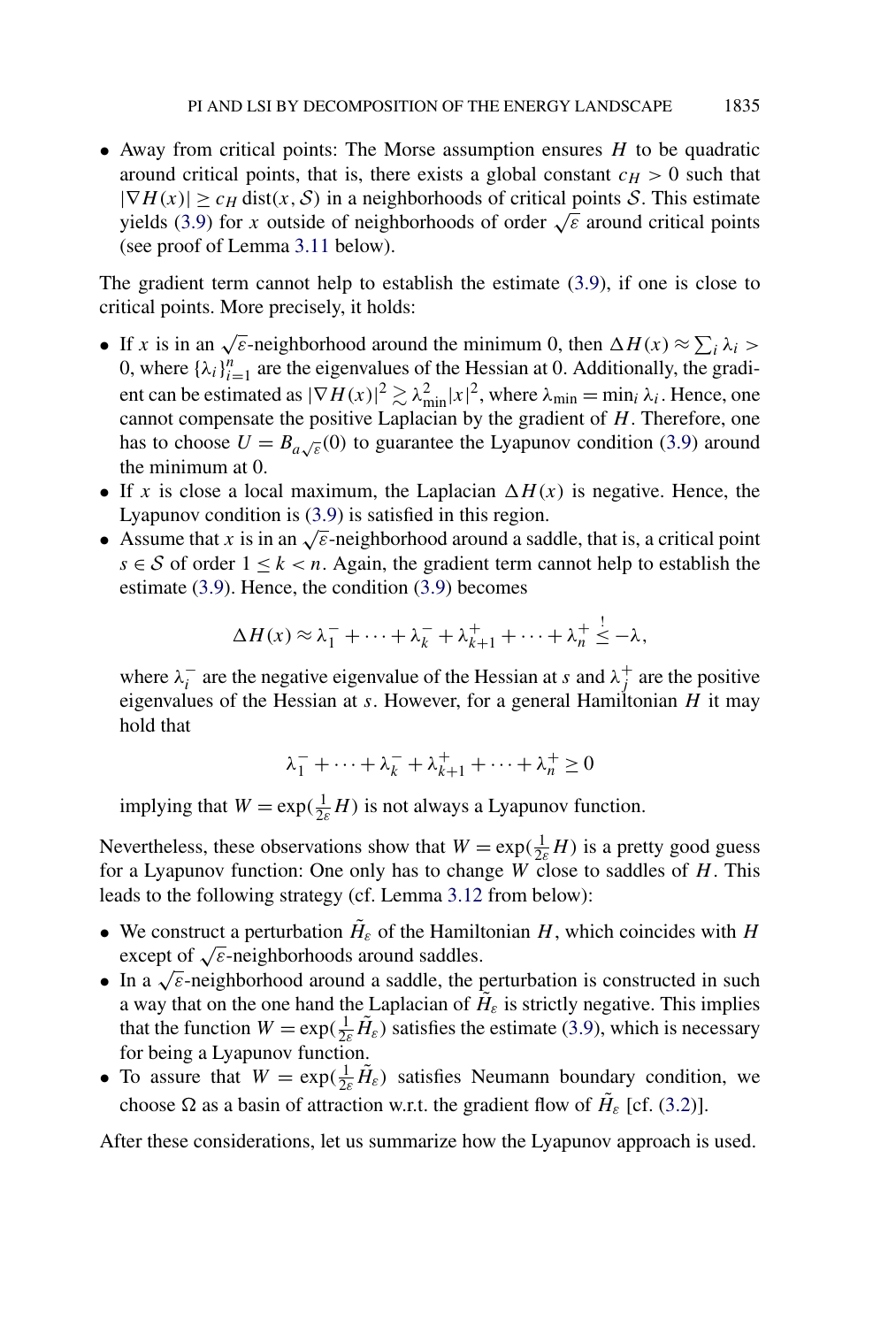<span id="page-27-0"></span>**PROPOSITION 3.9.** Assume that an Hamiltonian  $H_{\varepsilon}$  satisfies the Assump*tion* [1.4](#page-4-0) *uniformly in*  $\varepsilon$ *. Let*  $\mathcal{M} = \{m_1, \ldots, m_M\}$  *denote the local minima of*  $\hat{H}_{\varepsilon}$ *. Assume that there are constants*  $a > 0$  *and*  $\lambda_0 > 0$  *such that for all*  $\varepsilon > 0$  *small enough holds*

$$
(3.10) \quad \frac{1}{2\varepsilon} \Delta \tilde{H}_{\varepsilon}(x) - \frac{1}{4\varepsilon^2} |\nabla \tilde{H}_{\varepsilon}(x)|^2 \leq -\frac{\lambda_0}{\varepsilon} \qquad \text{for all } x \notin \bigcup_{m \in \mathcal{M}} B_{a\sqrt{\varepsilon}}(m).
$$

*Consider the partition*  $\mathcal{P}_{\mathcal{M}} = {\{\Omega_i\}}_{i=1}^M$  *into the basins of attraction of the gradient flow of*  $\tilde{H}_\varepsilon$  *[cf.* [\(3.2\)](#page-23-0)]. *Then the associated local Gibbs measures*  $\{\tilde{\mu}_{\varepsilon,i}\}_{i=1}^M$  given by  $(3.3)$  *satisfy*  $PI(\tilde{\varrho}_i)$  *with constant* 

$$
\tilde{\varrho}_i^{-1} = O(\varepsilon).
$$

PROOF. The function  $W = \exp(\frac{1}{2\varepsilon}\tilde{H}_{\varepsilon})$  satisfies Neumann boundary conditions on each domain of attraction  $\Omega_i$  in the sense of [\(3.5\)](#page-24-0) by Theorem [B.1.](#page-64-0) Indeed, the gradient of *W* is

$$
\nabla W = \frac{1}{2\varepsilon} (\nabla \tilde{H}_{\varepsilon}) \exp \biggl( \frac{1}{2\varepsilon} \tilde{H}_{\varepsilon} \biggr).
$$

Hence,  $\nabla W \parallel \nabla \tilde{H}_{\varepsilon}$  everywhere. Moreover,  $\tilde{H}_{\varepsilon} \in C^3$  is Morse and proper by As-sumption [1.4,](#page-4-0) which shows all the assumptions of Theorem [B.1.](#page-64-0)

Let  $\Omega_i$  be fixed. Then the estimate (3.10) is just a translation of the estimate [\(3.4\)](#page-24-0) with constants  $\lambda = \frac{\lambda_0}{\varepsilon}$  and  $b = \frac{b_0}{\varepsilon}$  for some  $b_0 > 0$ . Moreover, we choose  $U = B_{a\sqrt{\varepsilon}}(m_i)$ . Therefore, the function *W* is a Lyapunov function in the sense of Definition [3.7](#page-24-0) on  $\Omega_i$ . Theorem [3.8](#page-24-0) yields that the measure  $\tilde{\mu}_{\varepsilon,i}$  satisfies PI $(\tilde{\varrho}_i)$ with

$$
\tilde{\varrho}_i \geq \frac{\lambda_0 \hat{\varrho}}{b_0 + \varepsilon \hat{\varrho}}
$$

*,*

where  $\hat{\varrho}$  denotes the PI constant of the truncated Gibbs measure  $\hat{\mu}_{a,i}$  from Defini-tion [3.5.](#page-22-0) By Lemma [3.6](#page-22-0) holds  $\hat{\varrho}^{-1} = O(\varepsilon)$ , which yields  $\tilde{\varrho}_i^{-1} = O(\varepsilon)$ .  $\Box$ 

Following our strategy, the main ingredient of the proof of the local PI is the existence of an  $\varepsilon$ -modified Hamiltonian  $H_{\varepsilon}$  satisfying assumption (3.10) of Proposition 3.9.

LEMMA 3.10 (Lyapunov function for PI). *There exits an ε-modification*  $H_ε$ *of H in the sense of Definition* [3.3](#page-21-0) *such that the Lyapunov estimate* (3.10) *holds for*  $H_{\varepsilon}$ . *The corresponding partition*  $\mathcal{P}_M = {\Omega_i}\big|_{i=1}^M$  *into the basins of attraction of the gradient flow of*  $\tilde{H}_{\varepsilon}$  *[cf.* [\(3.2\)](#page-23-0)] *is admissible in the sense of Definition* [2.1.](#page-6-0)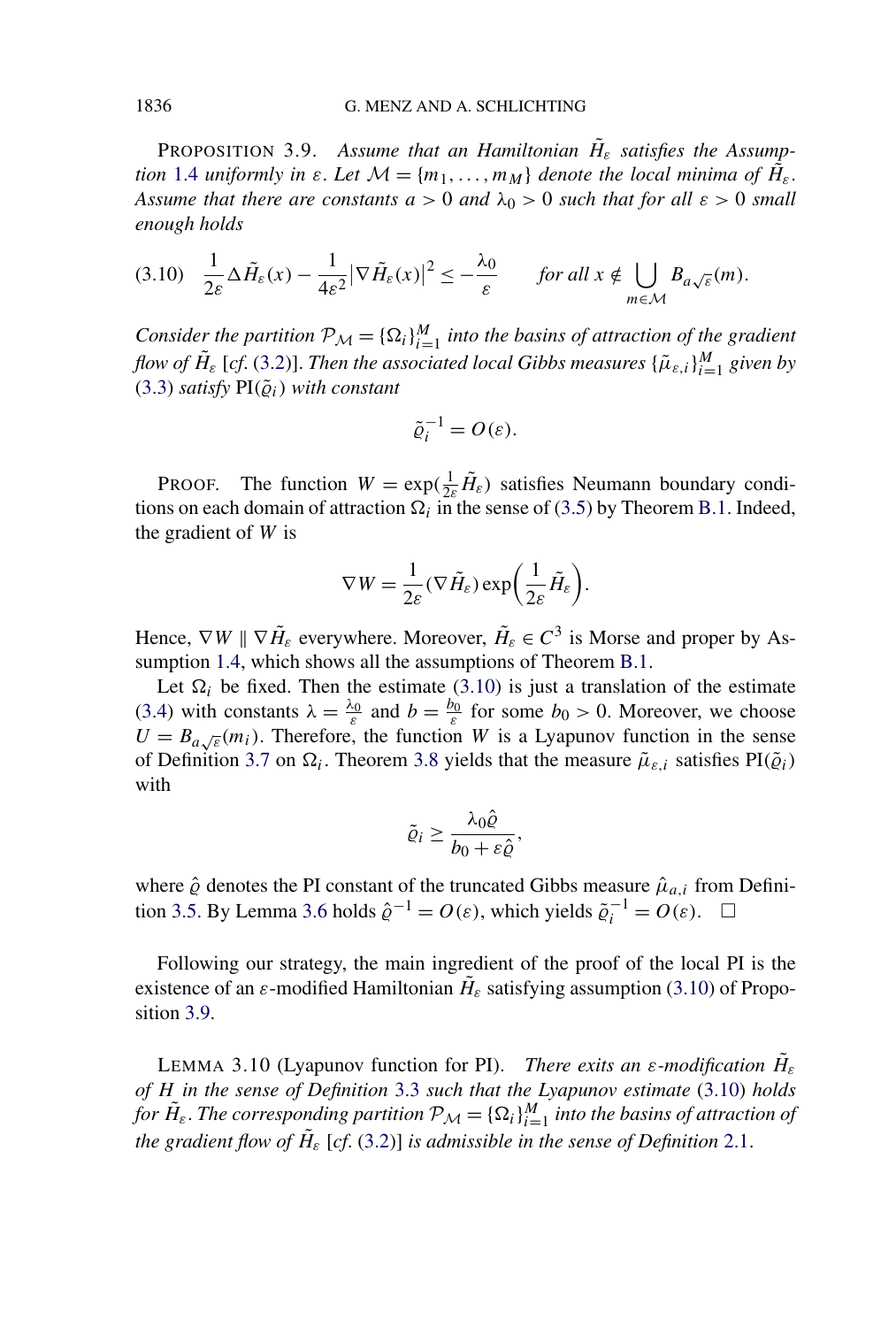<span id="page-28-0"></span>The proof of Lemma [3.10](#page-27-0) is not complicated but a bit lengthy. It is stated in full detail in Section 3.2. Now, we only have to put together the parts in order to proof the first main result Theorem [2.9.](#page-11-0)

PROOF OF THEOREM [2.9.](#page-11-0) By a combination of Lemma [3.9](#page-27-0) and Lemma [3.10](#page-27-0) we know that the  $\varepsilon$ -modified Gibbs measures  $\tilde{\mu}_{\varepsilon,i}$  restricted to  $\Omega_i$  satisfy a PI with the desired scaling behavior  $\tilde{\varrho}_i^{-1} = O(\varepsilon)$ . Lemma [3.4](#page-21-0) implies that then the unmodified Gibbs measure  $\mu_i$  restricted to  $\Omega_i$  also satisfies a PI with the same scaling behavior  $\varrho_i^{-1} = O(\varepsilon)$ .  $\Box$ 

3.2. *Construction of a Lyapunov function*. This section is devoted to the proof of Lemma [3.10.](#page-27-0) We have to construct an  $\varepsilon$ -modified Hamiltonian  $H_{\varepsilon}$  that satisfies the estimate [\(3.10\)](#page-27-0). Following the motivation of Section [3.1,](#page-24-0) we set  $H_{\varepsilon} = H$  away from critical points. Therefore, we have to show that *H* satisfies the estimate [\(3.10\)](#page-27-0) away from critical points, which is the content of the next statement.

LEMMA 3.11. *Assume that the Hamiltonian H satisfies the Assumption* [1.4.](#page-4-0) *Recall that S denotes the set of all critical points of H in*  $\Omega$ ; *that is*,

$$
\mathcal{S} = \{ y \in \Omega \mid \nabla H(y) = 0 \}.
$$

*Then for*  $a > 0$  *large enough exists*  $\lambda_0 > 0$  *and*  $\varepsilon_0 > 0$  *such that for all*  $\varepsilon < \varepsilon_0$ 

$$
(3.11) \quad \frac{\Delta H(x)}{2\varepsilon} - \frac{|\nabla H(x)|^2}{4\varepsilon^2} \le -\frac{\lambda_0}{\varepsilon} \qquad \text{for all } x \in \mathbb{R}^n \setminus \bigcup_{y \in \mathcal{S}} B_{a\sqrt{\varepsilon}}(y).
$$

PROOF. The proof basically consists only of elementary calculations based on the nondegeneracy assumption on *H*. We consider two cases: One in which we verify (3.11) for  $|x| \geq R$  with  $\tilde{R} < \infty$  large enough. In the second case, we verify  $(3.11)$  for  $|x| < R$ .

Let us turn to the first case. We use the assumptions  $(A1_{\text{PI}})$  $(A1_{\text{PI}})$  and  $(A2_{\text{PI}})$  $(A2_{\text{PI}})$  and we define  $\tilde{R}$  such that

$$
(3.12) \qquad \forall |x| \ge \tilde{R} : |\nabla H| \ge \frac{C_H}{2} \quad \text{and} \quad |\nabla H|^2 - \Delta H(x) \ge -2K_H.
$$

Therewith, it is easy to show that for  $|x| \geq \tilde{R}$ 

$$
\frac{\Delta H(x)}{2\varepsilon} - \frac{|\nabla H(x)|^2}{4\varepsilon^2} \stackrel{(3.12)}{\leq} \frac{1}{\varepsilon} \left( K_H - \frac{|\nabla H(x)|}{2} \left( \frac{\nabla H(x)}{2\varepsilon} - 1 \right) \right)
$$
\n
$$
\leq \frac{1}{\varepsilon} \left( K_H - \frac{C_H^2}{8} \left( \frac{C_H^2}{8\varepsilon} - 1 \right) \right) \leq -\frac{\lambda_0}{\varepsilon},
$$

if  $\varepsilon \leq \frac{C_H^2}{8}(1+8/C_H^2(K_H+\lambda_0))^{-1} =: \varepsilon_0$ . The latter shows the desired statement in this case, with  $\lambda_0 > 0$  arbitrary for  $\varepsilon \leq \varepsilon_0(\lambda_0)$ .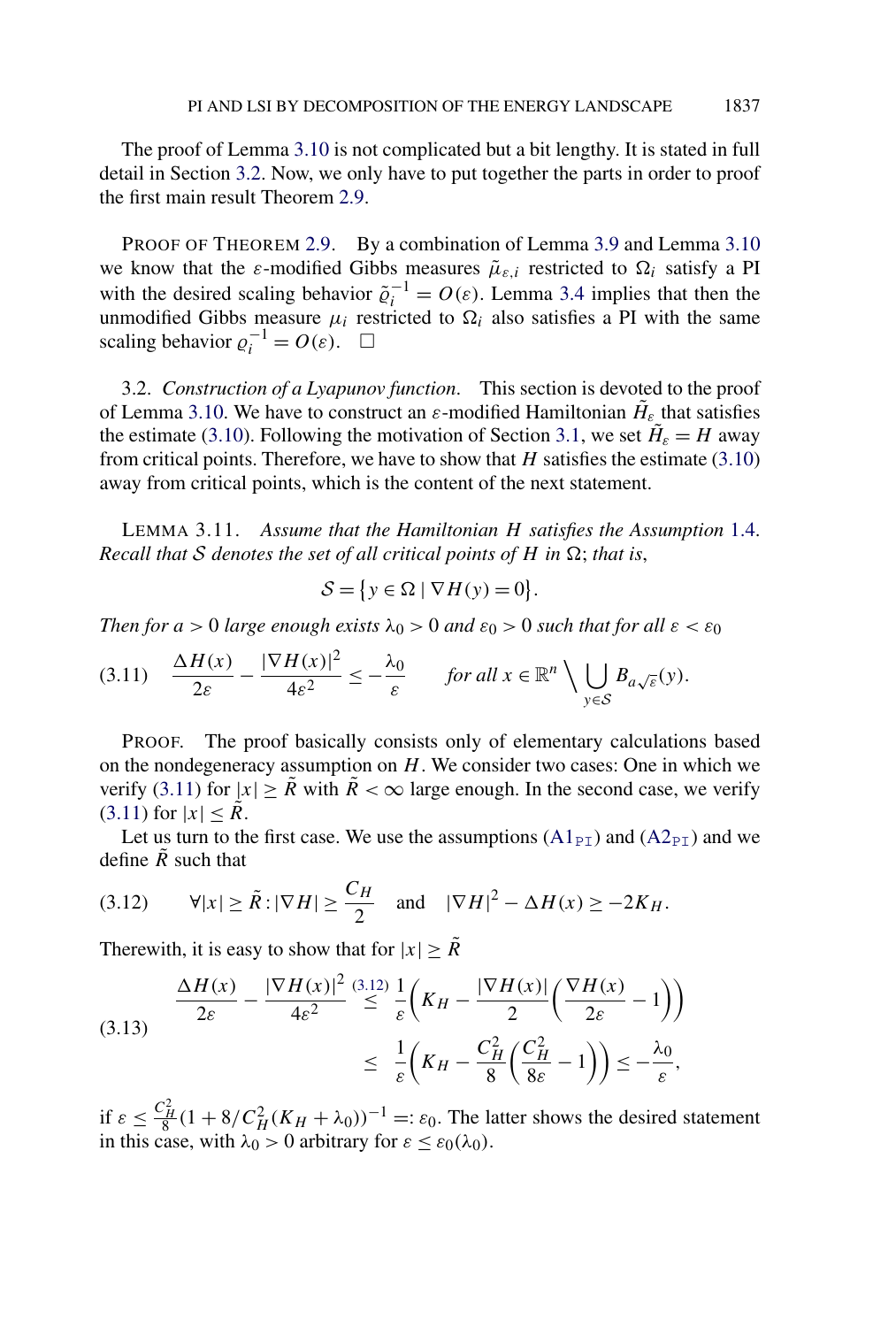<span id="page-29-0"></span>Let us consider the second case. Because  $|x| \leq \tilde{R}$  it holds  $|\Delta H(x)| \leq C_{\tilde{R}}$ . Therefore, the desired estimate  $(3.11)$  follows, if we show that there is a constant  $0 < c_H$  such that

$$
(3.14) \ |\nabla H(x)| \ge c_H a \sqrt{\varepsilon} \qquad \forall x \in B_{\tilde{R}}(0) \setminus \bigcup_{y \in S} B_{a\sqrt{\varepsilon}}(y) \text{ and } \forall a \in [0, \varepsilon^{-1/2}].
$$

Because, then it follows

$$
\frac{\Delta H(x)}{2\varepsilon} - \frac{|\nabla H(x)|^2}{4\varepsilon^2} \stackrel{(3.14)}{\leq} \frac{1}{\varepsilon} \left(\frac{C_{\tilde{R}}}{2} - \frac{c_H a}{4}\right) =: -\frac{\lambda_0}{\varepsilon},
$$

with  $\lambda_0 > 0$  by choosing  $a > 2C_{\tilde{R}}/c_H =: a_0$ . Hence, we can choose first  $a > a_0$ , which gives rise to some  $\lambda_0(a) > 0$ , by the last estimate under the assumption  $a < \varepsilon_0^{-1/2} \le \varepsilon^{-1/2}$ . Hence, we have to choose  $\varepsilon_0 < \min{\varepsilon_0(\lambda_0(a))}, a^{-2}$  with  $ε_0(λ_0(a))$  defined after [\(3.13\)](#page-28-0).

Finally, the estimate (3.14) is a consequence of the fact that *H* is a Morse function (cp. Definition [1.3](#page-3-0) and Assumption [1.4\)](#page-4-0) and, therefore, nondegenerate quadratic around critical points. That means, there exists a global constant  $c_H > 0$ such that  $|\nabla H(x)| \ge c_H \min\{\text{dist}(x, \mathcal{S}), 1\}$ , which implies (3.14).  $\Box$ 

Now, we consider the  $\varepsilon$ -modification  $H_{\varepsilon}$  near critical points. The verification of the following statement represents the core of the construction of the Lyapunov function.

LEMMA 3.12. Let  $M = \{m_1, \ldots, m_M\}$  denote the set containing the minima *of H*. *Then there are constants*  $C > 0$ ,  $a > 0$  *and*  $\lambda_0 > 0$  *such that for*  $\varepsilon < C$  *there exists an ε-modification*  $H_{\varepsilon}$  *of*  $H$  *in the sense of Definition* [3.3](#page-21-0) *satisfying* 

$$
\tilde{H}_{\varepsilon}(x) = H(x) \qquad \text{for all } x \notin \bigcup_{y \in S \setminus \mathcal{M}} B_{a\sqrt{\varepsilon}}(y)
$$

*and*

$$
(3.15) \quad \frac{\Delta \tilde{H}_{\varepsilon}(x)}{2\varepsilon} - \frac{|\nabla \tilde{H}_{\varepsilon}(x)|^2}{4\varepsilon^2} \le -\frac{\lambda_0}{\varepsilon} \quad \text{for all } x \in \bigcup_{y \in \mathcal{S} \setminus \mathcal{M}} B_{a\sqrt{\varepsilon}}(y).
$$

*As a direct consequence of Lemma* [3.11,](#page-28-0) *the estimate* (3.15) *is satisfied for all*

$$
x \notin \bigcup_{m \in \mathcal{M}} B_{a\sqrt{\varepsilon}}(m).
$$

PROOF. It is sufficient to construct the  $\varepsilon$ -modification  $H_{\varepsilon}$  only locally on a small neighborhood of any critical point  $y \in S \setminus M$ . By translation, we may assume w.l.o.g. that  $y = 0$ .

Because the Hamiltonian *H* is a Morse function in the sense of Definition [1.3,](#page-3-0) we may assume that  $u_i, i \in \{1, \ldots, n\}$  are orthonormal eigenvectors w.r.t. the Hessian  $\nabla^2 H(0)$ . The corresponding eigenvalues are denoted by  $\lambda_i$ ,  $i \in \{1, \ldots, n\}$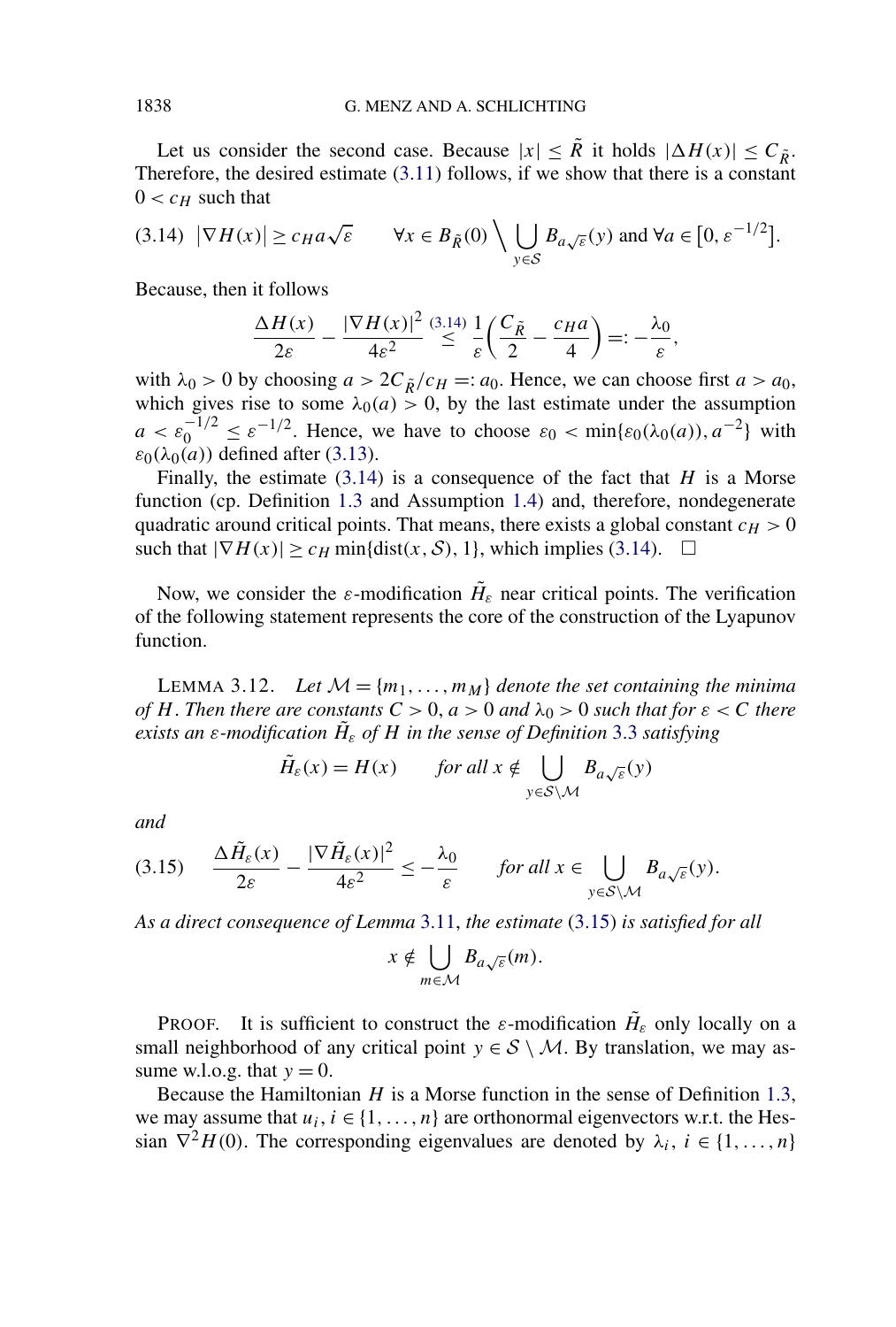<span id="page-30-0"></span>labeled such that  $\lambda_1, \ldots, \lambda_\ell < 0$  and  $\lambda_{\ell+1}, \ldots, \lambda_n > 0$  for some  $\ell \in \{1, \ldots, n\}$ . If  $\ell = n$ , hence  $\lambda_i < 0$  for  $i = 1, \ldots, n$ , we are nearby a local maximum and set  $\tilde{H}_{\varepsilon}(x) = H(x)$  on  $B_{a\sqrt{\varepsilon}}(0)$  and the desired estimate [\(3.15\)](#page-29-0) follows directly for  $x \in B_{a\sqrt{\varepsilon}}(0)$ .

Otherwise, that is,  $\ell < n$ , let us choose a constant  $\delta > 0$  small enough such that

$$
(3.16) \quad -\tilde{\delta} := (n-2\ell)\delta + \sum_{i=1}^{\ell} \lambda_i < 0 \quad \text{and} \quad \delta \le \frac{1}{2} \min\{\lambda_i : i = \ell+1, \dots, n\}.
$$

Because  $u_1, \ldots, u_n$  is an orthonormal basis of  $\mathbb{R}^n$ , we introduce a norm  $|\cdot|_{\delta}$  on  $\mathbb{R}^n$ by

$$
(3.17) \t\t |x|_{\delta}^{2} := \sum_{i=1}^{\ell} \frac{1}{2} \delta |\langle u_i, x \rangle|^{2} + \sum_{i=\ell+1}^{n} \frac{1}{2} (\lambda_{i} - \delta) |\langle u_i, x \rangle|^{2}.
$$

The norm  $|\cdot|_{\delta}$  is equivalent to the standard Euclidean norm  $|\cdot|$  and satisfies the estimate

(3.18) 
$$
\frac{\delta}{2}|x|^2 \le |x|^2_{\delta} \le \frac{\lambda^+_{\max} - \delta}{2}|x|^2 \le \frac{\lambda^+_{\max}}{2}|x|^2,
$$

where  $\lambda_{\text{max}}^+ = \max{\{\lambda_i : i = \ell + 1, ..., n\}}$ . The last ingredient for the construction of  $H_{\varepsilon}$  is a smooth cut-off function  $\xi$  : [0, ∞)  $\to \mathbb{R}$  satisfying for *a* > 0 to be specified later

(3.19) 
$$
\xi'(r) = -1
$$
 for  $r \le \frac{1}{4}a^2 \varepsilon$ ,  $-1 \le \xi'(r) \le 0$  for  $r \ge \frac{1}{4}a^2 \varepsilon$ ,  
\n $\xi(r) = 0$  for  $r \ge a^2 \varepsilon$ 

and in addition for some  $C_{\xi} > 0$ ,

(3.20) 
$$
0 \leq \xi(r) \leq C_{\xi} a^2 \varepsilon \quad \text{and} \quad |\xi''(r)| \leq \frac{C_{\xi}}{a^2 \varepsilon}.
$$

With the help of the norm  $|\cdot|_{\delta}$  and the function  $\xi$  we define the function  $H_{\varepsilon}$  by

(3.21) 
$$
\tilde{H}_{\varepsilon}(x) = H(x) + H_b(x)
$$
 where  $H_b(x) := \xi(|x|_{\delta}^2)$ .

Note that by definition of  $H_b$  holds  $\tilde{H}_\varepsilon(x) = H(x)$  for all  $|x| \ge a\sqrt{\varepsilon}$ . Because *ξ*(*r*) =  $O(ε)$ , it follows that  $H̃<sub>ε</sub>$  is an *ε*-modification of *H* in the sense of Definition [3.3.](#page-21-0)

Let us now turn to the verification of the estimate [\(3.15\)](#page-29-0). It is sufficient to deduce the following two facts: The first one is the estimate

(3.22) 
$$
\Delta \tilde{H}_{\varepsilon}(x) \leq -\frac{\tilde{\delta}}{2} \quad \text{for all } |x|_{\delta} \leq \frac{a}{2}\sqrt{\varepsilon}.
$$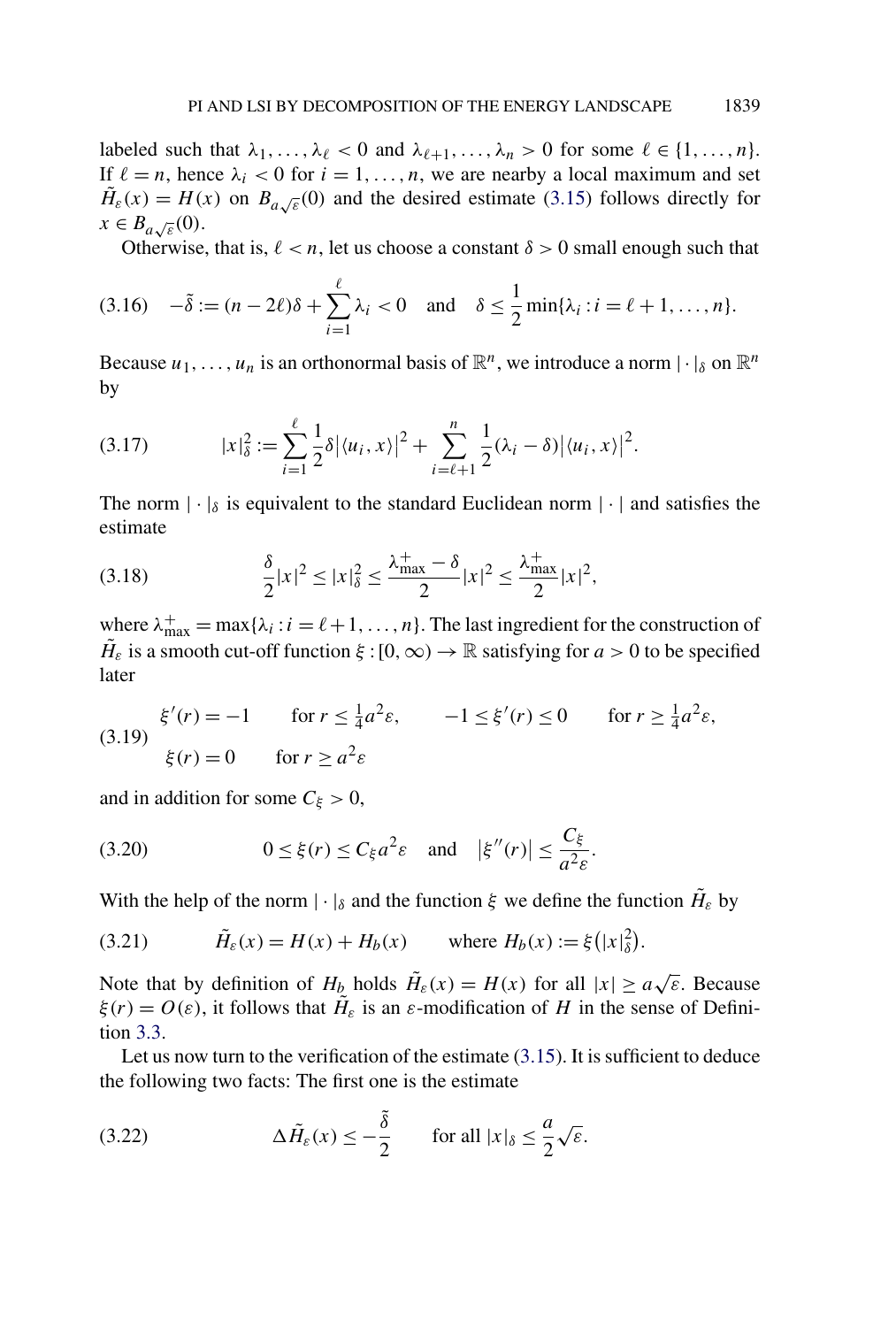The second one is that there is a constant  $\lambda_0 > 0$  such that for *a* large enough and *ε* small enough it holds

$$
(3.23) \qquad \frac{\Delta \tilde{H}_{\varepsilon}(x)}{2} - \frac{|\nabla \tilde{H}_{\varepsilon}(x)|^2}{4\varepsilon} \le -\lambda_0 \qquad \text{for all } \frac{a}{2}\sqrt{\varepsilon} \le |x|_{\delta} \le a\sqrt{\varepsilon}.
$$

Let us first derive the estimate [\(3.22\)](#page-30-0). Using that  $\xi'(x) = -1$  for  $|x|_{\delta} \leq \frac{a}{2}\sqrt{\epsilon}$ , one obtains that  $\Delta H_b(x) = -\Delta |x|^2_{\delta}$  for  $|x|_{\delta} \leq \frac{a}{2} \sqrt{\epsilon}$ . Hence, by Taylor expansion we botains that  $\Delta H_b(x) =$ <br>get for  $|x|_{\delta} \leq \frac{a}{2} \sqrt{\varepsilon}$  that

$$
\Delta \tilde{H}(x) = \Delta H(0) - \Delta |x|_{\delta}^{2} + O(\sqrt{\varepsilon}) \le \sum_{i=1}^{n} \lambda_{i} - \sum_{i=\ell+1}^{n} \lambda_{i} + (n - 2\ell)\delta + O(\sqrt{\varepsilon})
$$

$$
= \sum_{i=1}^{\ell} \lambda_{i} + (n - 2\ell)\delta + O(\sqrt{\varepsilon}) \le -\delta + O(\sqrt{\varepsilon}) \le -\frac{\delta}{2},
$$

for  $\varepsilon$  small enough, which yields the desired statement [\(3.22\)](#page-30-0).

Let us turn to the verification of (3.23). We need that there exists a constant  $0 < C_{\Delta} < \infty$  independent of  $\varepsilon$  and  $a$  such that

(3.24) 
$$
\Delta \tilde{H}(x) \leq C_{\Delta} \quad \text{for all } \frac{a}{2} \sqrt{\varepsilon} < |x|_{\delta} < a \sqrt{\varepsilon}.
$$

Indeed, observe that

$$
\Delta \tilde{H}_{\varepsilon}(x) = \Delta H(x) + \xi''(|x|_{\delta}^{2})|\nabla |x|_{\delta}^{2}|^{2} + \underbrace{\xi'(|x|_{\delta}^{2})}_{\leq 0} \underbrace{\Delta |x|_{\delta}^{2}}_{\geq 0}
$$
\n
$$
\stackrel{(3.20)}{\leq} \Delta H(x) + \frac{C_{\xi}}{a^{2}\varepsilon} \left| \sum_{i=1}^{\ell} \delta \langle u_{i}, x \rangle u_{i} + \sum_{i=\ell+1}^{n} (\lambda_{i} - \delta) \langle u_{i}, x \rangle u_{i} \right|^{2}
$$
\n
$$
\leq \Delta H(x) + \frac{C_{\xi}}{a^{2}\varepsilon} \left( \sum_{i=1}^{\ell} \delta^{2} |\langle u_{i}, x \rangle|^{2} + \sum_{i=\ell+1}^{n} (\lambda_{i} - \delta)^{2} |\langle u_{i}, x \rangle|^{2} \right)
$$
\n
$$
\stackrel{(3.17)}{\leq} \Delta H(x) + \frac{C_{\xi}}{a^{2}\varepsilon} 2\lambda_{\max}^{+} |x|_{\delta}^{2} \leq C_{H} + 2C_{\xi} \lambda_{\max}^{+} =: C_{\Delta},
$$

where  $C_{\Delta}$  is independent of  $\varepsilon$  and  $a$ , which yields (3.24).

Additionally, we need that there is a constant  $0 < c<sub>\nabla</sub> < \infty$  such that

(3.25) 
$$
|\nabla \tilde{H}_{\varepsilon}(x)|^2 \geq c_{\nabla} a^2 \varepsilon \quad \text{for all } \frac{a}{2} \sqrt{\varepsilon} < |x|_{\delta} < \tilde{a} \sqrt{\varepsilon}.
$$

Before deducing (3.25), we want to show that the observations (3.24) and (3.25) already yield the desired statement (3.23): For  $a^2 \ge 4 \frac{C_{\Delta}}{c_{\nabla}}$ , one gets

$$
\frac{\Delta \tilde{H}_{\varepsilon}(x)}{2\varepsilon} - \frac{|\nabla \tilde{H}_{\varepsilon}(x)|^2}{4\varepsilon^2} \le \frac{C_{\Delta}}{2\varepsilon} - \frac{c_{\nabla}a^2}{4\varepsilon} \le -\frac{C_{\Delta}}{2\varepsilon} \qquad \text{for all } \frac{a}{2}\sqrt{\varepsilon} < |x|_{\delta} < a\sqrt{\varepsilon},
$$

<span id="page-31-0"></span>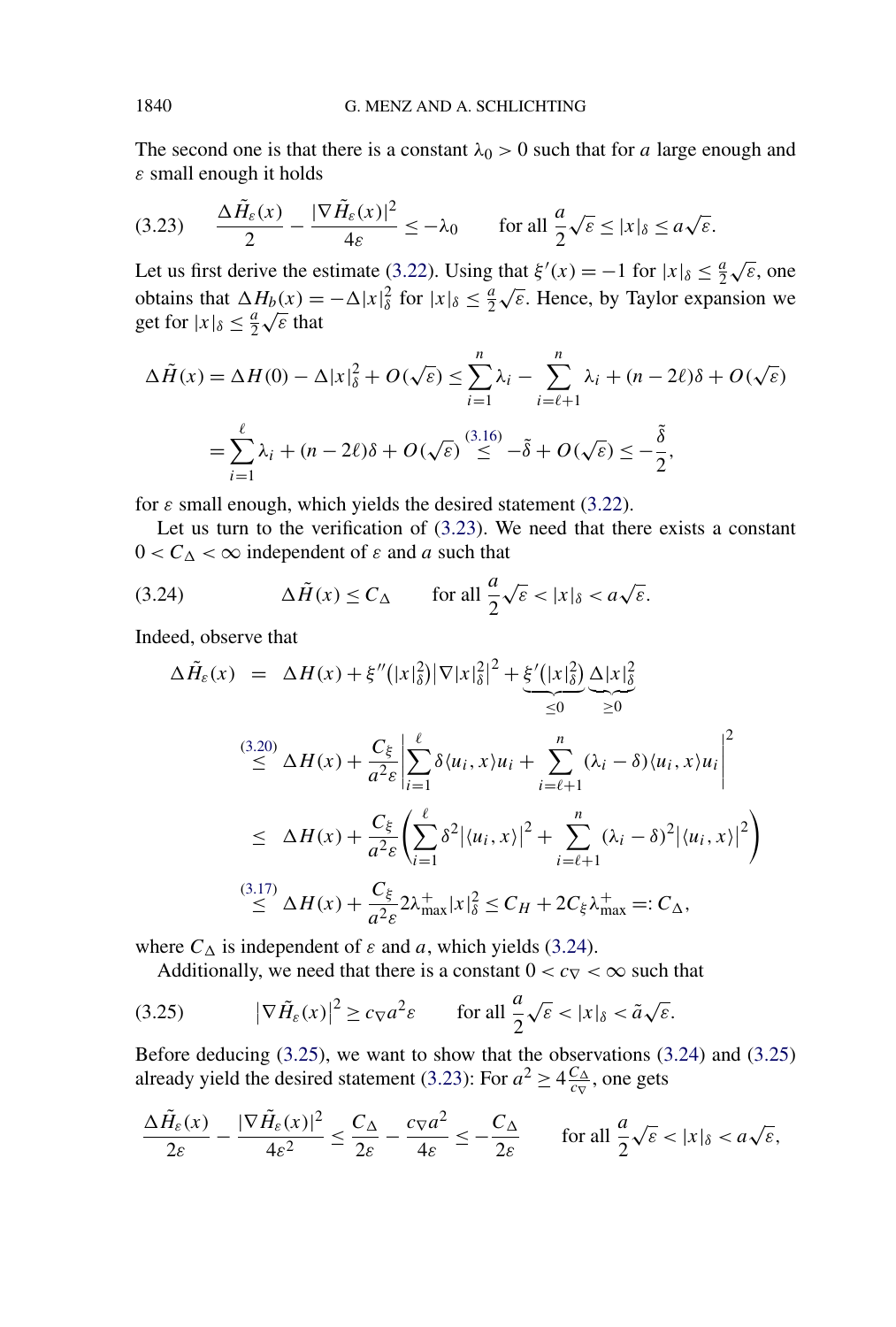which is the desired statement [\(3.23\)](#page-31-0). Therefore, it is only left to deduce the esti-mate [\(3.25\)](#page-31-0). By the definition of  $H_{\varepsilon}$  from above, we can write

$$
(3.26) \qquad |\nabla \tilde{H}_{\varepsilon}(x)|^2 = |\nabla H(x)|^2 + |\nabla H_b(x)|^2 + 2\langle \nabla H(x), \nabla H_b(x) \rangle.
$$

Let us have a closer look at each term on the right-hand side of the last identity and let us start with the first term. By applying Taylor's formula to ∇*H(x)*, we obtain

$$
(3.27) \qquad |\nabla H(x) - \nabla^2 H(0)x| \leq \tilde{C}_{\nabla}|x| \stackrel{(3.18)}{\leq} C_{\nabla}|x|_{\delta}
$$

for some  $\tilde{C}_{\nabla}$ ,  $C_{\nabla} > 0$ . Therefore, we can estimate

(3.28) 
$$
|\nabla H(x)|^2 \ge |\nabla^2 H(0)x|^2 - C_{\nabla}^2 a^4 \varepsilon^2 \quad \text{for } |x|_{\delta} \le a \sqrt{\varepsilon}.
$$

By the definition of  $\lambda_1, \ldots, \lambda_n$ , we also know

(3.29) 
$$
|\nabla^2 H(0)x|^2 = \sum_{i=1}^n \lambda_i^2 | \langle u_i, x \rangle |^2.
$$

Let us have a closer look at the second term in (3.26), namely  $|\nabla H_b(x)|^2$ . From the definition [\(3.21\)](#page-30-0) of  $|\nabla H_b(x)|^2$  follows

$$
|\nabla H_b(x)|^2 = |\xi'(|x|\delta)|^2 \left(\sum_{i=1}^{\ell} \delta^2 |\langle u_i, x \rangle|^2 + \sum_{i=\ell+1}^n (\lambda_i - \delta)^2 |\langle u_i, x \rangle|^2\right)
$$
  
(3.30)  

$$
\leq \sum_{i=1}^{(3.17)} 2\lambda_{\max}^+ |x|\delta^2.
$$

Now, we turn the analysis of the last term, namely  $2\langle \nabla H(x), \nabla H_b(x) \rangle$ . By using the estimates (3.27) and (3.30), we get for  $|x|_{\delta} \le a \sqrt{\varepsilon}$ .

$$
\langle \nabla H(x), \nabla H_b(x) \rangle = \langle \nabla^2 H(0)x, \nabla H_b(x) \rangle + \langle \nabla H(x) - \nabla^2 H(0)x, \nabla H_b(x) \rangle
$$
  

$$
\stackrel{(3.27)}{\geq} \langle \nabla^2 H(0)x, \nabla H_b(x) \rangle - 2C_{\nabla} \lambda_{\text{max}} |x|_{\delta}^3
$$
  
(3.31)  

$$
\geq -\sum_{i=1}^{\ell} \lambda_i \delta |\xi'(x|_{\delta}^2) ||\langle u_i, x \rangle|^2
$$

$$
-\sum_{i=\ell+1}^n \lambda_i(\lambda_i-\delta) \big|\xi'(|x|^2_\delta\big)\big|\langle u_i,x\rangle\big|^2-O(\varepsilon^{3/2}).
$$

Combining now the estimates and identities (3.26), (3.28), (3.29), (3.30) and Combining now the estimates and  $(3.31)$ , we arrive for  $|x|_{\delta} \le a \sqrt{\varepsilon}$  at

$$
\begin{split} |\nabla \tilde{H}_{\varepsilon}(x)|^{2} &\geq \sum_{i=1}^{\ell} (\lambda_{i} - \delta | \xi'(|x|_{\delta}^{2})|)^{2} |\langle u_{i}, x \rangle|^{2} \\ &+ \sum_{i=\ell+1}^{n} (\lambda_{i} - (\lambda_{i} - \delta) | \xi'(|x|_{\delta}^{2})|)^{2} |\langle u_{i}, x \rangle|^{2} - O(\varepsilon^{3/2}). \end{split}
$$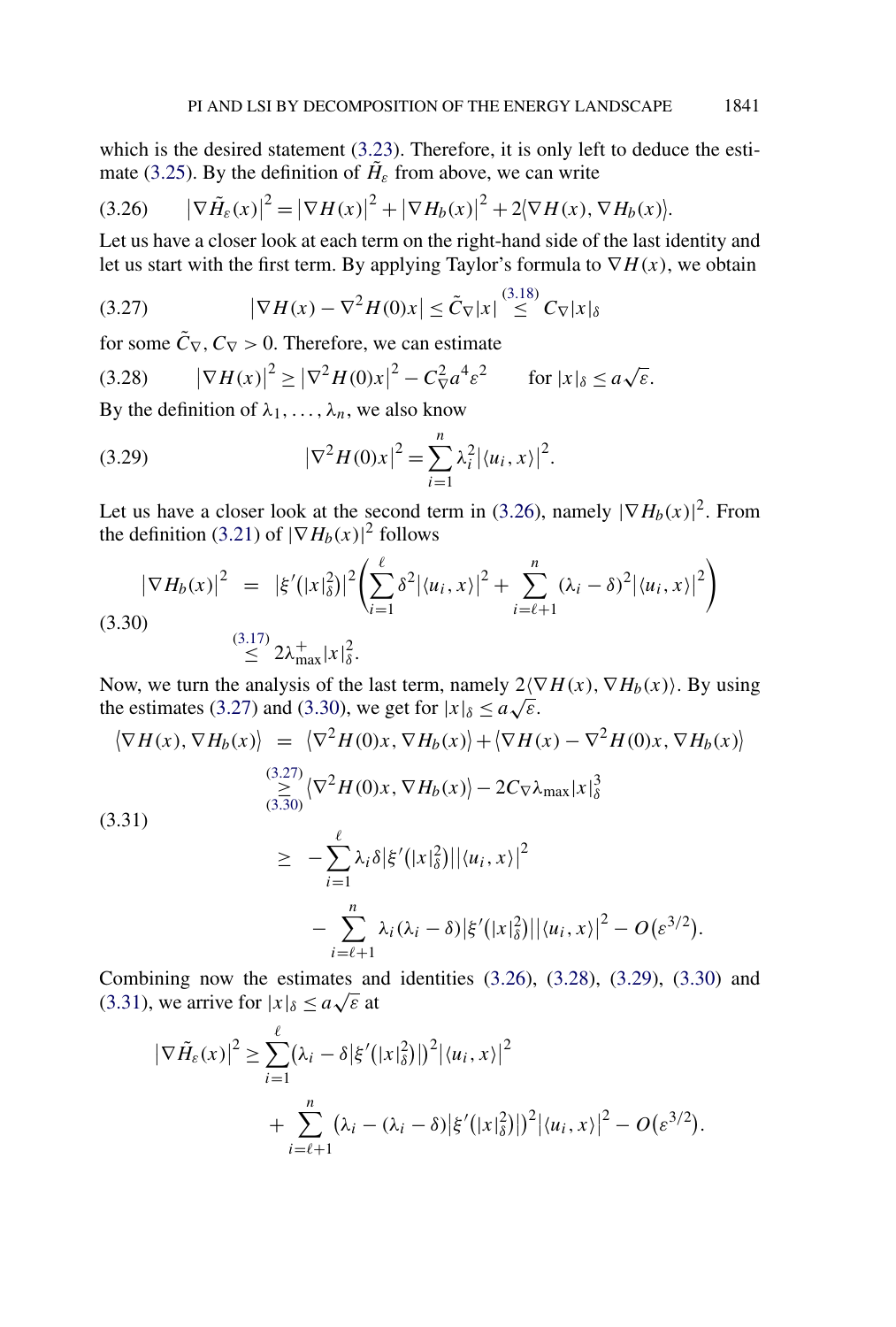By [\(3.19\)](#page-30-0) holds  $|\xi'(x)| \le 1$ , which applied to the last inequality yields

$$
\left|\nabla \tilde{H}_{\varepsilon}(x)\right|^2 \geq \delta^2 \sum_{i=1}^n \left|\langle u_i, x \rangle\right|^2 - O(\varepsilon^{3/2}).
$$

Because  $u_1, \ldots, u_n$  is an orthonormal basis of  $\mathbb{R}^n$ , the desired statement [\(3.25\)](#page-31-0) follows for *<sup>a</sup>* √*ε*  $\frac{\sqrt{\varepsilon}}{2} \leq |x|_{\delta} \leq a\sqrt{\varepsilon}$  from

$$
|\nabla \tilde{H}_{\varepsilon}(x)|^2 \ge \delta^2 |x|^2 - O(\varepsilon^{3/2}) \stackrel{(3.18)}{\ge} \frac{2\delta^2}{\lambda_{\text{max}}^+} |x|_{\delta}^2 - O(\varepsilon^{3/2})
$$

$$
\ge \frac{\delta^2}{2\lambda_{\text{max}}^+} a^2 \varepsilon - O(\varepsilon^{3/2}) \ge c_{\nabla} a^2 \varepsilon
$$

for some  $c_{\nabla} < \frac{\delta^2}{2\lambda_{\max}^+}$  and  $\varepsilon$  small enough.  $\Box$ 

Considering the statement of Lemma [3.12,](#page-29-0) there is only one thing to show in order to verify Lemma [3.10.](#page-27-0)

LEMMA 3.13. *Let*  $\mathcal{P}_M = {\Omega_i}_{i=1}^M$  *be the partition obtained from the*  $H_{\varepsilon}$  *from* Lemma [3.12](#page-29-0) by considering the basins of attraction  $\Omega_i$  from [\(3.2\)](#page-23-0). Then  $P_M$  is an *admissible partition in the sense of Definition* [2.1.](#page-6-0)

Before we turn to the proof of Lemma 3.13, we show the following auxiliary statement.

LEMMA 3.14. *If an Hamiltonian*  $H: \mathbb{R}^n \to \mathbb{R}$  *satisfies the Assumption* [1.4,](#page-4-0) *then there exist numbers*  $R > 0$  *and*  $c_H > 0$  *such that* 

$$
H(x) \ge \min_{|z|=R} H(z) + c_H(|x|-R).
$$

*Because*  $H \geq 0$  *by Assumption* [1.4,](#page-4-0) *a direct consequence is*  $\int \exp(-H(x)) dx$ ∞.

PROOF. By the assumption  $(A1_{\text{PI}})$  $(A1_{\text{PI}})$ , we can choose  $R > 0$  large enough such that

(3.32) 
$$
|\nabla H(x)| \ge \frac{C_H}{2} \quad \text{for all } |x| \ge R.
$$

In particular, this implies that for all critical points  $s \in S$  holds  $|s| \leq R$ . Now, let us we consider the following evolution:

$$
\dot{x}_t = -\frac{\nabla H(x_t)}{|\nabla H(x_t)|}, \qquad x_0 = x, 0 \le t < \infty
$$

<span id="page-33-0"></span>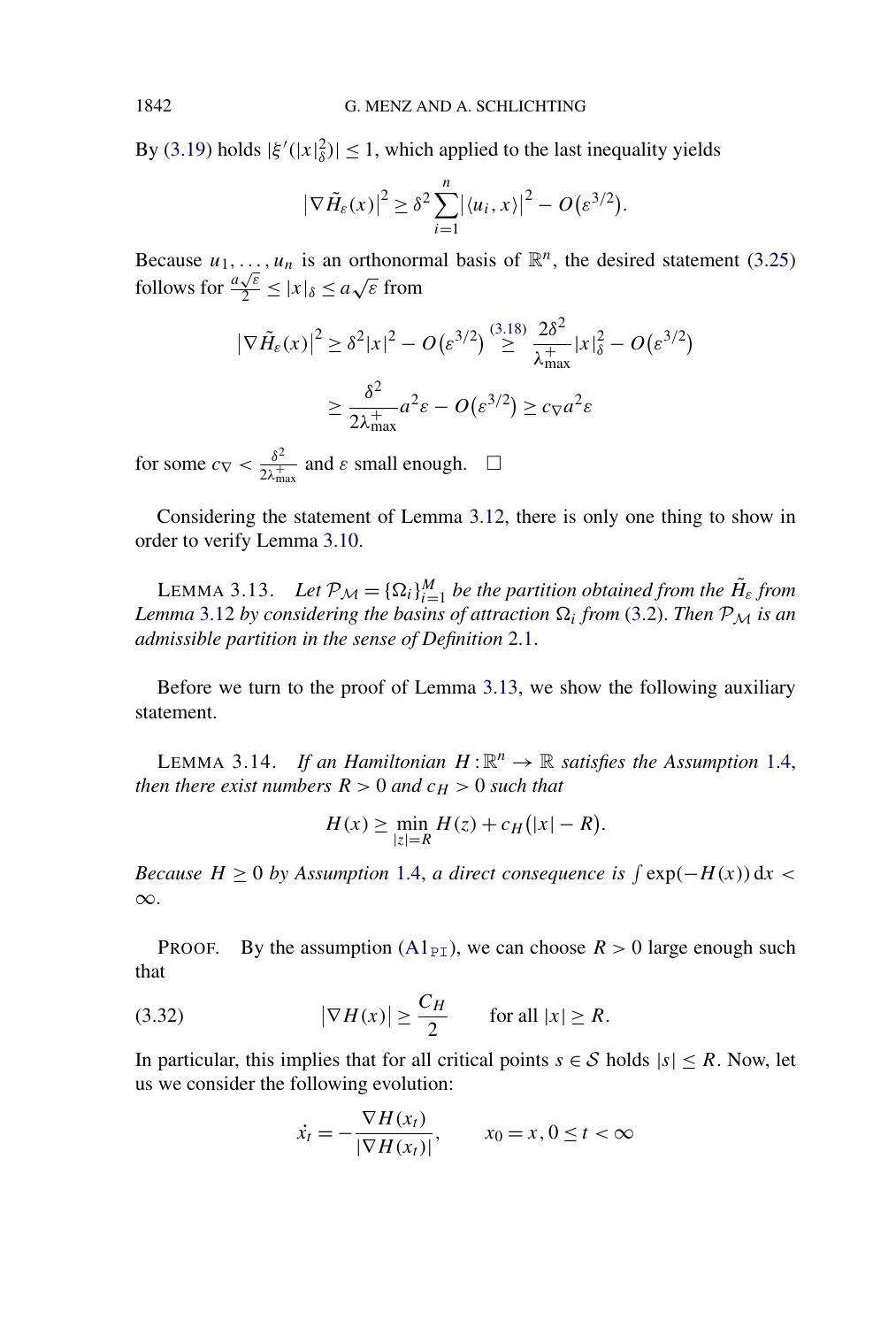with starting point *x*,  $|x| > R$ . Because by Lemma [B.12](#page-68-0)

$$
\mathbb{R}^{n} = \biguplus_{s \in \mathcal{S}} \left\{ y \in \mathbb{R}^{n} : \lim_{t \to \infty} y_{t} = s, \, \dot{y}_{t} = -\nabla H(y_{t}), \, y_{0} = y \right\}
$$

and for all critical points  $s \in S$  of *H* it holds  $|s| \leq R$ , the gradient line  $\{x_t\}$  has to hit the ball  $B_R(0)$  after some time  $t > 0$  at some point  $x_t$  for the first time. It follows

$$
H(x_t) - H(x_0) = \int_0^t \frac{d}{ds} H(x_s) ds
$$
  
= 
$$
- \int_0^t \nabla H(x_s) \cdot \frac{\nabla H(x_s)}{|\nabla H(x_s)|} ds = - \int_0^t |\nabla H(x_s)| ds.
$$

Using the lower bound [\(3.32\)](#page-33-0) on  $|\nabla H(x_t)|$ , we get that

$$
H(x) = H(x_t) + \int_0^t |\nabla H(x_s)| ds \ge \inf_{|z|=R} H(z) + t \frac{c_H}{2}.
$$

Because the evolution  $x_t$  moves at speed 1, we know that  $t$  is the length of the gradient-flow line connecting the points  $x$  and  $x_t$ . However, this length cannot be shorter than  $t \ge |x| - R$ , which yields the desired statement.  $\Box$ 

PROOF OF LEMMA [3.13.](#page-33-0) We start with showing that  $H_{\varepsilon}$  has the same local minima  $M = \{m_1, \ldots, m_M\}$  as the original Hamiltonian *H*. Because

$$
\tilde{H}_{\varepsilon}(x) = H(x) \qquad \text{for all } x \notin \bigcup_{y \in S \setminus \mathcal{M}} B_{a\sqrt{\varepsilon}}(y),
$$

it suffices to show that  $H_{\varepsilon}$  has no local minima in the set

$$
\bigcup_{y \in \mathcal{S} \setminus \mathcal{M}} B_{a\sqrt{\varepsilon}}(y).
$$

However, this statement follows directly from the estimate [\(3.15\)](#page-29-0), that is,

$$
\frac{\Delta \tilde{H}_{\varepsilon}(x)}{2\varepsilon} - \frac{|\nabla \tilde{H}_{\varepsilon}(x)|^2}{4\varepsilon^2} \le -\frac{\lambda_0}{\varepsilon} \qquad \text{for all } x \in \bigcup_{y \in S \setminus \mathcal{M}} B_{a\sqrt{\varepsilon}}(y).
$$

Indeed, the last estimate shows that either  $|\nabla \tilde{H}_{\varepsilon}(x)| \neq 0$  or  $\Delta \tilde{H}_{\varepsilon}(x) < 0$ .

The fact that  $\tilde{H}_{\varepsilon}$  has the same local minima as *H* allows us to apply Lemma [B.12](#page-68-0) showing

$$
\mathbb{R}^n = \biguplus_{i=1}^M \Omega_i = \biguplus_{i=1}^M \left\{ y \in \mathbb{R}^n : \lim_{t \to \infty} y_t = m_i, \, \dot{y}_t = -\nabla \tilde{H}_{\varepsilon}(y_t), \, y_0 = m_i \right\},
$$

which is already (ii) of Definition [2.1.](#page-6-0)

The last step in the proof is to show that  $\mu(\Omega_i)Z_\mu$  satisfies the asymptotic ex-pansion given by [\(2.1\)](#page-7-0). Let us consider one local minimum  $m_i \in \mathcal{M}$ . W.l.o.g. we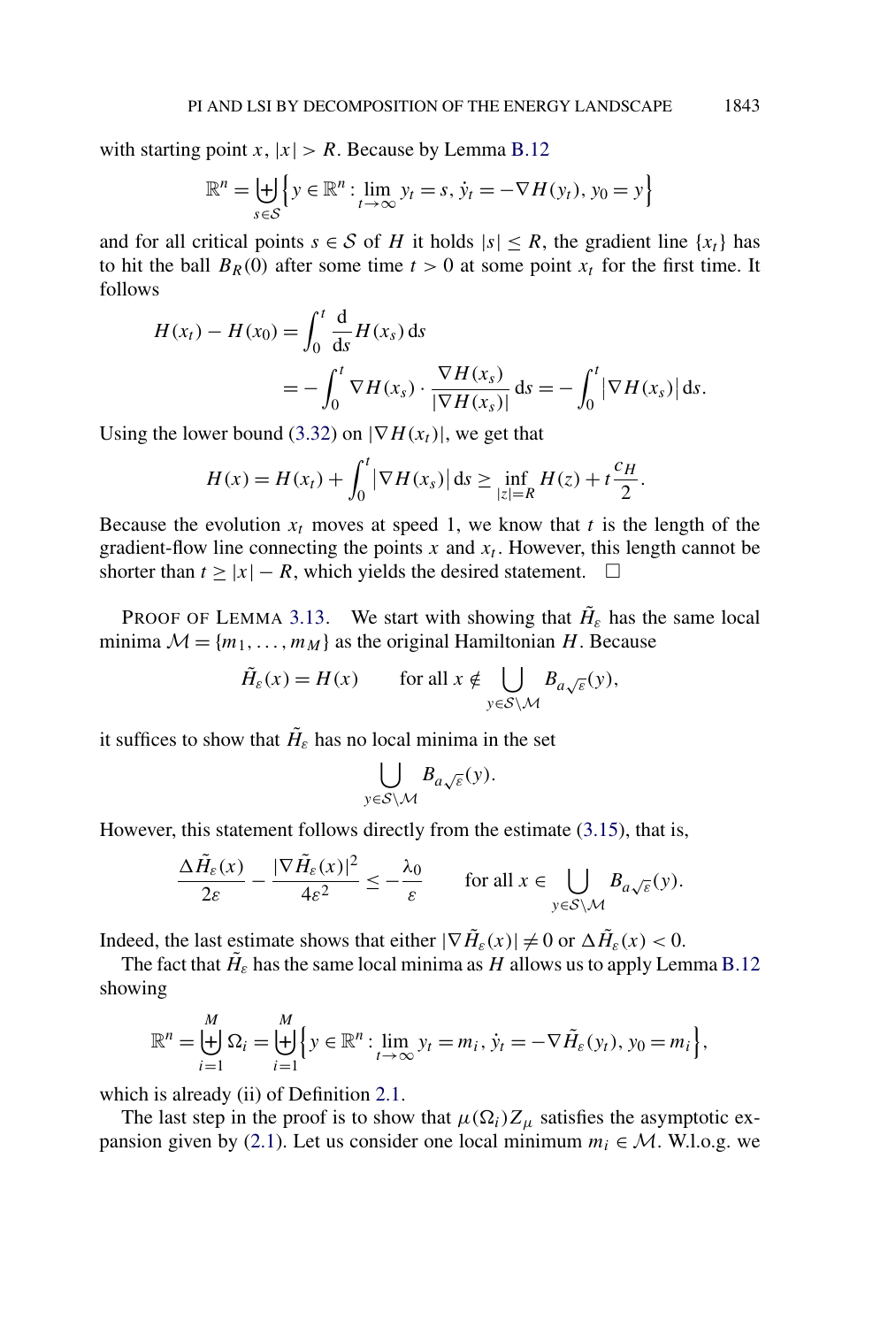assume  $\tilde{H}_{\varepsilon}(m_i) = H(m_i) = 0$ . We introduce  $\Sigma_i := (\nabla^2 H(m_i))^{-1}$  and define for  $r_0 > 0$  specified later the ellipsoid

$$
E_i := \{x \in \mathbb{R}^n : \left|\sum_i \frac{1}{2}(x - m_i)\right| \leq \sqrt{2r_0 \varepsilon |\log \varepsilon|},
$$

where the square root of  $\Sigma_i^{-1}$  is uniquely defined in the set of positive symmetric matrices. Note that for small enough  $\varepsilon$  it holds  $E_i \subset \Omega_i$  and  $\tilde{H}_{\varepsilon}(x) = H(x)$  for  $x \in E_i$ . The covariance matrix  $\Sigma_i$  is nondegenerate because of *H* being a Morse function. Therefore, there is a constant  $c_H < 1$  such that

$$
(3.33) \t B_{\sqrt{c_H 2r_0\varepsilon |\log \varepsilon |}}(m_i) \subset E_i \subset B_{\sqrt{c_H^{-1} 2r_0\varepsilon |\log \varepsilon |}}(m_i).
$$

We split the integral into

$$
\mu(\Omega_i)Z_{\mu} = \int_{E_i} \exp\left(-\frac{\tilde{H}_{\varepsilon}(x)}{\varepsilon}\right) dx + \int_{\Omega_i \setminus E_i} \exp\left(-\frac{\tilde{H}_{\varepsilon}(x)}{\varepsilon}\right) dx =: I_1 + I_2.
$$

The results follows from an asymptotic expansion for *I*<sup>1</sup> and an error estimate for *I*<sub>2</sub>.

We start with the error estimate for  $I_2$ . Let the constant  $R > 0$  be chosen as in Lemma [3.14.](#page-33-0) We split the term  $I_2$  up into

$$
I_2 = \int_{(\Omega_i \setminus E_i) \cap B_R(0)} \exp\left(-\frac{\tilde{H}_{\varepsilon}(x)}{\varepsilon}\right) dx + \int_{\Omega_i \setminus B_R(0)} \exp\left(-\frac{\tilde{H}_{\varepsilon}(x)}{\varepsilon}\right) dx
$$
  
=: I\_3 + I\_4.

Let us estimate the term *I*<sub>3</sub>. On a small neighborhood around  $m_i$  it holds  $H = \tilde{H}_{\varepsilon}$ and *H* is uniformly convex. Therefore, there is a constant  $\delta > 0$  and  $\kappa > 0$  such that for all *x* with  $|x - m_i| \leq \delta$ 

$$
|(\nabla^2 H(x))^{1/2}\xi|^2 = \langle \xi, \nabla^2 H(x)\xi \rangle \ge \kappa |\xi|^2 \quad \text{for all } \xi \in \mathbb{R}^n.
$$

Hence, for  $x \in \Omega_i \setminus E_i$  we have the lower bound by additionally considering (3.33)

$$
\tilde{H}_{\varepsilon}(x) \ge \inf_{z \in \partial E_i} \tilde{H}_{\varepsilon}(z) \ge \frac{\kappa}{2} \inf_{z \in \partial E_i} |z - m_i|^2 \ge \kappa c_H r_0 \varepsilon |\log \varepsilon|.
$$

Now, we can estimate  $I_3$  as

$$
I_3 \le \exp(-\kappa c_H r_0 |\log \varepsilon|) |B_R(0)|.
$$

Let us turn to the estimation of *I*4. An application of Lemma [3.14](#page-33-0) yields

$$
I_4 \le \exp\left(-\varepsilon^{-1} \min_{|z|=R} H(z)\right) \int_{\Omega_i \setminus B_R(0)} \exp\left(-c_H \frac{|x|-R}{\varepsilon}\right) dx
$$
  
 
$$
\le C_H \exp(-\kappa c_h r_0 |\log \varepsilon|).
$$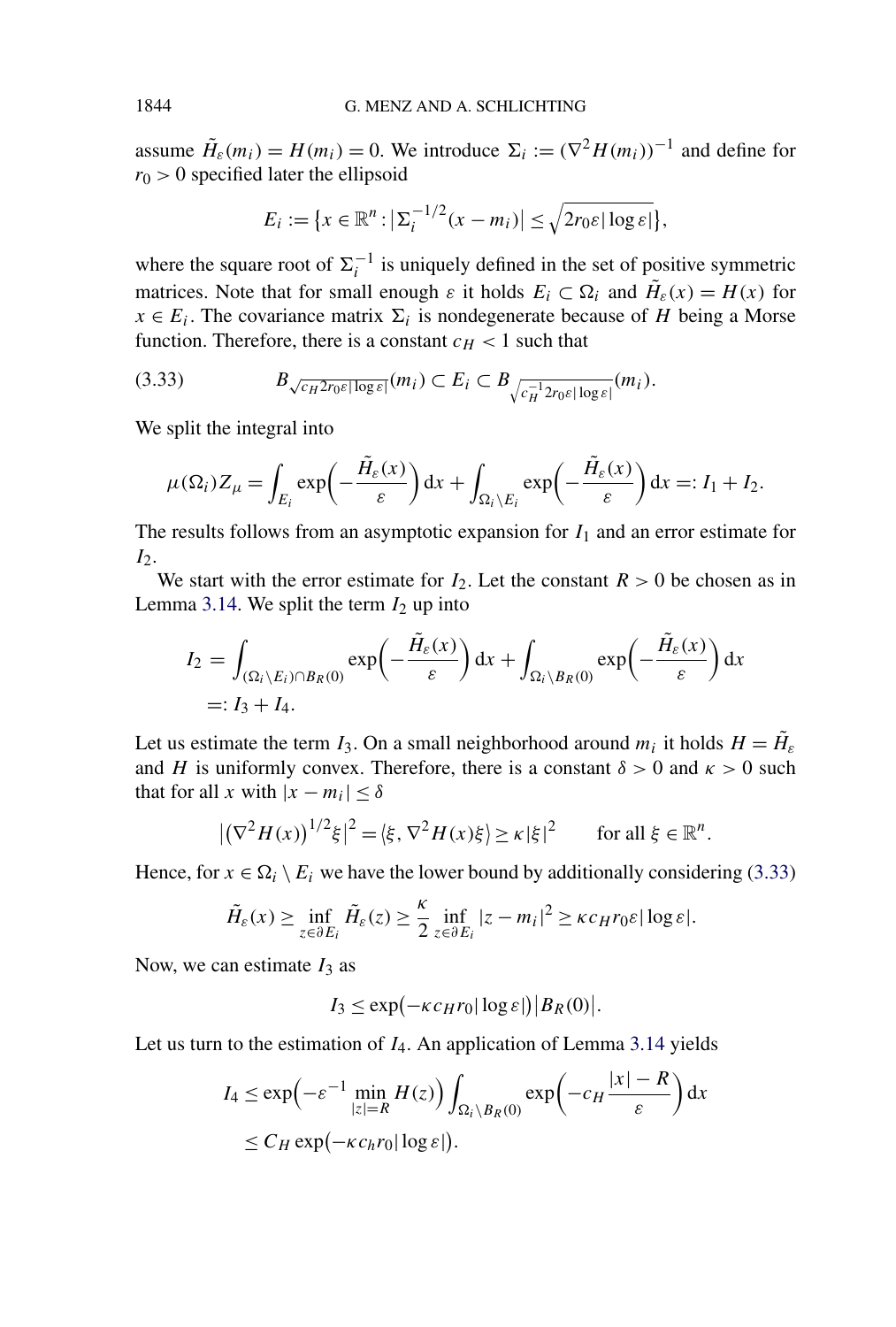So overall, we have estimated the term  $I_2$  as

(3.34) 
$$
I_2 \le C_H \exp(-\kappa c_h r_0 |\log \varepsilon|) = C_H \varepsilon^{\kappa c_H r_0} = O(\varepsilon^{\alpha})
$$
for  $r_0 > \frac{\alpha}{\kappa c_H}$  and  $\alpha > 0$ .

Hence,  $I_2$  becomes smaller than every power of  $\varepsilon$  for  $r_0$  large enough.

Now, we turn to the asymptotic approximation of the term *I*1. The Taylor expansion of *H* on  $E_i$  yields for  $x \in E_i$ 

$$
H(x) = \frac{1}{2}\langle x, \nabla^2 H(m_i)x \rangle + O((\varepsilon |\log \varepsilon|)^{3/2}).
$$

In particular, this implies

$$
\exp\left(-\frac{H(x)}{\varepsilon}\right) = \exp\left(-\frac{1}{2\varepsilon}\langle x, \nabla^2 H(m_i)x\rangle\right) \exp\left(O\left(\sqrt{\varepsilon}|\log \varepsilon|^{3/2}\right)\right).
$$

For  $\varepsilon$  small enough, it holds  $\exp(O(\sqrt{\varepsilon}|\log \varepsilon|^{3/2})) = 1 + O(\sqrt{\varepsilon}|\log \varepsilon|^{3/2})$ . Therewith, we get the following expression for  $I_1$ :

$$
I_1 = \int_{E_i} \exp\left(-\frac{1}{2\varepsilon} \langle x, \nabla^2 H(m_i)x \rangle\right) dx \left(1 + O\left(\sqrt{\varepsilon} |\log \varepsilon|^{3/2}\right)\right)
$$
  
= 
$$
\frac{(2\pi\varepsilon)^{n/2}}{\sqrt{\det \nabla^2 H(m_i)}}
$$
  

$$
\times \left(1 - \frac{\sqrt{\det \nabla^2 H(m_i)}}{(2\pi\varepsilon)^{n/2}} \int_{\mathbb{R}^n \setminus E_i} \exp\left(-\frac{1}{2\varepsilon} \langle x, \nabla^2 H(m_i)x \rangle\right) dx\right)
$$
  

$$
\times \left(1 + O\left(\sqrt{\varepsilon} |\log \varepsilon|^{3/2}\right)\right).
$$

Now, we apply the following tail estimate for a Gaussian, which we will proofed for the convenience of the reader below:

$$
(3.35) \quad \frac{\sqrt{\det \nabla^2 H(m_i)}}{(2\pi \varepsilon)^{n/2}} \int_{\mathbb{R}^n \setminus E_i} \exp\left(-\frac{1}{2\varepsilon} \langle x, \nabla^2 H(m_i)x \rangle\right) dx = O(\sqrt{\varepsilon}).
$$

The latter yields the asymptotic expansion

(3.36) 
$$
I_1 = \frac{(2\pi\epsilon)^{n/2}}{\sqrt{\det \nabla^2 H(m_i)}} \left(1 + O(\sqrt{\epsilon}|\log \epsilon|^{3/2})\right).
$$

Now, the desired asymptotic expansion [\(2.1\)](#page-7-0) for  $\mu(\Omega_i)Z_\mu$  follows form a combination of the expansion for the term  $I_1$  in (3.36) and  $I_2$  in (3.34) with *α* chosen sufficiently large, that is,  $\alpha > (n + 1)/2$ .

We close the argument by deducing the desired tail estimate (3.35). By the change of variables  $x \mapsto y = (2\varepsilon \Sigma_i)^{-1/2} (x - m_i)$  and by denoting  $\omega(\varepsilon) =$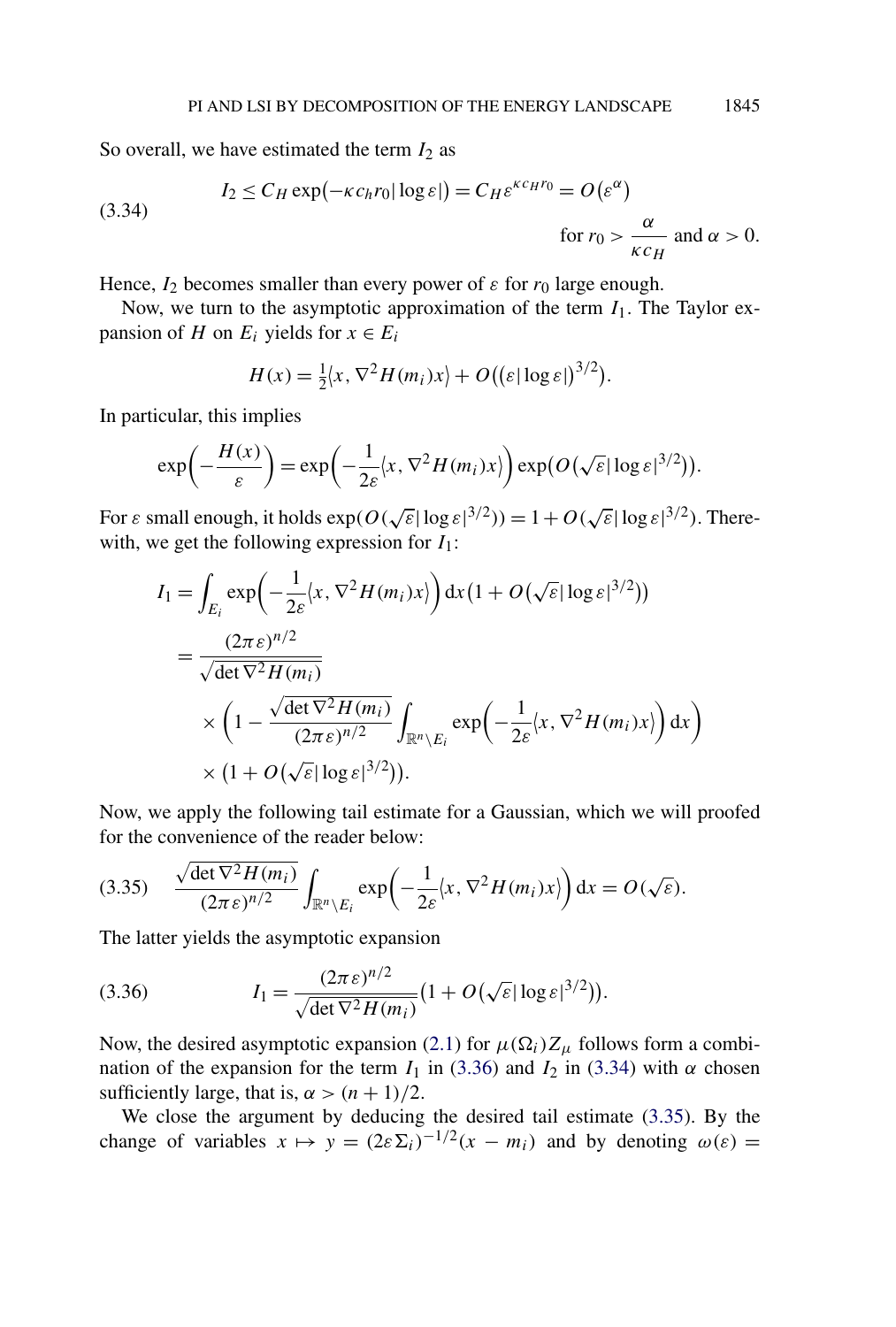$\sqrt{r_0 |\log \varepsilon|}$ , we deduce

$$
\frac{\sqrt{\det \nabla^2 H(m_i)}}{(2\pi \varepsilon)^{n/2}} \int_{\mathbb{R}^n \backslash E_i} \exp\left(-\frac{1}{2\varepsilon} \langle x, \nabla^2 H(m_i)x \rangle\right) dx
$$
  
= 
$$
\frac{1}{\pi^{n/2}} \int_{\mathbb{R}^n \backslash B_{\omega(\varepsilon)}(0)} e^{-y^2} dy
$$
  
= 
$$
\frac{n}{\Gamma(n/2+1)} \int_{\omega(\varepsilon)}^{\infty} r^{n-1} e^{-r^2} dr = \frac{\Gamma(n/2, \omega^2(\varepsilon))}{\Gamma(n/2)},
$$

where  $\Gamma(\frac{n}{2}, \omega^2(\varepsilon))$  is the complementary incomplete Gamma function. It has the asymptotic expansion (cf. [\[38\]](#page-74-0), pp. 109–112)

$$
\Gamma\left(\frac{n}{2},\omega^2(\varepsilon)\right) = O\left(e^{-\omega^2(\varepsilon)}\omega^{n-2}(\varepsilon)\right) = O\left(\varepsilon^{r_0}|r_0\log\varepsilon|^{n/2-1}\right) = O\left(\sqrt{\varepsilon}\right)
$$

for  $r_0$  large enough, which yields the desired result.  $\Box$ 

3.3. *Lyapunov approach for the logarithmic Sobolev inequality*. The goal of this section is to prove Theorem [2.10](#page-11-0) deducing the local LSI. We follow the same strategy as for the proof of Theorem [2.9,](#page-11-0) which we outlined in Section [3.1.](#page-24-0) Therefore, we consider the partition  $\mathcal{P}_M = {\Omega_i}_{i=1}^M$  into the basins of attraction of the gradient flow of  $\tilde{H}_\varepsilon$  [cf. [\(3.2\)](#page-23-0)].

The Lyapunov condition for proving LSI is stronger than the one for PI. Nevertheless, the construction of the *ε*-modified Hamiltonian  $H_{\varepsilon}$  from the previous section carries over and we can use the same Lyapunov function as for the PI, but have to provide additional estimates. The Lyapunov condition for LSI goes back to the work of Cattiaux et al. [\[12\]](#page-73-0). We adapt [\[13\]](#page-73-0), Theorem 1.2, to the case for domains  $\Omega$ . In addition, we will work out the explicit dependence between the constants of the Lyapunov condition, the logarithmic Sobolev constant and especially their *ε*-dependence.

THEOREM 3.15 (Lyapunov condition for LSI). *Suppose that*:

(i) *There exists a*  $C^2$ -function  $W : \Omega \to [1, \infty)$  *and constants*  $\lambda, b > 0$  *such that for*  $L = \varepsilon \Delta - \nabla H \cdot \nabla$  *holds* 

(3.37) 
$$
\forall x \in \Omega : \frac{1}{\varepsilon} \frac{LW}{W} \leq -\lambda |x|^2 + b.
$$

(ii)  $\nabla^2 H \geq -K_H$  *for some*  $K_H > 0$  *and*  $\mu$  *satisfies*  $\text{PI}(\rho)$ *.* 

(iii) *W* satisfies Neumann boundary conditions on  $\Omega$  [cf. [\(3.5\)](#page-24-0)].

*Then μ satisfies* [LSI](#page-3-0)*(α) with*

$$
(3.38)\quad \frac{1}{\alpha} \le 2\sqrt{\frac{1}{\lambda}\left(\frac{1}{2} + \frac{b + \lambda\mu(|x|^2)}{\varrho}\right)} + \frac{K_H}{2\varepsilon\lambda} + \frac{K_H(b + \lambda\mu(|x|^2)) + 2\varepsilon\lambda}{\varrho\varepsilon\lambda},
$$

*where*  $\mu$ (|x|<sup>2</sup>) denotes the second moment of  $\mu$ .

<span id="page-37-0"></span>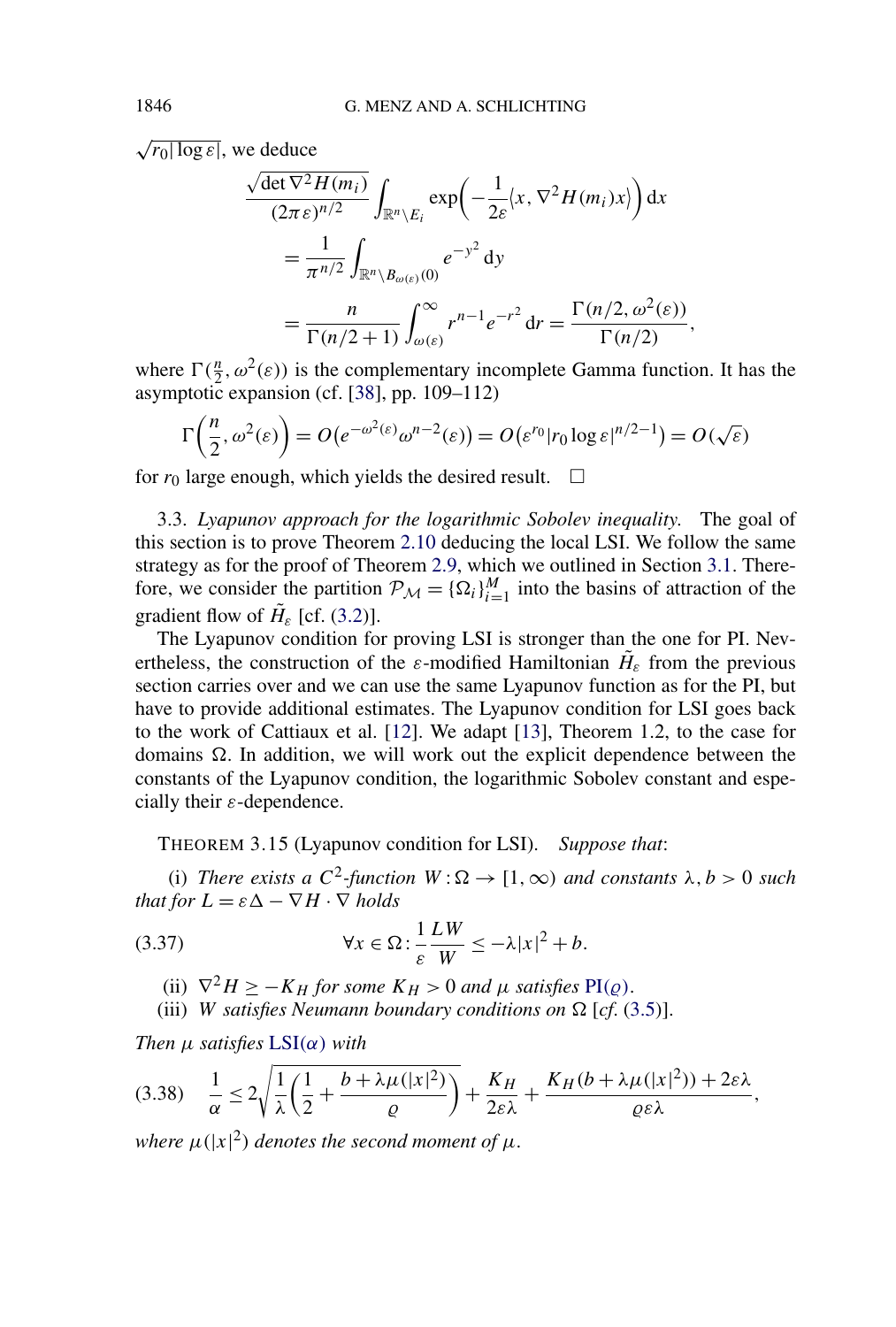<span id="page-38-0"></span>Before turning to the proof of Theorem [\(3.38\)](#page-37-0), we need the following auxiliary result.

LEMMA 3.16 ([\[13\]](#page-73-0), Lemma 3.4). *Assume that*  $V : \Omega \to \mathbb{R}$  *is a nonnegative locally Lipschitz function such that*:

(i) *For some lower bounded function φ*

(3.39) 
$$
\frac{Le^V}{e^V} = LV + \varepsilon |\nabla V|^2 \le -\varepsilon \phi
$$

*in the distributional sense*.

(ii) *V satisfies Neumann boundary condition on*  $\Omega$  [*cf.* [\(3.5\)](#page-24-0)].

*Then for any*  $g \in H^1(\mu)$  *holds* 

$$
\int \phi g^2 d\mu \le \int |\nabla g|^2 d\mu.
$$

PROOF. We can assume w.l.o.g. that *g* is smooth with bounded support and *φ* is bounded. For the verification of the desired statement, we need the symmetry of *L* in  $L^2(\mu)$  w.r.t. to *V*:

(3.40) 
$$
\forall f \in H^{1}(\mu): \int f(-LV) d\mu = \varepsilon \int \nabla f \cdot \nabla V d\mu,
$$

and the Young inequality:

$$
(3.41) \t2g\nabla V \cdot \nabla g \le |\nabla V|^2 g^2 + |\nabla g|^2.
$$

An application of the assumption (3.39) yields

$$
\varepsilon \int \phi g^2 d\mu \stackrel{(3.39)}{\leq} \int (-LV - \varepsilon |\nabla V|^2) g^2 d\mu
$$
  

$$
\stackrel{(3.40)}{=} \varepsilon \int (2g \nabla V \cdot \nabla g - |\nabla V|^2 g^2) d\mu \stackrel{(3.41)}{\leq} \varepsilon \int |\nabla g|^2 d\mu,
$$

which is the desired estimate.  $\Box$ 

The proof of Theorem [3.15](#page-37-0) relies on an interplay of some other functional inequalities, which will not occur anywhere else.

PROOF OF THEOREM [3.15.](#page-37-0) The argument of [\[13\]](#page-73-0) is a combination of the Lyapunov condition [\(3.37\)](#page-37-0) leading to a defective WI inequality and the use of the HWI inequality of Otto and Villani [\[40\]](#page-74-0). In the following, we will use the measure *ν* given by  $v(dx) = h(x) \mu(dx)$ , where we can assume w.l.o.g. that *ν* is a probability measure, that is,  $\int h d\mu = 1$ . The first step is to estimate the Wasserstein distance in terms of the total variation [\[46\]](#page-75-0), Theorem 6.15

(3.42) 
$$
W_2^2(\nu,\mu) \le 2 |||\cdot|^2(\nu-\mu)||_{TV}.
$$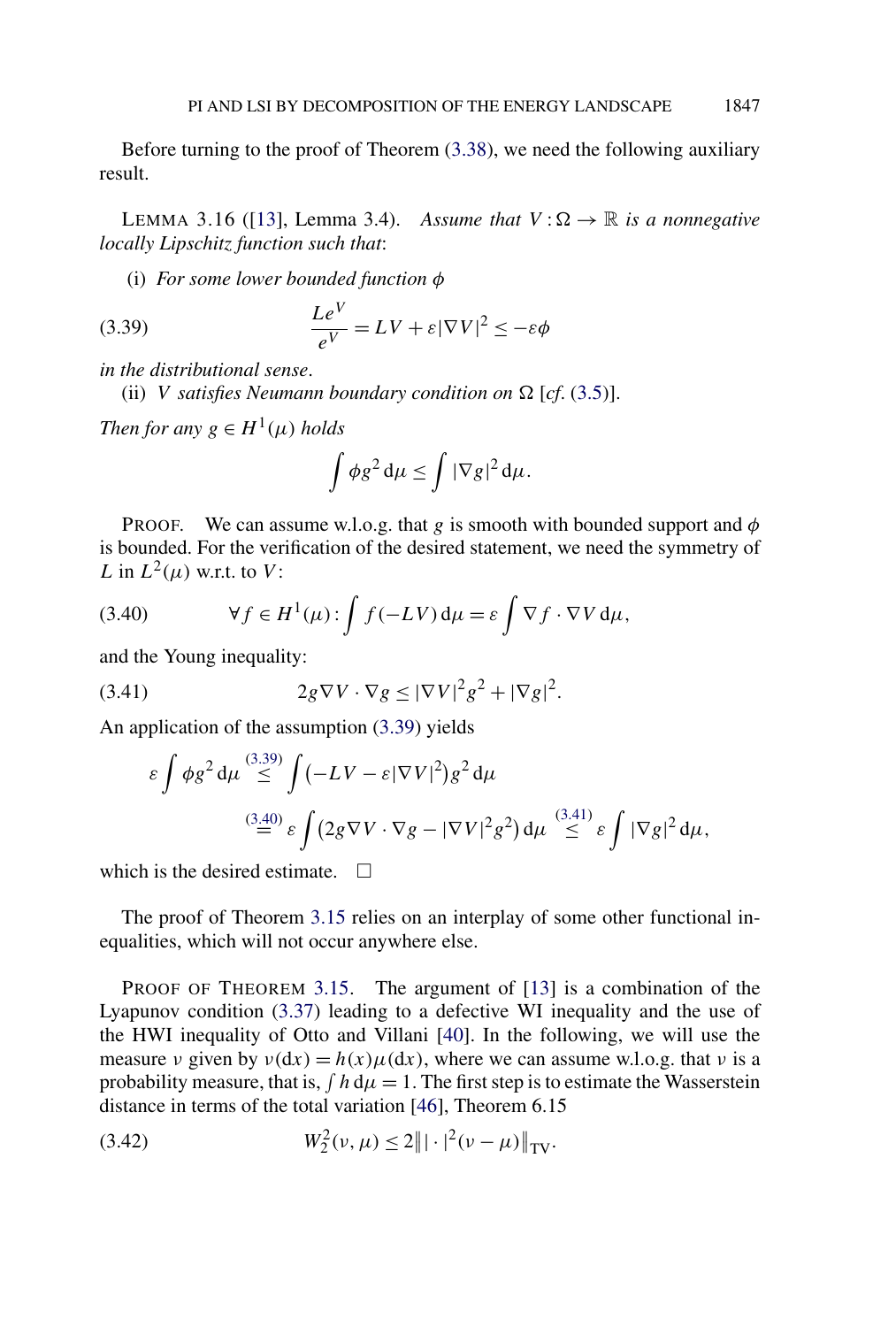For every function *g* with  $|g| \le \phi(x) := \lambda |x|^2$ , where  $\lambda$  is from the Lyapunov condition [\(3.37\)](#page-37-0) we get

(3.43) 
$$
\int g d(\nu - \mu) \le \int \phi d\nu + \int \phi d\mu
$$

$$
= \int (\lambda |x|^2 - b) h(x) \mu(dx) + \int b d\nu + \mu(\phi).
$$

We can apply to  $\int (\lambda |x|^2 - b) h \, d\mu$  Lemma [3.16,](#page-38-0) where the assumptions are exactly the Lyapunov condition [\(3.37\)](#page-37-0) by choosing  $V = \log W$ . Moreover, the Neumann condition also translates to *V* since *W* is bounded from below by 1. Therewith, we arrive at

$$
(3.44) \quad \int (\lambda |x|^2 - b) h \, \mathrm{d}\mu \le \int |\nabla \sqrt{h}|^2 \, \mathrm{d}\mu = \int \frac{|\nabla h|^2}{4h} \, \mathrm{d}\mu = \frac{1}{2} I(\nu | \mu),
$$

by the definition of the Fisher information. Taking the supremum over *g* in (3.43) and combining the estimate with [\(3.42\)](#page-38-0) and (3.44) we arrive at the defective Wasserstein-information inequality

$$
(3.45) \qquad \frac{\lambda}{2}W_2^2(\nu,\mu) \le \lambda \| |\cdot|^2(\nu-\mu) \|_{TV} \le \frac{1}{2}I(\nu|\mu) + b + \mu(\phi).
$$

The next step is to use the HWI inequality [\[40\]](#page-74-0), Theorem 3, which holds by the assumption  $\overline{V}^2 H > -K_H$ 

$$
Ent_{\mu}(h) \le W_2(\nu, \mu) \sqrt{2I(\nu|\mu)} + \frac{K_H}{2\varepsilon} W_2^2(\nu, \mu).
$$

Substituting inequality (3.45) into the HWI inequality and using the Young inequality  $ab \leq \frac{\tau}{2}a^2 + \frac{1}{2\tau}b^2$  for  $\tau > 0$  results in

$$
\operatorname{Ent}_{\mu}(h) \leq \tau I(\nu|\mu) + \left(\frac{1}{2\tau} + \frac{K_H}{2\varepsilon}\right) W_2^2(\nu, \mu)
$$
\n
$$
\stackrel{(3.46)}{\leq} \left(\tau + \frac{1}{2\lambda} \left(\frac{1}{\tau} + \frac{K_H}{\varepsilon}\right)\right) I(\nu|\mu) + \frac{1}{\lambda} \left(\frac{1}{\tau} + \frac{K_H}{\varepsilon}\right) (b + \mu(\phi)).
$$

The last inequality is of the type  $Ent_{\mu}(h) \leq \frac{1}{\alpha_d} I(v|\mu) + B \int h d\mu$  and is often called defective logarithmic Sobolev inequality  $dLSI(\alpha_d, B)$ . It is well known that a defective logarithmic Sobolev inequality can be tightened by  $\text{PI}(\rho)$  to  $\text{LSI}(\alpha)$  $\text{LSI}(\alpha)$  $\text{LSI}(\alpha)$ with constant (cf. Proposition [\[31\]](#page-74-0))

$$
\frac{1}{\alpha} = \frac{1}{\alpha_d} + \frac{B+2}{\varrho}.
$$

A combination of (3.46) and (3.47) reveals

$$
\frac{1}{\alpha} = \tau + \frac{1}{2\lambda} \left( \frac{1}{\tau} + \frac{K_H}{\varepsilon} \right) + \frac{1}{\varrho} \left( \frac{1}{\lambda} \left( \frac{1}{\tau} + \frac{K_H}{\varepsilon} \right) (b + \mu(\phi)) + 2 \right)
$$
\n
$$
= \tau + \frac{1}{\tau \lambda} \left( \frac{1}{2} + \frac{b + \mu(\phi)}{\varrho} \right) + \frac{K_H}{2\varepsilon \lambda} + \frac{K_H(b + \mu(\phi)) + 2\varepsilon \lambda}{\varrho \varepsilon \lambda} =: \tau + \frac{c_1}{\tau} + c_2.
$$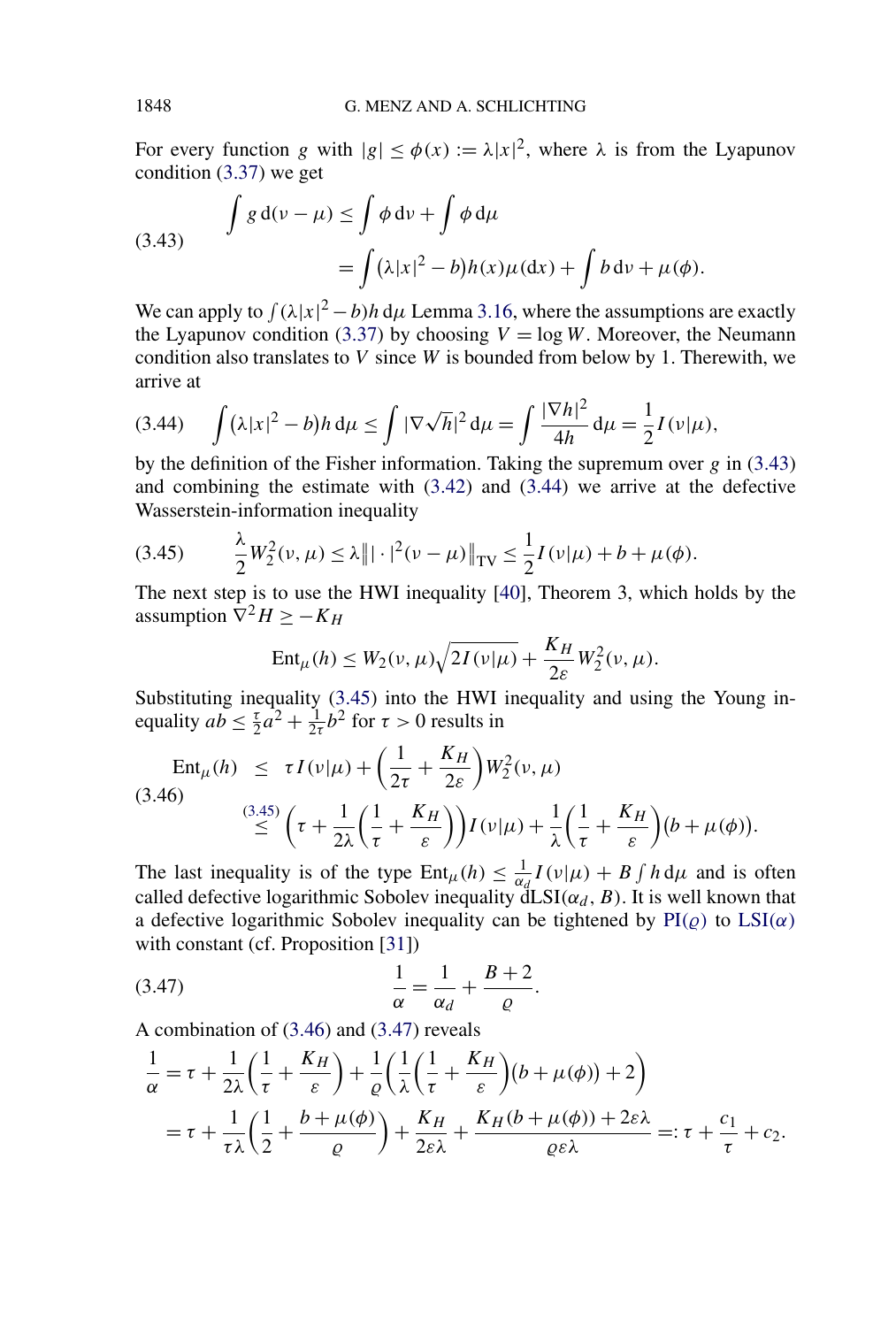<span id="page-40-0"></span>The last step is to optimize in  $\tau$ , which leads to  $\tau = \sqrt{c_1}$  and, therefore,  $\frac{1}{\alpha} =$ The fast step is to optimize in t, which reads to  $t = \sqrt{c_1}$  and, therefore,  $\frac{a}{\alpha} = 2\sqrt{c_1} + c_2$ . The final result [\(3.38\)](#page-37-0) follows by recalling the definition of  $\phi(x) =$  $\lambda |x|^2$ .  $\Box$ 

The crucial ingredient is a Lyapunov function satisfying the condition [\(3.37\)](#page-37-0). We follow the ideas of Section [3.1](#page-24-0) and Section [3.2.](#page-28-0) We use the same *ε*-modification  $H_{\varepsilon}$  as constructed in the proof of Lemma [3.12.](#page-29-0)

LEMMA 3.17 (Lyapunov function for LSI). *We consider the ε-modification*  $\tilde{H}_{\varepsilon}$  *of H* constructed in Section [3.2.](#page-28-0) Then the Lyapunov function  $W(x) =$  $\exp(\frac{1}{2\varepsilon}\tilde{H}_{\varepsilon}(x))$  *satisfies on*  $\Omega$  *the Lyapunov condition* [\(3.37\)](#page-37-0) *with constants* 

$$
b = \frac{b_0}{\varepsilon} \quad \text{and} \quad \lambda \ge \frac{\lambda_0}{\varepsilon}
$$

*for some*  $b_0, \lambda_0 > 0$  *and Hessian*  $\nabla^2 \tilde{H}_\varepsilon(x) \geq -K_{\tilde{H}_\varepsilon}$  *for some*  $K_{\tilde{H}_\varepsilon} \geq 0$ .

The proof consists of three steps, which correspond to three regions of interests. First, we will consider a neighborhood of  $\infty$ , that is, we will fix some  $\tilde{R} > 0$  and First, we will consider a heighborhood of  $\infty$ , that is, we will lix some  $\kappa > 0$  and only consider  $|x| \geq \tilde{R}$ . Then we will look at an intermediate regime for  $a\sqrt{\varepsilon} \leq$  $|x| \leq R$ , where we will have to take special care for the neighborhoods around critical points and use the construction of Lemma [3.12.](#page-29-0) The last regime is for  $|x| \le a\sqrt{\varepsilon}$ , which will be the simplest case.

Therefore, besides the construction done in the proof of Lemma [3.12,](#page-29-0) we need an analogous formulation of Lemma [3.11](#page-28-0) under the stronger assumption  $(A1<sub>LST</sub>)$  $(A1<sub>LST</sub>)$ .

LEMMA 3.18. Assume that the Hamiltonian  $H$  satisfies assumption  $(A1<sub>LST</sub>)$  $(A1<sub>LST</sub>)$ . *Then there is a constant*  $0 \le C_H < \infty$  *and*  $0 \le \tilde{R} < \infty$  *such that*  $H(x) = \tilde{H}_\varepsilon(x)$ *for*  $|x| \geq R$  *and for*  $\varepsilon$  *small enough* 

$$
(3.48)\qquad \frac{\Delta H(x)}{2\varepsilon} - \frac{|\nabla H(x)|^2}{4\varepsilon^2} \le -\frac{C_H}{\varepsilon}|x|^2 \qquad \text{for all } |x| \ge \tilde{R}.
$$

We skip the proof of the Lemma 3.18, because it would work in the same way as for Lemma [3.11](#page-28-0) and only consists of elementary calculations based on the nondegeneracy assumption on *H*. The only difference, is that we now demand the stronger statement (3.48), which is a consequence of the stronger assumption  $(A1<sub>LST</sub>)$  $(A1<sub>LST</sub>)$  in comparison to assumption  $(A2<sub>PI</sub>)$  $(A2<sub>PI</sub>)$ .

Now, we have collected the auxiliary statements and can proof Lemma 3.17.

PROOF OF LEMMA 3.17. First, let us check the lower bound on the Hessian of  $H_{\varepsilon}$ . Because we use the same  $H_{\varepsilon}$  as constructed in Lemma [3.12,](#page-29-0) the support of  $H_{\varepsilon} - H$  is compact. Additionally,  $H_{\varepsilon}$  is smooth. This already implies the lower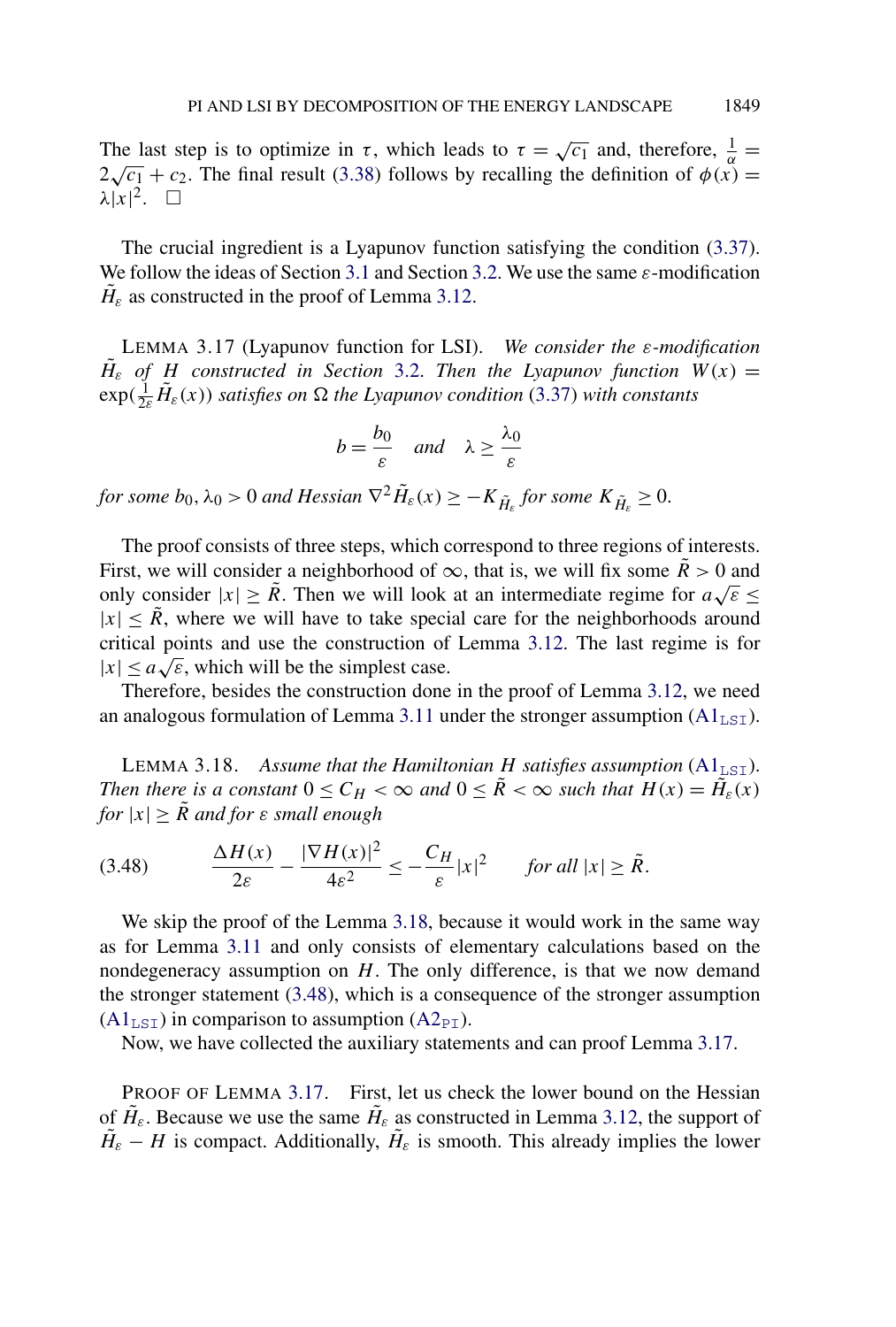<span id="page-41-0"></span>bound on the Hessian  $\nabla^2 \tilde{H}_{\varepsilon}$  for compact domains. Outside a sufficient large domain, we know that  $H = \tilde{H}_{\varepsilon}$ . Hence, the lower bound on  $\nabla^2 \tilde{H}_{\varepsilon}$  follows directly from assumption  $(A2<sub>LST</sub>)$  $(A2<sub>LST</sub>)$ .

Now, we verify the Lyapunov condition [\(3.37\)](#page-37-0). Recall that  $W = \exp(\frac{1}{2\varepsilon}\tilde{H}_{\varepsilon})$ . Hence, straightforward calculation reveals

$$
\frac{1}{\varepsilon}\frac{LW}{W}=\frac{1}{2\varepsilon}\Delta\tilde{H}_{\varepsilon}+\frac{1}{4\varepsilon^{2}}|\nabla\tilde{H}_{\varepsilon}|^{2}-\frac{1}{2\varepsilon^{2}}|\nabla\tilde{H}_{\varepsilon}|^{2}=\frac{1}{2\varepsilon}\Delta\tilde{H}_{\varepsilon}-\frac{1}{4\varepsilon^{2}}|\nabla\tilde{H}_{\varepsilon}|^{2}.
$$

If  $|x| \ge \tilde{R}$  with  $\tilde{R}$  given in Lemma [3.18,](#page-40-0) we apply [\(3.48\)](#page-40-0) and have the Lyapunov condition fulfilled with constant  $\lambda = \frac{C_H}{\varepsilon}$ . This allows us to only consider  $x \in B_{\tilde{R}} \cap$  $\Omega$ , which is a bounded domain. In this case, Lemma [3.12](#page-29-0) yields for *a* $\sqrt{\epsilon}$  ≤ |*x*| ≤ *R*<sup> $\epsilon$ </sup> the estimate

$$
(3.49) \qquad \qquad \frac{1}{\varepsilon} \frac{LW}{W} \le -\frac{\lambda_0}{\varepsilon} \le -\frac{\lambda_0}{\tilde{R}^2 \varepsilon} |x|^2.
$$

Let us consider the final case  $|x| \le a\sqrt{\varepsilon}$ . In this case, the Hamiltonian  $H = \tilde{H}_{\varepsilon}$ . Additionally, *H* is smooth and strictly convex on  $B_{a\sqrt{\varepsilon}}(0)$ . Therefore, one easily obtains the bound

$$
(3.50) \qquad \frac{1}{\varepsilon} \frac{LW}{W} \le \frac{1}{2\varepsilon} \Delta H(x) \le \frac{b_0}{\varepsilon}.
$$

A combination of (3.49) and (3.50) yields the desired estimate [\(3.37\)](#page-37-0).  $\Box$ 

Before proceeding with the proof of Theorem [2.10,](#page-11-0) we remark, that the Lyapunov condition for the PI and in particular for the LSI imply an estimate of the second moment of  $\mu$ .

LEMMA 3.19 (Second moment estimate). *If H fulfills the Lyapunov condition* [\(3.4\)](#page-24-0) *with*  $U = B_R(0)$  *for*  $R > 0$ *, then*  $\mu$  *has finite second moment and it holds* 

$$
(3.51)\qquad \qquad \int |x|^2 \mu(\mathrm{d}x) \le \frac{1 + bR^2}{\lambda}.
$$

PROOF. As it is outlined in the proof of Theorem [3.8](#page-24-0) (cf. also [\[2\]](#page-73-0)), the Lya-punov condition [\(3.4\)](#page-24-0) yields the following estimate: for any function *f* and  $m \in \mathbb{R}$ it holds

$$
\int (f-m)^2 d\mu \leq \frac{1}{\lambda} \int |\nabla f|^2 d\mu + \frac{b}{\lambda} \int_{B_R(0)} (f-m)^2 d\mu.
$$

We set  $f(x) = |x|$  and  $m = 0$  to observe the estimate (3.51).  $\Box$ 

Now, we have collected all auxiliary results to proof the second main Theorem [2.10.](#page-11-0)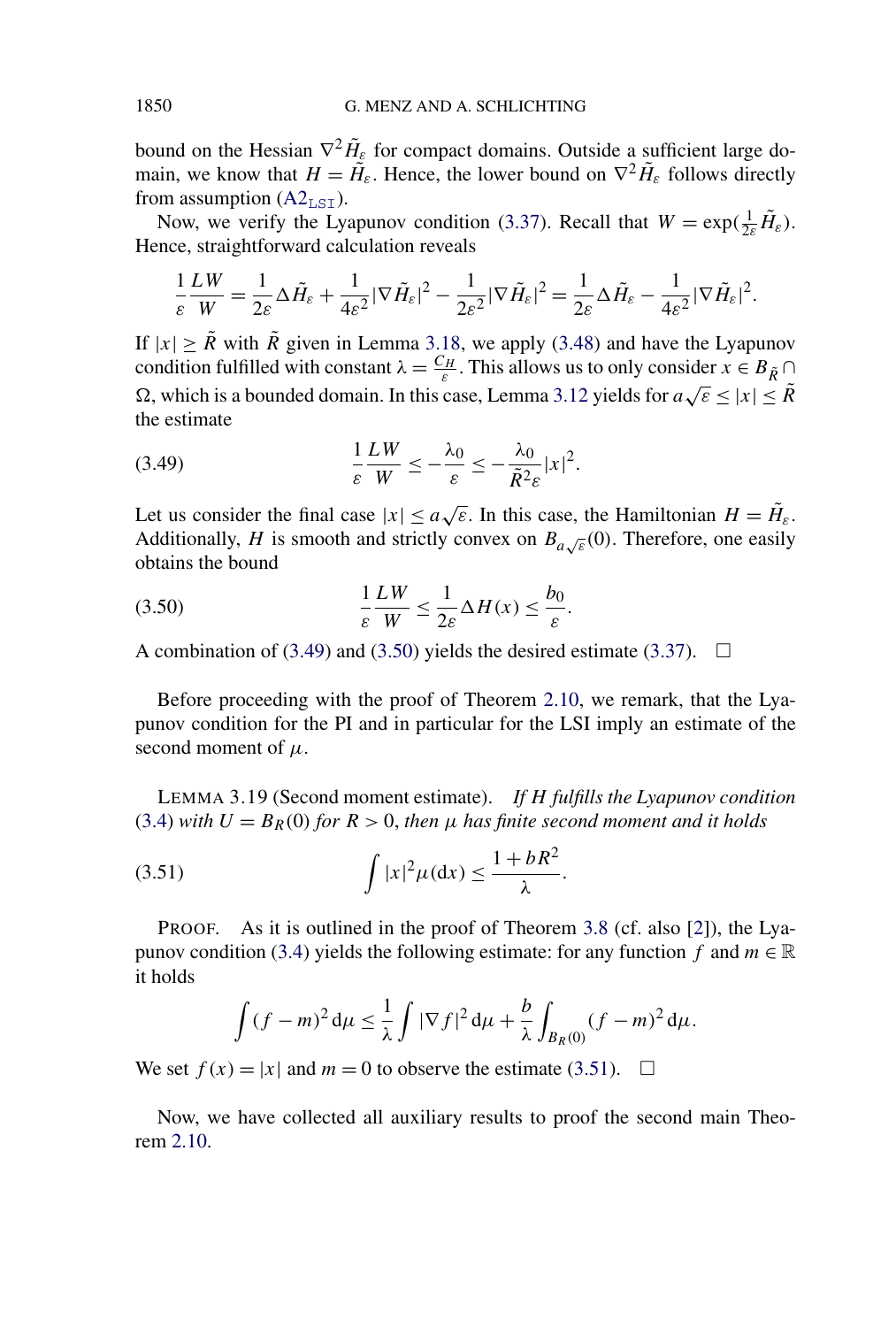<span id="page-42-0"></span>PROOF OF THEOREM [2.10.](#page-11-0) For the same reason as in the proof of Theorem [2.9,](#page-11-0) we omit the index *i*. The first step is also the same as in the proof of Theorem [2.9.](#page-11-0) By Lemma [3.4,](#page-21-0) we obtain that, whenever  $H_{\varepsilon}$  is an  $\varepsilon$ -modification of *μ* in the sense of Definition [3.3,](#page-21-0) the logarithmic Sobolev constants  $\alpha$  and  $\tilde{\alpha}$  of  $\mu$ and  $\tilde{\mu}_{\varepsilon}$  satisfy  $\alpha \geq \exp(-2C_{\tilde{H}})\tilde{\alpha}$ .

The next step is to construct an explicit  $\varepsilon$ -modification  $\hat{H}$  satisfying the Lyapunov condition [\(3.37\)](#page-37-0) of Theorem [3.15,](#page-37-0) which is provided by Lemma [3.17.](#page-40-0)

Additionally, the logarithmic Sobolev constant  $\tilde{\alpha}$  depends on the second moment of  $\tilde{\mu}_{\varepsilon}$ . Since  $\tilde{H}_{\varepsilon}$  satisfies by Lemma [3.10](#page-27-0) in particular the Lyapunov con-dition for PI [\(3.4\)](#page-24-0) with constants  $\lambda \ge \frac{\lambda_0}{\varepsilon}$ ,  $b \le \frac{b_0}{\varepsilon}$  and  $R = a\sqrt{\varepsilon}$ , we can apply Lemma [3.19](#page-41-0) and arrive at

$$
\int |x|^2 d\tilde{\mu}_{\varepsilon} \le \frac{1 + R^2 b}{\lambda} \le \frac{1 + b_0 a^2}{\lambda_0} \varepsilon = O(\varepsilon).
$$

Now, we have control on all constants occurring in [\(3.38\)](#page-37-0) and can determine the logarithmic Sobolev constant  $\tilde{\alpha}$  of  $\tilde{\mu}_{\varepsilon}$ . Let us estimate term by term of [\(3.38\)](#page-37-0) and use the fact from Theorem [\(2.9\)](#page-11-0), that  $\tilde{\mu}_{\varepsilon}$  satisfies PI( $\tilde{\varrho}$ ) with  $\tilde{\varrho}^{-1} = O(\varepsilon)$ 

$$
2\sqrt{\frac{1}{\lambda}\left(\frac{1}{2}+\frac{b+\lambda\tilde{\mu}_{\varepsilon}(|x|^2)}{\varrho}\right)} \leq 2\sqrt{\frac{\varepsilon}{\lambda_0}\left(\frac{1}{2}+O(1)\right)} = O(\sqrt{\varepsilon}).
$$

The second term evaluates to  $\frac{K_H}{2\epsilon\lambda} = O(1)$  and finally the last one

$$
\frac{K_H(b+\lambda\tilde{\mu}_{\varepsilon}(|x|^2))+2\varepsilon\lambda}{\varrho\varepsilon\lambda}=O(\varepsilon)\bigg(K_H\bigg(\frac{b_0}{\varepsilon}+O(\varepsilon)\bigg)+O(1)\bigg)=O(1).
$$

A combination of all the results leads to the conclusion  $\tilde{\alpha}^{-1} = O(1)$  and since  $\tilde{H}_{\varepsilon}$ is only an  $\varepsilon$ -modification of *H* also  $\alpha^{-1} = O(1)$ .  $\Box$ 

**4. Mean-difference estimates—weighted transport distance.** This section is devoted to the proof of Theorem [2.12.](#page-12-0) We want to estimate the mean-difference  $(\mathbb{E}_{\mu_i}f - \mathbb{E}_{\mu_i}f)^2$  for *i* and *j* fixed. The proof consists of four steps:

In the first step, we introduce the *weighted transport distance* in Section [4.1.](#page-43-0) This distance depends on the transport speed similarly to the Wasserstein distance, but in addition weights the speed of a transported particle w.r.t. the reference measure  $\mu$ . The weighted transport distance allows in general for a variational characterization of the constant  $C$  in the inequality

$$
\left(\mathbb{E}_{\mu_i}(f) - \mathbb{E}_{\mu_j}(f)\right)^2 \leq C \int |\nabla f|^2 d\mu.
$$

The problem of finding good estimates of the constant  $C$  is then reduced to the problem of finding a good transport interpolation between the measures  $\mu_i$  and  $\mu_j$ w.r.t. to the weighted transport distance.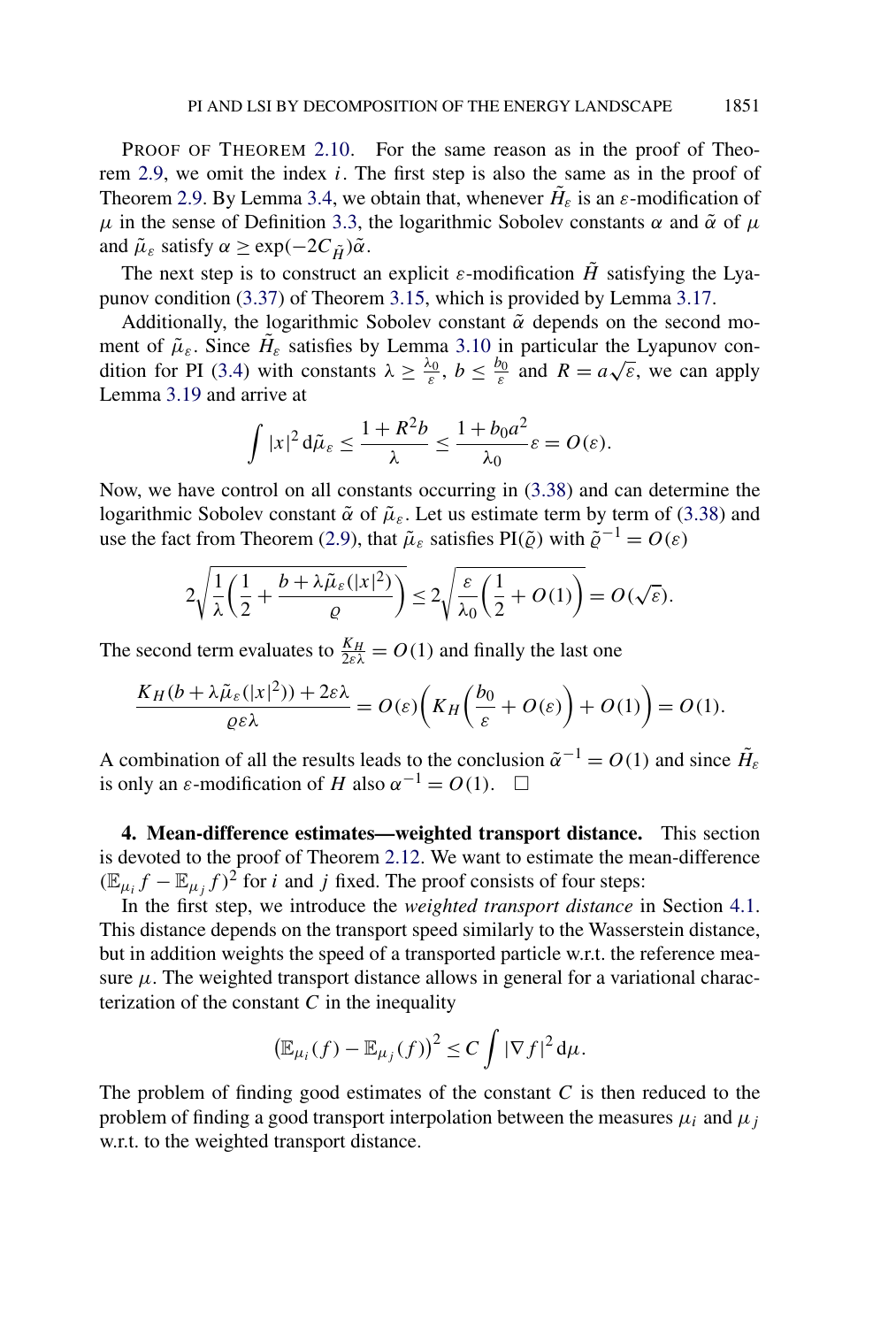<span id="page-43-0"></span>For measures as general as  $\mu_i$  and  $\mu_j$ , the construction of an explicit transport interpolation is not feasible. Therefore, the second step consists of an approxima-tion, which is done in Section [4.2.](#page-45-0) There, the restricted measures  $\mu_i$  and  $\mu_j$  are replaced by *simpler* measures  $v_i$  and  $v_j$ , namely truncated Gaussians. We show in Lemma [4.6](#page-45-0) that this approximation only leads to higher order error terms.

The most import step, the third one, consists of the estimation of the meandifference w.r.t. the approximations  $v_i$  and  $v_j$ . Because the structure of  $v_i$  and  $v_j$ is very simple, we can explicitly construct a transport interpolation between *νi* and  $v_i$  (see Lemma [4.11](#page-49-0) in Section [4.3\)](#page-47-0). The last step consists of collecting and controlling the error (cf. Section [4.4\)](#page-59-0).

4.1. *Mean-difference estimates by transport*. At the moment, let us consider two arbitrary measures  $\nu_0 \ll \mu$  and  $\nu_1 \ll \mu$ . The starting point of the estimation is a representation of the mean-difference as a transport interpolation. This idea goes back to [\[14\]](#page-73-0). However, they used a similar but nonoptimal estimate for our purpose. Hence, let us consider a transport interpolation  $(\Phi_s : \mathbb{R}^n \to \mathbb{R}^n)_{s \in [0,1]}$  between  $\nu_0$ and  $v_1$ , that is, the family  $(\Phi_s)_{s \in [0,1]}$  satisfies

$$
\Phi_0 = \text{Id}, \qquad (\Phi_1)_{\sharp} \nu_0 = \nu_1 \quad \text{and} \quad (\Phi_s)_{\sharp} \nu_0 =: \nu_s.
$$

The representation of the mean-difference as a transport interpolation is attained by using the fundamental theorem of calculus, that is,

$$
\left(\mathbb{E}_{\nu_0}(f) - \mathbb{E}_{\nu_1}(f)\right)^2 = \left(\int_0^1 \int \langle \nabla f(\Phi_s), \dot{\Phi}_s \rangle d\nu_0 ds\right)^2.
$$

At this point, it is tempting to apply the Cauchy–Schwarz inequality in  $L^2(d\nu_0 \times$ d*s)* leading to the estimate in [\[14\]](#page-73-0). However, this strategy would not yield the preexponential factors in the Eyring–Kramers formula [\(2.15\)](#page-13-0) (cf. Remark [4.2\)](#page-44-0). On Stephan Luckhaus' advice, the authors realized the fact that it really matters on which integral you apply the Cauchy–Schwarz inequality. This insight lead to the following proceeding:

$$
\begin{aligned} \left(\mathbb{E}_{\nu_0}(f) - \mathbb{E}_{\nu_1}(f)\right)^2 &= \left(\int_0^1 \int \langle \nabla f, \dot{\Phi}_s \circ \Phi_s^{-1} \rangle \, \mathrm{d}\nu_s \, \mathrm{d}s\right)^2 \\ &= \left(\int \langle \nabla f, \int_0^1 \dot{\Phi}_s \circ \Phi_s^{-1} \frac{\mathrm{d}\nu_s}{\mathrm{d}\mu} \, \mathrm{d}s \right) \mathrm{d}\mu\right)^2 \\ &\leq \int \left|\int_0^1 \dot{\Phi}_s \circ \Phi_s^{-1} \frac{\mathrm{d}\nu_s}{\mathrm{d}\mu} \, \mathrm{d}s\right|^2 \mathrm{d}\mu \int |\nabla f|^2 \, \mathrm{d}\mu. \end{aligned}
$$

Note that in the last step we have applied the Cauchy–Schwarz inequality only in  $L^2(d\mu)$  and that the desired Dirichlet integral  $\int |\nabla f|^2 d\mu$  is already recovered.

The prefactor in front of the Dirichlet energy on the right-hand side of (4.1) only depends on the transport interpolation  $(\Phi_s)_{s \in [0,1]}$ . Hence, we can minimize over all possible admissible transport interpolations and arrive at the following definition.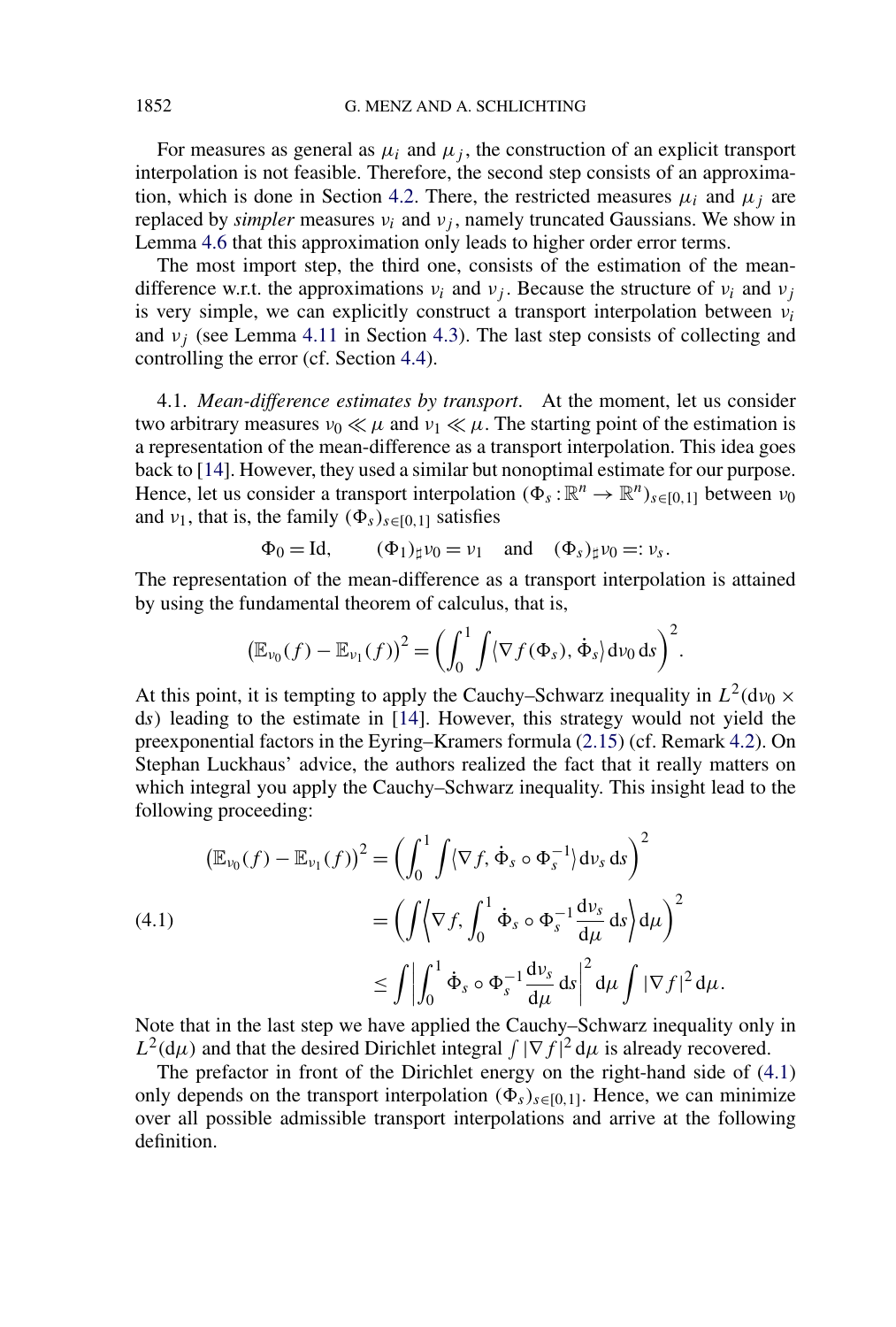<span id="page-44-0"></span>DEFINITION 4.1 (Weighted transport distance  $\mathcal{T}_{\mu}$ ). Let  $\mu$  be an absolutely continuous probability measure on  $\mathbb{R}^n$  with connected support. Additionally, let *ν*<sub>0</sub> and *ν*<sub>1</sub> be two probability measures such that  $\nu_0 \ll \mu$  and  $\nu_1 \ll \mu$ , then define the *weighted transport distance* by

(4.2) 
$$
\mathcal{T}_{\mu}^{2}(v_{0}, v_{1}) := \inf_{\Phi_{s}} \int \left| \int_{0}^{1} \dot{\Phi}_{s} \circ \Phi_{s}^{-1} \frac{dv_{s}}{d\mu} ds \right|^{2} d\mu.
$$

The family  $(\Phi_s)_{s \in [0,1]}$  is chosen absolutely continuous in the parameter *s* such that  $\Phi_0 =$  Id on supp  $\nu_0$  and  $(\Phi_1)_{\sharp} \nu_0 = \nu_1$ . For a fixed family and  $(\Phi_s)_{s \in [0,1]}$  and a point  $x \in \text{supp }\mu$ , the *cost density* is defined by

(4.3) 
$$
\mathcal{A}(x) := \left| \int_0^1 \dot{\Phi}_s \circ \Phi_s^{-1}(x) \nu_s(x) \, ds \right|.
$$

REMARK 4.2 (Relation of  $\mathcal{T}_{\mu}$  to [\[14\]](#page-73-0)). The transport distance  $\mathcal{T}_{\mu}(v_0, v_1)$  is always smaller than the constant obtained in [\[14\]](#page-73-0), Section 4.6. Indeed, applying the Cauchy–Schwarz inequality on  $L^2$ (ds) in (4.2) yields

$$
\mathcal{T}_{\mu}^{2}(\nu_{0}, \nu_{1}) \leq \inf_{\Phi_{s}} \int \int_{0}^{1} |\dot{\Phi}_{s} \circ \Phi_{s}^{-1}|^{2} \frac{d\nu_{s}}{d\mu} ds \int_{0}^{1} \frac{d\nu_{s}}{d\mu} ds d\mu
$$
  

$$
\leq \inf_{\Phi_{s}} \left( \sup_{x} \left( \int_{0}^{1} \frac{d\nu_{s}}{d\mu}(x) ds \right) \int \int_{0}^{1} |\dot{\Phi}_{s}|^{2} ds d\nu_{0} \right),
$$

where we used the assumption that  $v_s \ll \mu$  for all  $s \in [0, 1]$  in the last  $L^1$ - $L^\infty$ estimate.

REMARK 4.3 (Relation of  $\mathcal{T}_{\mu}$  to the  $L^2$ -Wasserstein distance  $W_2$ ). If the support of  $\mu$  is convex, we can set the transport interpolation  $(\Phi_s)_{s \in [0,1]}$  to the linear interpolation map  $\Phi_s(x) = (1 - s)x + sU(x)$ . Assuming that *U* is the optimal  $W_2$ -transport map between  $v_0$  and  $v_1$ , the estimate in Remark 4.2 becomes

$$
\mathcal{T}_{\mu}^{2}(\nu_{0}, \nu_{1}) \leq \left(\sup_{x} \int_{0}^{1} \frac{d\nu_{s}}{d\mu}(x) \, ds\right) W_{2}^{2}(\nu_{0}, \nu_{1}).
$$

REMARK 4.4 (Invariance under time rescaling). The cost density  $\mathcal A$  given by (4.3) is independent of rescaling the transport interpolation in the parameter *s*. Indeed, we observe that

$$
\mathcal{A}(x) = \left| \int_0^1 \dot{\Phi}_s \circ \Phi_s^{-1}(x) \nu_s(x) \, ds \right| = \left| \int_0^T \dot{\Phi}_t^T \circ (\Phi_t^T)^{-1}(x) \nu_t^T(x) \, dt \right|,
$$

where  $\Phi_t^T = \Phi_{t/T}$  and  $v_t^T = v_{t/T}$ .

REMARK 4.5 (Relation to negative Sobolev-norms). The weighted transport distance is a dynamic formulation for the homogeneous negative Sobolev norm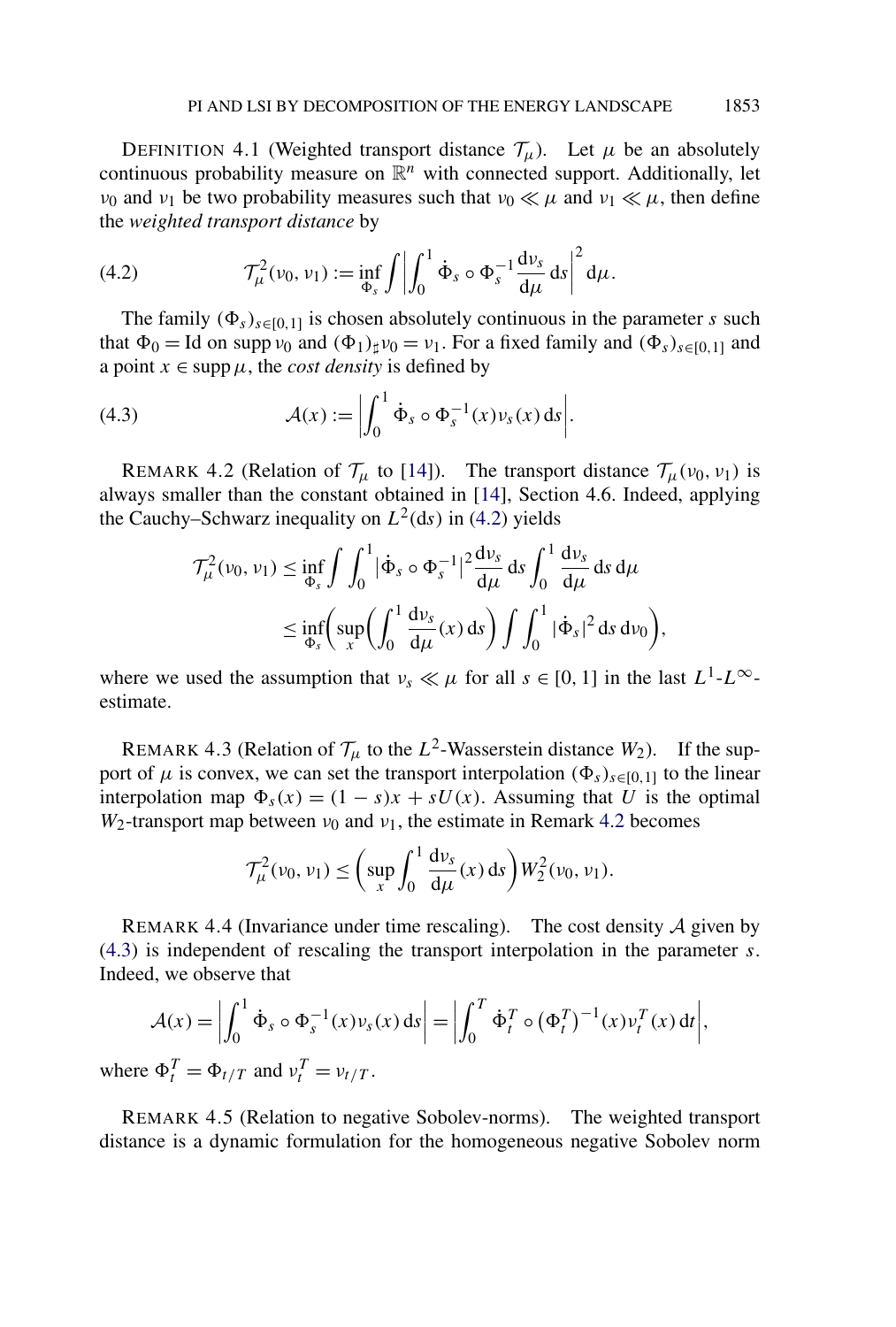<span id="page-45-0"></span> $\dot{H}^{-1}(\mathrm{d}\mu)$  like Benamou and Brenier did for the Wasserstein distance [\[5\]](#page-73-0). Precisely, for  $v_0 = \rho_0 \mu$  and  $v_1 = \rho_1 \mu$  holds

$$
\mathcal{T}_{\mu}^{2}(v_{0}, v_{1}) = ||\varrho_{0} - \varrho_{1}||_{\dot{H}^{-1}(d\mu)}^{2} = \inf_{h \in \dot{H}^{1}(\mu)} \left\{ \int |\nabla h|^{2} d\mu : Lh = \varrho_{0} - \varrho_{1} \right\}.
$$

In fact, it is possible to define a whole class of weighted Wasserstein type distances interpolating between the negative Sobolev norm and the Wasserstein distance. Theses transports were introduced in [\[16\]](#page-73-0).

4.2. *Approximation of the local measures*  $\mu_i$ . In this subsection, we show that it is sufficient to consider only the mean-difference w.r.t. some auxiliary measures *ν<sub>i</sub>* approximating  $\mu_i$  for  $i = 1, \ldots, M$ . More precisely, the next lemma shows that there are nice measures  $v_i$  which are close to the measures  $\mu_i$  in the sense of the mean-difference.

LEMMA 4.6 (Mean-difference of approximation). *For*  $i = 1, \ldots, M$  *let*  $v_i$  *be a truncated Gaussian measure centered around the local minimum mi with covariance matrix*  $\Sigma_i = (\nabla^2 H(m_i))^{-1}$ , *more precisely* 

(4.4) 
$$
v_i(dx) = \frac{1}{Z_{v_i}} e^{-\Sigma_i^{-1}[x-m_i]/(2\varepsilon)} \mathbb{1}_{E_i}(x) dx
$$

$$
where Z_{v_i} = \int_{E_i} e^{-\Sigma_i^{-1}[x-m_i]/(2\varepsilon)} dx,
$$

*where we write*  $A[x] := \langle x, Ax \rangle$ *. The restriction*  $E_i$  *is given by an ellipsoid* 

(4.5) 
$$
E_i = \{x \in \mathbb{R}^n : |\Sigma_i^{-1/2}(x - m_i)| \le \sqrt{2\varepsilon} \omega(\varepsilon)\}.
$$

*Additionally, assume that*  $\mu_i$  *satisfies*  $PI(\varrho_i)$  *with*  $\varrho_i^{-1} = O(\varepsilon)$ *. Then the following estimate holds*:

(4.6) 
$$
\left(\mathbb{E}_{\nu_i}(f)-\mathbb{E}_{\mu_i}(f)\right)^2\leq O\big(\varepsilon^{3/2}\omega^3(\varepsilon)\big)\int |\nabla f|^2\,\mathrm{d}\mu,
$$

*where the function*  $\omega(\varepsilon): \mathbb{R}^+ \to \mathbb{R}^+$  *in* (4.5) *and* (4.6) *is smooth and monotone satisfying*

$$
\omega(\varepsilon) \ge |\log \varepsilon|^{1/2} \qquad \text{for } \varepsilon < 1.
$$

The first step toward the proof of Lemma 4.6 is the following statement.

LEMMA 4.7. *Let*  $v_i$  *be a probability measure satisfying*  $v_i \ll \mu_i$ . Moreover, *if*  $\mu_i$  *satisfies*  $PI(\rho_i)$  *for some*  $\rho_i > 0$ *, then the following estimate holds:* 

(4.7) 
$$
\left(\mathbb{E}_{\nu_i}(f) - \mathbb{E}_{\mu_i}(f)\right)^2 \leq \frac{1}{\varrho_i} \operatorname{var}_{\mu_i}\left(\frac{\mathrm{d}\nu_i}{\mathrm{d}\mu_i}\right) \int |\nabla f|^2 \,\mathrm{d}\mu_i.
$$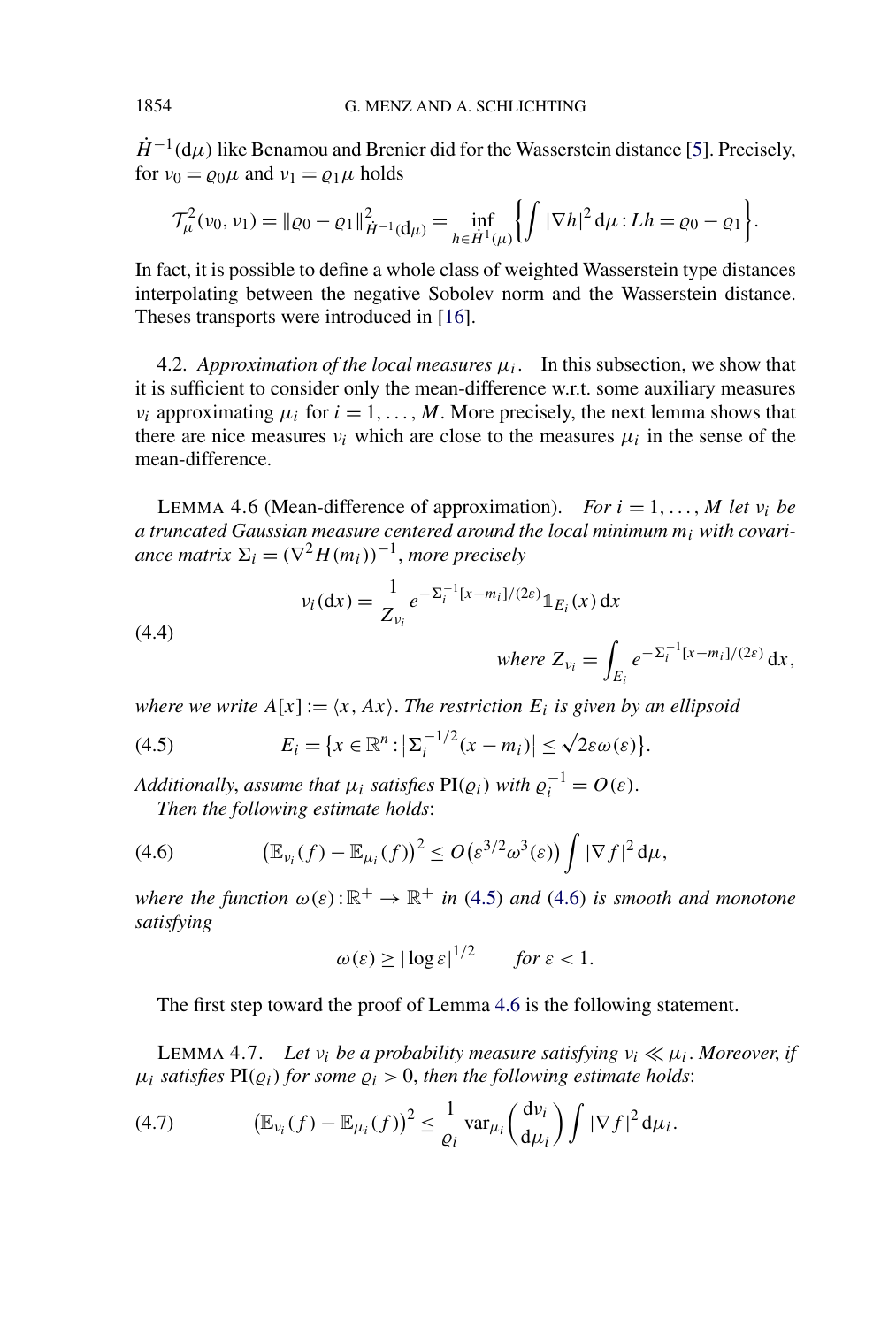<span id="page-46-0"></span>PROOF. The result is a consequence from the representation of the meandifference as a covariance. Therefore, we note that  $dv_i = \frac{dv_i}{d\mu_i} d\mu_i$  since  $v_i \ll \mu_i$ and use the Cauchy–Schwarz inequality for the covariance

$$
\left(\mathbb{E}_{\nu_i}(f) - \mathbb{E}_{\mu_i}(f)\right)^2 = \int f \frac{d\nu_i}{d\mu_i} d\mu_i - \int f d\mu_i \int \frac{d\nu_i}{d\mu_i} d\mu_i
$$

$$
= \text{cov}_{\mu_i}^2 \left(\frac{d\nu_i}{d\mu_i}, f\right) \leq \text{var}_{\mu_i} \left(\frac{d\nu_i}{d\mu_i}\right) \text{var}_{\mu_i}(f).
$$

Using the fact that  $\mu_i$  satisfies a PI results in [\(4.7\)](#page-45-0).  $\Box$ 

The above lemma tells us that we only need to construct  $v_i$  approximating  $\mu_i$  in variance for  $i = 1, \ldots, M$ . The following lemma provides exactly this.

LEMMA 4.8 (Approximation in variance). *Let the measures νi be given by* [\(4.4\)](#page-45-0). *Then the partition sum*  $Z_{v_i}$  *satisfies for*  $\varepsilon$  *small enough* 

(4.8) 
$$
Z_{\nu_i} = (2\pi\varepsilon)^{n/2} \sqrt{\det \Sigma_i} \left(1 + O(\sqrt{\varepsilon} \omega^3(\varepsilon))\right).
$$

*Additionally*, *νi approximates μi in variance*, *that is*,

(4.9) 
$$
\text{var}_{\mu_i}\left(\frac{\mathrm{d}\nu_i}{\mathrm{d}\mu_i}\right) = O\left(\sqrt{\varepsilon}\omega^3(\varepsilon)\right).
$$

PROOF. The proof of (4.8) reduces to an estimate of a Gaussian integral on the complementary domain  $\mathbb{R}^n \setminus E_i$ . We deduced this estimate already in the proof of Lemma [3.13.](#page-33-0) By the same argument, we deduce

$$
Z_{\nu_i} = (2\pi\epsilon)^{n/2} \sqrt{\det \Sigma_i} (1 + O(\sqrt{\epsilon} \omega^3(\epsilon))).
$$

Since  $\mu_i$  comes from the restriction to an admissible partition according to Definition [2.1](#page-6-0)

$$
(4.10) \t Z_{\mu_i} = Z_i Z_{\mu} \exp\left(\frac{H(m_i)}{\varepsilon}\right) \stackrel{(2.1)}{=} Z_{\nu_i} (1 + O(\sqrt{\varepsilon} \omega^3(\varepsilon))).
$$

The relative density of  $v_i$  w.r.t.  $\mu_i$  can be estimated by Taylor expanding *H* around *m<sub>i</sub>*. By the definition of *v<sub>i</sub>* given in [\(4.4\)](#page-45-0), we obtain that  $\Sigma_i^{-1}[y - m_i] - H_i(y) =$  $O(|y - m_i|^3)$ . This observation together with (4.10) leads to

$$
\frac{dv_i}{d\mu_i}(y) = \frac{Z_{\mu_i}}{Z_{\nu_i}} e^{-\Sigma_i^{-1} [y - m_i]/(2\varepsilon) + H_i(y)/(2\varepsilon)} \mathbb{1}_{E_i}(y) = \frac{Z_{\mu_i}}{Z_{\nu_i}} e^{O(|y - m_i|^3)/\varepsilon} \mathbb{1}_{E_i}(y)
$$
  
= 1 + O(\sqrt{\varepsilon} \omega^3(\varepsilon)).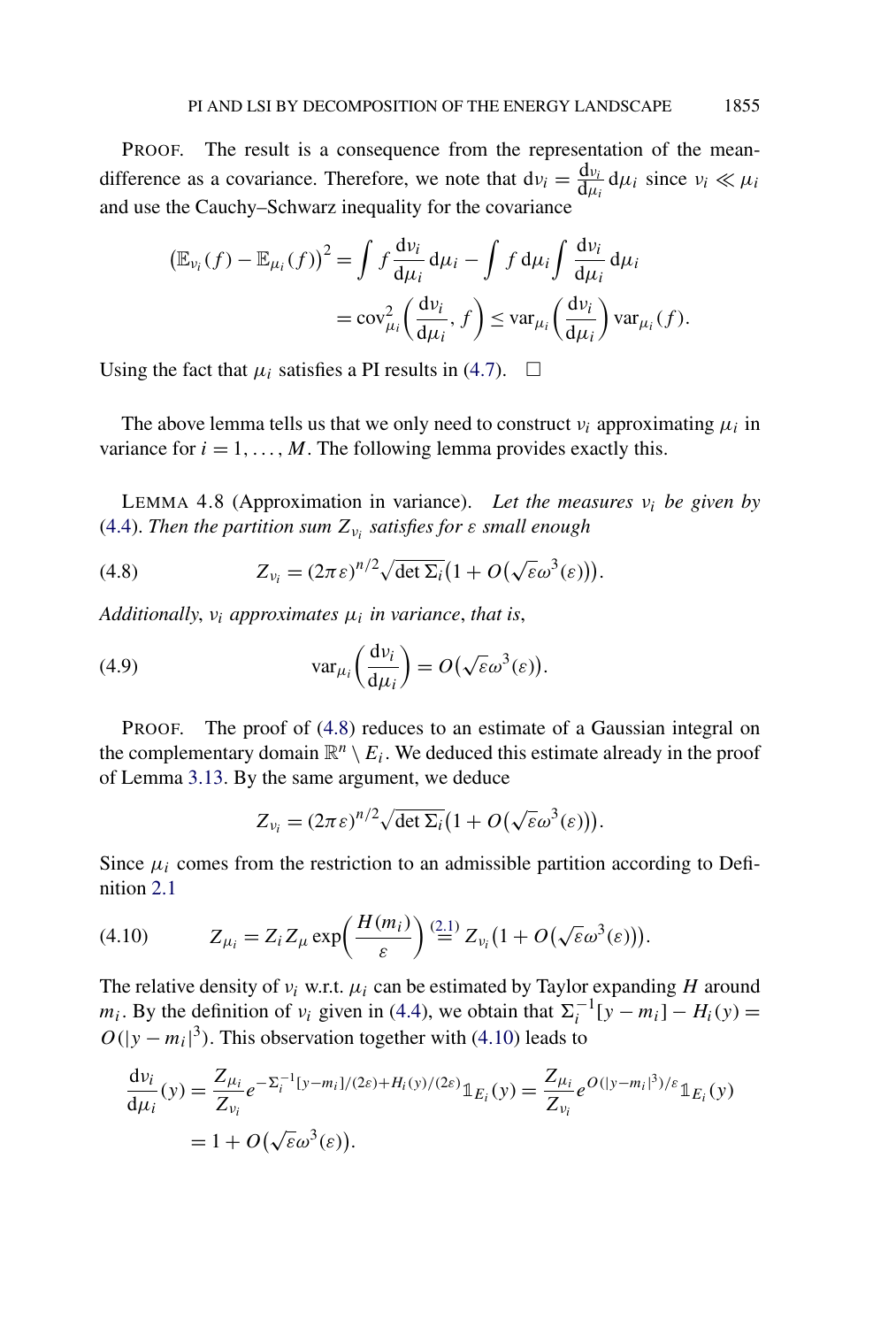<span id="page-47-0"></span>Now, the conclusion directly follows from the definition of the variance

$$
\operatorname{var}_{\mu_i}\left(\frac{\mathrm{d}\nu_i}{\mathrm{d}\mu_i}\right) = \int_{E_i} \left(\frac{\mathrm{d}\nu_i}{\mathrm{d}\mu_i}\right)^2 \mathrm{d}\mu_i - \left(\int \frac{\mathrm{d}\nu_i}{\mathrm{d}\mu_i} \mathrm{d}\mu_i\right)^2
$$
  
= 
$$
\int_{E_i} 1 + O(\sqrt{\varepsilon}\omega^3(\varepsilon)) \mathrm{d}\mu_i - \left(\int_{E_i} \mathrm{d}\nu_i\right)^2
$$
  
\$\leq 1 + O(\sqrt{\varepsilon}\omega^3(\varepsilon)) - 1 = O(\sqrt{\varepsilon}\omega^3(\varepsilon)). \qquad \Box

PROOF OF LEMMA [4.6.](#page-45-0) A combination of Lemma [4.7](#page-45-0) and Lemma [4.8](#page-46-0) together with the assumption  $\varrho_i^{-1} = O(\varepsilon)$  immediately reveals

$$
\left(\mathbb{E}_{\nu_i}(f)-\mathbb{E}_{\mu_i}(f)\right)^2\stackrel{(4.7),(4.9)}{\leq}O\left(\varepsilon^{3/2}\omega^3(\varepsilon)\right)\int|\nabla f|^2\,\mathrm{d}\mu_i.\qquad\qquad\Box
$$

4.3. *Affine transport interpolation*. The aim of this section is to estimate  $(\mathbb{E}_{\nu_i}(f) - \mathbb{E}_{\nu_i}(f))^2$  with the help of the weighted transport distance  $\mathcal{T}_{\mu}(\nu_i, \nu_j)$ introduced in Section [4.1](#page-43-0) and is formulated in Lemma [4.11.](#page-49-0) For the proof of Lemma [4.11,](#page-49-0) we construct an explicit transport interpolation between  $v_i$  and  $v_j$ w.r.t. the measure  $\mu$ . We start with a class of possible transport interpolations and optimize the weighted transport cost in this class.

Let us state the main idea of this optimization procedure. Therefore, we recall that the measures  $v_i$  and  $v_j$  are truncated Gaussians by the approximation we have done in the previous Section [4.2.](#page-45-0) Hence, the measures  $v_i$  and  $v_j$  are characterized by their mean and covariance matrix. We will choose the transport interpolation (cf. Section 4.3.1) such that the push forward measures  $v_s := (\Phi_s)_\sharp v_0$  are again truncated Gaussians. Hence, it is sufficient to optimize among all paths *γ* connecting the minima  $m_i$  and  $m_j$  and all covariance matrices interpolating between  $\Sigma_i$ and  $\Sigma_i$ .

4.3.1. *Definition of regular affine transport interpolations*. Let us state in this section the class of transport interpolation among we want to optimize the weighted transport cost.

DEFINITION 4.9 (Affine transport interpolations). Assume that the measures  $v_i$  and  $v_j$  are given by Lemma [4.6.](#page-45-0) In detail,  $v_i = \mathcal{N}(m_i, \varepsilon^{-1} \Sigma_i) \cup E_i$  and  $\nu_j = \mathcal{N}(m_j, \varepsilon^{-1} \Sigma_j) E_j$  are truncated Gaussians centered in  $m_i$  and  $m_j$  with covariance matrices  $\varepsilon^{-1} \Sigma_i$  and  $\varepsilon^{-1} \Sigma_j$ . The restriction  $E_i$  and  $E_j$  are given for  $l = 1, \ldots, M$  by the ellipsoids

$$
E_l := \{ x \in \mathbb{R}^n : |\Sigma_l^{-1/2} (x - m_l)| \le \sqrt{2\varepsilon} \omega(\varepsilon) \} \quad \text{where } \omega(\varepsilon) \ge |\log \varepsilon|^{1/2}.
$$

A transport interpolation  $\Phi_s$  between  $v_i$  and  $v_j$  is called *affine transport interpolation* if there exists: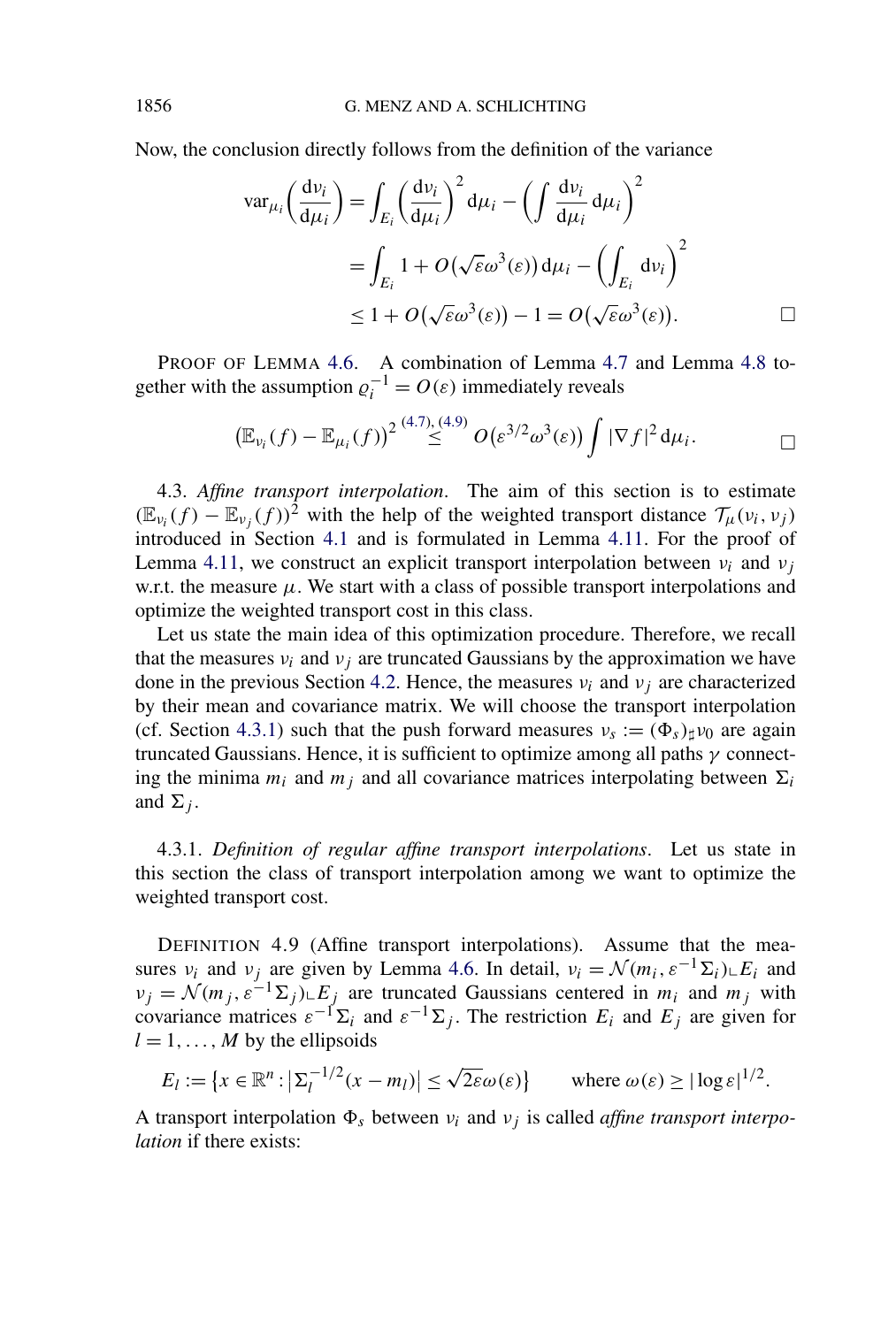- <span id="page-48-0"></span>• an interpolation path  $(\gamma_s)_{s \in [0,T]}$  between  $m_i = \gamma_0$  and  $m_j = \gamma_T$  satisfying
- $\gamma = (\gamma_s)_{s \in [0,T]} \in C^2([0,T], \mathbb{R}^n)$  and  $\forall s \in [0,T]: \dot{\gamma}_s \in S^{n-1}$ ,
- an interpolation path  $(\Sigma_s)_{s \in [0,T]}$  of covariance matrices between  $\Sigma_i$  and  $\Sigma_j$ satisfying

$$
\Sigma = (\Sigma_s)_{s \in [0,T]} \in C^2([0,T], \mathbb{R}^{n \times n}_{sym,+}), \qquad \Sigma_0 = \Sigma_i \text{ and } \Sigma_T = \Sigma_j,
$$

such that the transport interpolation  $(\Phi_s)_{s \in [0,T]}$  is given by

(4.12) 
$$
\Phi_s(x) = \Sigma_s^{1/2} \Sigma_0^{-1/2} (x - m_0) + \gamma_s.
$$

Since the cost density  $A$  given by [\(4.3\)](#page-44-0) is invariant under rescaling of time (cf. Remark [4.4\)](#page-44-0), one can always assume that the interpolation path *γs* is parameterized by arc-length. Hence, the condition  $\dot{\gamma}_s \in S^{n-1}$  [cf. (4.11)] is not restricting.

We want to emphasize that for an affine transport interpolation  $(\Phi_s)_{s \in [0,T]}$ the push forward measure  $(\Phi_s)_\sharp \nu_0 = \nu_s$  is again a truncated Gaussian  $\mathcal{N}(\gamma_s)$ ,  $\varepsilon^{-1} \Sigma_s$ ) $\subset E_s$ , where  $E_s$  is the support of  $\nu_s$  being again an ellipsoid in  $\mathbb{R}^n$  given by

(4.13) 
$$
E_s = \{x \in \mathbb{R}^n : |\Sigma_s^{-1/2}(x - \gamma_s)| \le \sqrt{2\varepsilon} \omega(\varepsilon)\}.
$$

Therewith, the partition sum of  $v_s$  is given by [cf. [\(4.8\)](#page-46-0)]

(4.14) 
$$
Z_{\nu_s} = (2\pi\epsilon)^{n/2} \sqrt{\det \Sigma_s} (1 + O(\sqrt{\epsilon})).
$$

By denoting  $\sigma_s = \Sigma_s^{1/2}$  and using the definition (4.12) of the affine transport interpolation  $(\Phi_s)_{s \in [0,T]}$ , we arrive at the relations

$$
\dot{\Phi}_s(x) = \dot{\sigma}_s \sigma_0^{-1} (x - m_0) + \dot{\gamma}_s,
$$
  

$$
\Phi_s^{-1}(y) = \sigma_0 \sigma_s^{-1} (y - \gamma_s) + m_0,
$$
  

$$
\dot{\Phi}_s \circ \Phi_s^{-1}(y) = \dot{\sigma}_s \sigma_s^{-1} (y - \gamma_s) + \dot{\gamma}_s.
$$

Among all possible affine transport interpolations, we are considering only those satisfying the following regularity assumption.

ASSUMPTION 4.10 (Regular affine transport interpolations). An affine transport interpolation  $(\gamma_s, \Sigma_s)_{s \in [0,T]}$  belongs to the class of *regular affine transport interpolations* if the length  $T < T^*$  is bounded by some uniform  $T^* > 0$  large enough. Further, for a uniform constant  $c<sub>\gamma</sub> > 0$  holds

(4.15) 
$$
\inf \{ r(x, y, z) : x, y, z \in \gamma, x \neq y \neq z \neq x \} \geq c_{\gamma},
$$

where  $r(x, y, z)$  denotes the radius of the unique circle through the three distinct points *x*, *y* and *z*. Furthermore, there exists a uniform constant  $C_{\Sigma} \ge 1$  for which

(4.16) 
$$
C_{\Sigma}^{-1} \operatorname{Id} \leq \Sigma_{s} \leq C_{\Sigma} \operatorname{Id} \quad \text{and} \quad \|\dot{\Sigma}_{s}\| \leq C_{\Sigma}.
$$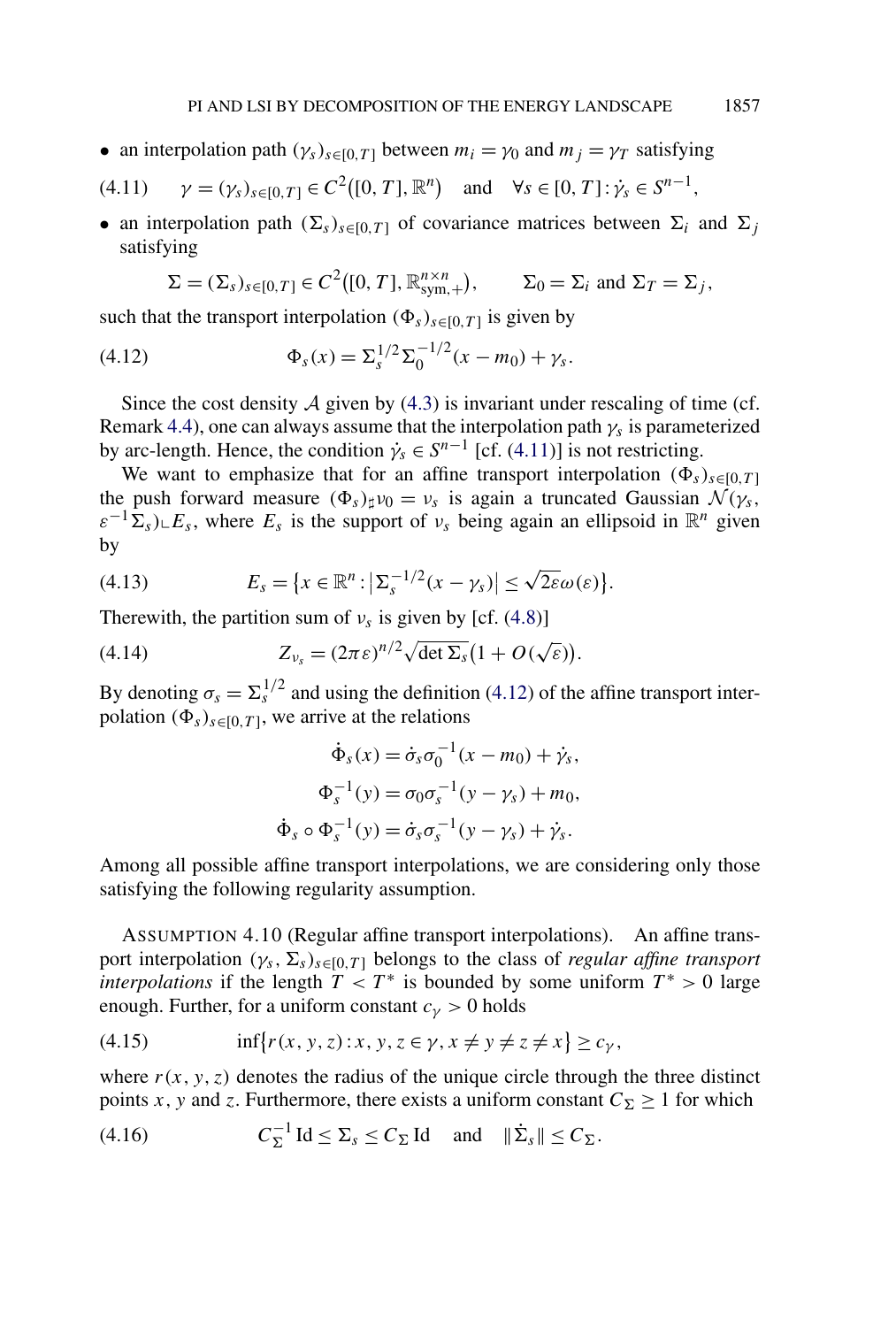

FIG. 3. *Global radius of curvature*.

<span id="page-49-0"></span>The infimum in condition [\(4.15\)](#page-48-0) is called *global radius of curvature* (cf. [\[20\]](#page-73-0)). It ensures that a small neighborhood of size  $\frac{c_y}{2}$  around  $\gamma$  is not self-intersecting, since the infimum can only be attained for the following three cases (cp. Figure 3):

(i) All three points in a minimizing sequence of [\(4.15\)](#page-48-0) coalesce to a point at which the radius of curvature is minimal.

(ii) Two points coalesce to a single point and the third converges to another point, such that the both points are a pair of closest approach.

(iii) Two points coalesce to a single point and the third converges to the starting or ending point of *γ* .

In the following calculations, there often occurs a multiplicative error of the form  $1 + O(\sqrt{\epsilon} \omega^3(\epsilon))$ . Therefore, let us introduce for convenience the notation "≈" meaning "=" up to the multiplicative error  $1 + O(\sqrt{\varepsilon} \omega^3(\varepsilon))$ . The symbols " $\lesssim$ " and " $\gtrsim$ " have the analogous meaning.

Now, we can formulate the key ingredient for the proof of Theorem [2.12,](#page-12-0) namely the estimation of the weighted transport distance  $\mathcal{T}_{\mu}(v_i, v_j)$ .

LEMMA 4.11. *Assume that νi and νj are given by Lemma* [4.6.](#page-45-0) *Then the weighted transport distance*  $\mathcal{T}_{\mu}(v_i, v_j)$  *can be estimated as* 

$$
\mathcal{T}_{\mu}^{2}(v_{i}, v_{j}) = \inf_{\Phi_{s}} \int \left( \int_{0}^{1} |\dot{\Phi}_{s} \circ \Phi_{s}^{-1}| \frac{dv_{s}}{d\mu} ds \right)^{2} d\mu
$$
\n
$$
\leq \inf_{\Psi_{s}} \int \left( \int_{0}^{1} |\dot{\Psi}_{s} \circ \Psi_{s}^{-1}| \frac{dv_{s}}{d\mu} ds \right)^{2} d\mu
$$
\n
$$
\lesssim \frac{Z_{\mu}}{(2\pi \varepsilon)^{n/2}} 2\pi \varepsilon \left( \frac{\sqrt{|\det(\nabla^{2} H(s_{i,j})|}}{|\lambda^{-}(s_{i,j})|} + \frac{T(C_{\Sigma})^{(n-1)/2}}{\sqrt{2\pi \varepsilon}} e^{-\omega^{2}(\varepsilon)} \right)
$$
\n
$$
\times e^{H(s_{i,j})/\varepsilon},
$$

*where the infimum over*  $\Psi_s$  *only considers regular affine transport interpolations s in the sense of Assumption* [4.10.](#page-48-0)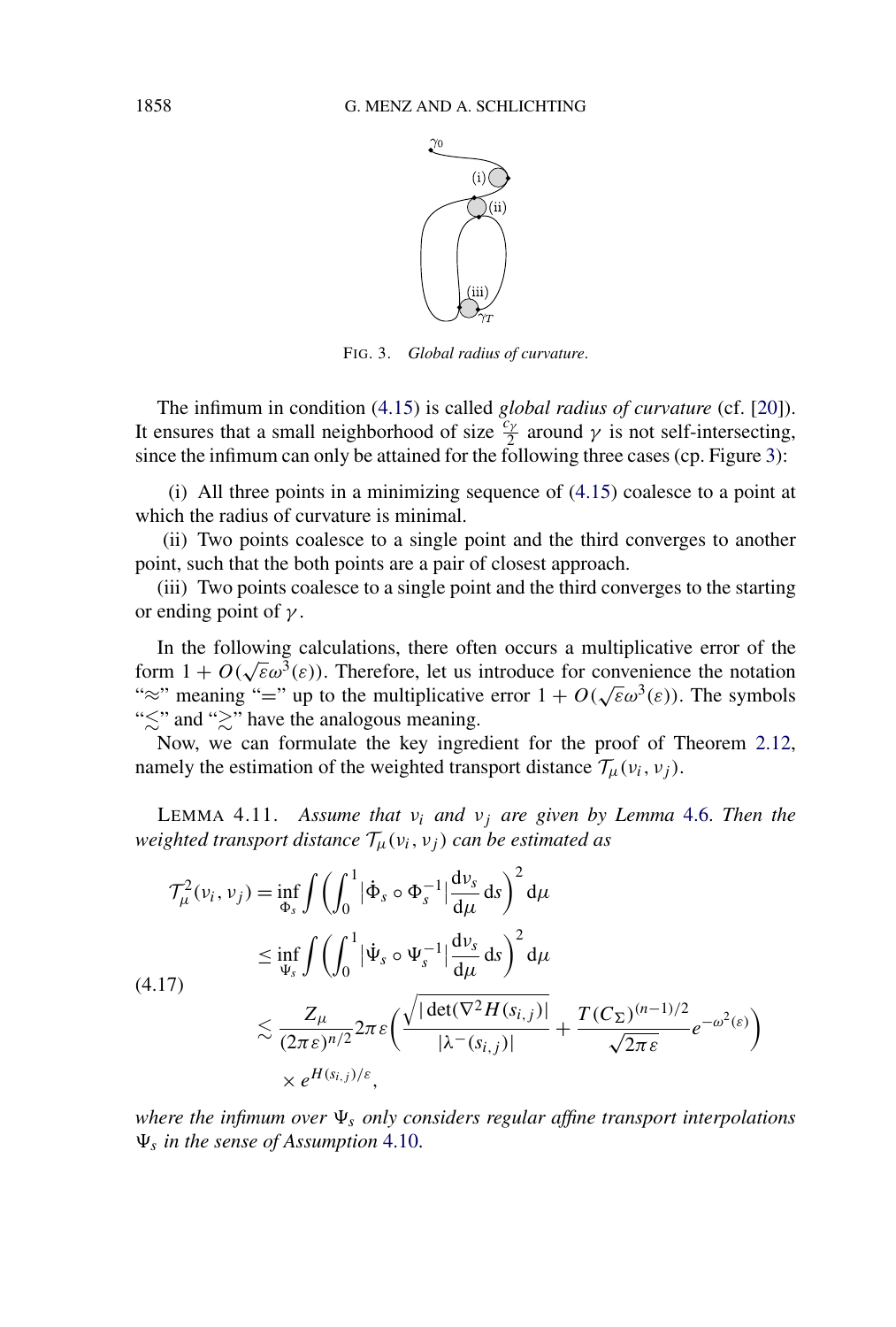<span id="page-50-0"></span>*In particular, if we choose*  $\omega(\varepsilon) \geq |\log \varepsilon|^{1/2}$ , *which is enforced by Lemma* [4.6,](#page-45-0) *we get the estimate*

(4.18) 
$$
\mathcal{T}_{\mu}^{2}(v_{i}, v_{j}) \leq \frac{Z_{\mu}}{(2\pi\epsilon)^{n/2}} \frac{2\pi\epsilon\sqrt{|\det(\nabla^{2}H(s_{i,j})|}}{|\lambda^{-}(s_{i,j})|} e^{H(s_{i,j})/\epsilon} \times (1 + O(\sqrt{\epsilon}\omega^{3}(\epsilon))).
$$

Before turning to the proof of Lemma [4.11,](#page-49-0) we want to anticipate the structure of the affine transport interpolation  $(\gamma, \Sigma)$  which realizes the desired estimate (4.18): Having a closer look at the structure of the weighted transport distance  $\mathcal{T}_{\mu}^{2}(v_{i}, v_{j})$ , it becomes heuristically clear that the mass should be transported from  $E_i$  to  $E_j$  over the saddle point  $s_{i,j}$  into the direction of the eigenvector to the negative eigenvalue  $\lambda^{-}(s_{i,j})$  of  $\nabla^2 H(s_{i,j})$ . There, only the region around the saddle gives the main contribution to the estimate (4.18). Then we only have one more free parameter to choose for our affine transport interpolation  $(\gamma, \Sigma)$ : It is the covariance structure  $\Sigma_{\tau^*}$  of the interpolating truncated Gaussian measure  $v_{\tau^*}$  at the passage time  $\tau^*$  at the saddle point  $s_{i,j}$ . In the proof of Lemma [4.11](#page-49-0) below, we will see by an optimization procedure that the best  $\Sigma_{\tau^*}$  is given by  $\Sigma_{\tau^*}^{-1} = \nabla^2 H(s_{i,j})$ , restricted to the stable subspace  $\nabla^2 H(s_{i,j})$ .

The proof of Lemma [4.11](#page-49-0) presents the core of the proof of the Eyring–Kramers formulas and consists of three steps carried out in the following sections:

- In Section 4.3.2, we carry out some preparatory work: We introduce tube coordinates on the support of the transport cost  $A$  given by [\(4.3\)](#page-44-0) (cf. Lemma [4.12\)](#page-51-0), we deduce a pointwise estimate on the transport cost  $A$  and we give a rough a priori estimate on the transport cost A.
- In Section [4.3.3,](#page-54-0) we split the transport cost into a transport cost around the saddle and the complement. We also estimate the transport cost of the complement yielding the second summand in the desired estimate [\(4.17\)](#page-49-0).
- In Section [4.3.4,](#page-55-0) we finally deduce a sharp estimate of the transport cost around the saddle yielding the first summand in the desired estimate [\(4.17\)](#page-49-0).

4.3.2. *Preparations and auxiliary estimates*. The main reason for making the regularity Assumption [4.10](#page-48-0) on affine transport interpolations is that we can introduce tube coordinates around the path  $\gamma$  as illustrated in Figure [4.](#page-51-0) In these coordinates, the calculation of the cost density  $A$  given by [\(4.3\)](#page-44-0) becomes a lot handier.

We start with defining the caps  $E_0^-$  and  $E_T^+$  as

$$
E_0^- := \{ x \in E_0 : \langle x - \gamma_0, \dot{\gamma}_0 \rangle < 0 \} \quad \text{and} \quad E_T^+ := \{ x \in E_T : \langle x - \gamma_T, \dot{\gamma}_T \rangle > 0 \}.
$$

The caps  $E_0^-$  and  $E_T^+$  have no contribution to the total cost but unfortunately need some special treatment. Further, we define the slices  $V_s$  with  $s \in [0, T]$ 

$$
V_s = \{x \in \text{span}\{\dot{\gamma}_s\}^{\perp} : |\Sigma_s^{-1/2}x| \leq \sqrt{2\varepsilon}\omega(\varepsilon)\}.
$$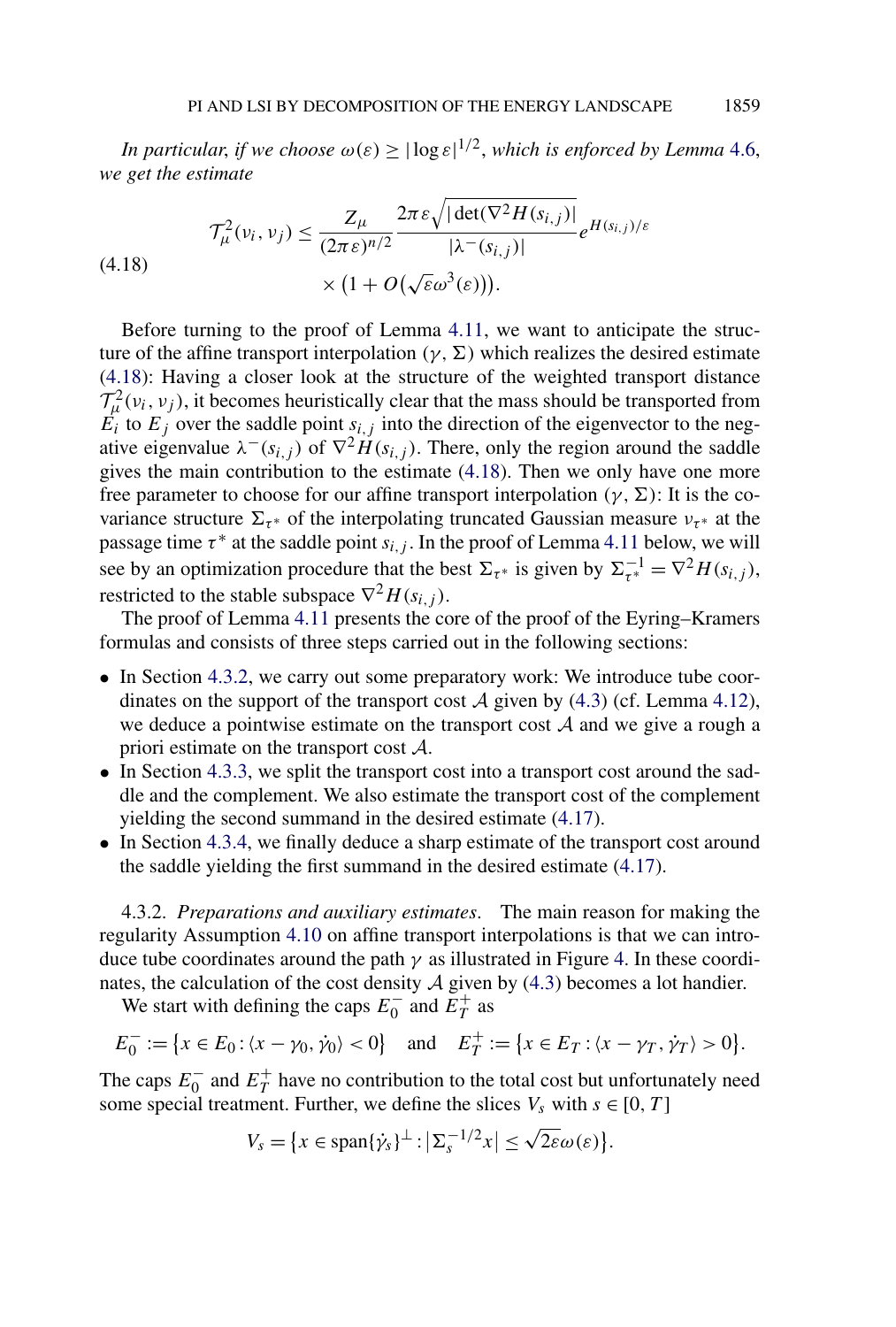

FIG. 4. *The support of* A *in tube coordinates*.

In span  $V_s$ , we can choose a basis  $e_s^2, \ldots, e_s^n$  smoothly depending on the parameter *s*. In particular, there exists a family  $(Q_s)_{s\in[0,T]} \in C^2([0,T], SO(n))$  satisfying the same regularity assumption as the family  $(\Sigma_{\tau})_{\tau \in [0, T]}$  such that

(4.19) 
$$
Q_{s}e^{1} = \dot{\gamma}_{s}, \qquad Q_{s}e^{i} = e_{s}^{i} \qquad \text{for } i = 2, ..., n,
$$

where  $(e^1, \ldots, e^n)$  is the canonical basis of  $\mathbb{R}^n$ .

Let use now define the tube *E* as

$$
E=\bigcup_{s\in[0,T]}(\gamma_s+V_s).
$$

The support of the cost density  $\mathcal A$  given by [\(4.3\)](#page-44-0) is now given by

(4.20)  $\text{supp } A = E_0^- \cup E \cup E_T^+$ .

By the definition [\(4.13\)](#page-48-0) of  $E_s$  and the uniform bound [\(4.16\)](#page-48-0) on  $\Sigma_s$  holds

(4.21) 
$$
\text{diam } V_s \leq 2\sqrt{2\varepsilon C_{\Sigma}}\omega(\varepsilon).
$$

Therewith, we find

$$
\operatorname{supp} \mathcal{A} \subset B_{2\sqrt{2\varepsilon C_{\Sigma}}\omega(\varepsilon)}((\gamma_{\tau})_{\tau \in [0,T]}) := \{x \in \mathbb{R}^n : |x - \gamma_{\tau}| \le 2\sqrt{2\varepsilon C_{\Sigma}}\omega(\varepsilon)\}.
$$

The assumption [\(4.13\)](#page-48-0) ensures that  $B_{2\sqrt{2\varepsilon C_{\Sigma}}\omega(\varepsilon)}((\gamma_{\tau})_{\tau\in[0,T]})$  is not self-intersecting for any  $\varepsilon$  small enough. The next lemma just states that by changing to tube coordinates in *E* one can asymptotically neglect the Jacobian determinant det *J* .

LEMMA 4.12 (Change of coordinates). *The change of coordinates*  $(\tau, z) \mapsto$  $x = \gamma_{\tau} + z_{\tau}$  *with*  $z_{\tau} \in V_{\tau}$  *satisfies for any function*  $\xi$  *on E* 

$$
\int_E \xi(x) dx \approx \int_0^T \int_{V_\tau} \xi(\gamma_\tau + z_\tau) dz_\tau d\tau.
$$

PROOF. We use the representation of the tube coordinates via (4.19). Therewith, it holds that  $x = \gamma_{\tau} + Q_{\tau}z$ , where  $z \in \{0\} \times \mathbb{R}^{n-1}$ . Then the Jacobian *J* of the coordinate change  $x \mapsto (\tau, Q_{\tau}z)$  is given by

$$
J=(\dot{\gamma}_{\tau}+\dot{Q}_{\tau}z, (Q_{\tau})_2, \ldots, (Q_{\tau})_n)\in\mathbb{R}^{n\times n},
$$

<span id="page-51-0"></span>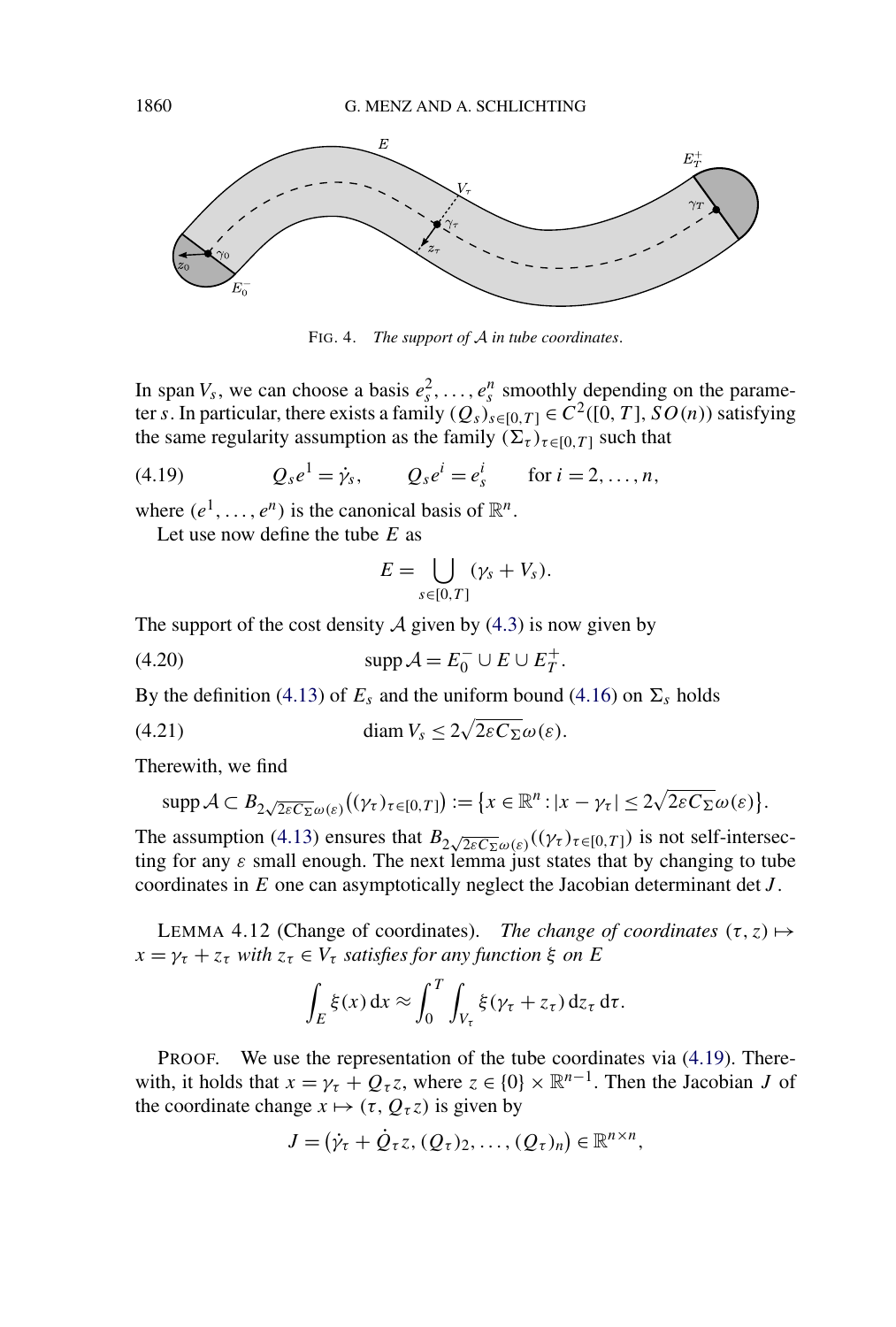<span id="page-52-0"></span>where  $(Q_{\tau})_i$  denotes the *i*th column of  $Q_{\tau}$ . By the definition [\(4.19\)](#page-51-0) of  $Q_{\tau}$  follows  $\dot{\gamma}_\tau = (Q_\tau)_1$ . Hence, we have the representation  $J = Q_\tau + Q_\tau z \otimes e_1$ . The determinant of *J* is then given by

$$
\det(Q_{\tau} + \dot{Q}_{\tau}z \otimes e_1) = \underbrace{\det(Q_{\tau})}_{=1} \det(\mathrm{Id} + (Q_{\tau}^{\top} \dot{Q}_{\tau}z) \otimes e_1) = 1 + (Q_{\tau}^{\top} \dot{Q}_{\tau}z)_{1}.
$$

By Assumption [4.10](#page-48-0) holds  $\|\dot{Q}_{\tau}\| \le C_{\Sigma}$  implying  $(Q_{\tau}^{\top} \dot{Q}_{\tau} z)_{1,1} = O(z)$ . Since  $Q_{\tau} z \in V_{\tau}$ , we get  $O(z) = O(\sqrt{\varepsilon \omega(\varepsilon)})$  by [\(4.21\)](#page-51-0). Hence, we get

det  $J = 1 + O(\sqrt{\varepsilon} \omega(\varepsilon)),$ 

which concludes the proof.  $\square$ 

An important tool is the following auxiliary estimate.

LEMMA 4.13 (Pointwise estimate of the cost-density A). *For*  $x \in \text{supp } A$ , *we define*

(4.22) 
$$
\tau = \underset{s \in [0,T]}{\arg \min} |x - \gamma_s| \quad and \quad z_\tau := x - \gamma_\tau.
$$

*Then the following estimate holds*:

$$
\mathcal{A}(x) \lesssim (2\pi\epsilon)^{-(n-1)/2} \sqrt{\det_{1,1}(Q_t^{\top}\tilde{\Sigma}_\tau^{-1}Q_\tau)} e^{-\tilde{\Sigma}_\tau^{-1}[z_\tau]/(2\epsilon)}
$$
\n
$$
=: P_\tau e^{-\tilde{\Sigma}_\tau^{-1}[z_\tau]/(2\epsilon)},
$$

*where*  $Q_{\tau}$  *is defined in* ([4.19](#page-51-0)) *and*  $\tilde{\Sigma}_{\tau}^{-1}$  *is given by* 

(4.24) 
$$
\tilde{\Sigma}_{\tau}^{-1} = \Sigma_{\tau}^{-1} - \frac{1}{\Sigma_{\tau}^{-1}[\dot{\gamma}_{\tau}]} \Sigma_{\tau}^{-1} \dot{\gamma}_{\tau} \otimes \Sigma_{\tau}^{-1} \dot{\gamma}_{\tau}.
$$

 $Further, det<sub>1,1</sub> A denotes the determinant of the matrix obtained from A removing$ *the first row and column*.

REMARK 4.14. With a little bit of additionally work, one could show that (4.23) holds with "≈" instead of " $\lesssim$ ." It follows from (4.24) that the matrix  $\tilde{\Sigma}_{\tau}^{-1}$  is positive definite. Hence, A is an  $\mathbb{R}^{n-1}$ -dimensional Gaussian on the slice  $\gamma_t + V_\tau$ up to approximation errors.

PROOF OF LEMMA 4.13. By the regularity Assumption [4.10](#page-48-0) on the transport interpolation, we find that for all  $x \in \text{supp } A$  holds uniformly

$$
I_T(x) := \{s : E_s \ni x\}
$$
 satisfies  $\mathcal{H}^1(I_T(x)) = O(\sqrt{\varepsilon} \omega(\varepsilon)).$ 

This allows us to linearize the transport interpolation around  $\tau$  given in (4.22). It holds for *s* such that  $x \in E_s$ 

(4.25) 
$$
\Sigma_s^{-1}[x - \gamma_s] = \Sigma_{\tau}^{-1}[\gamma_{\tau} + z_{\tau} - \gamma_s] + O(\varepsilon^{3/2} \omega^3(\varepsilon)) \n= \Sigma_{\tau}^{-1}[(\tau - s)\dot{\gamma}_{\tau} + z_{\tau}] + O(\varepsilon^{3/2} \omega^3(\varepsilon)).
$$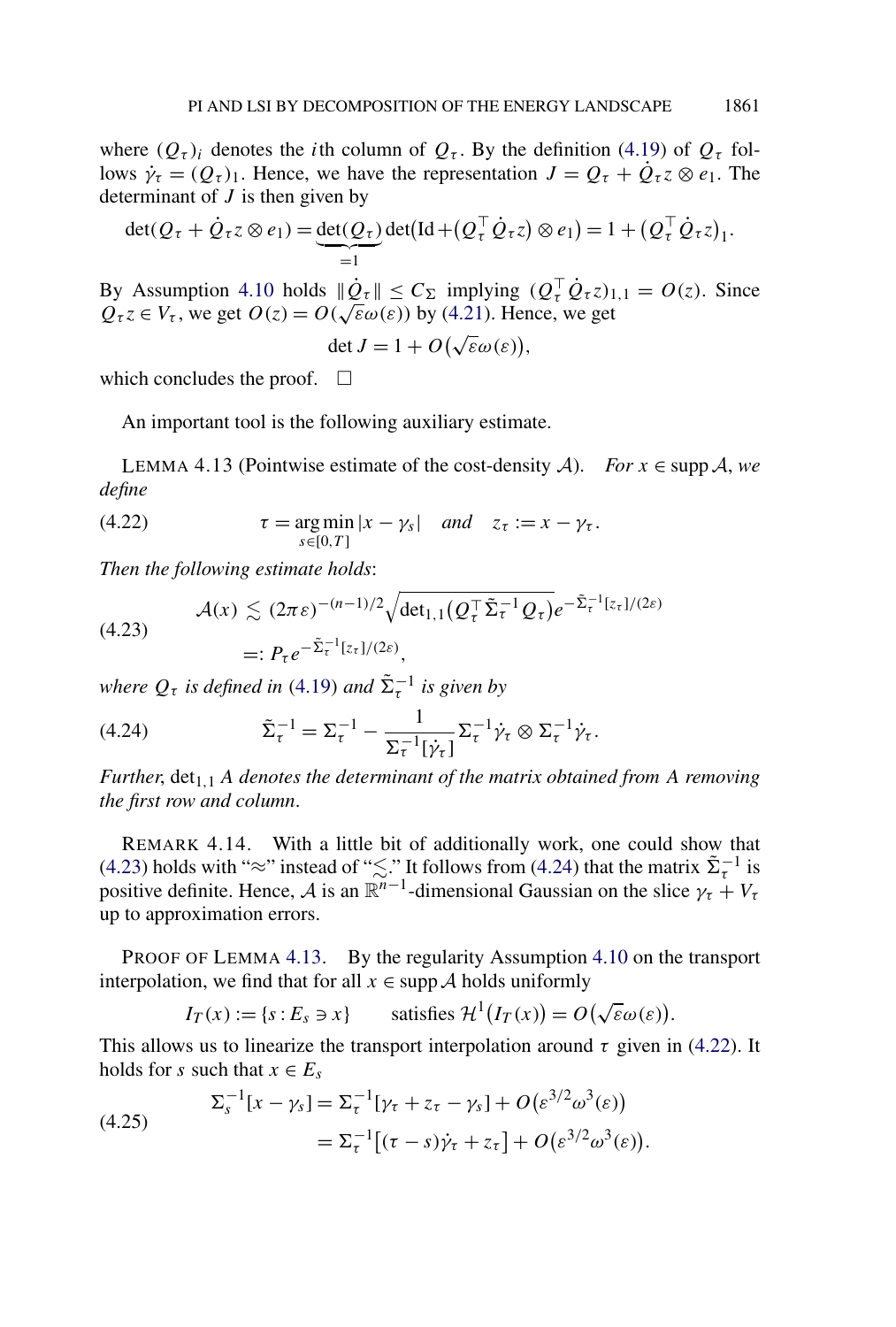<span id="page-53-0"></span>For similar reasons, we can linearize the determinant det  $\Sigma_s$  and have det  $\Sigma_s$ det  $\Sigma_{\tau} + O(\sqrt{\varepsilon} \omega(\varepsilon))$ . Finally, we have the following bound on the transport speed:

$$
\begin{aligned} |\dot{\Phi}_s \circ \Phi_s^{-1}(x)| \mathbb{1}_{E_s}(x) &= |\dot{\sigma}_s \sigma_s^{-1}(x - \gamma_s) + \dot{\gamma}_s | \mathbb{1}_{E_s}(x) \\ &\leq (|\dot{\sigma}_s \sigma_s^{-1}(x - \gamma_s)| + |\dot{\gamma}_s|) \mathbb{1}_{E_s}(x) \\ &\leq (C_\Sigma |x - \gamma_s| + 1) \mathbb{1}_{E_s}(x) = (1 + O(\sqrt{\varepsilon} \omega(\varepsilon))) \mathbb{1}_{E_s}(x). \end{aligned}
$$

Let us first consider the case  $x \in E$ . We use [\(4.14\)](#page-48-0), [\(4.25\)](#page-52-0) and (4.26) to arrive with  $x = \gamma_{\tau} + z_{\tau}$  where  $z_{\tau} \in V_{\tau}$  at

$$
\mathcal{A}(x) = \int_{I_T(x)} |\dot{\Phi}_s \circ \Phi_s^{-1}(x)| \frac{1}{Z_{\nu_s}} \exp\left(-\frac{1}{2\varepsilon} \Sigma_s^{-1}[x - \gamma_s]\right) \mathbb{1}_{E_s}(x) \, ds
$$
  
\n
$$
\leq \frac{1}{(2\pi\varepsilon)^{n/2}} \int_{I_T(x)} \frac{1 + O(\sqrt{\varepsilon}\omega(\varepsilon))}{\sqrt{\det \Sigma_s}} \exp\left(-\frac{1}{2\varepsilon} \Sigma_s^{-1}[x - \gamma_s]\right) \, ds
$$
  
\n
$$
\lesssim \frac{1}{(2\pi\varepsilon)^{n/2} \sqrt{\det \Sigma_t}} \int_{\mathbb{R}} \exp\left(-\frac{1}{2\varepsilon} \Sigma_t^{-1}[(\tau - s)\dot{\gamma}_\tau + z_\tau]\right) \, ds
$$
  
\n
$$
= \frac{\sqrt{\det \Sigma_t^{-1}}}{(2\pi\varepsilon)^{n/2}} \frac{\sqrt{2\pi\varepsilon}}{\sqrt{\Sigma_t^{-1}[\dot{\gamma}_t]}} \exp\left(-\frac{1}{2\varepsilon} \tilde{\Sigma}_\tau^{-1}[z_\tau]\right) (1 + O(\sqrt{\varepsilon}\omega^3(\varepsilon))),
$$

where the last step follows by an application of a partial Gaussian integration (cf. Lemma [C.1\)](#page-69-0). Finally, by using the relation [\(C.2\)](#page-70-0), we get that

$$
\frac{\det \Sigma_{\tau}^{-1}}{\Sigma_{\tau}^{-1}[\dot{\gamma}_{\tau}]} = \det_{1,1}(Q_{\tau}^{\top} \tilde{\Sigma}_{\tau}^{-1} Q_{\tau}),
$$

and conclude the hypothesis for this case.

Let us now consider the case  $x \in E_0^- \cup E_T^+$ . For convenience, we only consider the case  $x \in E_0^-$ . By the definition of  $E_0^-$  holds  $\tau = 0$ . The integration domain  $I_T(x)$  is now given by

(4.27) 
$$
I_T(x) = [0, s^*) \quad \text{with } s^* = O(\sqrt{\varepsilon} \omega(\varepsilon)).
$$

Therewith, we can estimate  $A(x)$  in the same way as for  $x \in E$  and conclude the proof.  $\Box$ 

We only need one more ingredient for the proof of Lemma [4.11.](#page-49-0) It is an a priori estimate on the cost density A.

LEMMA 4.15 (A priori estimates for the cost density A). *For* A, *it holds*:

$$
(4.28) \t\t \t\t \int \mathcal{A}(x) dx \lesssim T \t and
$$

(4.29) 
$$
\mathcal{A}(x) \lesssim \left(\frac{C_{\Sigma}}{2\pi\varepsilon}\right)^{(n-1)/2} \quad \text{for } x \in \text{supp }\mathcal{A}.
$$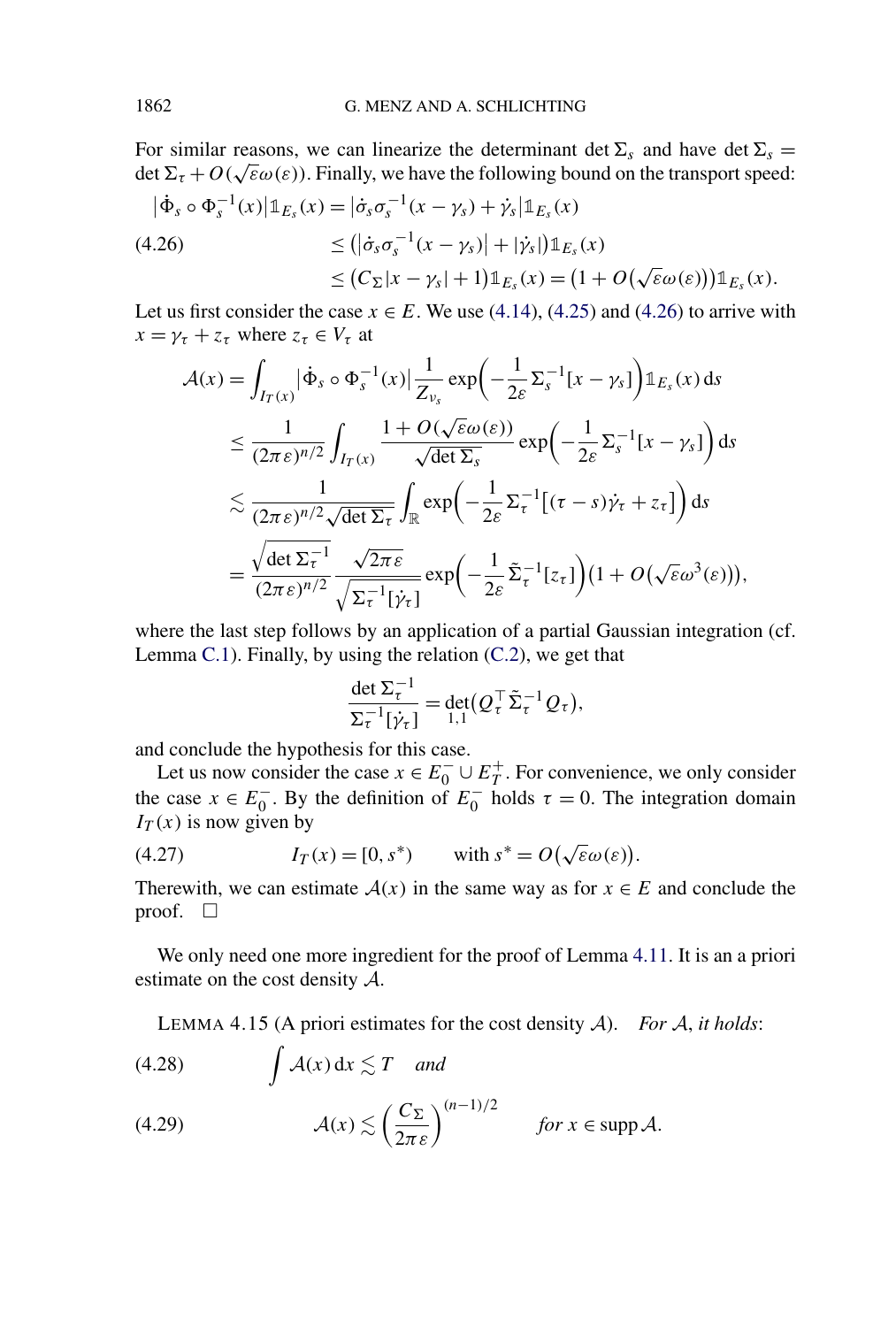<span id="page-54-0"></span>PROOF. Let us first consider the estimate [\(4.28\)](#page-53-0). It follows from the charac-terization [\(4.20\)](#page-51-0) of the support of  $A$  that

(4.30) 
$$
\int \mathcal{A}(x) dx = \int_E \mathcal{A}(x) dx + \int_{E_0^- \cup E_T^+} \mathcal{A}(x) dx.
$$

Now, we estimate the first term on the right-hand side of the last identity. Using the change to tube coordinates of Lemma [4.12](#page-51-0) and noting that the upper bound [\(4.23\)](#page-52-0) is a  $(n-1)$ -dimensional Gaussian density on  $V_\tau$  for  $\tau \in [0, T]$ , we can easily infer that

$$
\int_E \mathcal{A}(x) \, \mathrm{d}x \lesssim |\gamma| = T.
$$

Let us turn to the second term on the right-hand side of (4.30). For convenience, we only consider the integral w.r.t. the cap  $E_0^-$ . It follows from [\(4.26\)](#page-53-0) and [\(4.27\)](#page-53-0) that

$$
\int_{E_0^-} \mathcal{A}(x) dx \lesssim \int_{E_0^-} \int_0^1 \nu_s(x) ds dx = \int_0^{s^*} \int_{E_0^-} \nu_s(x) dx ds
$$
  

$$
\lesssim \int_0^{s^*} \int \nu_s(x) dx ds = s^* = O(\sqrt{\varepsilon} \omega(\varepsilon)),
$$

which yields the desired statement  $(4.28)$ .

Let us now consider the estimate [\(4.29\)](#page-53-0). Note by Remark [4.14](#page-52-0) the matrix  $\tilde{\Sigma}_{\tau}^{-1}$ given by [\(4.24\)](#page-52-0) is positive definite and the matrix we subtract is also positive definite. Therefore, it holds in the sense of quadratic forms

$$
0 < \tilde{\Sigma}_{\tau}^{-1} = \Sigma_{\tau}^{-1} - \frac{1}{\Sigma_{\tau}^{-1}[\dot{\gamma}_{\tau}]} \Sigma_{\tau}^{-1} \dot{\gamma}_{\tau} \otimes \Sigma_{\tau}^{-1} \dot{\gamma}_{\tau} \leq \Sigma_{\tau}^{-1}.
$$

Now, the uniform bound [\(4.16\)](#page-48-0) yields

$$
\sqrt{\det_{1,1}(Q_{\tau}^{\top} \tilde{\Sigma}_{\tau}^{-1} Q_{\tau})} \leq C_{\Sigma}^{(n-1)/2}.
$$

Then the desired statement [\(4.29\)](#page-53-0) follows directly from the estimate [\(4.23\)](#page-52-0).  $\Box$ 

4.3.3. *Proof of Lemma* [4.11:](#page-49-0) *Reduction to neighborhood around the saddle*. Firstly, observe that from [\(4.29\)](#page-53-0) follows the a priori estimate

(4.31) 
$$
\frac{\mathcal{A}^2(x)}{\mu(x)} \lesssim \left(\frac{C_{\Sigma}}{2\pi\varepsilon}\right)^{n-1} Z_{\mu} e^{1/\varepsilon H(x)}.
$$

Hence, on an exponential scale, the leading order contribution to the cost comes from neighborhoods of points where  $H(x)$  is large. Therefore, we want to make the set, where *H* is comparable to its value at the optimal connecting saddle  $s_{i,j}$ , as small as possible. For this purpose, let us define the following set:

(4.32) 
$$
\Xi_{\gamma,\Sigma} := \{x \in \text{supp } \mathcal{A} : H(x) \geq H(s_{i,j}) - \varepsilon \omega^2(\varepsilon)\}.
$$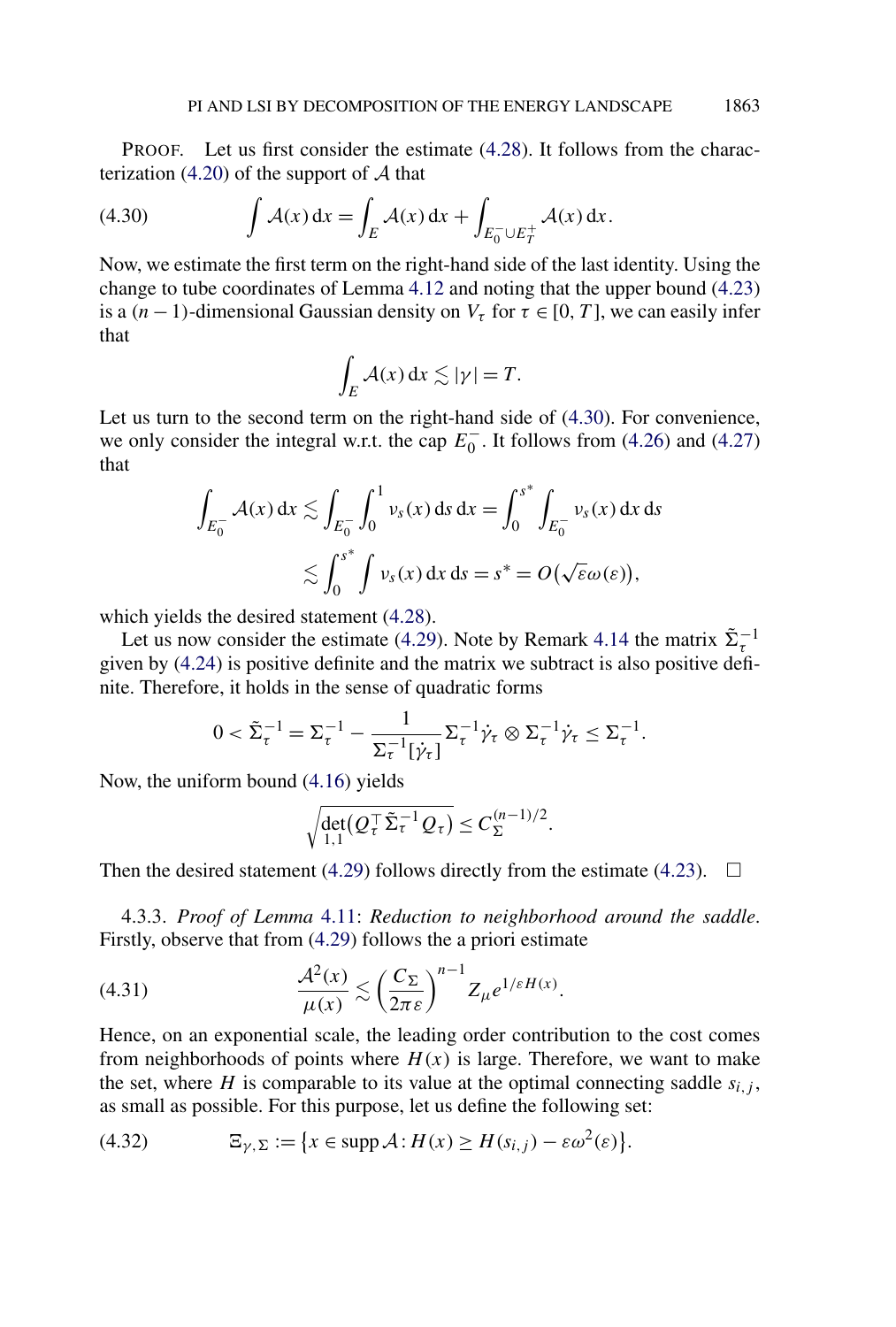Therewith, we obtain by denoting the complement  $\Xi_{\gamma,\Sigma}^c := \text{supp}\,\mathcal{A}\setminus \Xi_{\gamma,\Sigma}$  the splitting

$$
\mathcal{T}_{\mu}^{2}(v_{i}, v_{j}) \leq \int_{\Xi_{\gamma}, \Sigma} \frac{\mathcal{A}^{2}(x)}{\mu(x)} dx + \int_{\Xi_{\gamma}, \Sigma} \frac{\mathcal{A}^{2}(x)}{\mu(x)} dx.
$$

The integral on  $\mathbb{E}_{\gamma,\Sigma}^c$  can be estimated with the a priori estimate [\(4.31\)](#page-54-0) and Lemma [4.15](#page-53-0) as follows:

$$
\int_{\Xi_{\gamma,\Sigma}^c} \frac{\mathcal{A}^2(x)}{\mu(x)} dx \stackrel{(4.32)}{\leq} Z_{\mu} e^{H(s_{i,j})/\varepsilon - \omega^2(\varepsilon)} \int_{\Xi_{\gamma,\Sigma}^c} \mathcal{A}^2(x) dx
$$
\n
$$
\stackrel{(4.29)}{\leq} Z_{\mu} e^{H(s_{i,j})/\varepsilon - \omega^2(\varepsilon)} \left(\frac{C_{\Sigma}}{2\pi\varepsilon}\right)^{(n-1)/2} \int \mathcal{A}(x) dx
$$
\n
$$
\stackrel{(4.28)}{\leq} Z_{\mu} e^{H(s_{i,j})/\varepsilon - \omega^2(\varepsilon)} \left(\frac{C_{\Sigma}}{2\pi\varepsilon}\right)^{(n-1)/2} T.
$$

We observe that estimate (4.33) is the second summand in the desired bound [\(4.17\)](#page-49-0).

4.3.4. *Proof of Lemma* [4.11:](#page-49-0) *Cost estimate around the saddle*. The aim of this subsection is to deduce the estimate

$$
(4.34) \qquad \int_{\Xi_{\gamma,\Sigma}} \frac{\mathcal{A}^2(x)}{\mu(x)} dx \lesssim \frac{Z_{\mu}}{(2\pi\epsilon)^{n/2}} e^{H(s_{i,j})/\epsilon} \frac{2\pi\epsilon \sqrt{|\det(\nabla^2 H(s_{i,j}))|}}{|\lambda^-(s_{i,j})|}.
$$

Note that this estimate would yield the missing ingredient for the verification of the desired estimate [\(4.17\)](#page-49-0).

By the nondegeneracy Assumption [1.7,](#page-5-0) we can assume that  $\varepsilon$  is small enough such that  $E_0^- \cup E_T^+ \subset \Xi_{\gamma,\Sigma}^c$ . Hence, it follows that  $\Xi_{\gamma,\Sigma} \subset E$ . We claim that the transport interpolation  $\Phi_s$  can be chosen such that there exists a connected subinterval  $I_T \subset [0, T]$  satisfying

(4.35) 
$$
\Xi_{\gamma, \Sigma} \subset \bigcup_{s \in I_T} (V_s + \gamma_s) \text{ and } \mathcal{H}^1(I_T) = O(\sqrt{\varepsilon} \omega(\varepsilon)).
$$

Indeed, the level set  $\{x \in \mathbb{R}^n : H(x) \leq H(s_{i,j}) - \varepsilon \omega^2(\varepsilon)\}$  consists of at least two connected components  $M_i$  and  $M_j$  such that  $m_i \in M_i$  and  $m_j \in M_j$ . Further, it holds

$$
dist(M_i, M_j) = \inf_{x \in M_i, y \in M_j} |x - y| = O(\sqrt{\varepsilon} \omega(\varepsilon)),
$$

which follows from expanding  $H$  around  $s_{i,j}$  in direction of the eigenvector corresponding to the negative eigenvalue of  $\nabla^2 H(s_{i,j})$ . We can choose the path  $\gamma$  in direction of this eigenvector in a neighborhood of size  $O(\sqrt{\varepsilon} \omega(\varepsilon))$  around  $s_{i,j}$ , which shows (4.35).

<span id="page-55-0"></span>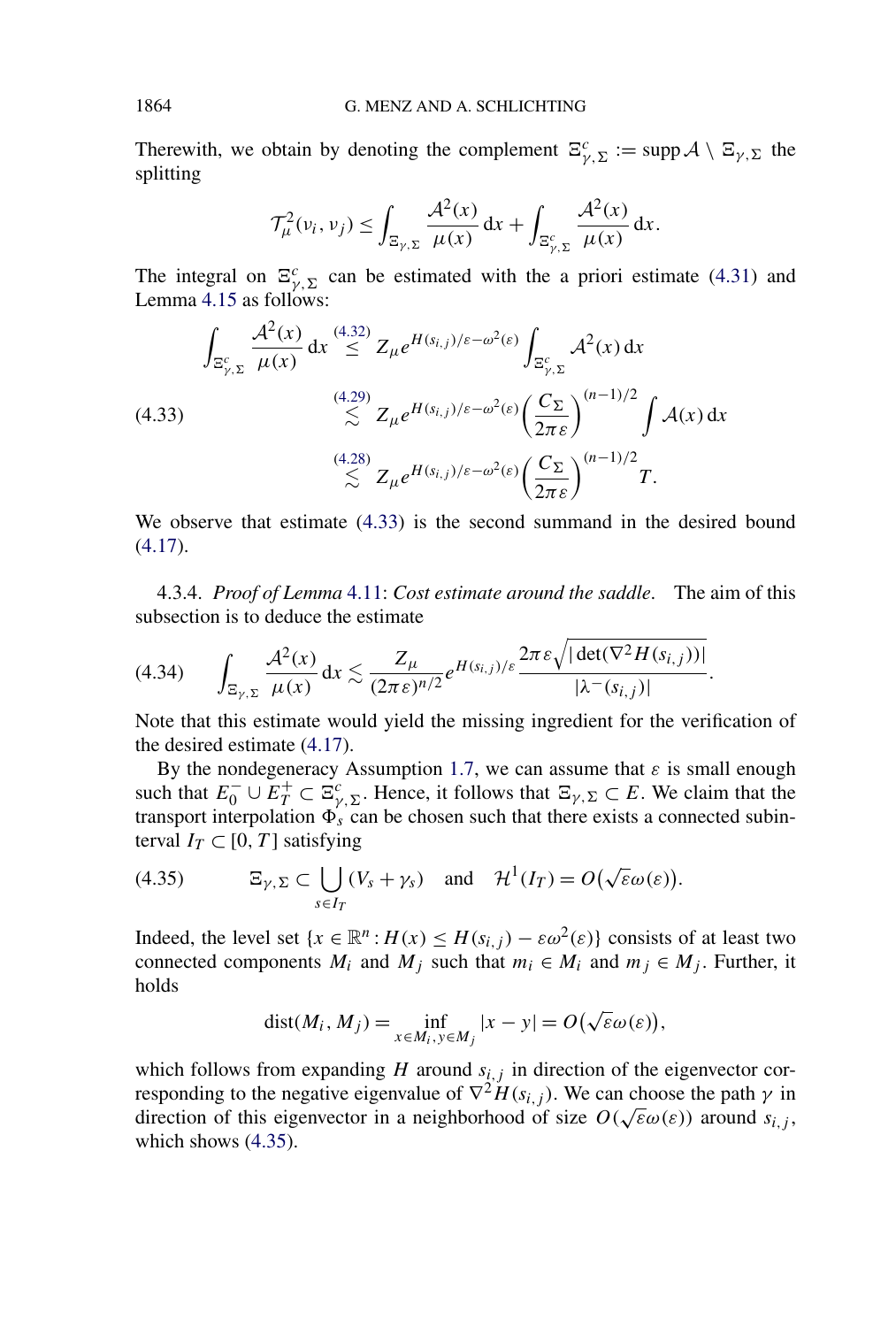<span id="page-56-0"></span>Combining the covering [\(4.35\)](#page-55-0) and Lemma [4.12](#page-51-0) yields the estimate

$$
(4.36) \qquad \int_{\Xi_{\gamma,\Sigma}} \frac{\mathcal{A}^2(x)}{\mu(x)} dx \lesssim \int_{I_T} \int_{V_\tau} \frac{\mathcal{A}^2(\gamma_\tau + z_\tau)}{\mu(\gamma_\tau + z_\tau)} dz_\tau d\tau.
$$

Recalling the definition [\(4.19\)](#page-51-0) of the family of rotations  $(Q_{\tau})_{\tau \in [0,T]}$ , it holds that  $z_{\tau} = Q_{\tau} z$  with  $z \in \{0\} \times \mathbb{R}^{n-1}$ . Hence, the following relation holds:

(4.37) 
$$
\int_{I_T} \int_{V_\tau} \frac{\mathcal{A}^2(\gamma_\tau + z_\tau)}{\mu(\gamma_\tau + z_\tau)} dz_\tau d\tau \n= \int_{\{0\} \times \mathbb{R}^{n-1}} \int_{I_T} \mathbb{1}_{V_\tau} (Q_\tau z) \frac{\mathcal{A}^2(\gamma_\tau + Q_\tau z)}{\mu(\gamma_\tau + Q_\tau z)} d\tau dz.
$$

The next step is to rewrite  $H(\gamma_\tau + Q_\tau z)$ . We assume, that  $\gamma$  actually passes the saddle  $s_{i,j}$  at time  $\tau^* \in (0, T)$ . Then, by the reason that  $|z_{\tau}| = O(\sqrt{\varepsilon} \omega(\varepsilon))$  for  $z_{\tau} \in V_{\tau}$  and the global nondegeneracy assumption [\(1.4\)](#page-3-0), we can Taylor expand *H*( $\gamma_{\tau} + z_{\tau}$ ) around  $s_{i,j} = \gamma_{\tau^*}$  for  $\tau \in I_T$  and  $z_{\tau} = Q_{\tau} z \in V_{\tau}$ . More precisely, we get

$$
H(\gamma_{\tau} + Q_{\tau}z) - H(s_{i,j})
$$
  
=  $\frac{1}{2}\nabla^2 H(s_{i,j})[\gamma_{\tau} + Q_{\tau}z - s_{i,j}] + O(|\gamma_{\tau} + Q_{\tau}z - s_{i,j}|^3)$   
=  $\frac{1}{2}\nabla^2 H(s_{i,j})[\gamma_{\tau} - \gamma_{\tau^*}] + \frac{1}{2}\nabla^2 H(s_{i,j})[Q_{\tau}z]$   
+  $\langle Q_{\tau}z, \nabla^2 H(s_{i,j})(\gamma_{\tau} - \gamma_{\tau^*}) \rangle + O(|\gamma_{\tau} + Q_{\tau}z - \gamma_{\tau^*}|^3).$ 

Now, further expanding  $\gamma_{\tau}$  and  $Q_{\tau}$  in  $\tau$  leads to

$$
\gamma_{\tau} = \gamma_{\tau^*} + \dot{\gamma}_{\tau^*}(\tau - \tau^*) + O(|\tau - \tau^*|)
$$
 and  

$$
Q_{\tau}z = Q_{\tau^*}z + O(|\tau - \tau^*||z|).
$$

For the expansion of  $H$ , we arrive at the identity

$$
H(\gamma_{\tau} + Q_{\tau}z) - H(s_{i,j})
$$
  
\n
$$
= \frac{1}{2}\nabla^{2}H(s_{i,j})[\dot{\gamma}_{\tau^{*}}(\tau - \tau^{*}) + O(|\tau - \tau^{*}|^{2})]
$$
  
\n
$$
+ \frac{1}{2}\nabla^{2}H(s_{i,j})[Q_{\tau^{*}}z + O(|\tau - \tau^{*}||z|)]
$$
  
\n
$$
+ \langle Q_{\tau^{*}}z + O(|\tau - \tau^{*}||z|), \nabla^{2}H(s_{i,j})(\dot{\gamma}_{\tau^{*}}(\tau - \tau^{*}) + O(|\tau - \tau^{*}|^{2})) \rangle
$$
  
\n
$$
+ O(|\gamma_{\tau} + Q_{\tau}z - \gamma_{\tau^{*}}|^{3})
$$
  
\n
$$
= \frac{1}{2}\nabla^{2}H(s_{i,j})[\dot{\gamma}_{\tau^{*}}](\tau - \tau^{*})^{2} + \frac{1}{2}\nabla^{2}H(s_{i,j})[Q_{\tau^{*}}z]
$$
  
\n
$$
+ \langle Q_{\tau^{*}}z, \nabla^{2}H(s_{i,j})\dot{\gamma}_{\tau^{*}}\rangle(\tau - \tau^{*})
$$
  
\n
$$
+ O(|\tau - \tau^{*}|^{3}, |z||\tau - \tau^{*}|^{2}, |z|^{2}|\tau - \tau^{*}|, |z|^{3}).
$$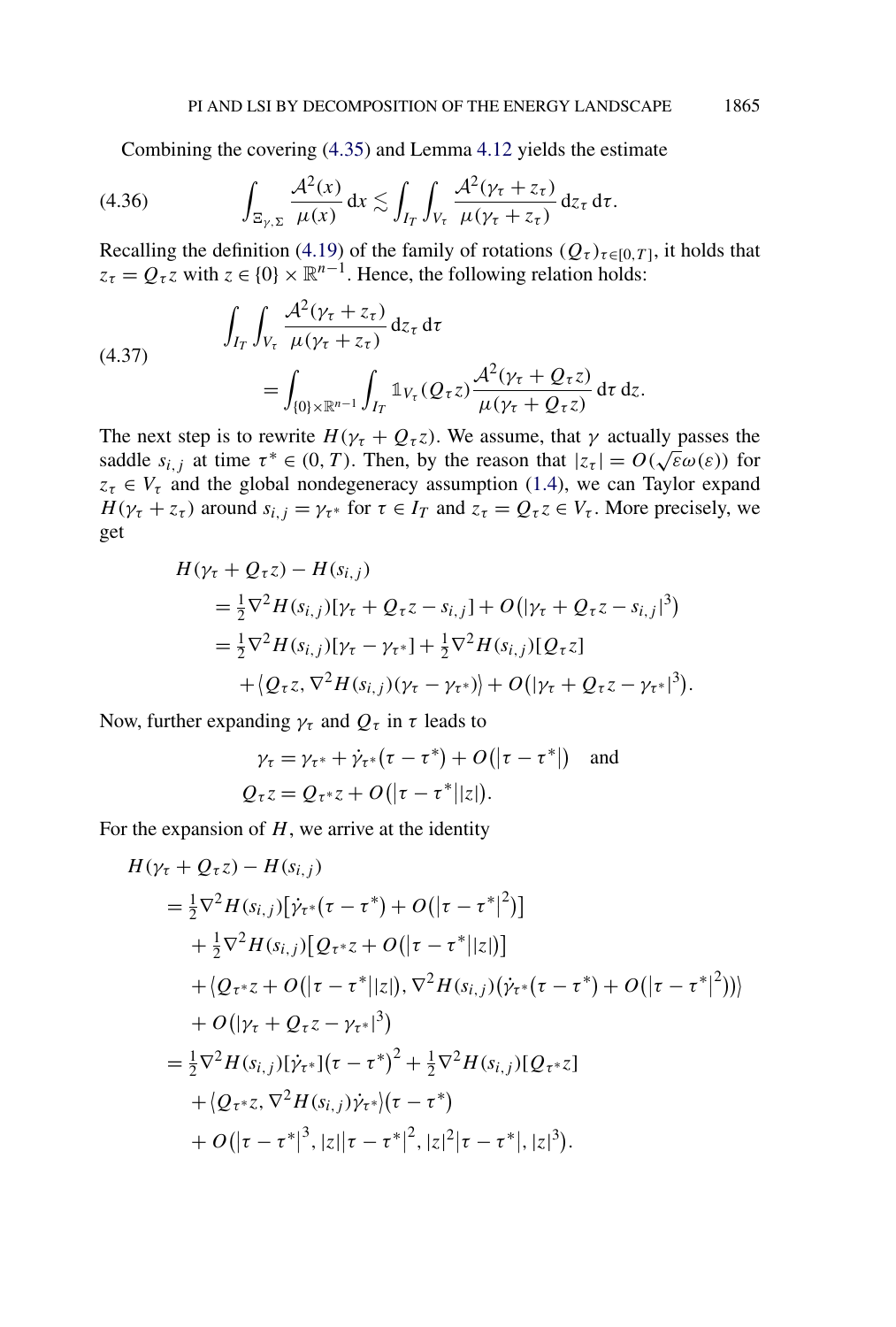Using  $|\tau - \tau^*| = O(\sqrt{\varepsilon} \omega(\varepsilon))$  and  $|z| = O(\sqrt{\varepsilon} \omega(\varepsilon))$ , we obtain for the error the estimate

$$
O(|\tau - \tau^*|^3, |z||\tau - \tau^*|^2, |z|^2|\tau - \tau^*|, |z|^3)
$$
  
=  $O(\varepsilon^{3/2} \omega^3(\varepsilon)).$ 

The term  $\langle Q_{\tau} \cdot z, \nabla^2 H(s_{i,j}) \dot{\gamma}_{\tau} \cdot \rangle (\tau - \tau^*)$  in the expansion of *H* has no sign and has to vanish. This is only the case, if we choose  $\dot{\gamma}_{\tau^*}$  as an eigenvector of  $\nabla^2 H(s_{i,j})$ to the negative eigenvalue  $\lambda^{-}(s_{i,j})$ , because then

$$
\langle Q_{\tau^*}z, \nabla^2 H(s_{i,j})\dot{\gamma}_{\tau^*}\rangle(\tau-\tau^*)=\lambda^-(s_{i,j})\langle Q_{\tau^*}z, \dot{\gamma}_{\tau^*}\rangle=0.
$$

Additionally, by this choice of  $\dot{\gamma}_{\tau^*}$  the quadratic form  $\nabla^2 H(s_{i,j})[\dot{\gamma}_{\tau^*}]$  evaluates to

$$
\nabla^2 H(s_{i,j})[\dot{\gamma}_{\tau^*}] = \lambda^-(s_{i,j})|\dot{\gamma}_{\tau^*}|^2 = \lambda^-(s_{i,j}).
$$

Therefore, we deduced the desired rewriting of  $H(\gamma_\tau + Q_\tau z)$  as

(4.38) 
$$
H(\gamma_{\tau} + Q_{\tau} z) = H(s_{i,j}) - |\lambda^{-}(s_{i,j})| (\tau - \tau^{*})^{2} + \frac{1}{2} \nabla^{2} H(s_{i,j}) [Q_{\tau^{*}} z] + O(\varepsilon^{3/2} \omega^{3}(\varepsilon)).
$$

From the regularity assumptions on the transport interpolation, we can deduce that

$$
\tilde{\Sigma}_{\tau}^{-1}[Q_{\tau}z] = \tilde{\Sigma}_{\tau^*}^{-1}[Q_{\tau}z] + O(|\tau - \tau^*||z|^2) \n= \tilde{\Sigma}_{\tau^*}^{-1}[Q_{\tau^*}z + O(|\tau - \tau^*||z|)] + O(|\tau - \tau^*||z|^2) \n= \tilde{\Sigma}_{\tau^*}^{-1}[Q_{\tau^*}z] + O(\varepsilon^{3/2}\omega^3(\varepsilon)).
$$

Then it follows easily from the definition [\(4.23\)](#page-52-0) of  $P_\tau$  that

$$
(4.39) \t\t\t P_{\tau} \approx P_{\tau^*} \t\t \text{for } \tau \in I_T.
$$

Applying the cost estimate [\(4.23\)](#page-52-0) of Lemma [4.13,](#page-52-0) the representation (4.38) and the identity (4.39) yields the estimate for  $(\gamma_{\tau} + Q_{\tau}z) \in \Xi_{\gamma, \Sigma}$ 

$$
(4.40) \frac{\mathcal{A}^2(\gamma_{\tau} + Q_{\tau} z)}{\mu(\gamma_{\tau} + Q_{\tau} z)} \lesssim Z_{\mu} e^{H(s_{i,j})/\varepsilon} P_{\tau^*}^2 e^{-(2\tilde{\Sigma}_{\tau^*}^{-1} - \nabla^2 H(s_{i,j}))[Q_{\tau^*} z]/(2\varepsilon) - |\lambda^-(s_{i,j})|(\tau - \tau^*)^2/(2\varepsilon)}.
$$

The exponentials are densities of two Gaussian, if we put an additional constraint on the transport interpolation. Namely, we postulate

$$
2\tilde{\Sigma}_{\tau^*}^{-1} - \nabla^2 H(s_{i,j}) > 0 \qquad \text{on span } V_{\tau^*}
$$

<span id="page-57-0"></span>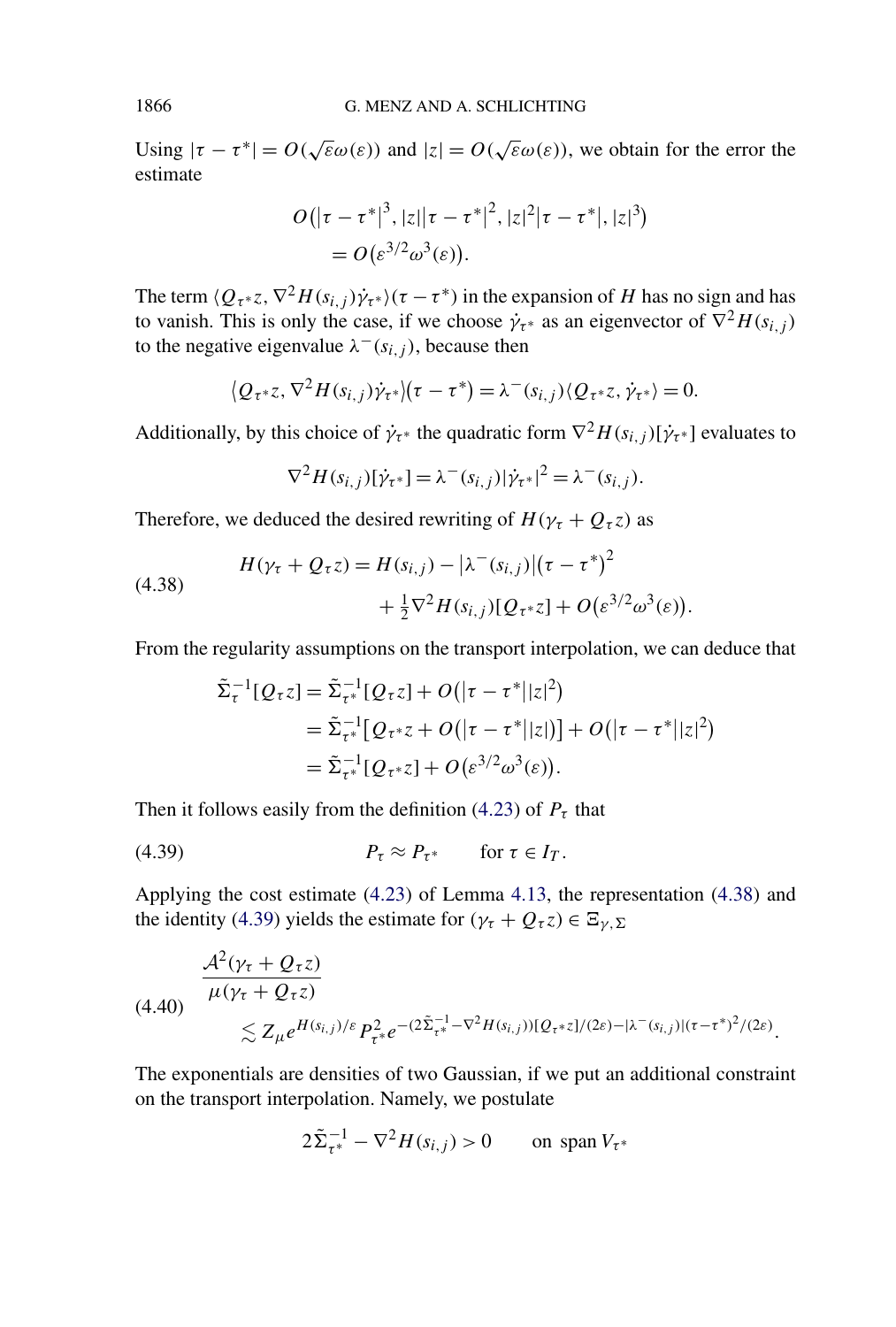in the sense of quadratic forms. It holds that span  $V_{\tau}$  ≠ =  $Q_{\tau}$  \* ({0} × R<sup>n-1</sup>) = span $\{\dot{\gamma}_{\tau^*}\}^{\perp}$  is stable subspace of  $\nabla^2 H(s_{i,j})$ . With these preliminary considerations, we finally are able to estimate the right-hand side of [\(4.37\)](#page-56-0) as follows:

$$
\int_{\{0\} \times \mathbb{R}^{n-1}} \int_{I_T} \mathbb{1}_{V_{\tau}}(Q_{\tau}z) \frac{\mathcal{A}^2(\gamma_{\tau} + Q_{\tau}z)}{\mu(\gamma_{\tau} + Q_{\tau}z)} d\tau dz
$$
\n
$$
\lesssim 2_{\mu} e^{H(s_{i,j})/\varepsilon} \int_{\{0\} \times \mathbb{R}^{n-1}} \int_{I_T} P_{\tau^*}^2
$$
\n
$$
\times e^{-(2\tilde{\Sigma}_{\tau^*}^{-1} - \nabla^2 H(s_{i,j}))[Q_{\tau^*}z]/(2\varepsilon) - |\lambda - (s_{i,j})|(\tau - \tau^*)^2/(2\varepsilon)} d\tau dz
$$
\n
$$
\leq Z_{\mu} e^{H(s_{i,j})/\varepsilon} \frac{\sqrt{2\pi\varepsilon}}{\sqrt{|\lambda - (s_{i,j})|}} \int_{\{0\} \times \mathbb{R}^{n-1}} P_{\tau^*}^2 e^{-(2\tilde{\Sigma}_{\tau^*}^{-1} - \nabla^2 H(s_{i,j}))[Q_{\tau^*}z]/(2\varepsilon)} d\tau
$$
\n
$$
= Z_{\mu} e^{H(s_{i,j})/\varepsilon} \frac{\sqrt{2\pi\varepsilon}}{\sqrt{|\lambda - (s_{i,j})|}} P_{\tau^*}^2 \frac{(2\pi\varepsilon)^{(n-1)/2}}{\sqrt{\det_{1,1}(Q_{\tau^*}^T(2\tilde{\Sigma}_{\tau^*}^{-1} - \nabla^2 H(s_{i,j}))Q_{\tau^*})}}
$$
\n
$$
= \frac{Z_{\mu}}{(2\pi\varepsilon)^{n/2}} e^{H(s_{i,j})/\varepsilon} \frac{2\pi\varepsilon}{\sqrt{|\lambda - (s_{i,j})|}} \frac{\det_{1,1}(Q_{\tau^*}^T(2\tilde{\Sigma}_{\tau^*}^{-1} - \nabla^2 H(s_{i,j}))Q_{\tau^*})}{\text{to optimize!}}
$$

The final step consists of optimizing the choice of  $\tilde{\Sigma}_{\tau^*}$ . Let us use the notation  $A = Q_{\tau^*}^{\top} \tilde{\Sigma}_{\tau^*}^{-1} Q_{\tau^*}$  and  $B = Q_{\tau^*}^{\top} H(s_{i,j}) Q_{\tau^*}$ . Then the minimization problem has the structure

(4.42) 
$$
\inf_{A \in \mathbb{R}_{sym,+}^{n \times n}} \left\{ \frac{\det_{1,1} A}{\sqrt{\det_{1,1} (2A - B)}} : 2A - B > 0 \text{ on } \{0\} \times \mathbb{R}^{n-1} \right\}.
$$

In the [Appendix,](#page-60-0) we show in Lemma [C.2](#page-71-0) that the optimal value of  $(4.42)$  is attained at  $\tilde{\Sigma}_{\tau^*}^{-1} = \nabla^2 H(s_{i,j})$  restricted to  $V_{\tau^*}$ . The optimal value is given by

$$
\frac{\det_{1,1} A}{\sqrt{\det_{1,1}(2A-B)}} = \sqrt{\det_{1,1}(Q_{\tau^*}^\top \nabla^2 H(s_{i,j}) Q_{\tau^*})}.
$$

Because  $V_{\tau^*}$  is the stable subspace of  $\nabla^2 H(s_{i,j})$ , it holds

$$
(4.43) \quad \det_{1,1}(Q_{\tau^*}^\top \nabla^2 H(s_{i,j}) Q_{\tau^*}^\top) = \frac{\det(\nabla^2 H(s_{i,j}))}{\lambda^-(s_{i,j})} = \frac{|\det(\nabla^2 H(s_{i,j}))|}{|\lambda^-(s_{i,j})|}.
$$

The final step is a combination of  $(4.36)$ ,  $(4.37)$ ,  $(4.41)$  and  $(4.43)$  to obtain the desired estimate [\(4.34\)](#page-55-0). This together with [\(4.33\)](#page-55-0) concludes [\(4.17\)](#page-49-0) of Lemma [4.11.](#page-49-0)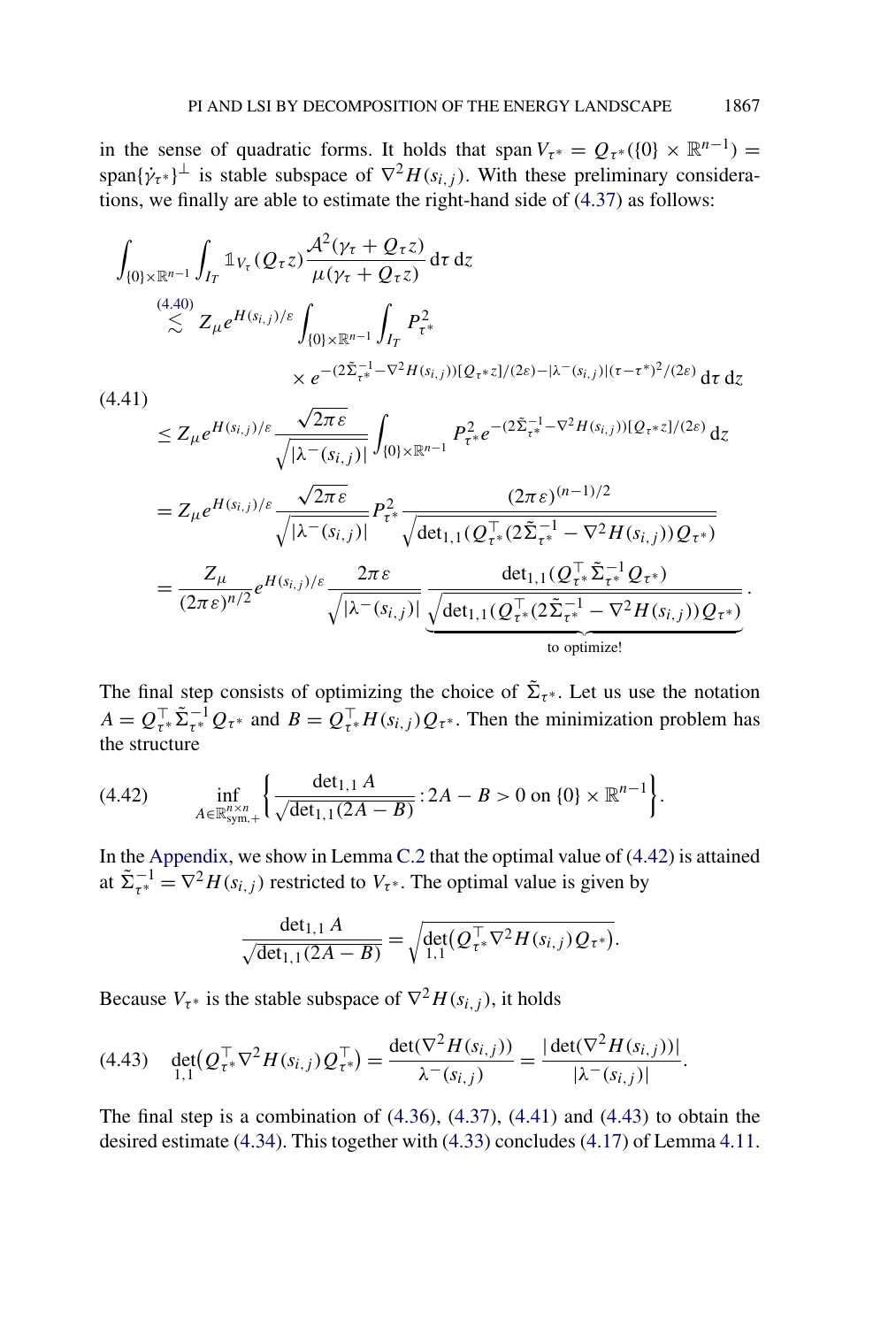<span id="page-59-0"></span>4.3.5. *Proof of Lemma* [4.11:](#page-49-0) *Total error estimate*. For the verification of Lemma [4.11,](#page-49-0) it is only left to deduce the estimate [\(4.18\)](#page-50-0). For that purpose, we analyze the error terms in the estimate [\(4.17\)](#page-49-0) that is,

$$
\mathcal{T}_{\mu}^{2}(v_{i}, v_{j})\n\lesssim \frac{Z_{\mu}}{(2\pi\epsilon)^{n/2}}e^{H(s_{i,j})/\epsilon}2\pi\epsilon \left(\frac{\sqrt{|\det(\nabla^{2}H(s_{i,j}))|}}{|\lambda^{-}(s_{i,j})|} + \frac{T(C_{\Sigma})^{(n-1)/2}}{\sqrt{2\pi\epsilon}}e^{-\omega^{2}(\epsilon)}\right)\n= O(1)\n\qquad \qquad \underbrace{-O(\epsilon^{-1/2}e^{-\omega^{2}(\epsilon)})}.
$$

By the choice of  $\omega(\varepsilon) \ge |\log \varepsilon|^{1/2}$ , enforced by Lemma [4.6,](#page-45-0) we see that

$$
O(\varepsilon^{-1/2}e^{-\omega^2(\varepsilon)})=O(\sqrt{\varepsilon}).
$$

Recalling, that " $\leq$ " means " $\leq$ " up to a multiplicative error of order 1 +  $O(\sqrt{\epsilon}\omega^3(\epsilon))$  we get the desired estimate [\(4.18\)](#page-50-0)

$$
\mathcal{T}_{\mu}^{2}(v_{i}, v_{j}) \lesssim \frac{Z_{\mu}}{(2\pi \varepsilon)^{n/2}} e^{H(s_{i,j})/\varepsilon} 2\pi \varepsilon \frac{\sqrt{|\det(\nabla^{2} H(s_{i,j}))|}}{|\lambda^{-}(s_{i,j})|} (1 + O(\sqrt{\varepsilon} \omega^{3}(\varepsilon))).
$$

4.4. *Proof of Theorem* [2.12:](#page-12-0) *Conclusion of the mean-difference estimate*. With the help of Lemma [4.6](#page-45-0) and Lemma [4.11](#page-49-0) the proof of Theorem [2.12](#page-12-0) is straightforward. We can estimate the mean-differences w.r.t. to the measure  $\mu_i$  by introducing the means w.r.t. the approximations  $v_i$  and  $v_j$ 

$$
\begin{aligned} \left(\mathbb{E}_{\mu_i}(f) - \mathbb{E}_{\mu_j}(f)\right)^2 \\ &= \left(\mathbb{E}_{\mu_i}(f) - \mathbb{E}_{\nu_i}(f) + \mathbb{E}_{\nu_i}(f) - \mathbb{E}_{\nu_j}(f) + \mathbb{E}_{\nu_j}(f) - \mathbb{E}_{\mu_j}(f)\right)^2. \end{aligned}
$$

We apply the Young inequality with a weight that is motivated by the final total multiplicative error term  $R(\varepsilon)$  in Theorem [2.12.](#page-12-0) More precisely,

$$
\begin{aligned} \left(\mathbb{E}_{\mu_i}(f) - \mathbb{E}_{\mu_j}(f)\right)^2 &\leq (1 + \varepsilon^{1/2} \omega^3(\varepsilon) \left(\mathbb{E}_{\nu_i}(f) - \mathbb{E}_{\nu_j}(f)\right)^2 \\ &+ 2(1 + \varepsilon^{-1/2} \omega^{-3}(\varepsilon) \left(\left(\mathbb{E}_{\mu_i}(f) - \mathbb{E}_{\nu_i}(f)\right)^2 + \left(\mathbb{E}_{\mu_j}(f) - \mathbb{E}_{\nu_j}(f)\right)^2\right). \end{aligned}
$$

Then the estimate [\(4.6\)](#page-45-0) of Lemma [4.6](#page-45-0) yields

(4.44) 
$$
\left(\mathbb{E}_{\mu_i}(f) - \mathbb{E}_{\mu_j}(f)\right)^2 \leq \left(1 + \sqrt{\varepsilon}\omega^3(\varepsilon)\right)\left(\mathbb{E}_{\nu_i}(f) - \mathbb{E}_{\nu_j}(f)\right)^2 + O(\varepsilon) \int |\nabla f|^2 d\mu,
$$

which justifies the statement, that the approximation only leads to higher-order error terms in  $\varepsilon$ . An application of [\(4.1\)](#page-43-0) to the estimate (4.44) transfers the mean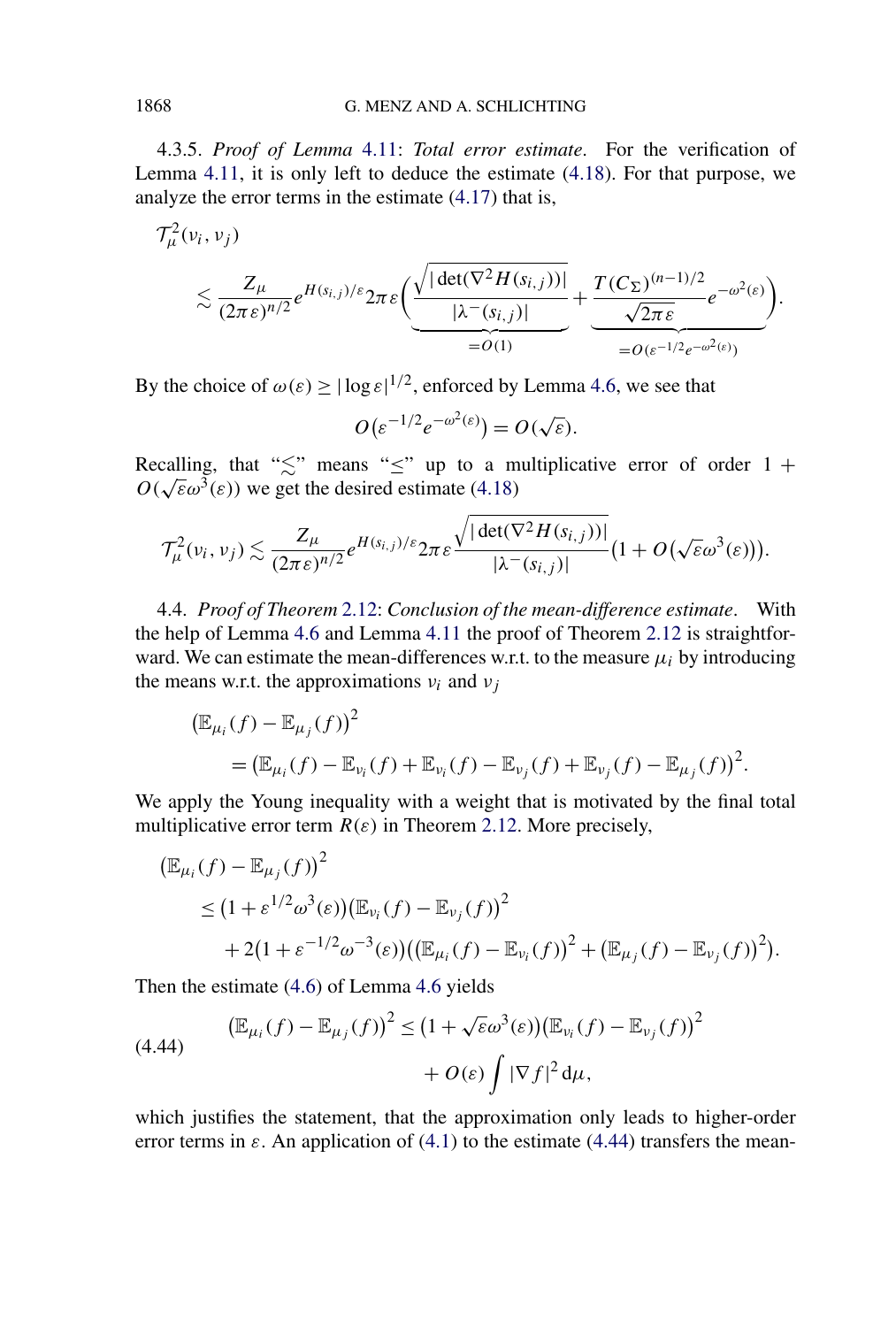<span id="page-60-0"></span>difference to the Dirichlet form with the help of the weighted transport distance

$$
\left(\mathbb{E}_{\mu_i}(f) - \mathbb{E}_{\mu_j}(f)\right)^2 \leq \left((1 + \sqrt{\varepsilon}\omega^3(\varepsilon))\mathcal{T}_{\mu}^2(\nu_i, \nu_j) + O(\varepsilon)\right) \int |\nabla f|^2 d\mu.
$$

The weighted transport distance  $\mathcal{T}_{\mu}(v_i, v_j)$  is dominating the above estimate. Finally, we arrive at the estimate

$$
\left(\mathbb{E}_{\mu_i}(f)-\mathbb{E}_{\mu_j}(f)\right)^2\lesssim \mathcal{T}^2_\mu(\nu_i,\nu_j)\int |\nabla f|^2\,\mathrm{d}\mu.
$$

Now, the Theorem [2.12](#page-12-0) follows directly from an application of the estimate [\(4.18\)](#page-50-0) of Lemma [4.11](#page-49-0) and setting  $\omega(\varepsilon) = |\log \varepsilon|^{1/2}$ .

## APPENDIX A: PROPERTIES OF THE LOGARITHMIC MEAN A

In this part of the Appendix, we collect some properties of the logarithmic mean  $\Lambda(\cdot, \cdot)$ . A more complete study can be found in [\[11\]](#page-73-0).

Let us first recall the definition of  $\Lambda(\cdot, \cdot): \mathbb{R}^+ \times \mathbb{R}^+ \to \mathbb{R}^+$ 

(A.1) 
$$
\Lambda(a, b) = \int_0^1 a^s b^{1-s} ds = \begin{cases} \frac{a-b}{\log a - \log b}, & a \neq b, \\ a, & a = b. \end{cases}
$$

The equation (A.1) justifies the statement, that  $\Lambda(\cdot, \cdot)$  is a mean, since one immediately recovers the simple bounds  $\min\{a, b\} \leq \Lambda(a, b) \leq \max\{a, b\}$ . Moreover, two other immediate properties are:

- $\Lambda(\cdot, \cdot)$  is symmetric
- $\Lambda(\cdot, \cdot)$  is homogeneous of degree one, that is, for  $\Lambda(\lambda a, \lambda b) = \lambda \Lambda(a, b)$  for  $\lambda > 0$ .

The derivatives of  $\Lambda(\cdot, \cdot)$  are given by straight-forward calculus

$$
\partial_a \Lambda(a, b) = \frac{1 - \Lambda(a, b)/a}{\log a - \log b} > 0 \quad \text{and} \quad \partial_b \Lambda(a, b) = \frac{1 - \Lambda(a, b)/b}{\log b - \log a} > 0.
$$

Hence,  $\Lambda(\cdot, \cdot)$  is strictly monotone increasing in both arguments.

The following result is almost classical and proven for instance in [\[11\]](#page-73-0), Theorem 1, [\[35\]](#page-74-0), Appendix A, and [\[7\]](#page-73-0).

LEMMA A.1. *The logarithmic mean can be bounded below by the geometric mean and above by the arithmetic mean*

(A.2) 
$$
\sqrt{ab} \le \Lambda(a, b) \le \frac{a+b}{2},
$$

*with equality if and only if*  $a = b$ .

The bounds in (A.2) are good, if *a* is of the same order as *b*, whereas the following bound is particularly good if  $\frac{a}{b}$  becomes very small or very large.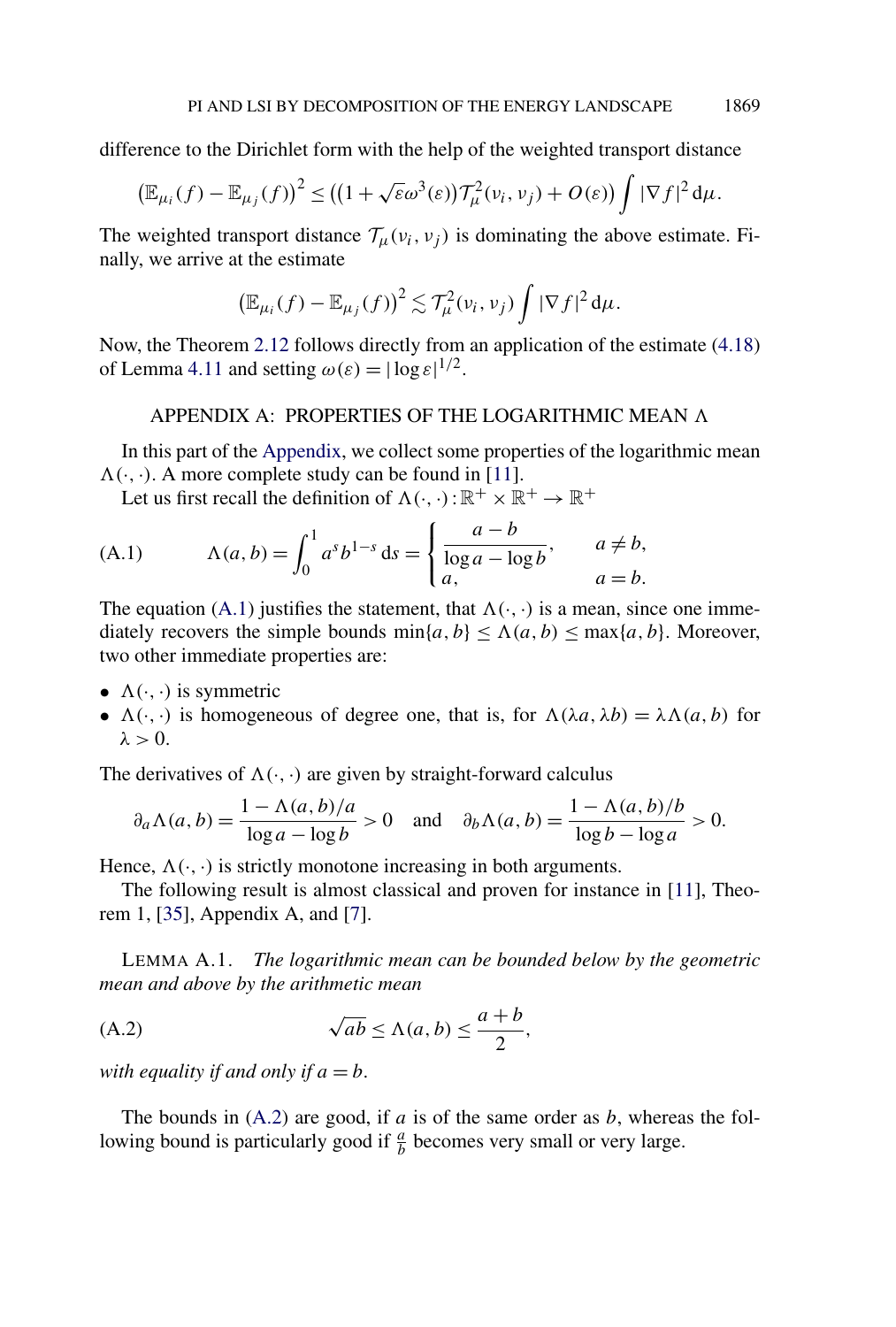LEMMA A.2. *It holds for*  $p \in (0, 1)$ *, the following bound:* 

(A.3) 
$$
\frac{\Lambda(p, 1-p)}{p(1-p)} < \min\left\{\frac{1}{p\log(1/p)}, \frac{1}{(1-p)\log(1/(1-p))}\right\}.
$$

PROOF. Let us first consider the case  $0 < p < \frac{1}{2}$ . Then it is enough to show that

(A.4) 
$$
\frac{\Lambda(p, 1-p)}{p(1-p)} p \log \frac{1}{p} = \frac{(1-2p) \log(1/p)}{(1-p) \log((1-p)/p)} \le 1.
$$

This follows easily from the following lower bound on the denominator

$$
(1-p)\log\frac{1-p}{p} = (1-2p)\log\frac{1}{p} + p\log\frac{1}{p} - (1-p)\log\frac{1}{1-p}
$$

$$
> (1-2p)\log\frac{1}{p},
$$

since  $p \log \frac{1}{p} - (1 - p) \log \frac{1}{1 - p} > 0$  for  $0 < p < \frac{1}{2}$ . The case  $\frac{1}{2} < p < 1$  follows by symmetry under the variable change  $p \mapsto 1 - p$ . It remains to check the case  $p = \frac{1}{2}$ . The left-hand side of (A.4) evaluates for  $p = \frac{1}{2}$  to

$$
\lim_{p \to 1/2} \frac{\Lambda(p, 1-p)}{p(1-p)} p \log \frac{1}{p} = \log 2 < 1.
$$

The logarithmic mean also occurs in the following optimization problem, which appears in the proof of the optimality of the Eyring–Kramers formula for the logarithmic Sobolev constant in one dimension (cf. Section [2.4\)](#page-18-0).

LEMMA A.3. *For*  $p \in (0, 1)$  *and*  $t \in (0, 1)$ *, we define the function*  $h_p(t)$  *according to*

(A.5) 
$$
h_p(t) = \frac{(\sqrt{t/p} - \sqrt{(1-t)/(1-p)})^2}{t \log(t/p) + (1-t) \log((1-t)/(1-p))}.
$$

*Then it holds*

(A.6) 
$$
\min_{t \in (0,1)} h_p(t) = \frac{\Lambda(p, 1-p)}{p(1-p)}.
$$

*The minimum in* (A.6) *is attained for*  $t = 1 - p$ .

**PROOF.** Let us introduce the function  $f_p:(0,1) \to \mathbb{R}$  and  $g_p:(0,1) \to \mathbb{R}$ given by the nominator and denominator of  $h_p$  in (A.5), namely

$$
f_p(t) := \left(\sqrt{\frac{t}{p}} - \sqrt{\frac{1-t}{1-p}}\right)^2
$$
 and  $g_p(t) := t \log \frac{t}{p} + (1-t) \log \frac{1-t}{1-p}$ .

<span id="page-61-0"></span>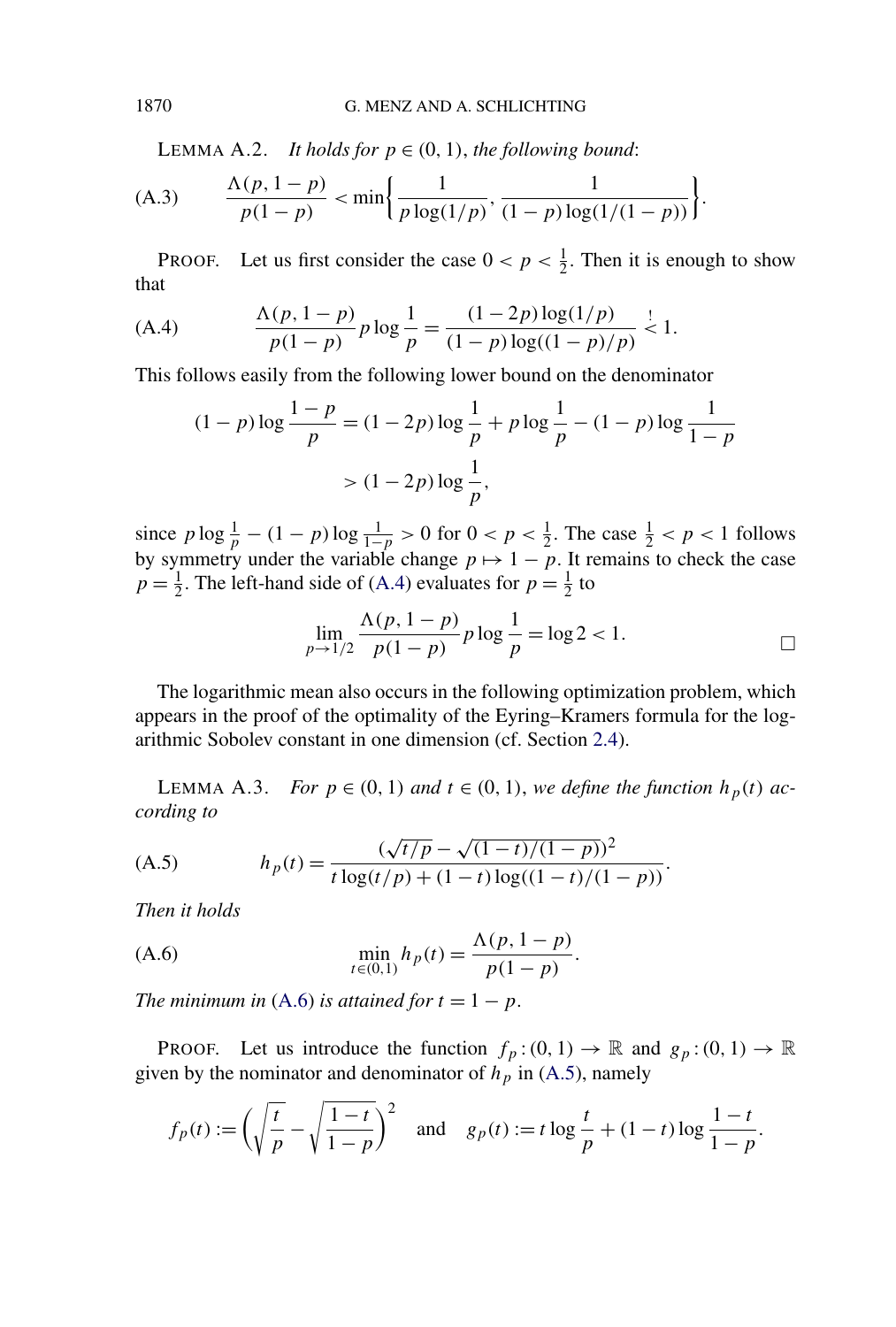It is easy to verify, that the following relations for the derivatives hold true:

$$
f_p'(t) = \left(\sqrt{\frac{t}{p}} - \sqrt{\frac{1-t}{1-p}}\right) \left(\frac{1}{\sqrt{tp}} + \frac{1}{\sqrt{(1-p)(1-t)}}\right),
$$
  
(A.7) 
$$
g_p'(t) = \log \frac{t}{p} - \log \frac{1-t}{1-p},
$$

$$
f_p''(t) = \sqrt{\frac{(1-t)t}{(1-p)p}} \frac{1}{2(1-t)^2 t^2} > 0, \qquad g_p''(t) = \frac{1}{(1-t)t} > 0.
$$

Hence, both functions  $f_p$  an  $g_p$  are strictly convex and have a unique minimum for  $t = p$ , where they are both zero. The derivative of the quotient of  $f_p$  and  $g_p$ has the form

(A.8) 
$$
h'_{p}(t) := \left(\frac{f_{p}(t)}{g_{p}(t)}\right)' = \frac{1}{g_{p}^{2}(t)} \left(f'_{p}(t)g_{p}(t) - f_{p}(t)g'_{p}(t)\right).
$$

The representation (A.7) for  $g'_p$  leads to

(A.9) 
$$
h'_p(t)g_p^2(t) = (tf'_p(t) - f_p(t))\log \frac{t}{p} + ((1-t)f'_p(t) + f_p(t))\log \frac{1-t}{1-p}
$$
.

Now, we can use (A.7) for  $f'_p$  to find

$$
tf'_{p}(t) - f_{p}(t)
$$
  
(A.10) 
$$
= \left(\sqrt{\frac{t}{p}} - \sqrt{\frac{1-t}{1-p}}\right) \left(\sqrt{\frac{t}{p}} + \frac{t}{\sqrt{(1-p)(1-t)}} - \sqrt{\frac{t}{p}} + \sqrt{\frac{1-t}{1-p}}\right)
$$

$$
= \frac{1}{\sqrt{(1-p)(1-t)}} \left(\sqrt{\frac{t}{p}} - \sqrt{\frac{1-t}{1-p}}\right)
$$

and likewise

(A.11) 
$$
(1-t)f_p'(t) + f_p(t) = \frac{1}{\sqrt{tp}} \left( \sqrt{\frac{t}{p}} - \sqrt{\frac{1-t}{1-p}} \right).
$$

Using  $(A.10)$  and  $(A.11)$  in  $(A.9)$  leads by  $(A.8)$  to

$$
h'_{p}(t) = \frac{1}{g_{p}^{2}(t)} \underbrace{\left(\sqrt{\frac{t}{p}} - \sqrt{\frac{1-t}{1-p}}\right)}_{=:v_{p}(t)} \underbrace{\left(\frac{\log(t/p)}{\sqrt{(1-p)(1-t)}} + \frac{\log((1-t)/(1-p))}{\sqrt{tp}}\right)}_{=:w_{p}(t)}.
$$

Since  $g_p(p) = g'_p(p) = 0$  and  $g''_p(p) > 0$ , the function  $\frac{1}{g_p^2(t)}$  has a pole of order 4 in  $t = p$ . Moreover, the function  $v_p(t)$  has a simple zero in  $t = p$ . We have to do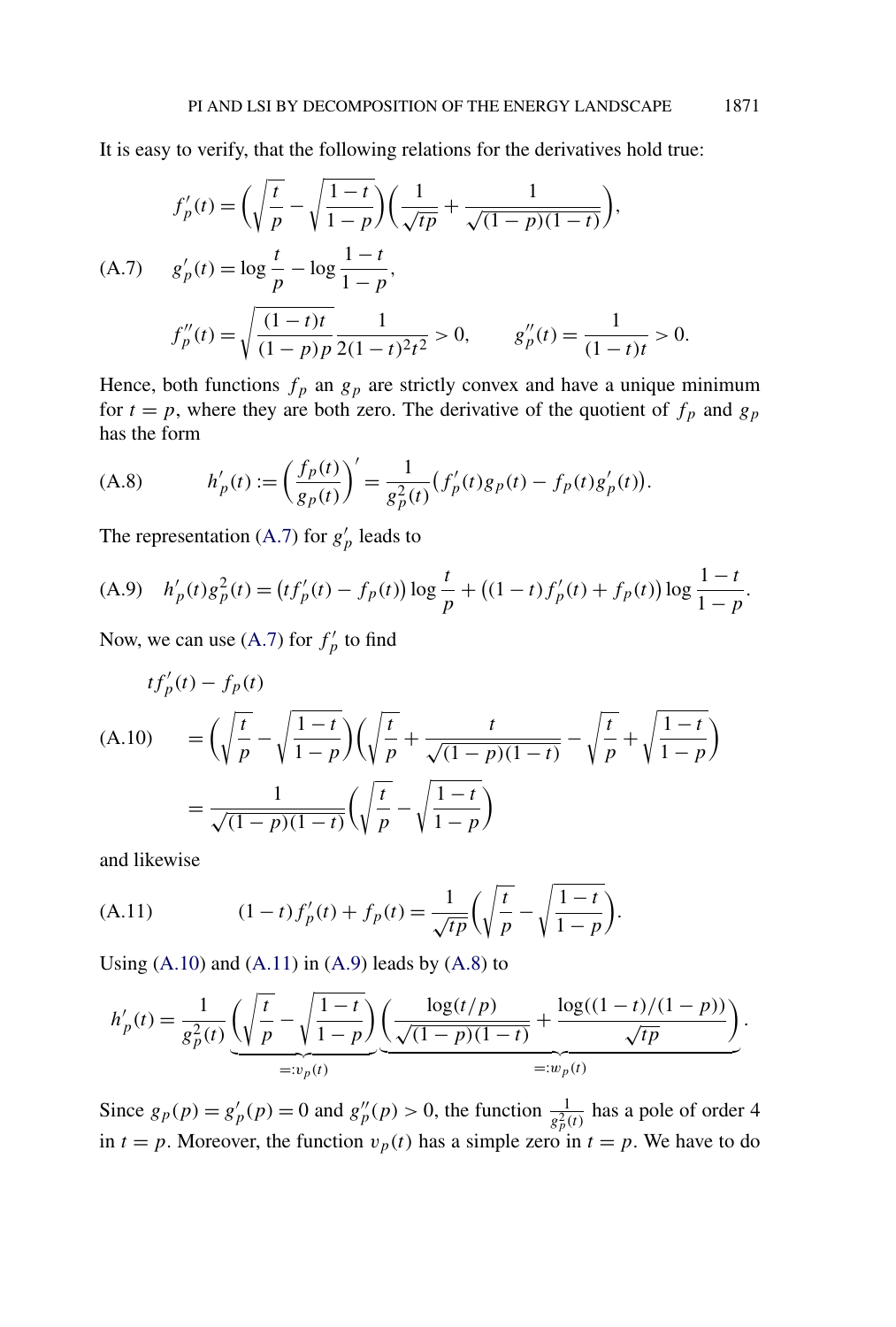some more investigations for the function  $w_p(t)$ . First, we observe that  $w_p(t)$  can be rewritten as

$$
w_p(t) = \frac{t - p}{\sqrt{(1 - t)t(1 - p)p}}
$$
  
=:\hat{w}\_p(t)  

$$
\times \underbrace{\left(\frac{\sqrt{tp} \log(t/p)}{(t - p)} - \frac{\sqrt{(1 - t)(1 - p)} \log((1 - t)/(1 - p))}{(p - t)}\right)}_{:=\tilde{w}_p(t)}.
$$

The function  $\tilde{w}_p(t)$  can be expressed in terms of the logarithmic mean

(A.12) 
$$
\tilde{w}_p(t) = \frac{\sqrt{tp}}{\Lambda(t, p)} - \frac{\sqrt{(1-t)(1-p)}}{\Lambda(1-t, 1-p)}
$$

and is measuring the defect in the geometric-logarithmic mean inequality [\(A.2\)](#page-60-0). Let us switch to exponential variables and set

$$
x(t) := \log \sqrt{\frac{t}{p}} \quad \text{and} \quad y(t) := \log \sqrt{\frac{1-t}{1-p}}.
$$

Note that either  $x(t) \le 0 \le y(t)$  for  $t \le p$  or  $y(t) \le 0 \le x(t)$  for  $t \ge 0$  with equality only for  $t = p$ . Therewith, (A.12) can be rewritten as

$$
\tilde{w}_p(t) = \frac{x(t)}{\sinh(x(t))} - \frac{y(t)}{\sinh(y(t))}.
$$

By making use of the fact, that the function  $x \mapsto \frac{x}{\sinh x}$  is symmetric, strictly monotone decreasing in  $|x|$  and has a unique maximum in 1, we can conclude that

$$
\tilde{w}_p(t) = 0
$$
 if and only if  $x(t) = -y(t)$ .

The solutions to the equation  $x(t) = -y(t)$  are given for  $t \in \{p, 1 - p\}$ . Let us first consider the case  $t = p$ , then  $x(t) = y(t) = 0$  and  $w_p(p)$  is a zero of order 2, since the function  $x \mapsto \frac{x}{\sinh(x)}$  is strictly concave for  $t = 0$ . Now, we can go back to  $h'_p(t)$  and argue with the representation

$$
\lim_{t \to p} h'_p(t) = \lim_{t \to p} \frac{v_p(t)\hat{w}_p(t)\tilde{w}_p(t)}{g_p^2(t)} \neq 0.
$$

This is a consequence of counting the zeros for  $t = p$  in the nominator and denominator according to their order; for the denominator  $g_p^2(p)$  is a zero of order 4. For the nominator, we have  $v_p(p)$  is a zero of order 1,  $\hat{w}_p(p)$  is a zero of order 1 and  $\tilde{w}_p(p)$  is a zero of order 2, which leads in total again to a zero of order 4 exactly compensating the zero of the denominator.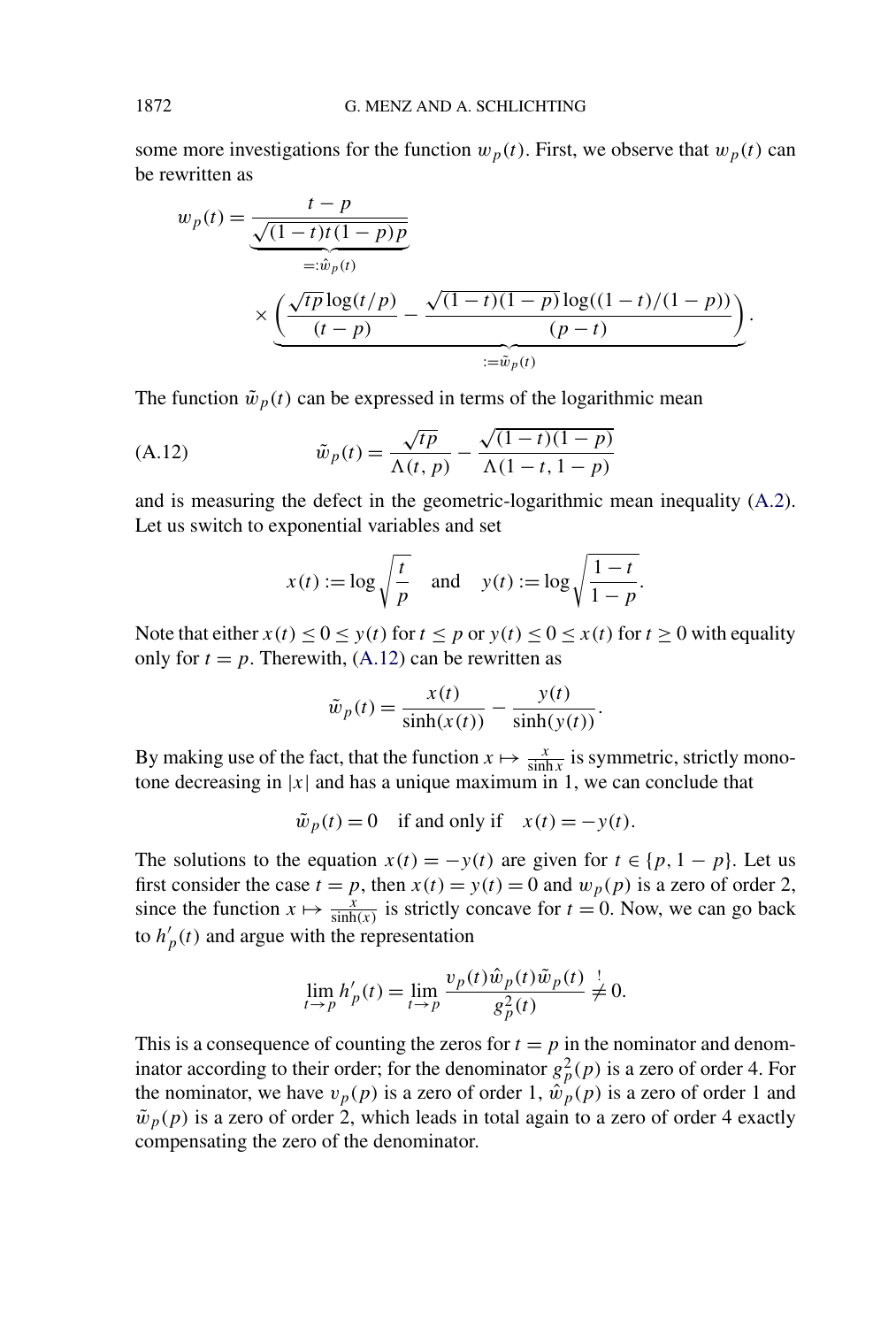<span id="page-64-0"></span>The other case is  $t = 1 - p$ . Let us evaluate  $h_p(1 - p)$ , which is given by

$$
h_p(1-p) = \frac{(p - (1-p))^2/(p(1-p))}{(1-p)\log((1-p)/p) + p\log(p/(1-p))}
$$
  
= 
$$
\frac{1}{p(1-p)} \frac{(p - (1-p))^2}{(p - (1-p))\log(p/(1-p))} = \frac{\Lambda(p, 1-p)}{p(1-p)}.
$$

Since  $t = 1 - p$  is the only critical point of  $h_p(t)$  inside (0, 1), it remains to check whether the boundary values are larger than  $h_p(1 - p)$ . They are given by

$$
\lim_{t \to 0} h_p(t) = \frac{1}{(1-p) \log(1/(1-p))} \quad \text{and} \quad \lim_{t \to 1} h_p(t) = \frac{1}{p \log(1/p)}.
$$

We observe that the demanded inequality to be in a global minimum

$$
h_p(1-p) = \frac{\Lambda(p, 1-p)}{p(1-p)} \stackrel{!}{\leq} \min\left\{\frac{1}{p\log(1/p)}, \frac{1}{(1-p)\log(1/(1-p))}\right\}
$$

is just [\(A.3\)](#page-61-0) of Lemma [A.2.](#page-61-0)  $\Box$ 

#### APPENDIX B: INTEGRATION BY PARTS ON BASINS OF ATTRACTION

The goal of this Appendix is to proof the integration by parts formula, which is an ingredient of the Lyapunov approach in Section [3.](#page-20-0)

THEOREM B.1 (Integration by parts). Let  $H \in C^3(\mathbb{R}^n, \mathbb{R})$  be a Morse func*tion* (cf. Definition [1.3\)](#page-3-0) with compact sublevel sets and let  $\Omega$  be the basin of attrac*tion associated to a local minimum of H* (*cf*. *Definition* [B.7\)](#page-66-0), *then it holds*

$$
\forall f, g \in H^{1}(\mu|_{\Omega}) \qquad \text{with } \nabla g \parallel \nabla H \text{ on } \partial \Omega: \int_{\Omega} f(-Lg) d\mu = \varepsilon \int_{\Omega} \langle \nabla f, \nabla g \rangle d\mu,
$$

*where*  $\nabla g \parallel \nabla H$  *means*  $|\nabla g(x) \cdot \nabla H| = |\nabla g(x)| |\nabla H(x)|$  *for*  $\mathcal{H}^{n-1}$ *-a.e.*  $x \in \partial \Omega$ *.* 

REMARK B.2. The property of *H* possessing compact sublevel sets is called proper. This gives enough compactness, that is, the Palais–Smale condition [\[29\]](#page-74-0), Definition 6.2.1, to apply several results from Morse theory and dynamical systems. Moreover, if *H* satisfies Assumption [\(1.4\)](#page-4-0), then *H* is proper.

### **B.1. Properties of gradient flows.**

DEFINITION B.3 (Gradient flow). Let  $\phi_t(x)$  be the trajectory associated to the negative gradient flow of *H* started in *x*, that is,

$$
\partial_t \phi_t = -\nabla H(\phi_t)
$$
 and  $\phi_0(x) = x \in \mathbb{R}^n$ .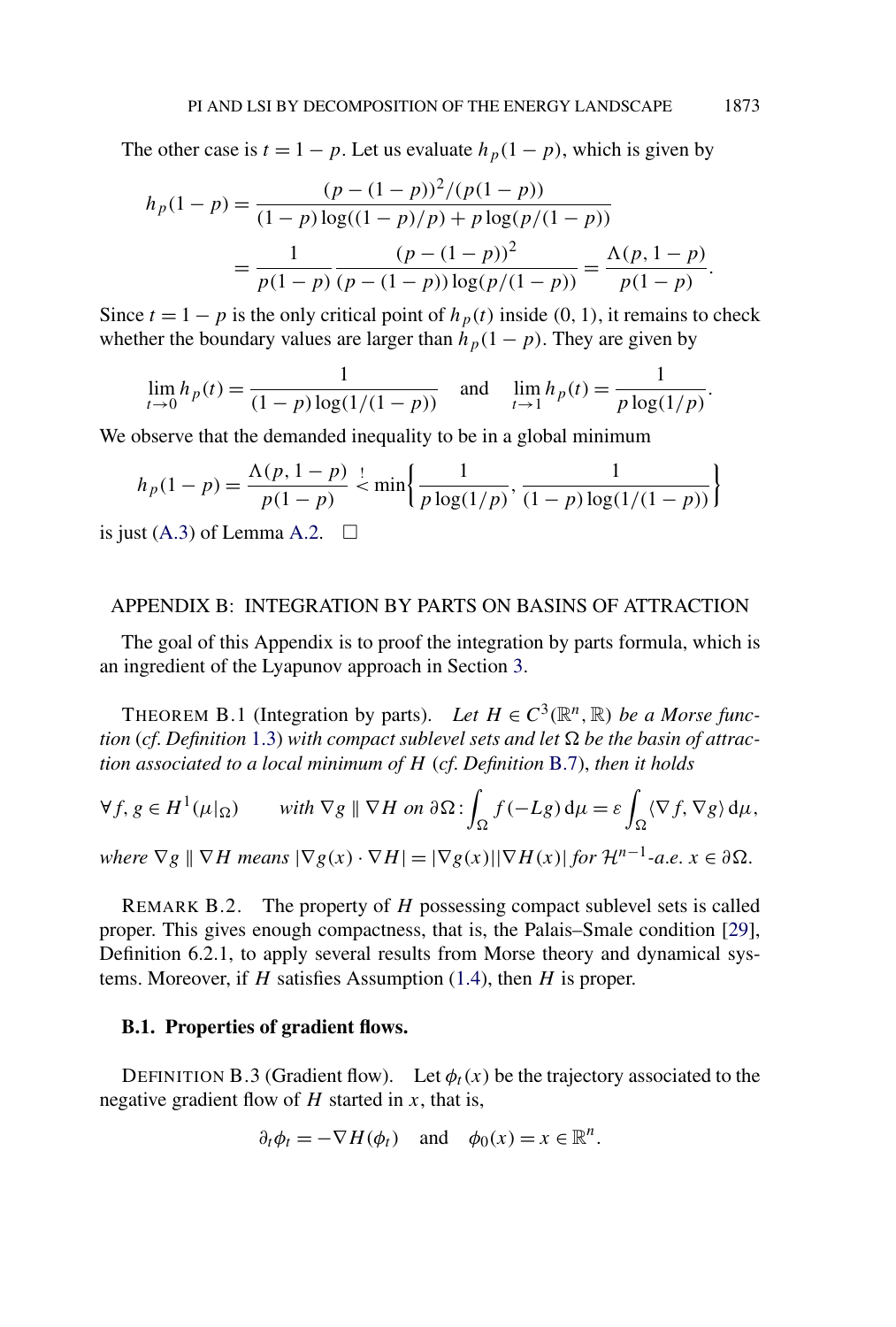<span id="page-65-0"></span>LEMMA B.4 (Properties of gradient flow trajectories).

(i) *For each x*, *the trajectory*  $t \mapsto \phi_t(x)$  *has a maximal interval of definition of the form*  $(-\alpha_x, \infty)$  *for*  $\alpha_x \in (-\infty, 0) \cup \{-\infty\}.$ 

(ii) *For each*  $x: \lim_{t\to\infty} \phi_t(x) =: \phi_\infty(x) \in S$ .

(iii) *Stability on finite time intervals, that is, for any*  $T > 0$  *holds if*  $x_n \to x$  *also*  $\phi_T(x_n) \rightarrow \phi_T(x)$ .

**PROOF.** Since *H* is locally Lipschitz, the trajectory  $\phi_t(x)$  has a maximal interval of definition  $0 \in (α_x, β_x) \cup \{\pm ∞\}$  by the Picard–Lindelöf theorem. Moreover, since

(B.1) 
$$
\partial_t H(x_t) = -|\nabla H(x_t)|^2 = -|\dot{x}_t|^2 \le 0
$$

the trajectory  $\{\phi_t(x)\}_{t>0}$  is confined to the sublevel set  $\{y : H(y) \leq H(x)\}\)$ , which is compact, since *H* is proper. On this sublevel set, *H* is globally Lipschitz and the limit  $\lim_{t\to\infty} \phi_t(x) =:\phi_\infty(x)$  exists proving (i). In addition, this implies

$$
\int_0^\infty \left|\nabla H(\phi_t)\right|^2 \mathrm{d}t \stackrel{\text{(B.1)}}{=} -\int_0^\infty \partial_t H(\phi_t) \mathrm{d}t = H(x) - H(\phi_\infty(x)) < \infty.
$$

Therefore, it follows  $\phi_{\infty}(x) \in \mathcal{S} := \{x \in \mathbb{R}^n : \nabla H(x) = 0\}$  is a critical point proving (ii). The stability follows from the estimate

(B.2)  
\n
$$
|\phi_T(x_n) - \phi_T(x)| = \left| x_n + \int_0^T \partial_t \phi_t(x_n) dt - x - \int_0^T \partial_t \phi_t(x) \right|
$$
\n
$$
\leq |x_n - x| + \int_0^T \left| \nabla H(\phi_t(x_n)) - \nabla H(\phi_t(x)) \right| dt.
$$

All  $\phi_t(x_n)$  are confined to a common compact set by properness of *H* and in particular  $\nabla H$  is Lipschitz continuous in this compact set. This leads for some  $K > 0$ and all  $t \in (0, T)$  to the estimate

$$
\big|\nabla H(\phi_t(x_n))-\nabla H(\phi_t(x))\big|\leq K\big|\phi_t(x_n)-\phi_t(x)\big|.
$$

Using this estimate in (B.2), we can apply the Gronwall inequality to obtain  $|\phi_T(x_n) - \phi_T(x)| \le |x_n - x| (1 + e^{KT})$ , which proves (iii). □

We want to define a global flow w.r.t. ∇*H*. Since, ∇*H* can have superlinear growth and is in particular not globally Lipschitz continuous, we use the following reparameterized version for a global flow.

THEOREM B.5 (Global flow by reparameterization [\[34\]](#page-74-0), Theorem 4.4). *A global flow of diffeomorphism*  $\tilde{\phi}_t : \mathbb{R}^n \to \mathbb{R}^n$  *w.r.t. H is defined by* 

(B.3) 
$$
\partial_t \tilde{\phi}_t(x) = F(\tilde{\phi}_t(x)) := -\frac{\nabla H(\tilde{\phi}_t(x))}{1 + |\nabla H(\tilde{\phi}_t(x))|} \text{ and } \tilde{\phi}_0(x) = x.
$$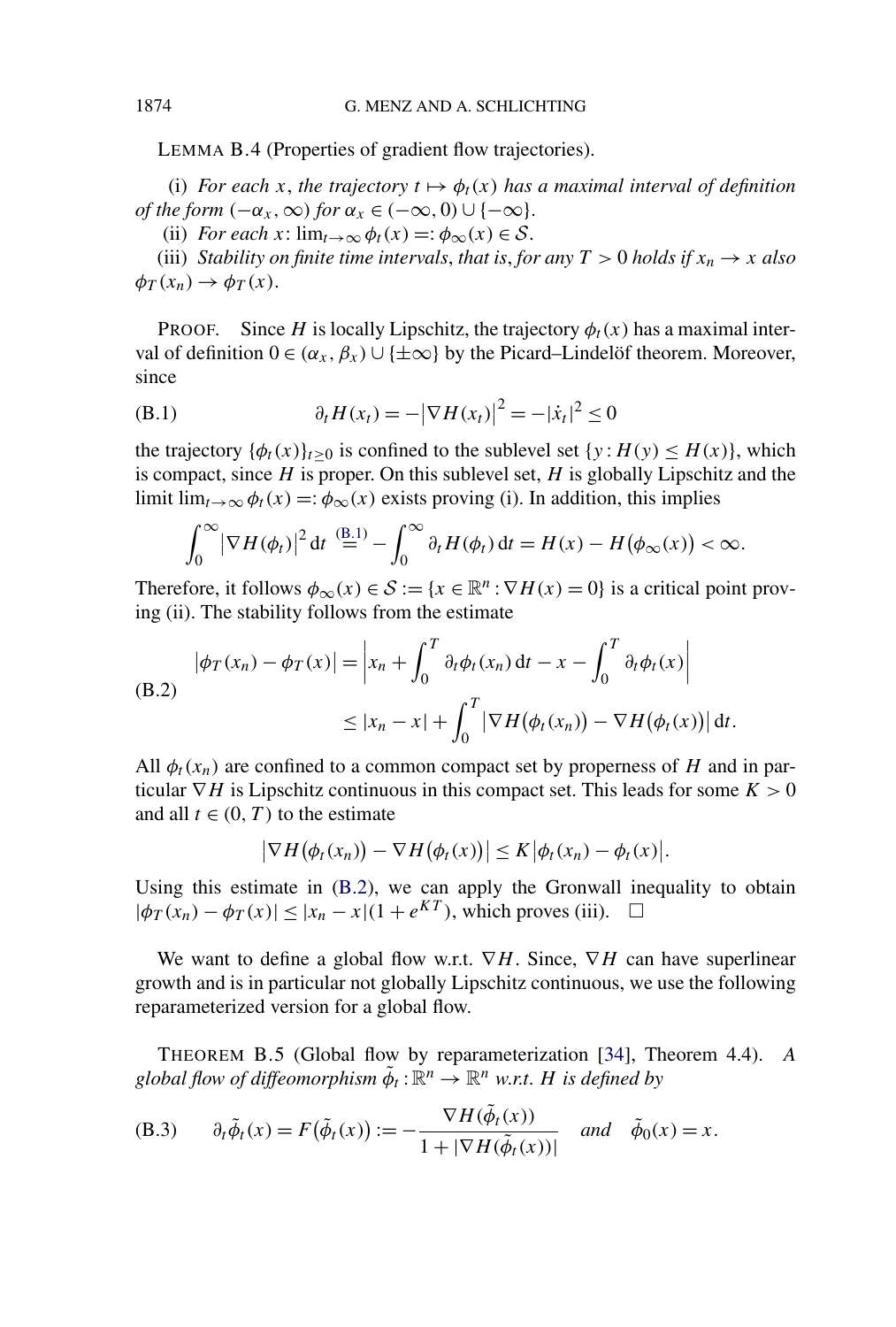<span id="page-66-0"></span>*This flow is equivalent to the negative gradient flow of H upon a reparameterization of time*. *The vector field F is globally Lipschitz and bounded*. *It defines a global flow on*  $\mathbb{R}^n$ , *that is*,  $\tilde{\phi}_{t+s} = \tilde{\phi}_t \circ \tilde{\phi}_s$  *for all t*,  $s \in \mathbb{R}$ .

COROLLARY B.6. *Each point*  $x \in \mathbb{R}^n$  *belongs to exactly one trajectory*  $t \rightarrow$  $\phi_t(x)$ .

PROOF. We apply [\[29\]](#page-74-0), Corollary 1.9.1, to the global flow  $\tilde{\phi}_t$  and by Theo-rem [B.5](#page-65-0) translate the result back to  $\phi_t$ .  $\Box$ 

#### **B.2. The stable manifold.**

DEFINITION B.7 (Stable manifold). To each critical point  $s \in S$ , the *stable manifold* is defined by

$$
W^{\mathrm{s}}(s) := \left\{ x \in \mathbb{R}^n : \lim_{t \to \infty} \phi_t(x) = s \right\}.
$$

Moreover, we call the dimension  $k \in \{0, \ldots, n\}$  of the unstable subspace of  $\nabla^2 H(s)$  the index of the saddle point *s*. If *m* is a local minimum of *H*, that is, a critical point of index 0, we call  $W^s(m)$  the *basin of attraction for m*.

Lemma [B.4\(](#page-65-0)ii) and Corollary B.6 ensure the stable manifold to be well defined and immediately provide the following.

COROLLARY B.8 (Partition of state space). *Let* S *be all critical points of H*, *then*  $\mathbb{R}^n$  *is the disjoint union of all stable manifolds denoted by* 

$$
\mathbb{R}^n := \bigcup_{s \in \mathcal{S}} W^{\mathcal{S}}(s).
$$

THEOREM B.9 (Local stable manifold theorem [\[29\]](#page-74-0), Theorem 6.3.1). *Let*  $s \in$ S and  $\mathcal{E}^s(s)$  be the stable subspace of  $\nabla^2 H(s)$ , that is,  $\nabla^2 H(s)|_{\mathcal{E}^s}$  has a positive *spectrum. Then there exists a neighborhoods*  $U, \tilde{U}$  *of s*, *such that*  $W^s(s) \cap U$  *is a*  $C$ <sup>1</sup>-graph over  $(s + \mathcal{E}^s(s))$  ∩  $\tilde{U}$ . *Especially, the dimension of*  $W^s(s)$  ∩ *U and*  $\mathcal{E}^{s}(s)$  *are equal to*  $n - k$ , *where k is the index of s*.

The local result can be extended by the reparameterized flow to the global manifold theorem.

THEOREM B.10 (Global stable manifold theorem [\[29\]](#page-74-0), Corollary 6.3.1). *The stable manifolds*  $W^s(s)$  *for*  $s \in S$  *of the flow associated to F* [\(B.3\)](#page-65-0) *are immersed C*<sup>1</sup>-manifolds of dimension  $n - k$ , where *k* is the index of *s*.

In the present case of a gradient flow, the result can be strengthened to the following.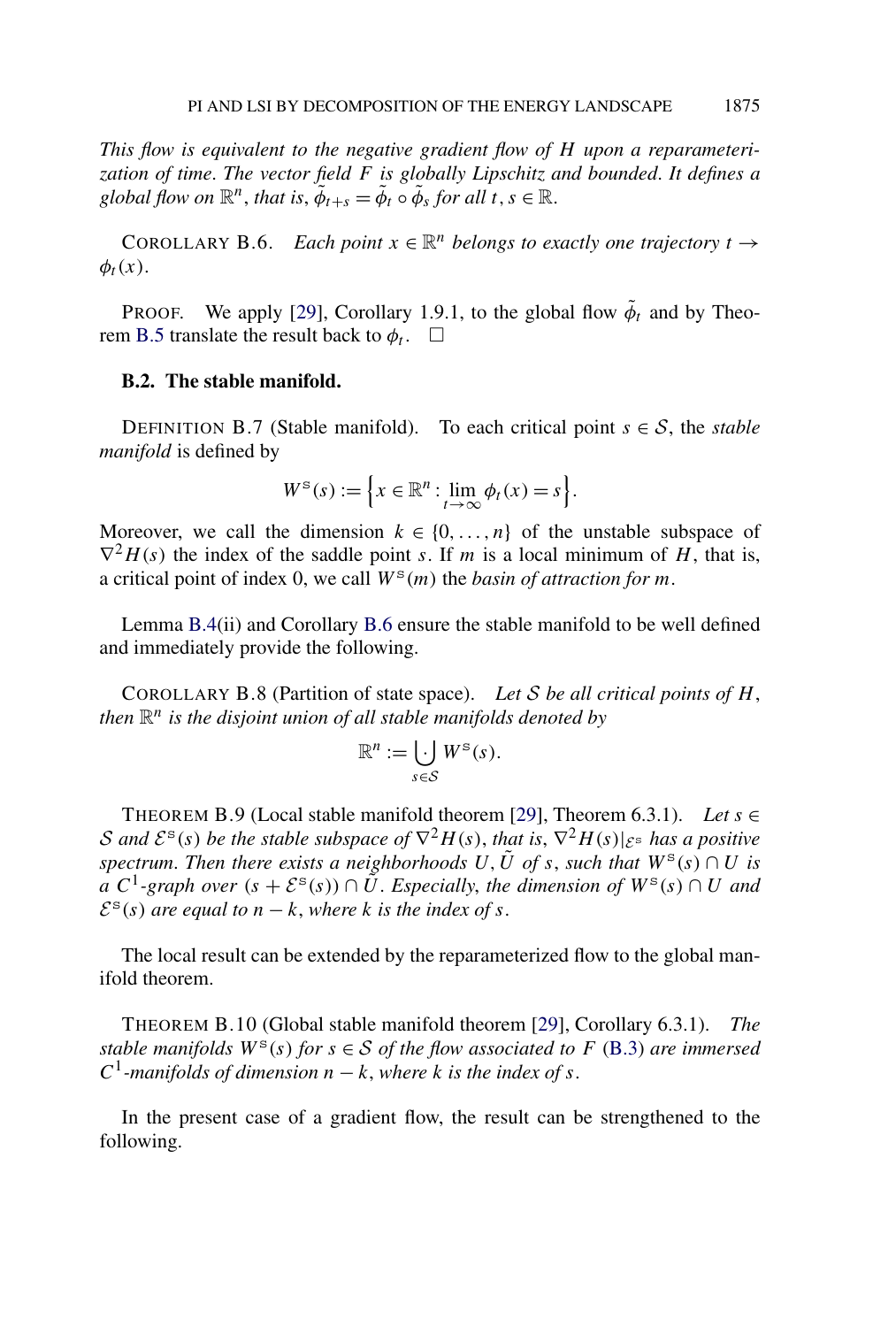<span id="page-67-0"></span>THEOREM B.11 (Global stable manifold theorem for gradient systems [\[29\]](#page-74-0), Corollary 6.4.1). *The stable manifolds*  $W^s(s)$  *for*  $s \in S$  *of the gradient flow associated to H* are embedded  $C^1$ -submanifolds of dimension  $n - k$ , where k is the *index of s*.

PROOF. We have to modify the proof of [\[29\]](#page-74-0), Corollary 6.3.1, since  $∇H$  can have superlinear growth. Instead, considering the gradient flow w.r.t. *H*, we consider the equivalent flow  $\tilde{\phi}_t$  of Theorem [B.5.](#page-65-0) We have to observe two additional facts, which we postpone to the end of the proof.

(a) The flow has no nonconstant homoclinic orbits, that is, nonconstant orbits with  $\lim_{t\to-\infty} \tilde{\phi}_t(x) = \lim_{t\to\infty} \tilde{\phi}_t(x)$  (cp. [\[29\]](#page-74-0), Lemma 6.4.3).

(b) For each *x*, holds  $|\nabla H(\tilde{\phi}_t(x))| \to 0$  as  $t \to \infty$  and either  $|\nabla H(\tilde{\phi}_t(x))| \to 0$ or  $H(\tilde{\phi}_t(x)) \to \infty$  as  $t \to -\infty$  (cp. [\[29\]](#page-74-0), Lemma 6.4.4).

This allows us to complete the proof by first applying Theorem [B.10](#page-66-0) to  $F(x) =$  $-\nabla H(x)/(1 + |\nabla H(x)|)$ . Every point  $x \in \mathbb{R}^n$  is contained in a unique trajectory  $\phi_t(x)$  by Corollary [B.6.](#page-66-0) However, a trajectory is typical not compact. In (b) we show that limit points in  $\mathbb{R}^n$  are critical points of *H*. The local situation around critical points is given by the local stable manifold theorem [B.9,](#page-66-0) which provides a local chart around the critical point. Selfintersection of trajectory is excluded by the observation in (a). Hence, the immersion of Theorem [B.10](#page-66-0) is an embedding.

We still have to show (a) and (b):

Ad (a): The energy also decreases w.r.t. to the reparameterized flow

(B.4) 
$$
\partial_t H(\tilde{\phi}_t(x)) = -\nabla H \cdot \partial_t \tilde{\phi}_t(x) = -\frac{|\nabla H(\tilde{\phi}_t(x))|^2}{1 + |\nabla H(\tilde{\phi}_t(x))|} \leq 0.
$$

Hence, for a trajectory either holds  $|\nabla H| = 0$  or  $|\nabla H| > 0$  for all *t*, which gives (a).

Ad (b): Integrating the identity (B.4), we obtain for  $t_2 > t_1$ 

$$
H(\tilde{\phi}_{t_1}(x)) - H(\tilde{\phi}_{t_2}(x)) = \int_{t_1}^{t_2} \frac{|\nabla H(\tilde{\phi}_t(x))|^2}{1 + |\nabla H(\tilde{\phi}_t(x))|} dt \ge \int_{t_1}^{t_2} |\nabla H(\tilde{\phi}_t(x))| dt.
$$

Since *H* is bounded from below, we get that  $H(\tilde{\phi}_{\infty}(x)) > -\infty$ . Hence,

$$
H(\tilde{\phi}_{t_1}(x)) - H(\tilde{\phi}_{t_2}(x)) < \infty
$$

for all  $t_2 > t_1$  and we immediately deduce from (B.4) that  $\tilde{\phi}_{\infty}(x) \in S$  showing the first part of (b). If  $H(\tilde{\phi}_{-\infty}(x)) < \infty$ , then by the same argument  $\phi_{-\infty}(x) \in S$ . Hence, we have shown the dichotomy (b).  $\Box$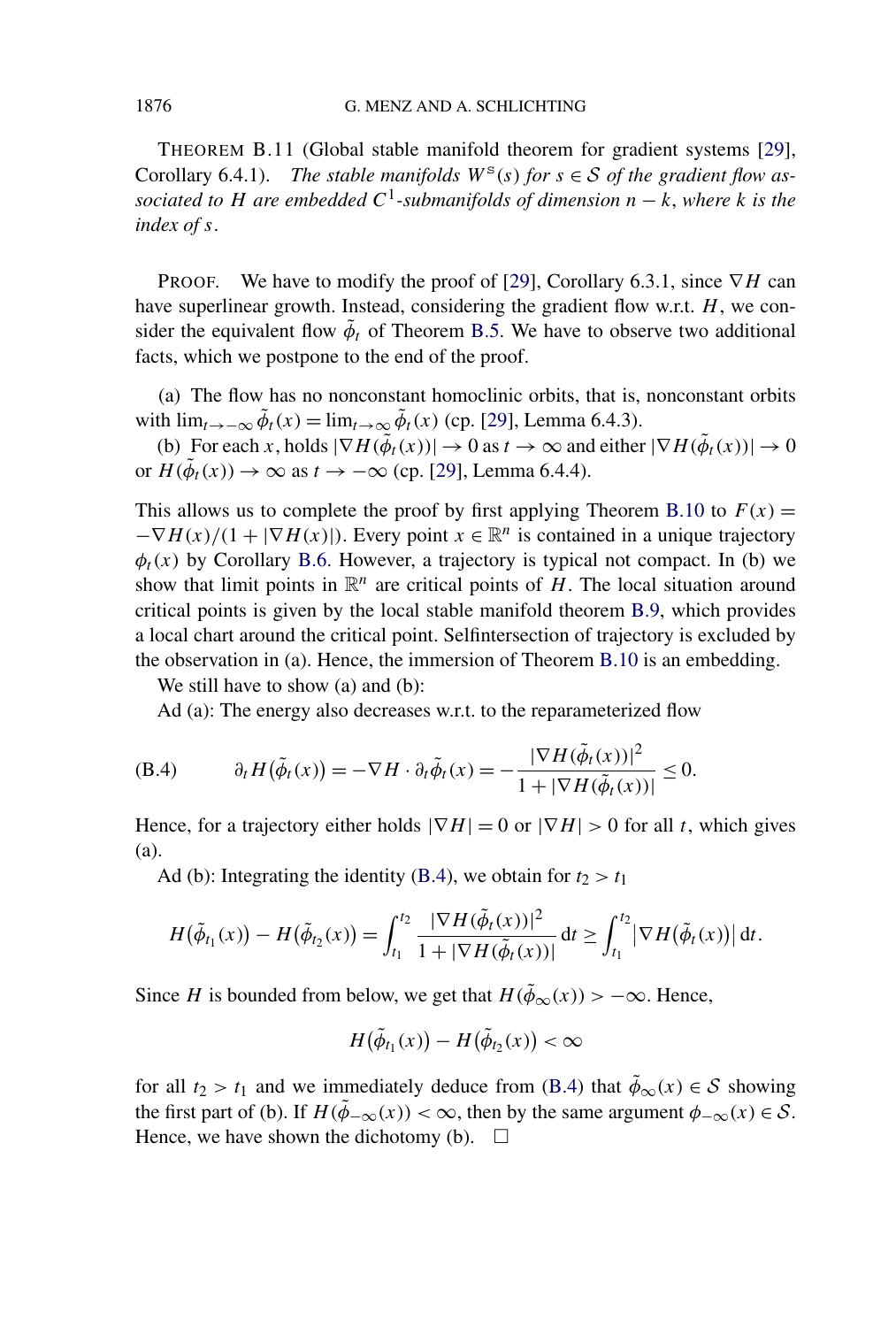#### <span id="page-68-0"></span>**B.3. The boundary of the basin of attraction.**

LEMMA B.12. *The set*  $\{W^s(m)\}_{m \in \mathcal{M}}$  *is a partition of*  $\mathbb{R}^n$  *upon Lebesgue null sets*, *denoted by*

(B.5) 
$$
\mathbb{R}^n = \biguplus_{m \in \mathcal{M}} W^{\mathcal{S}}(m).
$$

*Moreover*, *it holds*

(B.6) 
$$
\bigcup_{m \in \mathcal{M}} \partial W^{\mathsf{s}}(m) = \bigcup_{y \in \mathcal{S} \setminus \mathcal{M}} W^{\mathsf{s}}(y).
$$

PROOF. For (B.5), we observe that  $W^s(y)$  for  $y \in S \setminus M$  are Lebesgue null sets, since they are  $(n - k)$ -dimensional  $C^1$ -submanifolds for  $1 \leq k \leq n$  (cf. Theorem [B.11\)](#page-67-0).

Theorem [B.11](#page-67-0) proves in particular, that for each  $m \in \mathcal{M}$  the embedded submanifold  $W^s(m)$  is open in  $\mathbb{R}^n$ , hence  $\partial W^s(m) \cap W^s(m) = \emptyset$ . Therewith, the second statement (B.6) follows from Corollary [B.8.](#page-66-0)  $\Box$ 

THEOREM B.13 (The boundary of the basin of attraction). Let  $m \in M$  be a *local minimum of H. There exists a set*  $S_m$  ⊂ S \ M *of k*-saddles with  $k \ge 1$  such *that*

$$
\partial W^{\rm s}(m) = \bigcup_{y \in S_m} W^{\rm s}(y).
$$

**PROOF.** We define a critical point  $y \in S$  to be in  $S_m$  if for each open neighborhood  $U(y)$  holds  $U(y) \cap W^s(m) \neq \emptyset$ . From B.6 follows that  $y \in S_m$  cannot be another local minimum and hence  $S_m \subset S \setminus M$ . Now, we take  $x_n \to$  $x \in \partial W^{\mathsf{s}}(m)$ . From (B.6) follows that  $x \in W^{\mathsf{s}}(y)$  for some  $y \in \mathcal{S} \setminus \mathcal{M}$ . We have to prove that  $y \in S_m$ . There exists an open neighborhood  $U(x)$  such that  $x_n \in U(x)$  for  $n > N$ . Then for any open neighborhood  $U(y)$  of *y* exists  $T > 0$ such that  $\phi_T(x) \in U(y)$ . By existence of the flow  $\phi_t$  for positive time, it follows hat  $\phi_T(U(x)) \cap U(y) =: U(\phi_T(x))$  is an open neighborhood of  $\phi_T(x)$ . By stability of the flow on finite time intervals [cf. Lemma [B.4\(](#page-65-0)iii)], it follows  $\phi_T(x_n) \to \phi_T(x)$ , hence  $\phi_T(x_n) \in U(\phi_T(x))$  for *n* large enough, which shows that  $W^{\text{s}}(m) \cap U(\phi_T(x)) \neq \emptyset$  and finally  $y \in S_m$ .  $\Box$ 

PROOF OF THEOREM [B.1.](#page-64-0) Let *m* be a local minimum of *H*. By Theorem B.13 the boundary of  $W^s(m)$  is the union of  $C^1$ -submanifolds. The relevant submanifolds for integration, are the  $(n - 1)$ -dimensional ones. By Theorem [B.11,](#page-67-0) these  $(n - 1)$ -dimensional submanifolds correspond to stable manifolds of saddle points of index 1, denoted by  $S_1$ . Hence, for  $\mathcal{H}^{n-1}$ -a.e.  $x \in \partial W^s(m)$  exists a 1-saddle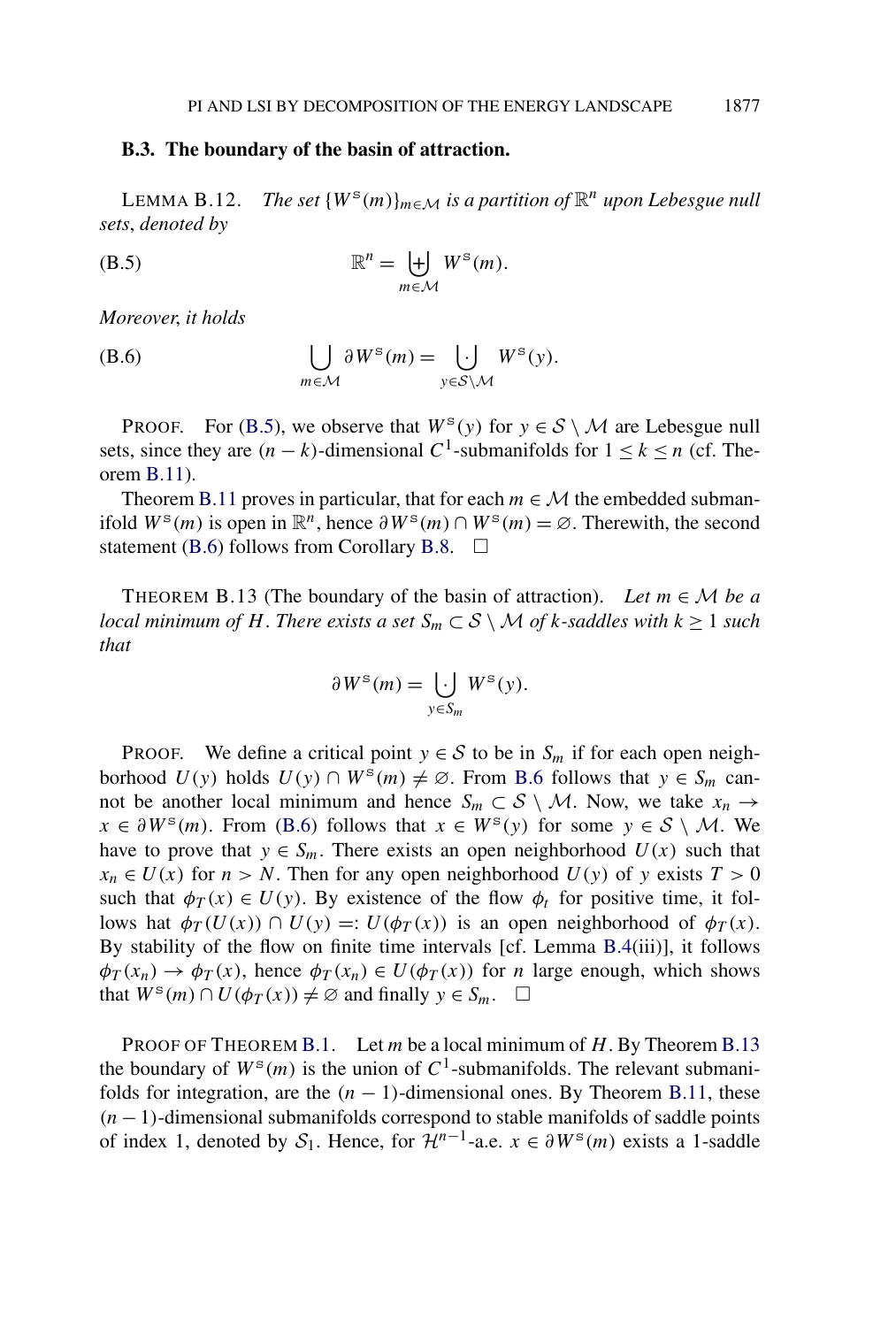<span id="page-69-0"></span>*y* ∈ *S<sub>m</sub>* ∩ *S*<sub>1</sub> such that *x* ∈ *W*<sup>s</sup>(*y*). Therefore, the normal on *W*<sup>s</sup>(*m*) exists  $\mathcal{H}^{n-1}$ a.e., which gives enough regularity to integrate for  $f, g \in H^1(\mu|_{\Omega})$  by parts

$$
\int_{\Omega} f(-Lg) d\mu = \varepsilon \int_{W^{\mathsf{s}}(m)} \langle \nabla f, \nabla g \rangle d\mu - \varepsilon \sum_{y \in S_m \cap S_1} \int_{W^{\mathsf{s}}(y)} f \nabla g \cdot n \mathcal{H}^{n-1}(d\mu).
$$

By the assumption  $\nabla g \parallel \nabla H$ , it is enough to show that  $\nabla H(x) \cdot n = 0$  for  $\mathcal{H}^{n-1}$ a.e.  $x \in \partial W^s(m)$ . This is proven by contradiction for  $x \in \partial W^s(m)$ . Assume that  $x \notin S$ , that is,  $\nabla H(x) \neq 0$  and  $\nabla H(x) \cdot n \neq 0$ . Then for some  $\varepsilon > 0$  there exists *t*<sup>∗</sup> ∈ (−*ε*,*ε*) such that  $\phi_{t^*}(x)$  ∈ *W*<sup>s</sup>(*m*). By definition of *W*<sup>s</sup>(*m*) and global existence of the trajectory  $\{\phi_t(x)\}_{t>t^*}$  from Lemma [B.4\(](#page-65-0)ii) follows  $x \in W^s(m)$ , which contradicts [\(B.6\)](#page-68-0) and Corollary [B.8.](#page-66-0)  $\Box$ 

#### APPENDIX C: AUXILIARY RESULTS FROM SECTION [4](#page-42-0)

**C.1. Partial Gaussian integrals.** This section is devoted to proof the representation for partial or incomplete Gaussian integrals. Lemma (C.1) is an ingredient to evaluate the weighted transport cost in Section [4.3.](#page-47-0)

LEMMA C.1 (Partial Gaussian integral). *Let* Σ<sup>−1</sup> ∈  $\mathbb{R}_{sym,+}^{n \times n}$  *be a symmetric positive definite matrix and let*  $\eta \in S^{n-1}$  *be a unit vector. Therewith,*  $\{r\eta + z^*\}_{r \in \mathbb{R}}$ *is for*  $z^* \in \mathbb{R}^n$  *with*  $\langle \eta, z^* \rangle = 0$  *an affine subspace of*  $\mathbb{R}^n$ . *The integral of a centered Gaussian w*.*r*.*t*. *to this subspace evaluates to*

$$
\int_{\mathbb{R}} \exp\left(-\frac{1}{2}\Sigma^{-1}[r\eta + z^*]\right) dr = \frac{\sqrt{2\pi}}{\sqrt{\Sigma^{-1}[\eta]}} \exp\left(-\tilde{\Sigma}^{-1}[z^*]\right),
$$
  
with  $\tilde{\Sigma}^{-1} = \Sigma^{-1} - \frac{\Sigma^{-1}\eta \otimes \Sigma^{-1}\eta}{\Sigma^{-1}[\eta]}.$ 

PROOF. To evaluate this integral on an one-dimensional subspace of  $\mathbb{R}^n$ , we have to expand the quadratic form  $\Sigma^{-1}[r\eta + z^*]$  and arrive at the relation

$$
\int_{\mathbb{R}} \exp\left(-\frac{1}{2}\Sigma^{-1}[r\eta + z^*]\right) dr
$$
\n
$$
= \exp\left(-\frac{1}{2}\Sigma^{-1}[z^*]\right) \int_{\mathbb{R}} \exp\left(-\frac{r^2}{2}\Sigma^{-1}[\eta] + r\langle \eta, \Sigma^{-1}z^* \rangle\right) dr
$$
\n
$$
= \exp\left(-\frac{1}{2}\Sigma^{-1}[z^*]\right) \frac{\sqrt{2\pi}}{\sqrt{\Sigma^{-1}[\eta]}} \exp\left(\frac{\langle \eta, \Sigma^{-1}z^* \rangle^2}{2\Sigma^{-1}[\eta]}\right)
$$
\n
$$
= \frac{\sqrt{2\pi}}{\sqrt{\Sigma^{-1}[\eta]}} \exp\left(-\frac{1}{2}\left(\Sigma^{-1} - \frac{\Sigma^{-1}\eta \otimes \Sigma^{-1}\eta}{\Sigma^{-1}[\eta]}\right)[z^*]\right),
$$

which concludes the hypothesis.  $\Box$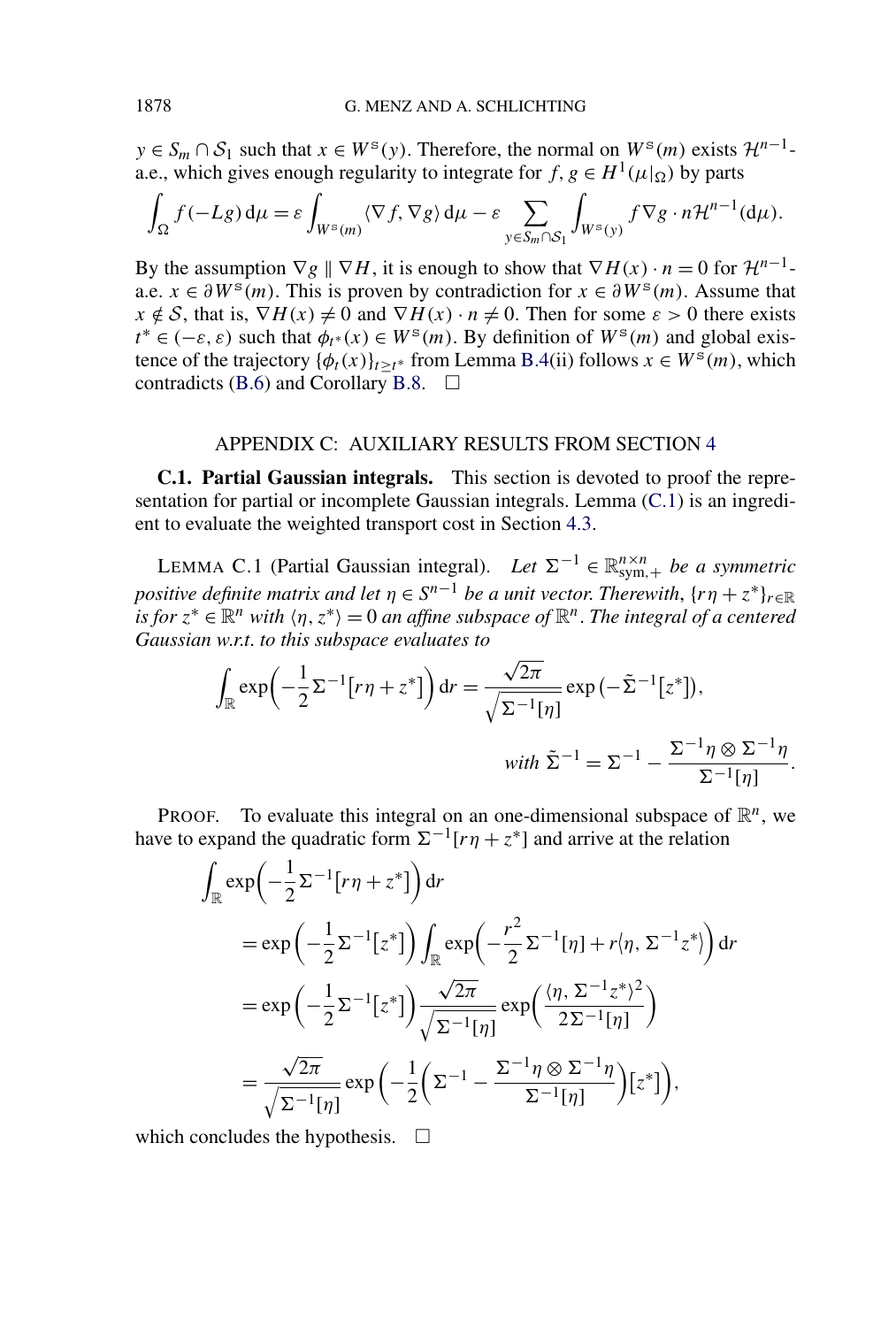<span id="page-70-0"></span>**C.2. Subdeterminants, adjugates and inverses.** Let  $A \in \mathbb{R}_{\text{sym},+}^{n \times n}$ , then define for  $\eta \in S^{n-1}$  the matrix

(C.1) 
$$
\tilde{A} := A - \frac{A\eta \otimes A\eta}{A[\eta]}.
$$

The matrix  $\tilde{A}$  has at least rank  $n-1$ , since we subtracted from the positive definite matrix *A* a rank-1 matrix. Further, from the representation, it is immediate that  $\tilde{A}$ has rank  $n - 1$  if and only if  $\eta$  is an eigenvector of A. In this case, ker  $A = \text{span } \eta$ . It immediately follows  $\tilde{A} > 0$  on  $V := \text{span}{\{\eta\}}^{\perp}$ , which is the  $(n-1)$ -dimensional subspace perpendicular to *η*. Then for a matrix  $A \in \mathbb{R}_{sym,+}^{n \times n}$  we want to calculate the determinant of *A* restricted to this subspace *V* . This determinant is obtained by first choosing  $Q \in SO^n$  such that  $Q({0} \times \mathbb{R}^{n-1}) = V$  and then evaluating the determinant of the minor consisting of the  $(n - 1) \times (n - 1)$  lower right submatrix of  $Q^{\top}AQ$  denoted by det<sub>1,1</sub>( $Q^{\top}AQ$ ). Hence, we have

$$
\det_{1,1}(Q^{\top}AQ) \qquad \text{with } Q \in SO(n): Q^{\top} \eta = e^1 = (1, 0, \dots, 0)^{\top}.
$$

Since  $V = \text{span}\{\eta\}^{\perp}$ , it follows that the first column of *Q* is given by *η* and we can decompose  $Q^{\top}AQ$  into

$$
Q^{\top}AQ = \left(\begin{matrix} A[\eta] & \widehat{Q^{\top}A\eta} \\ \widehat{Q^{\top}A\eta}^{\top} & \widehat{Q^{\top}AQ} \end{matrix}\right),
$$

where for a matrix *M*,  $\widehat{M}$  is the lower right  $(n-1) \times (n-1)$  submatrix of *M* and for a vector *v*,  $\hat{v}$  the  $(n - 1)$  lower subvector of *v*. Therewith, we find a similarity transformation which applied to  $Q<sup>T</sup> A Q$  results in

$$
\det A = \det Q^{\top} A Q = \det \left( \left( \frac{A[\eta]}{Q^{\top} A \eta^{\top}} \frac{\widehat{Q^{\top} A \eta}}{\widehat{Q^{\top} A Q}} \right) \left( 1 - \frac{\widehat{Q^{\top} A \eta}}{A[\eta]} \right) \right)
$$

$$
= \det \left( \frac{A[\eta]}{Q^{\top} A \eta^{\top}} \frac{0}{Q^{\top} A Q} - \frac{\widehat{A \eta} \otimes \widehat{A \eta}}{A[\eta]} \right)
$$

$$
= A[\eta] \det_{1,1} \left( Q^{\top} A Q - \frac{Q^{\top} A \eta \otimes Q^{\top} A \eta}{A[\eta]} \right).
$$

The determinant of the minor is given by

$$
\det_{1,1}\left(Q^{\top}AQ-\frac{Q^{\top}A\eta\otimes Q^{\top}A\eta}{A[\eta]}\right)=\det_{1,1}\left(Q^{\top}\left(A-\frac{A\eta\otimes A\eta}{A[\eta]}\right)Q\right).
$$

Hence, by the definition  $(C.1)$  of  $\tilde{A}$  and the subdeterminant, we found the identity

(C.2) 
$$
\det A = A[\eta] \det_{1,1} (Q^\top \tilde{A} Q).
$$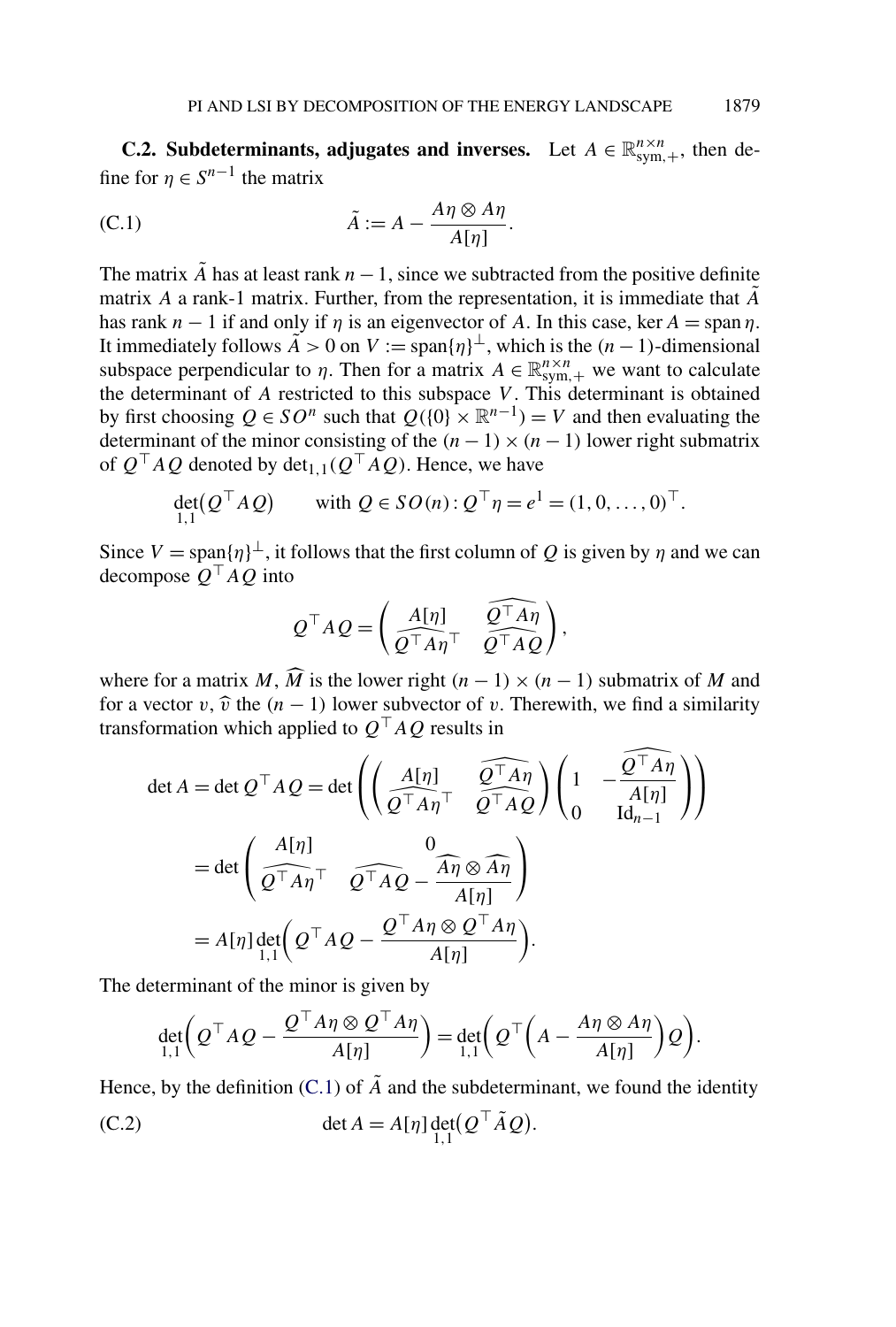# **C.3. A matrix optimization.**

LEMMA C.2. *Let*  $B \in \mathbb{R}_{sym,+}^{n \times n}$ , *then it holds* 

$$
\inf_{A \in \mathbb{R}_{\text{sym},+}^{n \times n}} \left\{ \frac{\det A}{\sqrt{\det(2A - B)}} : 2A > B \right\} = \sqrt{\det B}
$$

*and for the optimal A holds*  $A = B$ .

PROOF. We note that

$$
\frac{\det A}{\sqrt{\det(2A-B)}} = \frac{1}{\sqrt{\det(A^{-1})\det(2\operatorname{Id} - A^{-1/2}BA^{-1/2})}}.
$$

Therewith, it is enough to maximize the radical of the root. Therefore, we substitute  $A^{-1/2} = CB^{-1/2}$  with  $C > 0$  not necessarily symmetric and observe that  $A^{-1/2} = B^{-1/2}C^{\top}$ . We obtain

$$
\det(A^{-1}) \det(2 \operatorname{Id} - A^{-1/2} B A^{-1/2}) = \det(B^{-1}) \det(CC^{\top}) \det(2 \operatorname{Id} - CC^{\top}).
$$

Note that  $CC^{\top} \in \mathbb{R}_{sym,+}^{n \times n}$  and it is enough to calculate

$$
\sup_{\tilde{C}\in\mathbb{R}_{sym,+}^{n\times n}}\{\det(\tilde{C})\det(2\operatorname{Id}-\tilde{C}):\tilde{C}<2\operatorname{Id}\}.
$$

From the constraint  $0 < \tilde{C} < 2$  Id, we can write  $\tilde{C} = Id + D$ , where *D* is symmetric and satisfies −Id < D < Id in the sense of quadratic forms. From here, we finally observe

$$
\det(\tilde{C})\det(2\operatorname{Id}-\tilde{C})=\det(\operatorname{Id}+D)\det(\operatorname{Id}-D)=\det(\operatorname{Id}-D^2).
$$

Since  $D^2 \ge 0$ , we find the optimal  $\tilde{C}$  given by Id, which yields that  $A = B$ .  $\Box$ 

**C.4. Jacobi matrices.** For a smooth function  $f: \mathbb{R}^n \to \mathbb{R}^n$  denotes  $Df(x)$ the *Jacobi matrix* of the partial derivatives of *f* in  $x \in \mathbb{R}^n$  given by

$$
Df(x) := \left(\frac{\mathrm{d}f_i}{\mathrm{d}x_j}(x)\right)_{i,j=1}^n.
$$

LEMMA C.3. *Let*  $A, B \in \mathbb{R}^{n \times n}$  *and*  $f : \mathbb{R}^n \to \mathbb{R}^n$  *smooth, then it holds* 

(C.3) 
$$
\nabla |Ax + f(Bx)| = (A + Df(x)B)^{\top} \frac{Ax + f(Bx)}{|Ax + f(Bx)|},
$$

(C.4) 
$$
D\frac{f(x)}{|f(x)|} = \frac{1}{|f(x)|} \left( \text{Id} - \frac{f(x)}{|f(x)|} \otimes \frac{f(x)}{|f(x)|} \right) Df(x).
$$

<span id="page-71-0"></span>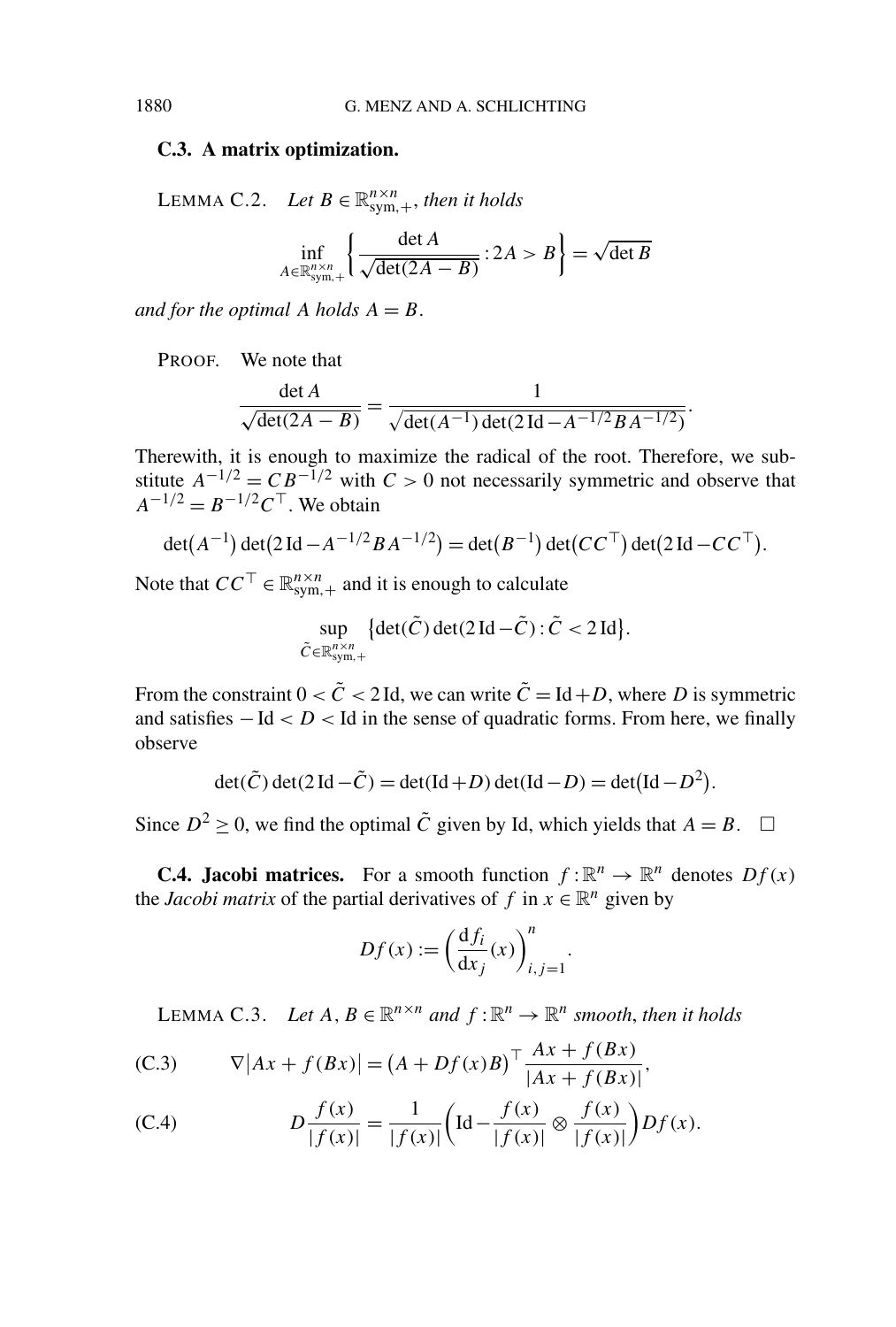PROOF. Let us first check the relation [\(C.3\)](#page-71-0) and calculate the partial derivative

(C.5) 
$$
\frac{d|Ax + f(Bx)|}{dx_i} = \frac{1}{2|Ax + f(Bx)|} \sum_j \frac{d}{dx_i} \left( \sum_k A_{jk} x_k + f_j(Bx) \right)^2.
$$

The inner derivative of (C.5) evaluates to

(C.6)  

$$
\frac{d}{dx_i} \left( \sum_k A_{jk} x_k + f_j(Bx) \right)^2
$$

$$
= 2 \left( \sum_k A_{jk} x_k + f_j(Bx) \right) \left( A_{ji} + \frac{d f_j(Bx)}{d x_i} \right).
$$

The derivative of  $f_j(Bx)$  becomes

(C.7)  
\n
$$
\frac{\mathrm{d}f_j(Bx)}{\mathrm{d}x_i} = \frac{\mathrm{d}f_j(\sum_k B_{1k}x_k, \dots, \sum_k B_{nk}x_k)}{\mathrm{d}x_i}
$$
\n
$$
= \sum_{k=1}^n \partial_k f_j(Bx) B_{ki} = (Df(Bx)B)_{ji}.
$$

 $k=1$ 

Hence, a combination of  $(C.5)$ ,  $(C.6)$  and  $(C.7)$  leads to

$$
\frac{d|Ax + f(Bx)|}{dx_i} = \frac{1}{|Ax + f(Bx)|} \sum_j ((Ax)_j + f_j(Bx))(A_{ji}(Df(Bx)B)_{ji})
$$
  
= 
$$
\sum_j (A + Df(Bx)B)_{ij}^\top \frac{(Ax + f(Bx))_j}{|Ax + f(Bx)|},
$$

which shows [\(C.3\)](#page-71-0). For the equation [\(C.4\)](#page-71-0), let us first consider the Jacobian of the function  $F(x) = \frac{x}{|x|}$ , which is given by

$$
DF(x) = \frac{1}{|x|} \left( \text{Id} - \frac{x}{|x|} \otimes \frac{x}{|x|} \right).
$$

Then, by the chain rule, we observe that

$$
D\frac{f(x)}{|f(x)|} = D(F \circ f)(x) = DF(f(x))Df(x),
$$

which is just  $(C.4)$ .  $\Box$ 

**Acknowledgments.** This work is part of the Ph.D. thesis of the second author, written under the supervision of Stephan Luckhaus at the University of Leipzig.

The authors are greatly indebted to Felix Otto for drawing their attention to the low temperature regime and for several helpful discussions.

Moreover, they want to thank the anonymous referees for pointing out the role of the Neumann boundary conditions in the Lyapunov argument.

They wish to thank the Max-Planck-Institute for Mathematics in the Sciences in Leipzig where the paper was written under great working conditions.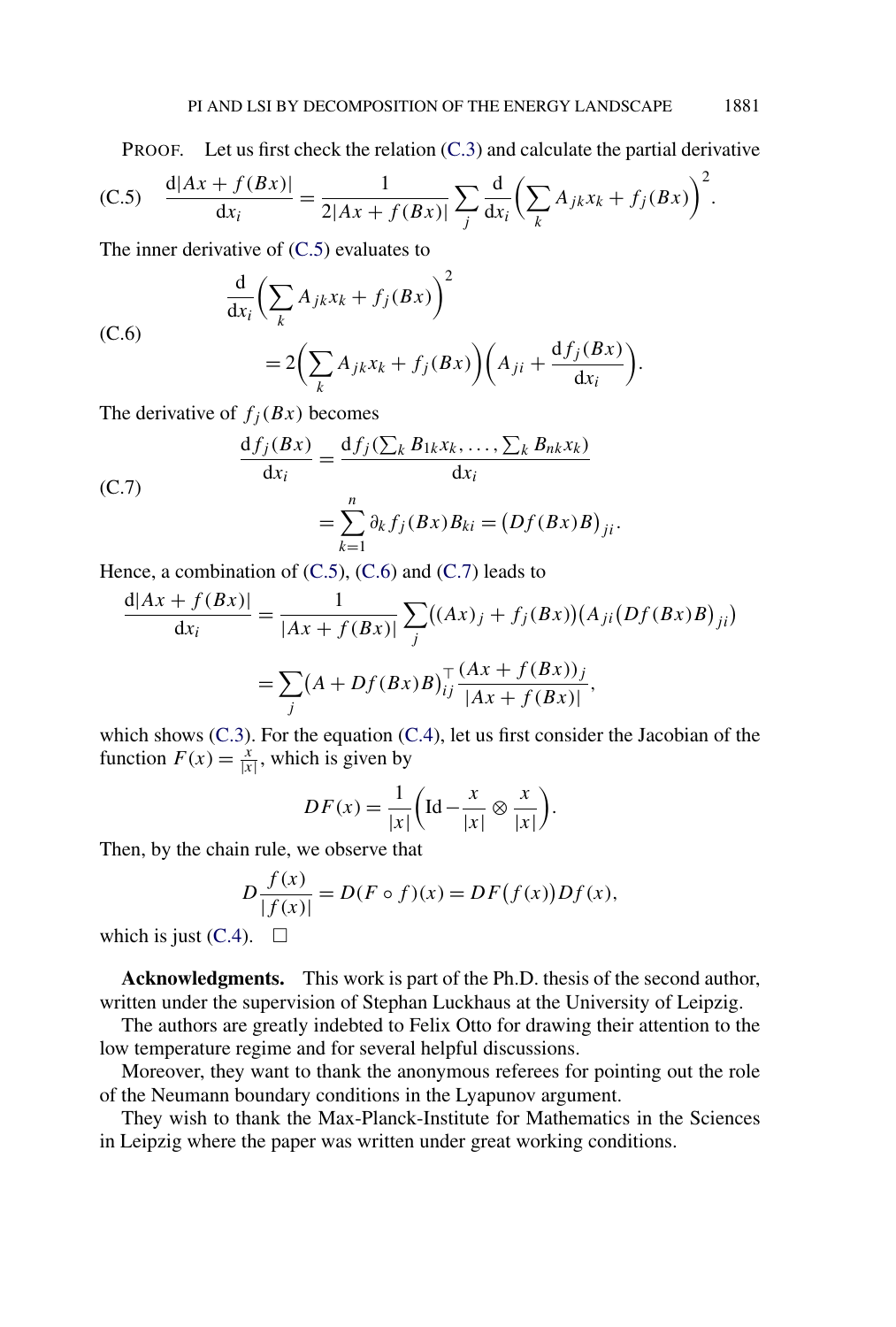## REFERENCES

- [1] ARRHENIUS, S. (1889). On the reaction velocity of the inversion of cane sugar by acids. *Zeitschrift für Physikalische Chemie* **4** 226ff.
- [2] BAKRY, D., BARTHE, F., CATTIAUX, P. and GUILLIN, A. (2008). A simple proof of the Poincaré inequality for a large class of probability measures including the log-concave case. *Electron*. *Commun*. *Probab*. **13** 60–66. [MR2386063](http://www.ams.org/mathscinet-getitem?mr=2386063)
- [3] BAKRY, D., CATTIAUX, P. and GUILLIN, A. (2008). Rate of convergence for ergodic continuous Markov processes: Lyapunov versus Poincaré. *J*. *Funct*. *Anal*. **254** 727–759. [MR2381160](http://www.ams.org/mathscinet-getitem?mr=2381160)
- [4] BAKRY, D. and ÉMERY, M. (1985). Diffusions hypercontractives. In *Séminaire de Probabilités*, *XIX*, 1983*/*84. *Lecture Notes in Math*. **1123** 177–206. Springer, Berlin. [MR0889476](http://www.ams.org/mathscinet-getitem?mr=0889476)
- [5] BENAMOU, J.-D. and BRENIER, Y. (2000). A computational fluid mechanics solution to the Monge–Kantorovich mass transfer problem. *Numer*. *Math*. **84** 375–393. [MR1738163](http://www.ams.org/mathscinet-getitem?mr=1738163)
- [6] BERGLUND, N. (2011). Kramers' law: Validity, derivations and generalisations. Available at [arXiv:1106.5799.](http://arxiv.org/abs/arXiv:1106.5799)
- [7] BHATIA, R. (2008). The logarithmic mean. *Resonance* **13** 583–594.
- [8] BOBKOV, S. G. and GÖTZE, F. (1999). Exponential integrability and transportation cost related to logarithmic Sobolev inequalities. *J*. *Funct*. *Anal*. **163** 1–28. [MR1682772](http://www.ams.org/mathscinet-getitem?mr=1682772)
- [9] BOVIER, A., ECKHOFF, M., GAYRARD, V. and KLEIN, M. (2004). Metastability in reversible diffusion processes. I. Sharp asymptotics for capacities and exit times. *J*. *Eur*. *Math*. *Soc*. (*JEMS*) **6** 399–424. [MR2094397](http://www.ams.org/mathscinet-getitem?mr=2094397)
- [10] BOVIER, A., GAYRARD, V. and KLEIN, M. (2005). Metastability in reversible diffusion processes. II. Precise asymptotics for small eigenvalues. *J*. *Eur*. *Math*. *Soc*. (*JEMS*) **7** 69–99. [MR2120991](http://www.ams.org/mathscinet-getitem?mr=2120991)
- [11] CARLSON, B. C. (1972). The logarithmic mean. *Amer*. *Math*. *Monthly* **79** 615–618. [MR0302842](http://www.ams.org/mathscinet-getitem?mr=0302842)
- [12] CATTIAUX, P., GUILLIN, A., WANG, F.-Y. and WU, L. (2009). Lyapunov conditions for super Poincaré inequalities. *J*. *Funct*. *Anal*. **256** 1821–1841. [MR2498560](http://www.ams.org/mathscinet-getitem?mr=2498560)
- [13] CATTIAUX, P., GUILLIN, A. and WU, L.-M. (2010). A note on Talagrand's transportation inequality and logarithmic Sobolev inequality. *Probab*. *Theory Related Fields* **148** 285– 304. [MR2653230](http://www.ams.org/mathscinet-getitem?mr=2653230)
- [14] CHAFAÏ, D. and MALRIEU, F. (2010). On fine properties of mixtures with respect to concentration of measure and Sobolev type inequalities. *Ann*. *Inst*. *Henri Poincaré Probab*. *Stat*. **46** 72–96. [MR2641771](http://www.ams.org/mathscinet-getitem?mr=2641771)
- [15] DIACONIS, P. and SALOFF-COSTE, L. (1996). Logarithmic Sobolev inequalities for finite Markov chains. *Ann*. *Appl*. *Probab*. **6** 695–750. [MR1410112](http://www.ams.org/mathscinet-getitem?mr=1410112)
- [16] DOLBEAULT, J., NAZARET, B. and SAVARÉ, G. (2009). A new class of transport distances between measures. *Calc*. *Var*. *Partial Differential Equations* **34** 193–231. [MR2448650](http://www.ams.org/mathscinet-getitem?mr=2448650)
- [17] DONSKER, M. D. and VARADHAN, S. R. S. (1976). On the principal eigenvalue of secondorder elliptic differential operators. *Comm*. *Pure Appl*. *Math*. **29** 595–621. [MR0425380](http://www.ams.org/mathscinet-getitem?mr=0425380)
- [18] EYRING, H. (1935). The activated complex in chemical reactions. *J*. *Chem*. *Phys*. **3** 107.
- [19] FREIDLIN, M. I. and WENTZELL, A. D. (1998). *Random Perturbations of Dynamical Systems*, 2nd ed. *Grundlehren der Mathematischen Wissenschaften* [*Fundamental Principles of Mathematical Sciences*] **260**. Springer, New York. Translated from the 1979 Russian original by Joseph Szücs. [MR1652127](http://www.ams.org/mathscinet-getitem?mr=1652127)
- [20] GONZALEZ, O., MADDOCKS, J. H., SCHURICHT, F. and VON DER MOSEL, H. (2002). Global curvature and self-contact of nonlinearly elastic curves and rods. *Calc*. *Var*. *Partial Differential Equations* **14** 29–68. [MR1883599](http://www.ams.org/mathscinet-getitem?mr=1883599)
- [21] GROSS, L. (1975). Logarithmic Sobolev inequalities. *Amer*. *J*. *Math*. **97** 1061–1083. [MR0420249](http://www.ams.org/mathscinet-getitem?mr=0420249)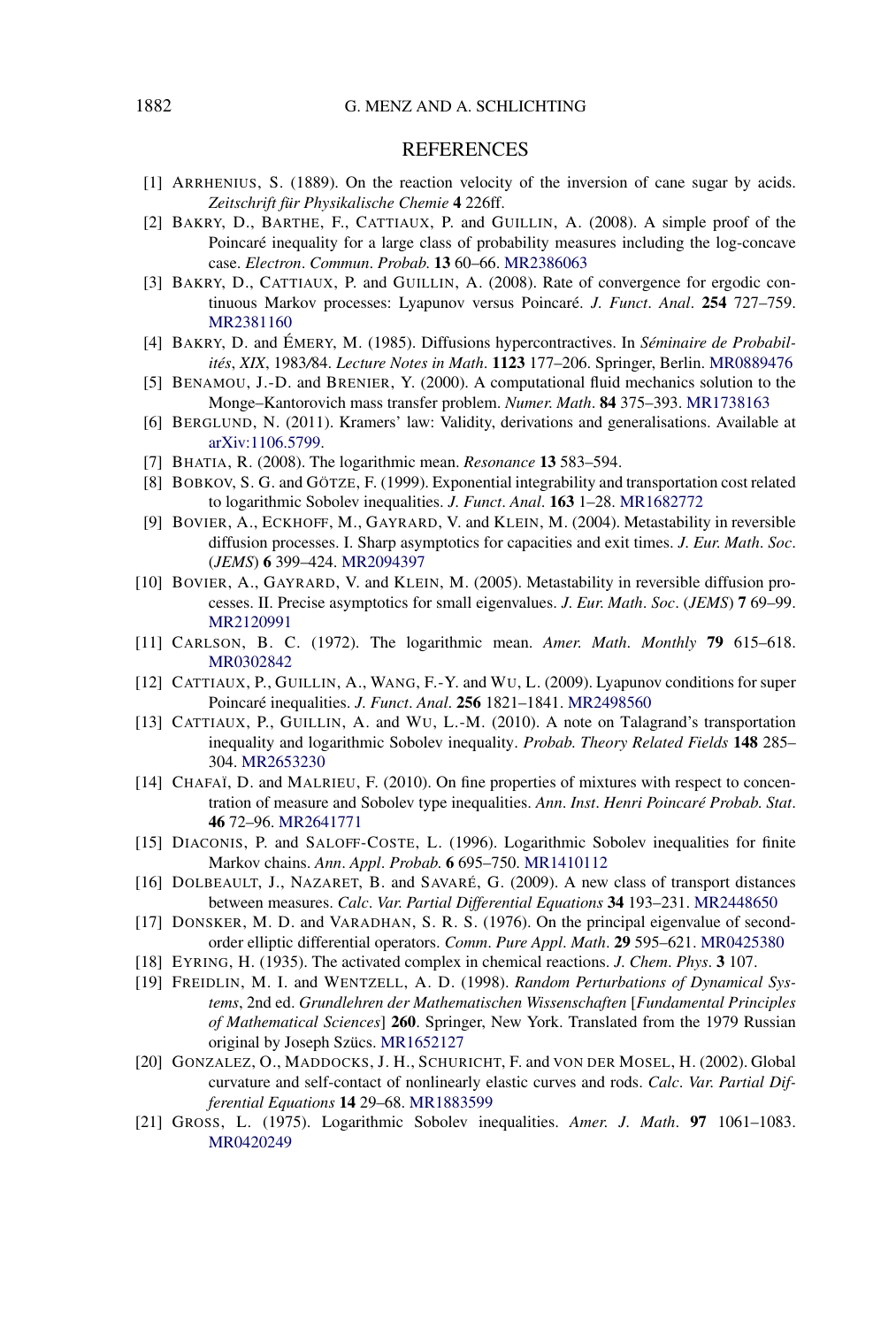- [22] GRUNEWALD, N., OTTO, F., VILLANI, C. and WESTDICKENBERG, M. G. (2009). A twoscale approach to logarithmic Sobolev inequalities and the hydrodynamic limit. *Ann*. *Inst*. *Henri Poincaré Probab*. *Stat*. **45** 302–351. [MR2521405](http://www.ams.org/mathscinet-getitem?mr=2521405)
- [23] HELFFER, B., KLEIN, M. and NIER, F. (2004). Quantitative analysis of metastability in reversible diffusion processes via a Witten complex approach. *Mat*. *Contemp*. **26** 41–85. [MR2111815](http://www.ams.org/mathscinet-getitem?mr=2111815)
- [24] HELFFER, B. and NIER, F. (2005). *Hypoelliptic Estimates and Spectral Theory for Fokker– Planck Operators and Witten Laplacians*. *Lecture Notes in Math*. **1862**. Springer, Berlin. [MR2130405](http://www.ams.org/mathscinet-getitem?mr=2130405)
- [25] HELFFER, B. and NIER, F. (2006). Quantitative analysis of metastability in reversible diffusion processes via a Witten complex approach: The case with boundary. *Mém*. *Soc*. *Math*. *Fr*. (*N*.*S*.) **105** vi+89. [MR2270650](http://www.ams.org/mathscinet-getitem?mr=2270650)
- [26] HIGUCHI, Y. and YOSHIDA, N. (1995). Analytic conditions and phase transition for ising models (in Japanese). In *Seminar on Probability, Vol. 58* 1–46. Available at [http://www.](http://www.math.nagoya-u.ac.jp/~noby/list.html) [math.nagoya-u.ac.jp/~noby/list.html.](http://www.math.nagoya-u.ac.jp/~noby/list.html)
- [27] HOLLEY, R. and STROOCK, D. (1987). Logarithmic Sobolev inequalities and stochastic Ising models. *J*. *Stat*. *Phys*. **46** 1159–1194. [MR0893137](http://www.ams.org/mathscinet-getitem?mr=0893137)
- [28] JERRUM, M., SON, J.-B., TETALI, P. and VIGODA, E. (2004). Elementary bounds on Poincaré and log-Sobolev constants for decomposable Markov chains. *Ann*. *Appl*. *Probab*. **14** 1741–1765. [MR2099650](http://www.ams.org/mathscinet-getitem?mr=2099650)
- [29] JOST, J. (2008). *Riemannian Geometry and Geometric Analysis*, 5th ed. Springer, Berlin. [MR2431897](http://www.ams.org/mathscinet-getitem?mr=2431897)
- [30] KRAMERS, H. A. (1940). Brownian motion in a field of force and the diffusion model of chemical reactions. *Physica* **7** 284–304. [MR0002962](http://www.ams.org/mathscinet-getitem?mr=0002962)
- [31] LEDOUX, M. (1999). Concentration of measure and logarithmic Sobolev inequalities. In *Séminaire de Probabilités*, *XXXIII*. *Lecture Notes in Math*. **1709** 120–216. Springer, Berlin. [MR1767995](http://www.ams.org/mathscinet-getitem?mr=1767995)
- [32] LEGOLL, F. and LELIÈVRE, T. (2010). Effective dynamics using conditional expectations. *Nonlinearity* **23** 2131–2163. [MR2672640](http://www.ams.org/mathscinet-getitem?mr=2672640)
- [33] LELIÈVRE, T. (2009). A general two-scale criteria for logarithmic Sobolev inequalities. *J*. *Funct*. *Anal*. **256** 2211–2221. [MR2498763](http://www.ams.org/mathscinet-getitem?mr=2498763)
- [34] MEISS, J. D. (2007). *Differential Dynamical Systems*. *Mathematical Modeling and Computation* **14**. SIAM, Philadelphia, PA. [MR2384060](http://www.ams.org/mathscinet-getitem?mr=2384060)
- [35] MIELKE, A. (2013). Geodesic convexity of the relative entropy in reversible Markov chains. *Calc*. *Var*. *Partial Differential Equations* **48** 1–31. [MR3090532](http://www.ams.org/mathscinet-getitem?mr=3090532)
- [36] MUCKENHOUPT, B. (1972). Hardy's inequality with weights. *Studia Math*. **44** 31–38. [MR0311856](http://www.ams.org/mathscinet-getitem?mr=0311856)
- [37] ØKSENDAL, B. (1998). *Stochastic Differential Equations*: *An Introduction with Applications*, 5th ed. Springer, Berlin. [MR1619188](http://www.ams.org/mathscinet-getitem?mr=1619188)
- [38] OLVER, F. W. J. (1997). *Asymptotics and Special Functions*. A K Peters Ltd., Wellesley, MA. [MR1429619](http://www.ams.org/mathscinet-getitem?mr=1429619)
- [39] OTTO, F. and REZNIKOFF, M. G. (2007). A new criterion for the logarithmic Sobolev inequality and two applications. *J*. *Funct*. *Anal*. **243** 121–157. [MR2291434](http://www.ams.org/mathscinet-getitem?mr=2291434)
- [40] OTTO, F. and VILLANI, C. (2000). Generalization of an inequality by Talagrand and links with the logarithmic Sobolev inequality. *J*. *Funct*. *Anal*. **173** 361–400. [MR1760620](http://www.ams.org/mathscinet-getitem?mr=1760620)
- [41] ROTHAUS, O. S. (1978). Lower bounds for eigenvalues of regular Sturm-Liouville operators and the logarithmic Sobolev inequality. *Duke Math*. *J*. **45** 351–362. [MR0481241](http://www.ams.org/mathscinet-getitem?mr=0481241)
- [42] ROYER, G. (2007). *An Initiation to Logarithmic Sobolev Inequalities*. *SMF/AMS Texts and Monographs* **14**. Amer. Math. Soc., Providence, RI. Translated from the 1999 French original by Donald Babbitt. [MR2352327](http://www.ams.org/mathscinet-getitem?mr=2352327)